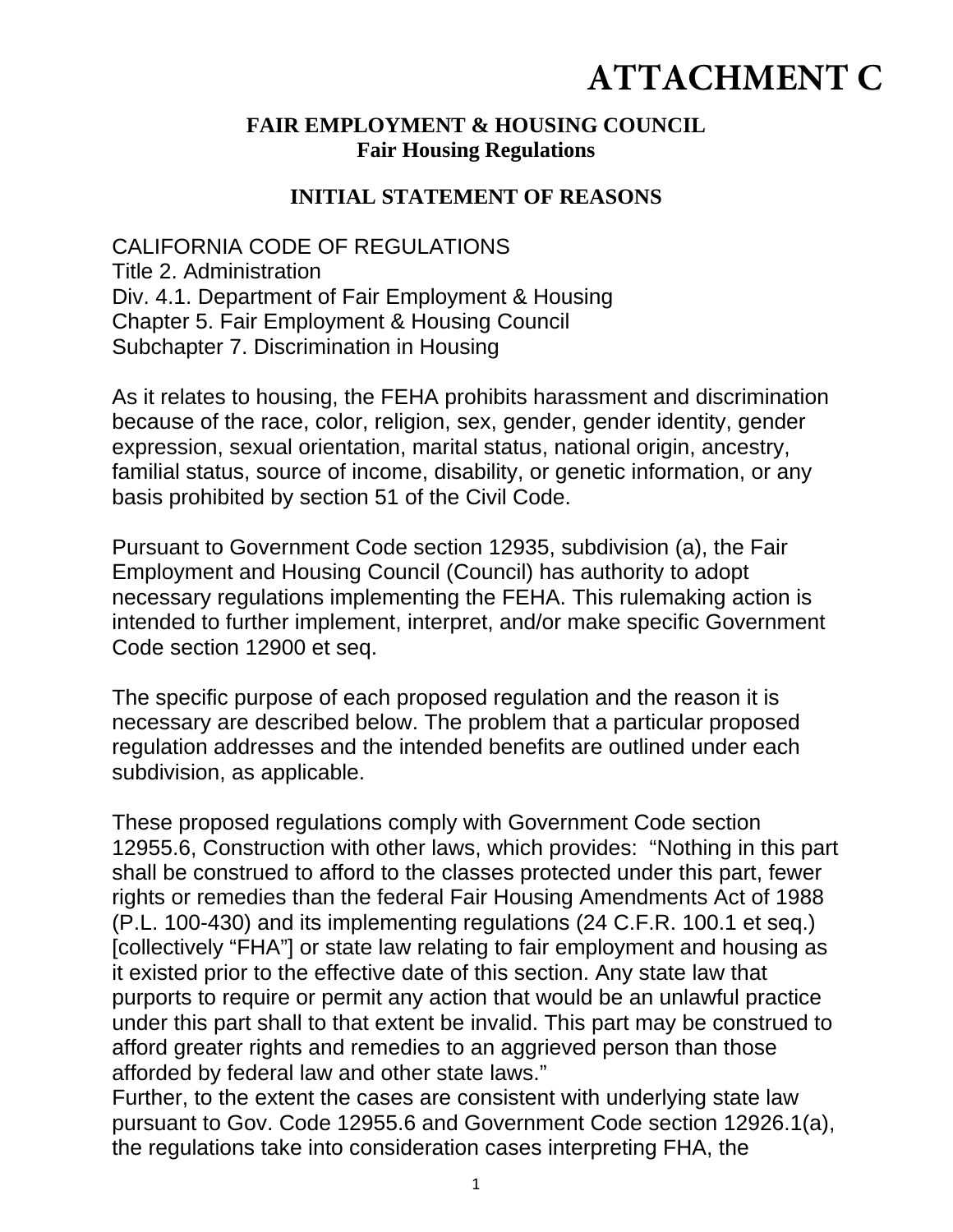Rehabilitation Act, and the Americans with Disabilities Act. *Sisemore v. Master Financial, Inc.* 151 Cal.App.4th 1386, 1420 (2007) ("[c]ourts often look to cases construing the FHA, ... when interpreting FEHA") ("*Sisemore*"); *Auburn Woods I Homeowners Ass'n v. Fair Employment and Housing Com'n* 121 Cal.App.4th 1578, 1591 (2004) ("Courts often look to cases construing the FHA, the Rehabilitation Act of 1973, and the Americans with Disabilities Act of 1990 when interpreting FEHA." ("*Auburn Woods I.*")

## **Subchapter 7. Discrimination in Housing**

# **Article 1. General Matters**

# **§ 12005. Definitions.**

The purpose of this section is to give meaning to terms used throughout the "Discrimination in Housing" subchapter of the FEHA regulations.

# **§ 12005, subd. (a).**

The Council proposes to add the definition of "adverse action" as an action that harms or has a negative effect on an aggrieved person. This addition is necessary to elaborate upon and clarify a term that is used throughout the proposed regulations and is common in case law and enables the Council to state rules succinctly rather than provide a definition mid-sentence. The term is not defined in FEHA, and is subject to misinterpretation. Because there are a wide variety of types of adverse actions that can occur in many different situations, the definition provides subsections that specify examples of adverse actions that can occur in common contexts. These cover rental/leasing, the application of a criminal history information policy, sales and other residential real estate transactions, and financial assistance.

Because California courts look to cases interpreting the Fair Housing Act (FHA) to rule on FEHA matters, and because FEHA must be consistent with Government Code 12955.6 ("Construction with other laws"), the list of adverse actions includes examples taken from case law and related statutes.

## **§ 12005, subd. (b).**

The Council proposes to add the definition of "aggrieved person." This addition is necessary to elaborate upon and clarify a term that is used throughout the proposed regulations and is common in case law and enables the Council to state rules succinctly rather than provide a definition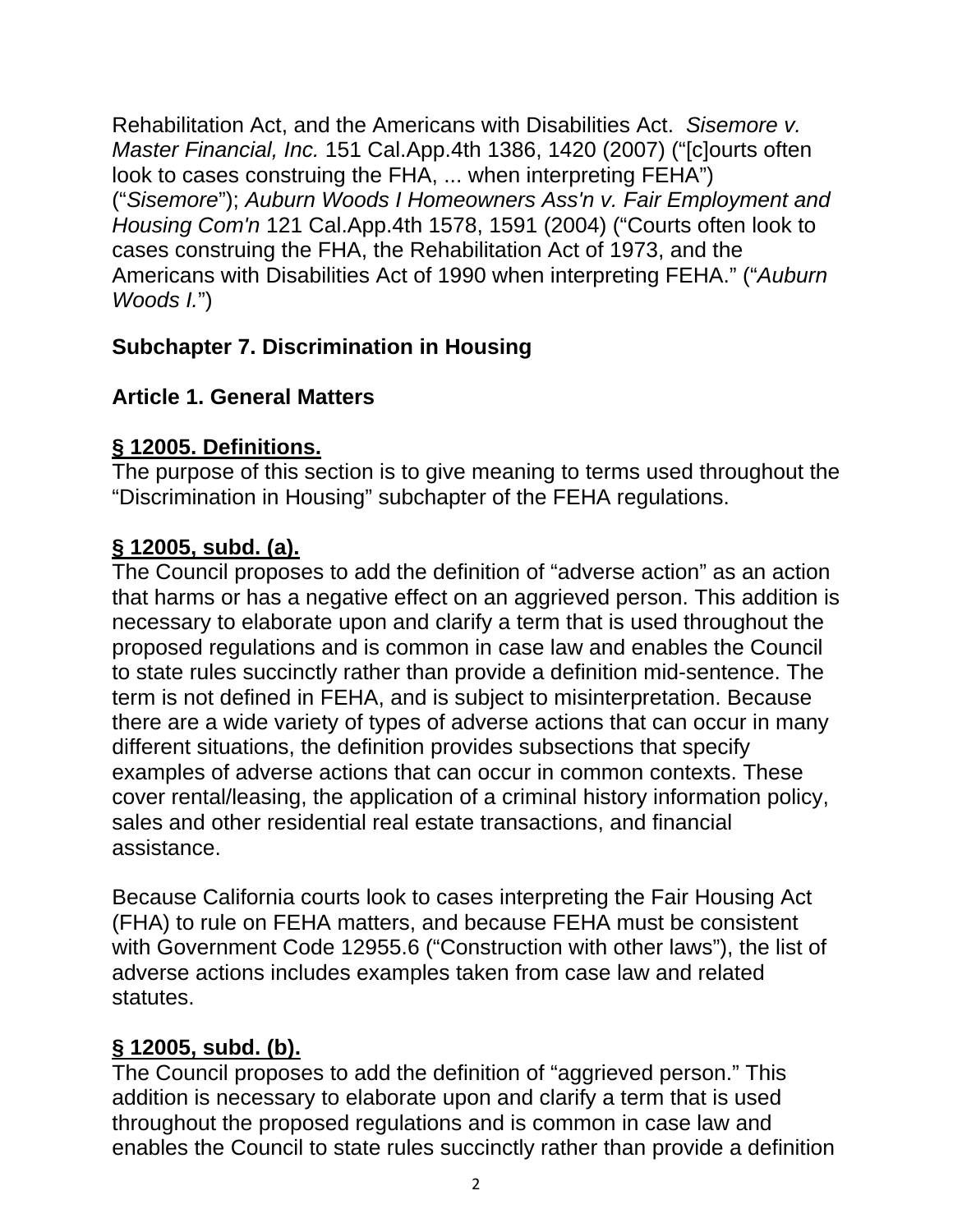mid-sentence, and to prevent misunderstanding of the scope of the statute. The Council proposes to define aggrieved person as a person who believes they have been injured by a discriminatory housing practice or believes that they will be injured by a discriminatory housing practice, because individuals falling into both of these categories can file a claim under the relevant provisions of the FEHA, and includes persons who claim to have been injured by a discriminatory housing practice and have filed a judicial action or administrative claim. This definition clarifies the meaning of aggrieved person in Government code section 12927, subd. (g) to clarify that a person does not have to have already filed a claim to be considered an aggrieved person.

#### **§ 12005, subd. (c).**

The Council proposes to add the definition of "arrest." This addition is necessary to elaborate upon and clarify a term that is used throughout the proposed regulations and is common in case law and enables the Council to state rules succinctly rather than provide a definition mid-sentence. Because the term "arrest" can have many meanings in different contexts, the Council proposes to define it specifically in relationship to "criminal history information" as defined in section 12005, subd. (j), and "criminal conviction" as defined in section 12005, subd. (i).

#### **§ 12005, subd. (d)**.

The Council proposes to add the definition of "assistance animal." This addition is necessary to elaborate upon and clarify a term that is used throughout the proposed regulations and common in case law and enables the Council to state rules succinctly rather than provide a definition midsentence. Defining assistance animals is necessary because prohibitions on discrimination based on disability, as well as legal obligations to provide reasonable accommodations to people with disabilities, include specific provisions related to assistance animals.

The U.S. Dept. of Justice has issued guidance on service animals under the Americans with Disabilities Act (ADA), and the U.S. Housing and Urban Development Dept. has issued guidance on this topic relating to service animals and support animals. None of these encompass related California statutes, so a clear definition is required. As required by Government Code section 12955.6, the proposed definition is based on California statutes and common law, but also provides rights and remedies that are equal to or greater than those provided in relevant federal guidance to the FHA and the ADA. *See* specifically 28 C.F.R. section 36.302(c); *Joint Statement of the Department of Housing and Urban Development and the Department of*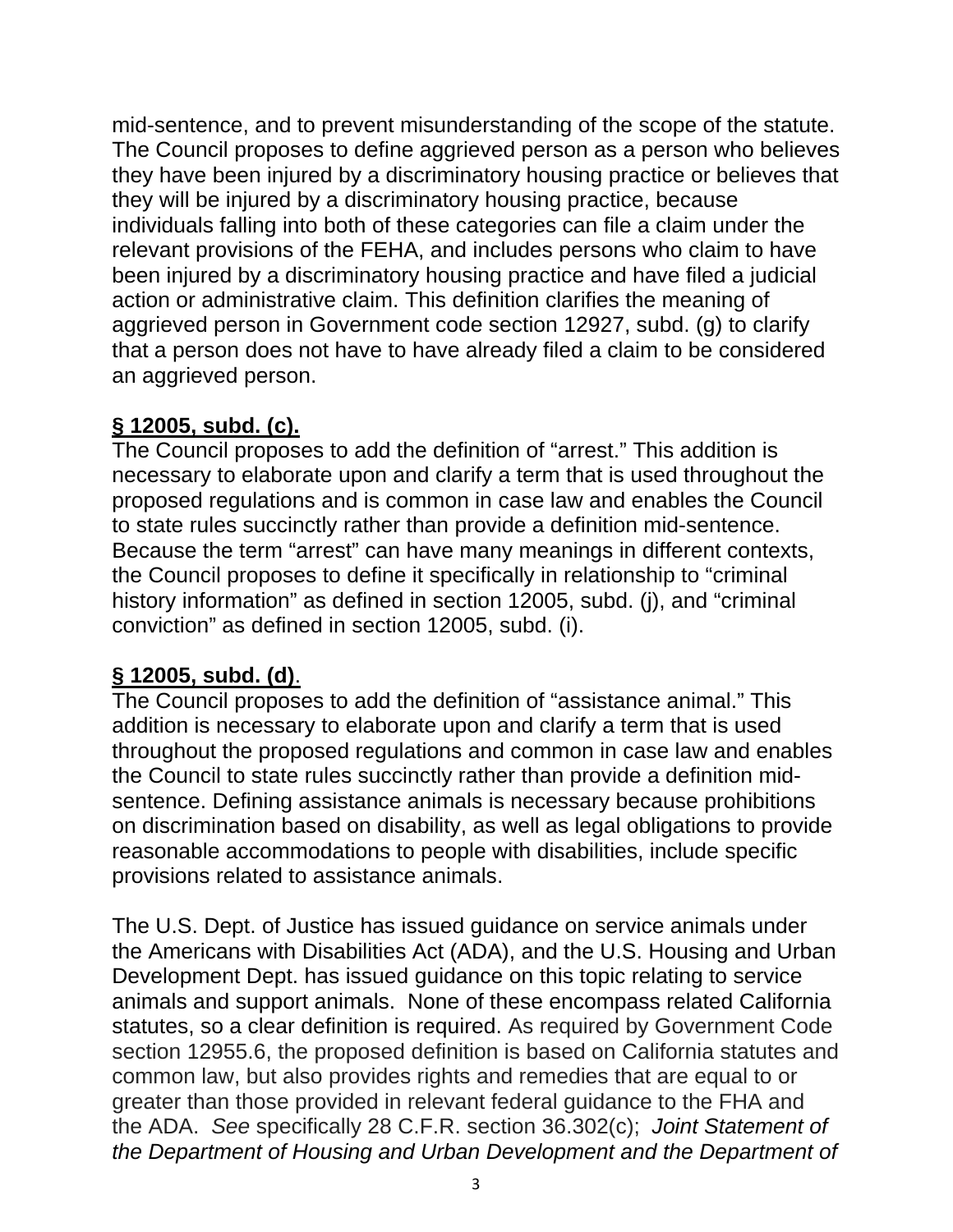*Justice on "Reasonable Accommodations Under the Fair Housing Act,"* May 17, 2004 (*HUD/DOJ Reasonable Accommodations Under the Fair Housing Act*), available at http://www.justice.gov/crt/about/hce or https://www.justice.gov/sites/default/files/crt/legacy/2010/12/14/joint\_statem ent\_ra.pdf; *HUD FHEO Notice: FHEO-2013-01, April 25, 2013, Service Animals and Assistance Animals for People with Disabilities in Housing and HUD-Funded Programs*, April 25, 2013, (*FHEO Notice*), available at https://www.hud.gov/sites/documents/SERVANIMALS\_NTCFHEO2013-01.PDF; 24 C.F.R. 5.303 and HUD Final Rule, *Pet Ownership for the Elderly and Persons with Disabilities*; 73 FR 63834.01, 2008 Westlaw 469049 (October 27, 2008) (provisions allowing pets in public housing); *DOJ Revised Requirements on Service Animals*, July 12, 2011, (*DOJ Service Animal Requirements*), available at https://www.ada.gov/service\_animals\_2010.htm; and DOJ guidance document *Frequently Asked Questions about Service Animals and the ADA*, July 20, 2015, (*DOJ FAQ on Service Animals*), which can be found at

https://www.ada.gov/regs2010/service\_animal\_qa.pdf.

The term "assistance animals" encompasses different types of assistance animals, so the addition of definitions for those specific types is also necessary. Therefore, this includes definitions for "service animal" and "support animal," the two main types of assistance animals. Similarly, the term "service animals" includes various subcategories, include "guide dog," "signal dog," "service dog," and "service animals in training." It is necessary to provide definitions for these terms to ensure consistency with other related California statutes (Civil Code 54.1 *et seq*.)

It is also necessary to provide a definition for "miniature horses," (a subcategory of "service animal"), since that term is defined and included under the ADA.

As required by Government Code section 12955.6, the proposed definition is based on California statutes and common law, but also provides rights and remedies that are equal to or greater than those provided in relevant federal guidance to the FHA, specifically, 28 C.F.R. 36.302(c), reasonable accommodations for service animals, and in particular 28 C.F.R. 36.302(c)(9), miniature horses;

https://www.ada.gov/service\_animals\_2010.htm. Pursuant to Government Code 12926.1, the ADA provides a floor of protection, and California law is intended to provide additional protections. Therefore the regulations include miniature horses in the definitions of service animals.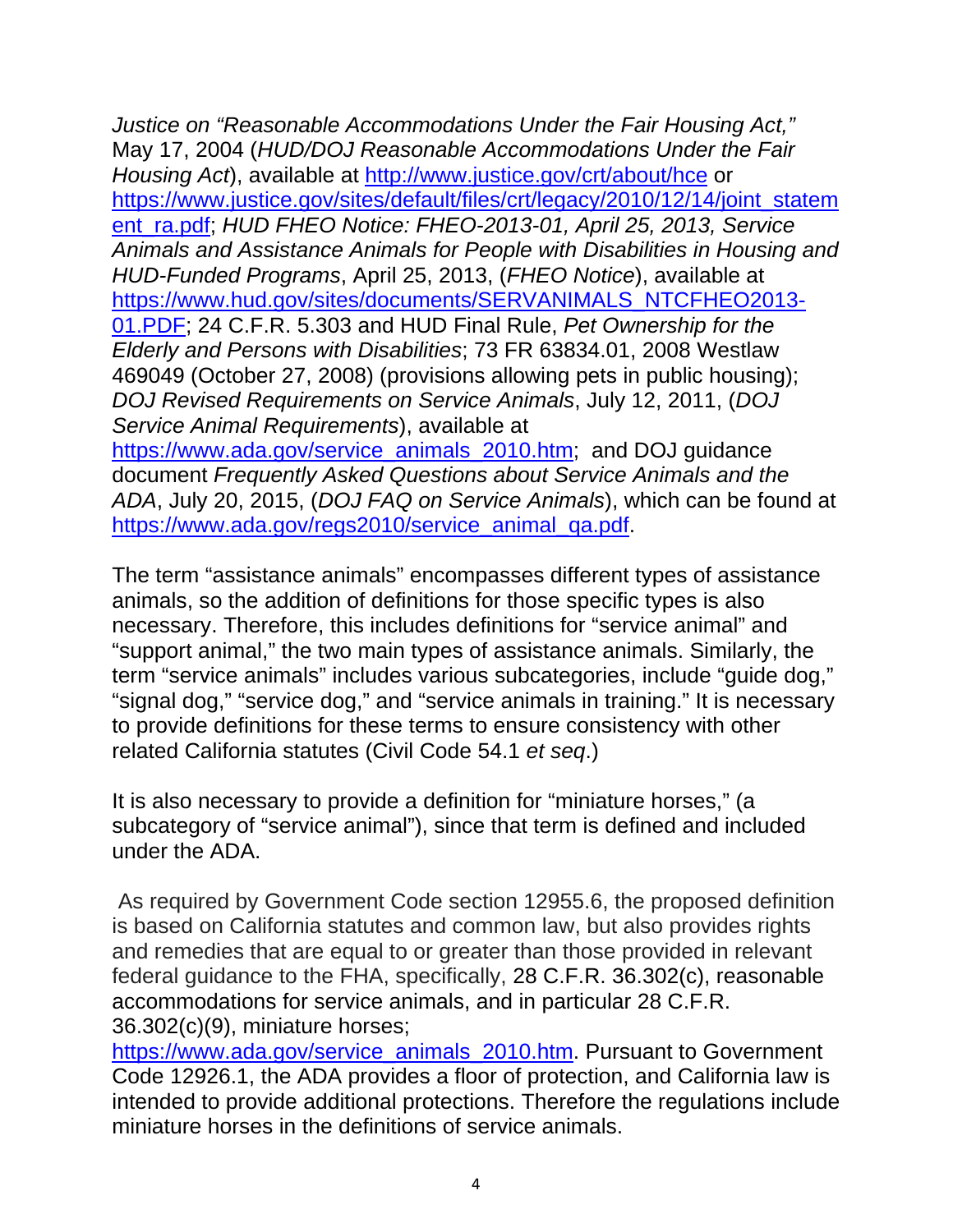## **§ 12005, subd. (e).**

The Council proposes to add the definition of "building." This addition is necessary to elaborate upon and clarify a term that is used throughout the proposed regulations and is common in case law and enables the Council to state rules succinctly rather than provide a definition mid-sentence. It prevents confusion as to the exact nature of the term "building" by ensuring that the term encompasses the entire structure or facility as well as portions thereof.

As required by Government Code section 12955.6, the proposed definition is based on California statutes and common law, but also provides rights and remedies that are equal to or greater than those provided in the FHA, specifically, the definition of "building" in 24 C.F.R. 100.201.

# **§ 12005, subd. (f).**

The Council proposes to add the definition of "business establishment." This addition is necessary to elaborate upon and clarify a term that is used throughout the proposed regulations and is common in case law. Defining business establishment is necessary because section 12955.8(b) of the Act regarding liability for discriminatory effect explicitly provides two distinct standards for justifying practices that have a discriminatory effect, one for a business establishment as defined under Civil Code section 51, and one for cases that do not involve a business establishment. Under the proposed definition, business establishments include persons engaged in the operation of a business covered by section 51 of the Civil Code, insofar as the business is related to dwellings, housing opportunities, financial assistance, land use, or residential real estate-related activities. Section 51 of the Civil Code uses the term "business establishment," but does not fully define the term. The Council intends to define "business establishment" to have the same meaning as in section 51 of the Civil Code as is explicitly required by section 12955.8(b)(2) of the FEHA. This definition provides guidance to the public about which types of entities are subject to which standard for justifying practices that have a discriminatory effect. The examples are derived from cases interpreting "business establishment" under Civil Code section 51.

## **§ 12005, subd. (g).**

The Council proposes to add the definition of "common use areas" as rooms, spaces, or elements inside or outside of a building that are made available for the use of residents of a building or the guests thereof. The definition also provides numerous specific examples. This definition is necessary to elaborate upon and clarify a term that is used throughout the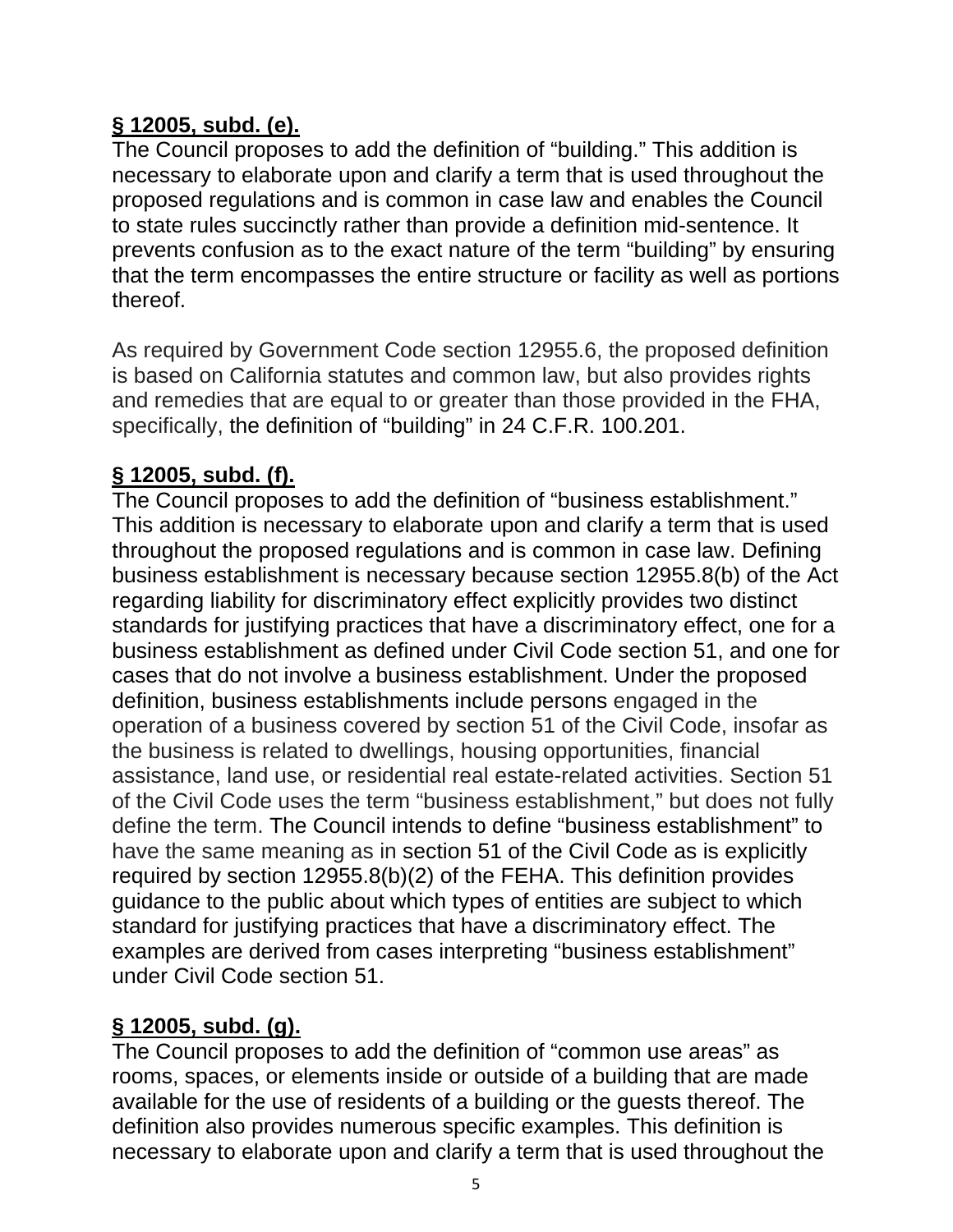proposed regulations and is common in case law and enables the Council to state rules succinctly rather than provide a definition mid-sentence. It prevents confusion as to the exact nature of the term "common use areas," and thus provides guidance regarding the broad meaning of this phrase.

As required by Government Code section 12955.6, the proposed definition is based on California statutes and common law, but also provides rights and remedies that are equal to or greater than those provided in the FHA. Accordingly, the definition is consistent with and expands upon the definition of "common use areas" under the FHA. *See* 24 C.F.R. section 100.201.

## **§ 12005, subd. (h).**

The Council proposes to add the definition of "complainant" as a person who files a complaint with the department alleging that the person has been aggrieved by a practice made unlawful by any law the department enforces. This addition is necessary to clarify a term that is used throughout the proposed regulations and is common in case law and enables the Council to state rules succinctly rather than provide a definition mid-sentence. It makes explicit that it refers to complainants under FEHA and other laws governed by the department.

## **§ 12005, subd. (i).**

The Council proposes to add the definition of "criminal conviction." This addition is necessary to elaborate upon and clarify a term that is used throughout the proposed regulations and is common in case law and enables the Council to state rules succinctly rather than provide a definition mid-sentence. Without further guidance, the term is subject to misinterpretation. The Council proposes to define criminal conviction specifically in relation to "criminal history information" as defined in section 12005, subd. (j), and "arrest" as defined in section 12005, subd. (c). The purpose of this clarification is because Article 25 of the proposed regulations limits the lawful use of criminal history information to certain criminal convictions. In addition, the definition further clarifies that certain criminal determinations are explicitly excluded by section 12269. This definition provides guidance regarding what constitutes a criminal conviction that can be lawfully used as part of a criminal history information practice.

# **§ 12005, subd. (j).**

The Council proposes to add the definition of "criminal history information." This addition is necessary to elaborate upon and clarify a term that is used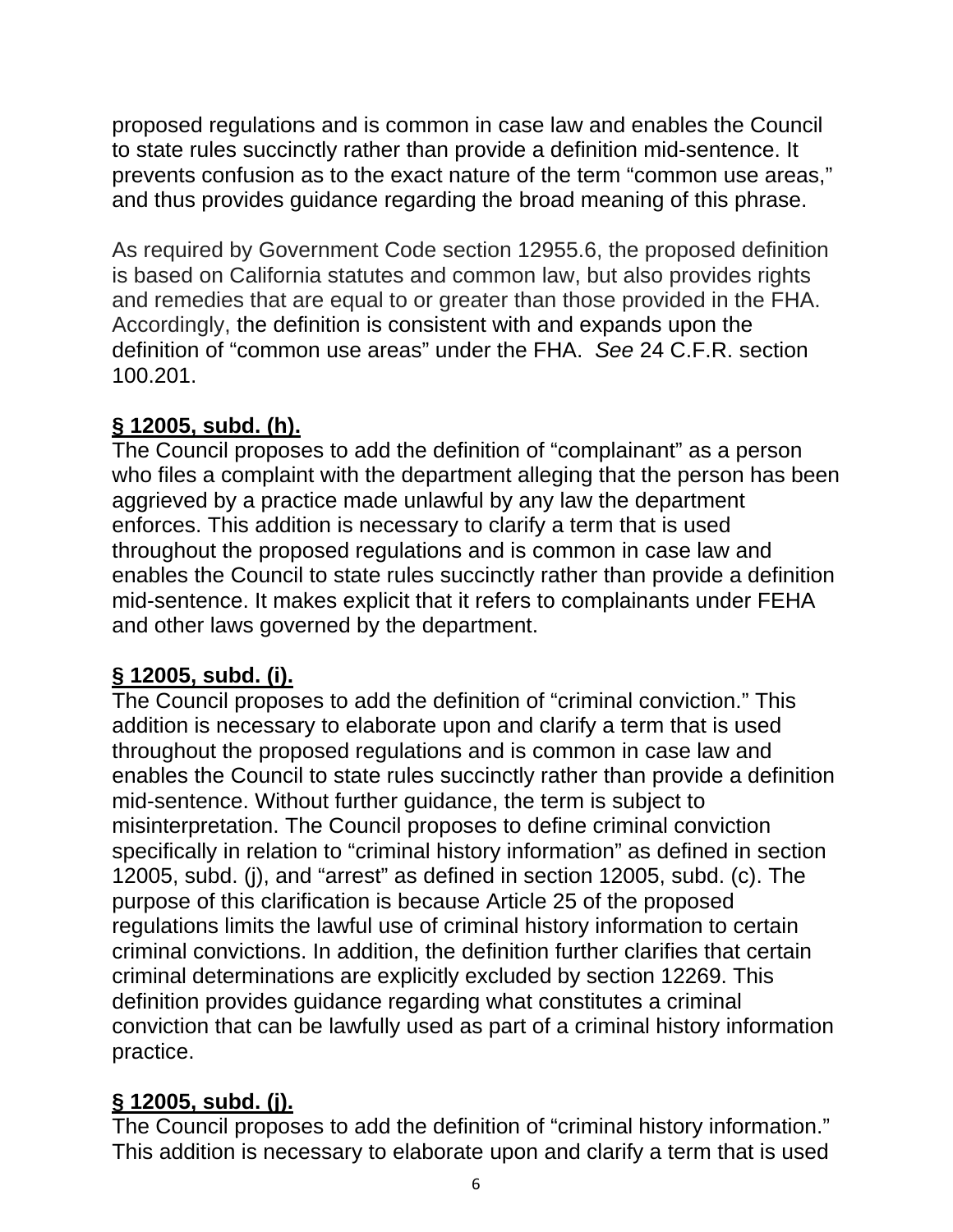throughout the proposed regulations and is common in case law and enables the Council to state rules succinctly rather than provide a definition mid-sentence. Article 25 of the proposed regulations limits the lawful use of criminal history information. Without further guidance, the term is subject to misinterpretation, particularly since it is a technical term. This proposed definition clarifies what constitutes criminal history information for purposes of Article 25.

#### **§ 12005, subd. (k).**

The Council proposes to add the definition of "department" to provide a shorthand for referring to the Department of Fair Employment and Housing, which is necessary because the department is referred to throughout the proposed regulations. The definition is consistent with Government Code 12925(b).

#### **§ 12005, subd. (l)**.

The Council proposes to add the definition of "directly related conviction." This addition is necessary to elaborate upon and clarify a term that is used throughout the proposed regulations and enables the Council to state rules succinctly rather than provide a definition mid-sentence. Without further guidance, the term is subject to misinterpretation, particularly since it is a technical term not in every-day use. Article 25 of the proposed regulations limits the lawful use of criminal history information to certain criminal convictions as defined by section 12005(i). Article 25 also provides the liability standards and burdens of proof regarding the use of criminal history information in housing decisions. In particular, under section 12266, a respondent defending a criminal history information practice must demonstrate that its practice only concerns criminal history information regarding directly related convictions. This definition specifies the meaning of a directly related conviction as a criminal conviction has a direct and specific negative bearing on the identified interest or purpose supporting the practice. It also provides guidance on how to apply the definition, including limiting the information that a practice must encompass to information provided in criminal history information. Specifically, the definition provides that a practice should consider the nature and severity of the crime and the amount of time that has passed since the criminal conduct occurred as provided in criminal history information, and additional relevant information as provided in criminal history information. The two required factors (nature and severity of the crime and the amount of time that has passed since the criminal conduct occurred) are drawn from a number of sources, including *Green v. Missouri Pacific R.R.*, 523 F.2d 1290, 1298 (8th Cir. 1975), citing *Butts v. Nichols*, 381 F.Supp. 573, 580-81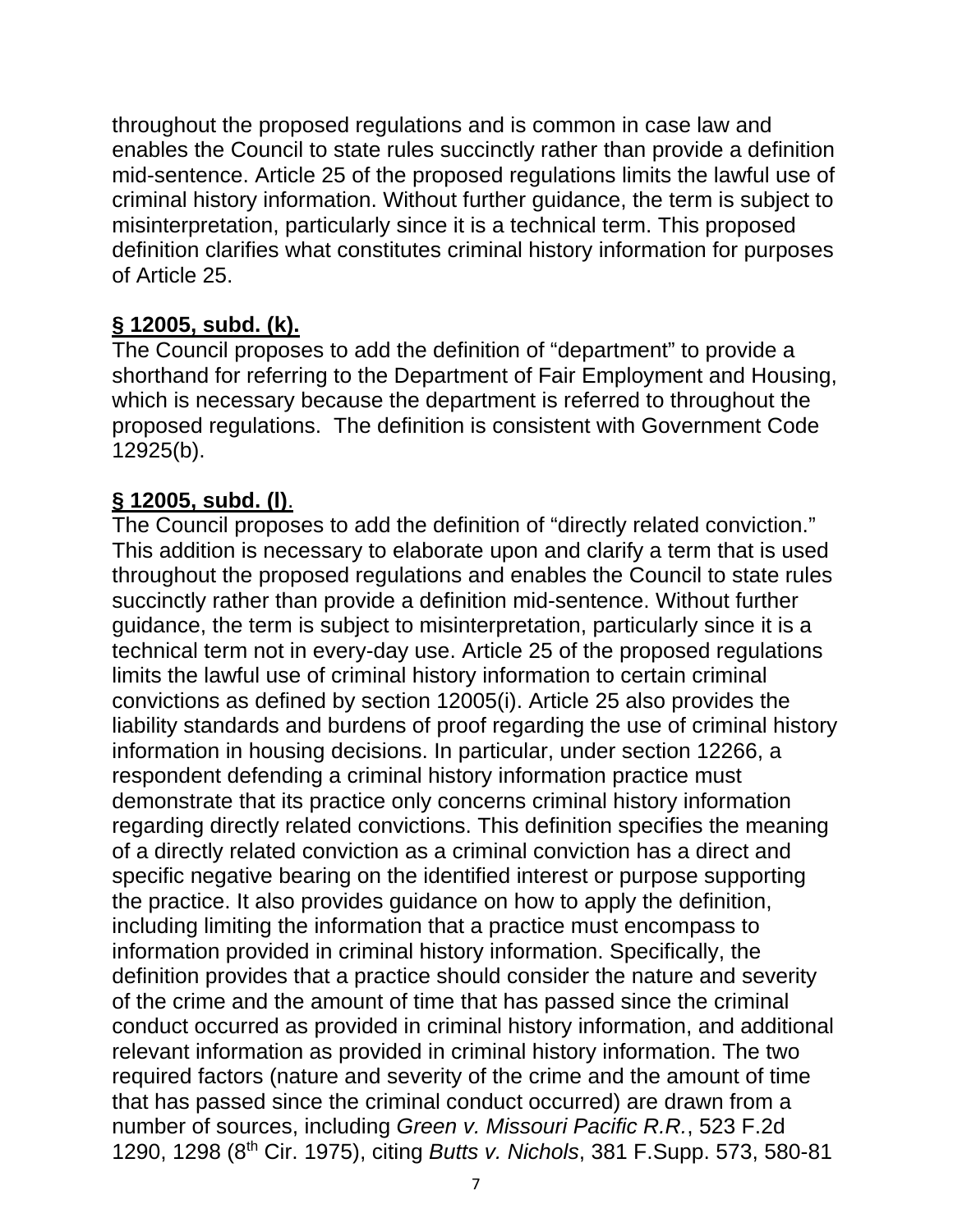(S.D.Ia.1974) (from the Title VII context). Additional relevant information could include an expungement of a conviction because a practice could provide that a conviction that has been expunged is not a directly related conviction since the fact of expungement could be interpreted to mean that such a conviction does not have a direct and specific negative bearing on the identified interest or purpose supporting the practice.

As required by Government Code section 12955.6, the proposed definition is based on California statutes and common law, but also provides rights and remedies that are equal to or greater than those provided in the FHA. Accordingly, the factors (nature and severity of the crime and amount of time that has passed) are also consistent with the *U.S. Dept. of Housing and Urban Development, Office of General Counsel Guidance on Application of Fair Housing Standards to the Use of Criminal Records by Providers of Housing and Real Estate-Related Transactions* (Apr. 2016).

## **§ 12005, subd. (m).**

The Council proposes to add the definition of "discriminatory housing practice" as an act that is unlawful under federal or state fair housing law, including housing-related violations of the Fair Employment and Housing Act, the Fair Housing Act, the Unruh Civil Rights Act, the Ralph Civil Rights Act, the Disabled Persons Act, and the Americans with Disabilities Act. This addition is necessary to elaborate upon and clarify a term that is used throughout the proposed regulations and is common in case law and enables the Council to state rules succinctly rather than provide a definition mid-sentence. Through this definition, the Council provides guidance regarding the broad scope of statutes designating actions as unlawful housing practices which are covered by these regulations. As required by Government Code section 12955.6, the proposed definition is based on California statutes and common law, but also provides rights and remedies that are equal to or greater than those provided in the FHA, in particular, the definition is consistent with and expands upon the term as it is used in 24 C.F.R. 110.20.

## **§ 12005, subd. (n).**

The Council proposes to add the definition of "dwelling unit" as a single unit of a housing accommodation for a family or one or more individuals. This addition is necessary to elaborate upon and clarify a term that is used throughout the proposed regulations and is common in case law and enables the Council to state rules succinctly rather than provide a definition mid-sentence.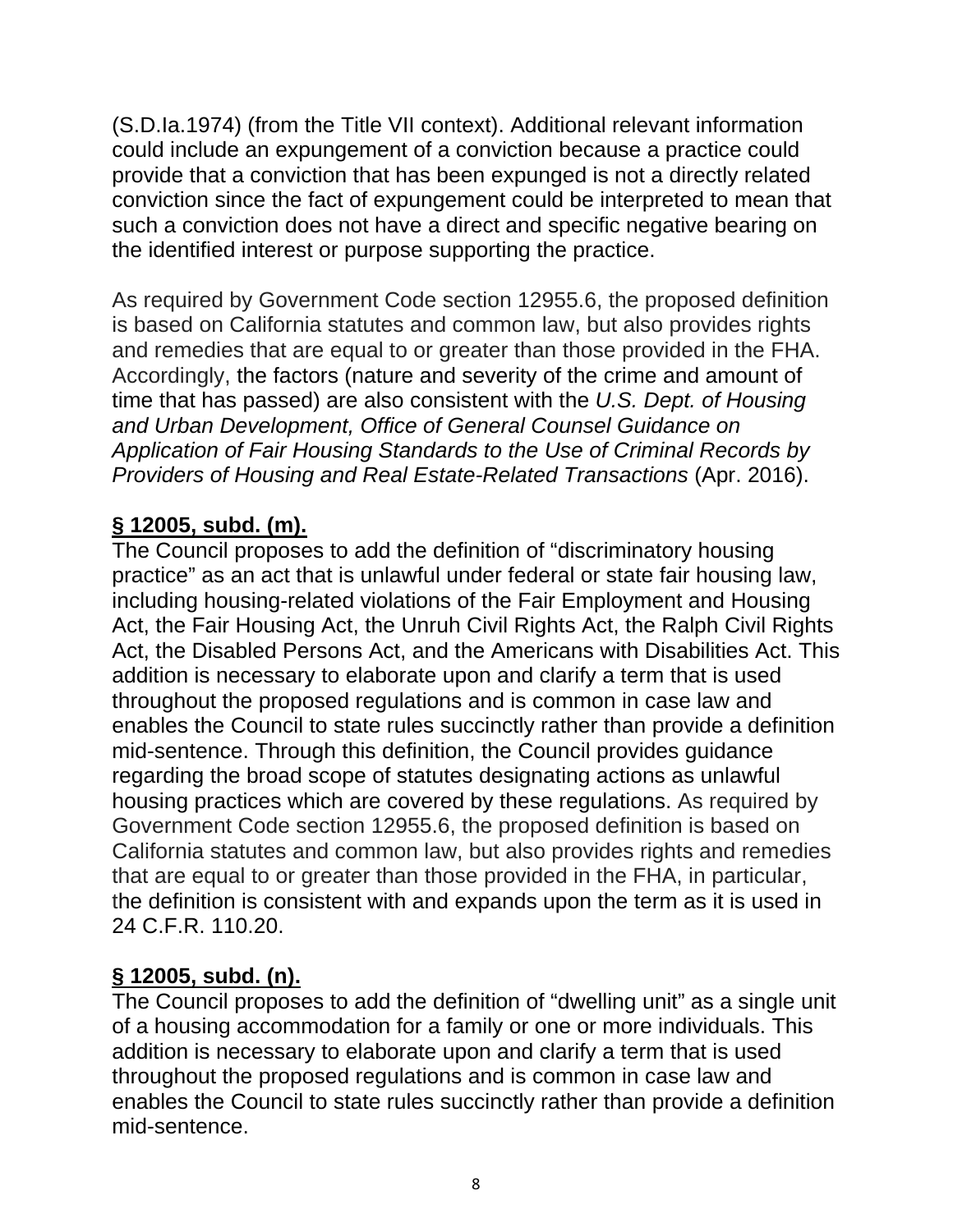As required by Government Code section 12955.6, the proposed definition is based on California statutes and common law, but also provides rights and remedies that are equal to or greater than those provided in in the FHA. In particular, the definition is consistent with and expands upon the definition of "dwelling unit" under the FHA. 24 C.F.R. 100.201. This definition of "housing accommodation" or "dwelling" in section 12005(p) incorporates this definition to demonstrate how the terms are related.

## **§ 12005, subd. (o).**

The Council proposes to add the definition of "financial assistance" as the making or purchasing of loans, grants or the provision of other financial assistance relating to a wide array of housing-related transactions and activities. This addition is necessary to elaborate upon and clarify a term that is used throughout the proposed regulations and common in case law and enables the Council to state rules succinctly rather than provide a definition mid-sentence. The term is subject to a wide variety of interpretations. As required by Government Code section 12955.6, the proposed definition is based on California statutes and common law, but also provides rights and remedies that are equal to or greater than those provided in in the FHA. In particular, the definition is consistent with and expands upon the definition of "financial assistance" as it is used in FHA. *See* 24 C.F.R. section 100.115*.* The Council proposes to flesh out this term using a list of non-exclusive housing-related transactions and activities in which financial assistance may be involved and by articulating three sets of examples of financial assistance, consistent with Government Code section 12927(h).

## **§ 12005, subd. (p).**

The Council proposes to add the definition of "housing accommodation" or "dwelling." This addition is necessary to elaborate upon a term that is used throughout the proposed regulations and enables the Council to succinctly state rules rather than provide definitions mid-sentence. These terms are often the subject of confusion, because while they are similar, they are used in an overlapping but slightly different manner in federal and state law. Through this definition the Council provides guidance regarding the broad scope of types of buildings, structures and vacant land which these regulations cover and makes it clear that "housing accommodations" include "dwellings."

While section 12927, subd. (d) of the Act provides a brief definition of "housing accommodation," for the sake of clarity and thoroughness this definition enumerates in a non-exhaustive manner the vast array of what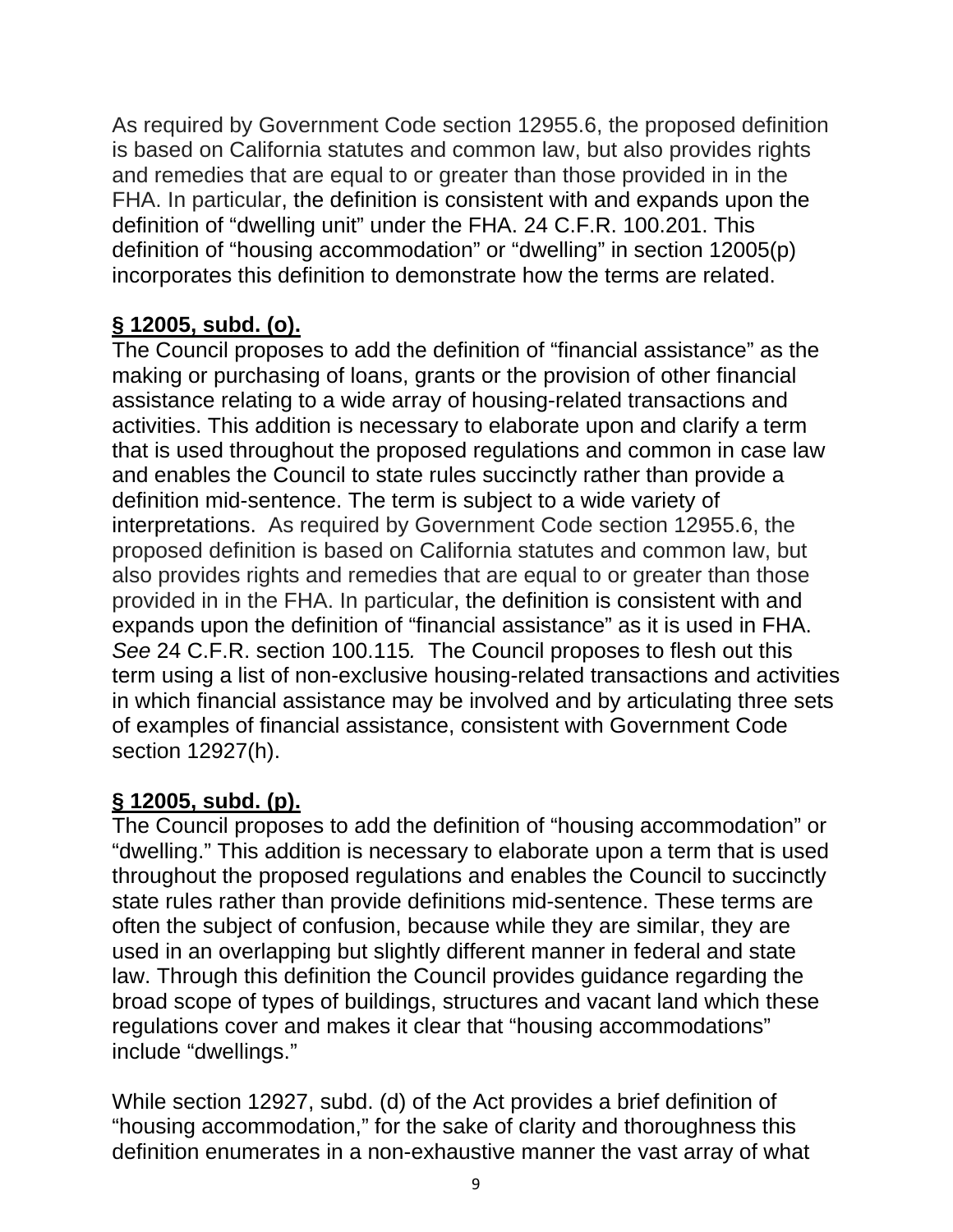may constitute a "housing accommodation" or "dwelling" for purposes of the Act. It incorporates any dwelling unit as defined in section 12005(n), a wide variety of specific types of housing accommodations, and vacant land that is offered for sale or lease for the construction of any housing accommodation.

As required by Government Code section 12955.6, the proposed definition is based on California statutes and common law, but also provides rights and remedies that are equal to or greater than those provided in in the FHA, in particular, the proposed definition covers all dwellings as defined in and covered by the federal Fair Housing Act in 24 CFR 100.20.

# **§ 12005, subd. (q).**

The Council proposes to add the definition of "housing opportunity." This addition is necessary to elaborate upon and clarify a term that is used throughout the proposed regulations and is common in case law and enables the Council to state rules succinctly rather than provide a definition mid-sentence. The proposed definition elaborates on section 12921, subdivision (b) of the Act and clarifies the broad scope of housing opportunity to include all aspects of housing, including obtaining, using or enjoying a dwelling, residential real estate-related transactions, financial assistance, development and land use and other housing related privileges, services and facilities, including infrastructure or governmental services. This elaboration is necessary to provide guidance regarding the broad application of the Act and to provide clarity regarding a term that can be ambiguous in common usage.

## **§ 12005, subd. (r).**

The Council proposes to add the definition of "include" or "including" as meaning includes, but not limited to or including, but is not limited to. This addition is necessary to elaborate upon and clarify a term that is used throughout the proposed regulations and is common in case law and enables the Council to state rules succinctly rather than provide a definition mid-sentence. The proposed definition clarifies that this term is always nonexclusive and that any list of items following it are intended to be illustrative but not exhaustive.

## **§ 12005, subd. (s).**

The Council proposes to add the definition of "legitimate" as meaning a justification is genuine and not false or pretexual. This addition is necessary to elaborate upon and clarify a term that is used throughout the proposed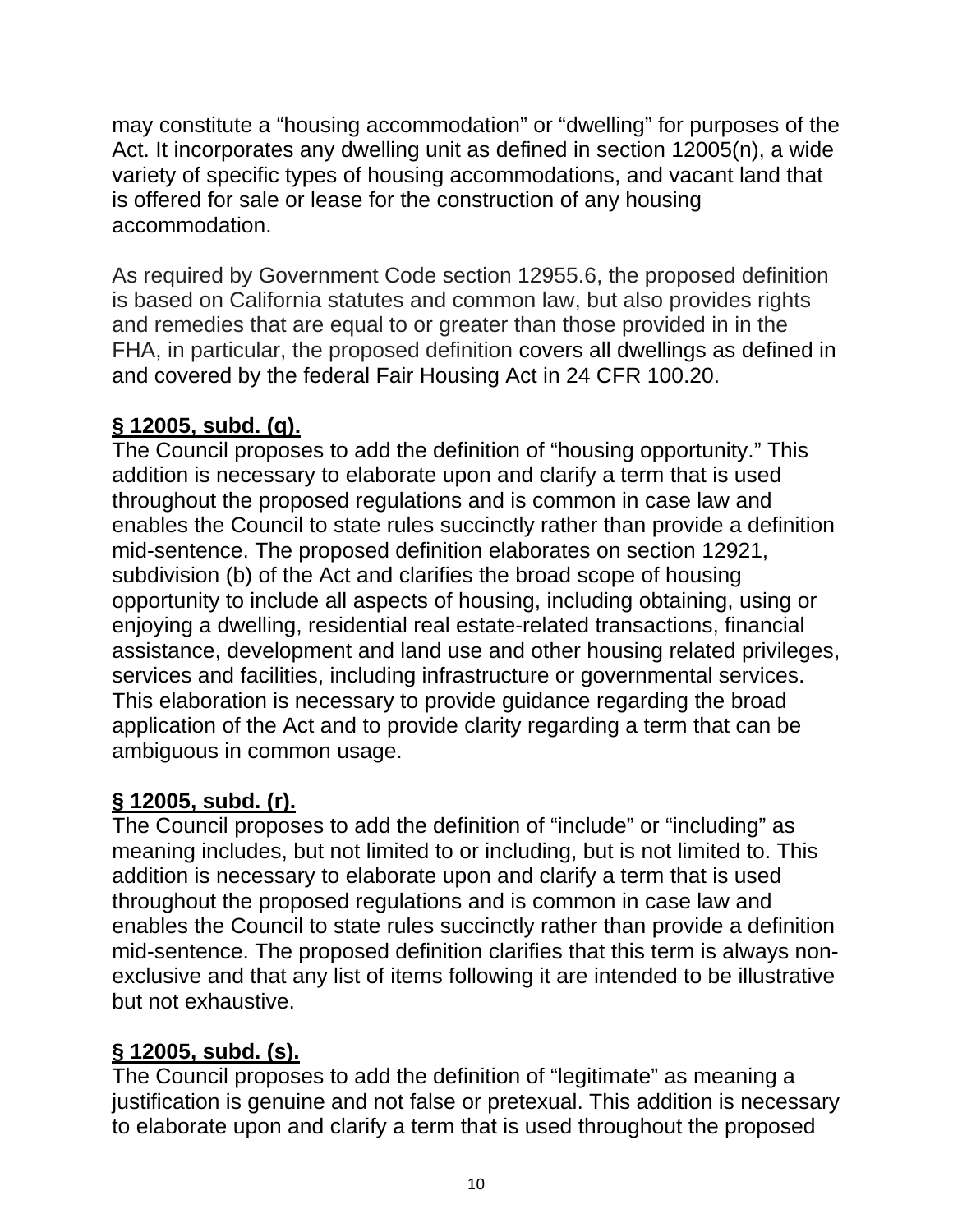regulations and is common in case law and enables the Council to state rules succinctly rather than provide a definition mid-sentence.

As required by Government Code section 12955.6, the proposed definition is based on California statutes and common law, but also provides rights and remedies that are equal to or greater than those provided in in the FHA. In particular, this definition parallels the equivalent definition in HUD regulations which reflects the intent of Government Code section 12955.8(b). HUD states: "A legally sufficient justification exists where the challenged practice… [i]s necessary to achieve one or more substantial, legitimate, nondiscriminatory interests of the respondent…or defendant." 24 CFR 100.500(b)(1)(i). HUD further states: "The word 'legitimate,' used in its ordinary meaning, is intended to ensure that a justification is genuine and not false." *HUD's Implementation of the Fair Housing Act's Discriminatory Effects Standard; Final Rule* (*HUD Discriminatory Effects Standard Final Rule*), Federal Register, Vol. 78, No. 32, Friday, February 15, 2013, Rules and Regulations, p. 11470.

## **§ 12005, subd. (t).**

The Council proposes to add the definition of "nondiscriminatory" as meaning that the justification for a challenged practice does not itself discriminate based on a protected basis. This addition is necessary to elaborate upon and clarify a term that is used throughout the proposed regulations and is common in case law and enables the Council to state rules succinctly rather than provide a definition mid-sentence.

As required by Government Code section 12955.6, the proposed definition is based on California statutes and common law, but also provides rights and remedies that are equal to or greater than those provided in in the FHA. In particular, this definition parallels the equivalent definition in HUD regulations under the Fair Housing Act, which reflects the intent of Government Code section 12955.8(b). HUD states: "A legally sufficient justification exists where the challenged practice... [i]s necessary to achieve one or more substantial, legitimate, nondiscriminatory interests of the respondent…or defendant." 24 CFR 100.500(b)(1)(i). HUD further states: "…[T]he word 'nondiscriminatory' is intended to ensure that the justification for the challenged practice does not itself discriminate based upon a protected characteristic." *HUD Discriminatory Effects Standard Final Rule, supra* at 11470.

## **§ 12005, subd. (u).**

The Council proposes to add the definition of "owner" as any person having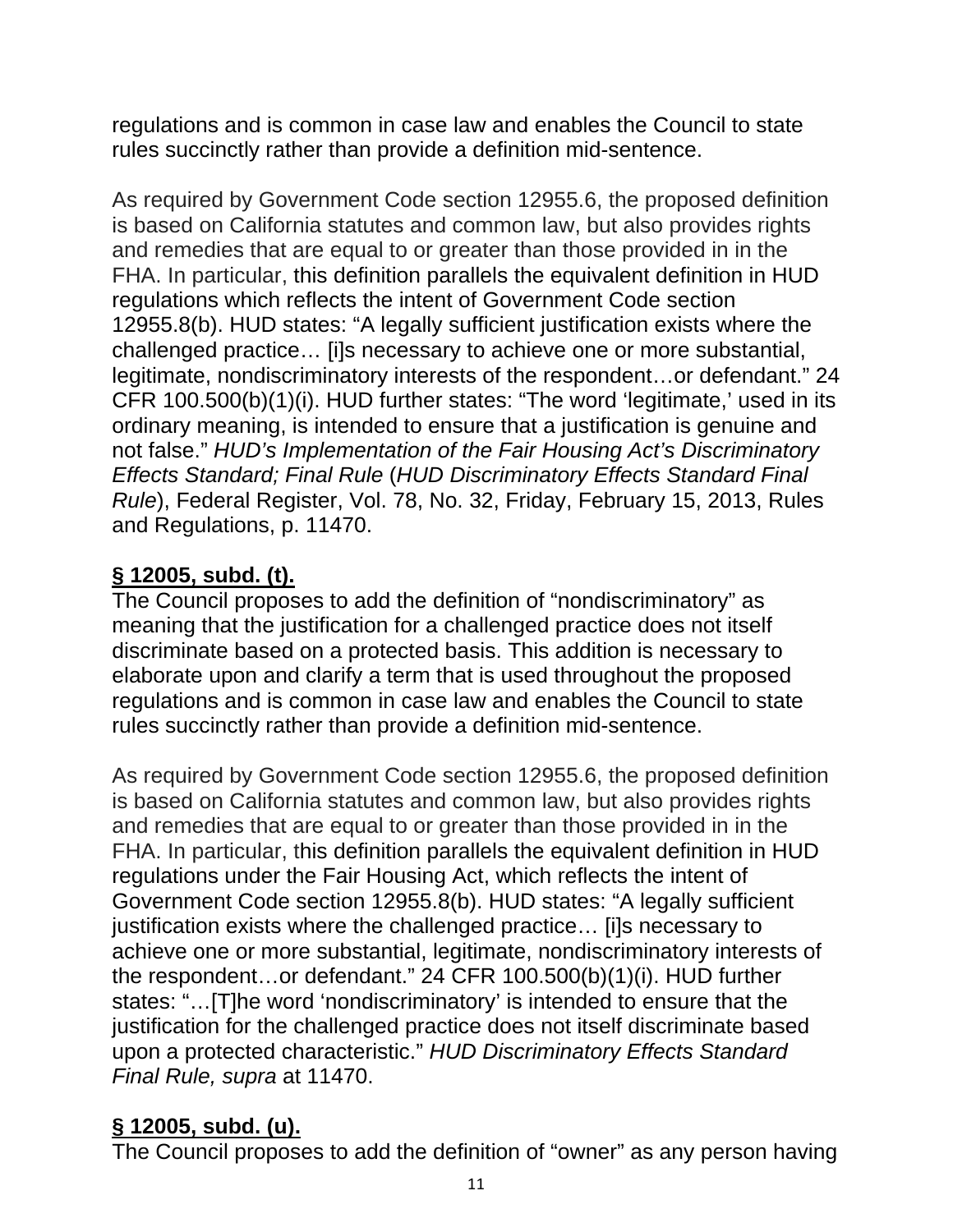any legal or equitable right of ownership, governance, possession or the right to rent or lease housing accommodations. This addition is necessary to elaborate upon a term that is used throughout the proposed regulations and enables the Council to succinctly state rules rather than provide a definition mid-sentence. The term, although in common usage, is subject to misinterpretation absent a clear definition.

Owners are a subset of persons, as defined in section 12005(v). The proposed definition elaborates on section 12927, subdivision (e) of the Act by providing a non-exhaustive, illustrative list to clarify the broad scope of persons who can be considered owners for purposes of the Act if they meet the definition. Subsections of the definition specifically identify lessee, sublessee, assignee, managing agent, real estate broker or salesperson because of the possibility that each of them can have a legal or equitable right of ownership, governance, possession or the right to rent or lease housing accommodations. It also includes trustee, trustee in bankruptcy proceedings, receiver, or fiduciary because they can meet the definition in certain circumstances. Because the phrase "housing provider" is often used in statutes, regulations and government programs as well as colloquially in the housing industry, it is explicitly included to clarify that it often refers to persons coming under the definition of owner. Subsections (u)(4) and (u)(5) name various governmental entities that may also constitute owners in some contexts. In addition, a subsection identifies governing bodies of common interest developments because these entities are the governing bodies of residential properties and it is necessary to clarify that they fall within the definition of owner. This elaboration of the term is necessary to provide guidance regarding the broad application of the Act.

#### **§ 12005, subd. (v).**

The Council proposes to add the definition of "person." This addition is necessary to elaborate upon a term that is used throughout the proposed regulations and enables the Council to succinctly state rules rather than provide a definition mid-sentence. While the term is in common usage, it is necessary to define it for purposes of the Act to ensure that is interpreted correctly.

The proposed definition elaborates on the definitions of "person" contained in Government Code sections 12925, subd. (d) and 12927, subd. (f) and the specification of actors and entities in Government Code section 12955 who are liable for unlawful housing practices by providing a nonexhaustive, illustrative list to clarify the broad scope of individuals and entities that are subject to the FEHA. It clarifies that owner as defined in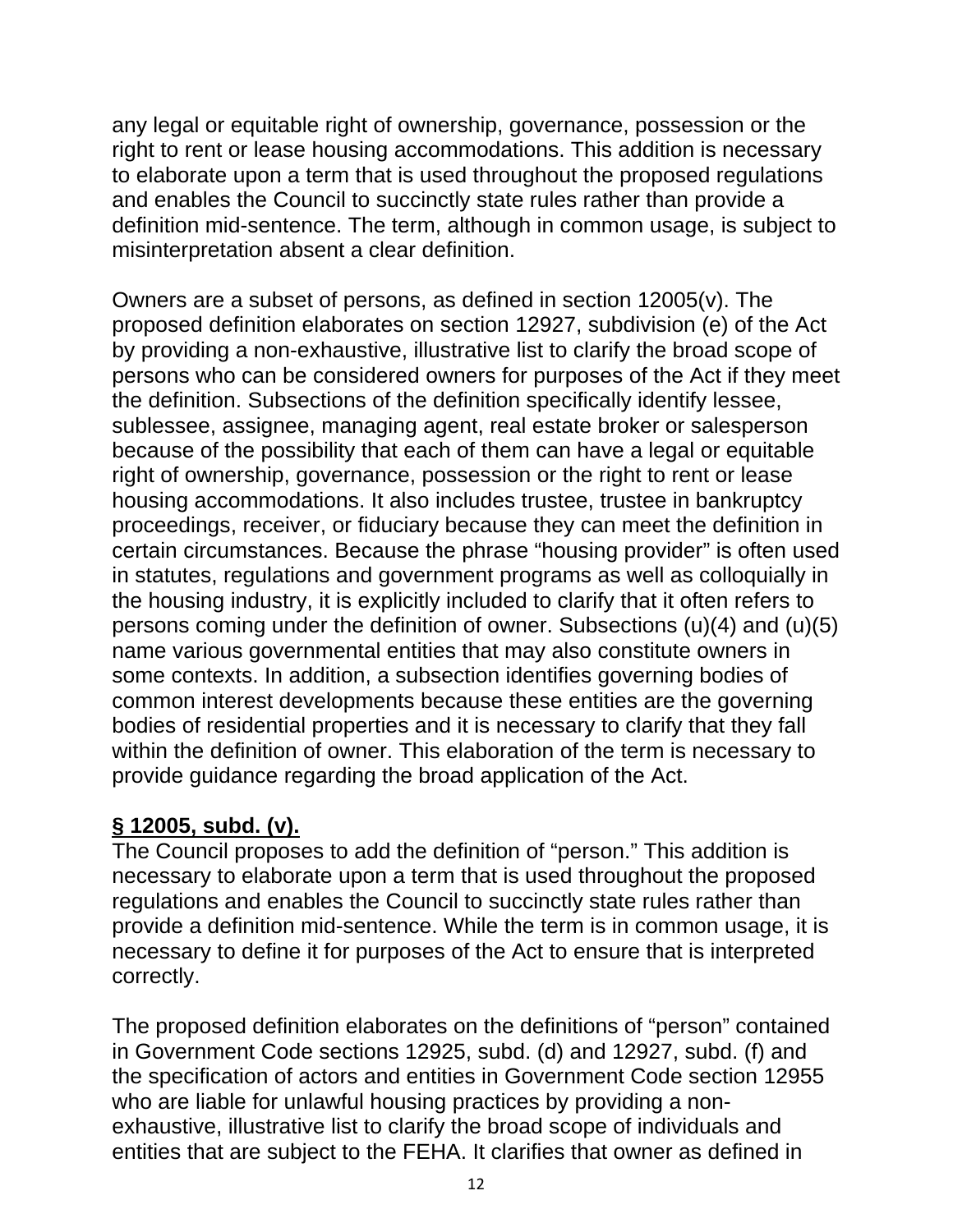section 12005(u) is a subset of persons. It specifies community associations, condominiums, planned developments, and other common interest developments, including those defined in the Davis-Stirling Common Interest Development Act (Civil Code section 4000, et seq.) to clarify that those entities are subject to the FEHA. It specifies that the state and the entire range of political subdivisions, agencies, districts and other political entities are subject to the Act. Finally, the definition clarifies that any entity that has the power to make housing unavailable or infeasible through its practices will constitute a person under the FEHA and that the definition shall be interpreted broadly. Sometimes a person will be named as a respondent in a complaint. However, some persons, for example, group homes and nonprofit affordable housing developers, can also be complainants when they are subjected to a discriminatory housing practice by another person. This elaboration of the term is necessary to provide guidance regarding the broad application of the FEHA.

As required by Government Code section 12955.6, the proposed definition is based on California statutes and common law, but also provides rights and remedies that are equal to or greater than those provided in in the FHA. In particular, this definition is consistent with and expands upon the term "person" as it is used in the FHA. Section 3602(d) of Title 42 of the United States Code, 24 C.F.R. 100.20.

#### **§ 12005, subd. (w).**

The Council proposes to add the definition of "practice." This addition is necessary to elaborate upon and clarify a term that is used throughout the proposed regulations and is common in case law and enables the Council to state rules succinctly rather than provide a definition mid-sentence. To clarify the broad scope of practices subject to the Act, the definition specifies that a practice may be written or unwritten or singular or multiple, and that, as provided in Government Code section 12955.8, subd. (a) and (b), a failure to act may constitute a practice. The proposed definition encompasses all of the practices specified in Government Code section 12955 as well as relevant Civil Code sections pertaining to common interest development governing documents. This elaboration of the term is necessary to provide guidance regarding the broad application of the Act.

As required by Government Code section 12955.6, the proposed definition is based on California statutes and common law, but also provides rights and remedies that are equal to or greater than those provided in in the FHA. In particular, this definition parallels the equivalent definition in HUD regulations, which reflects the intent of Section 12955.8(b), U.S.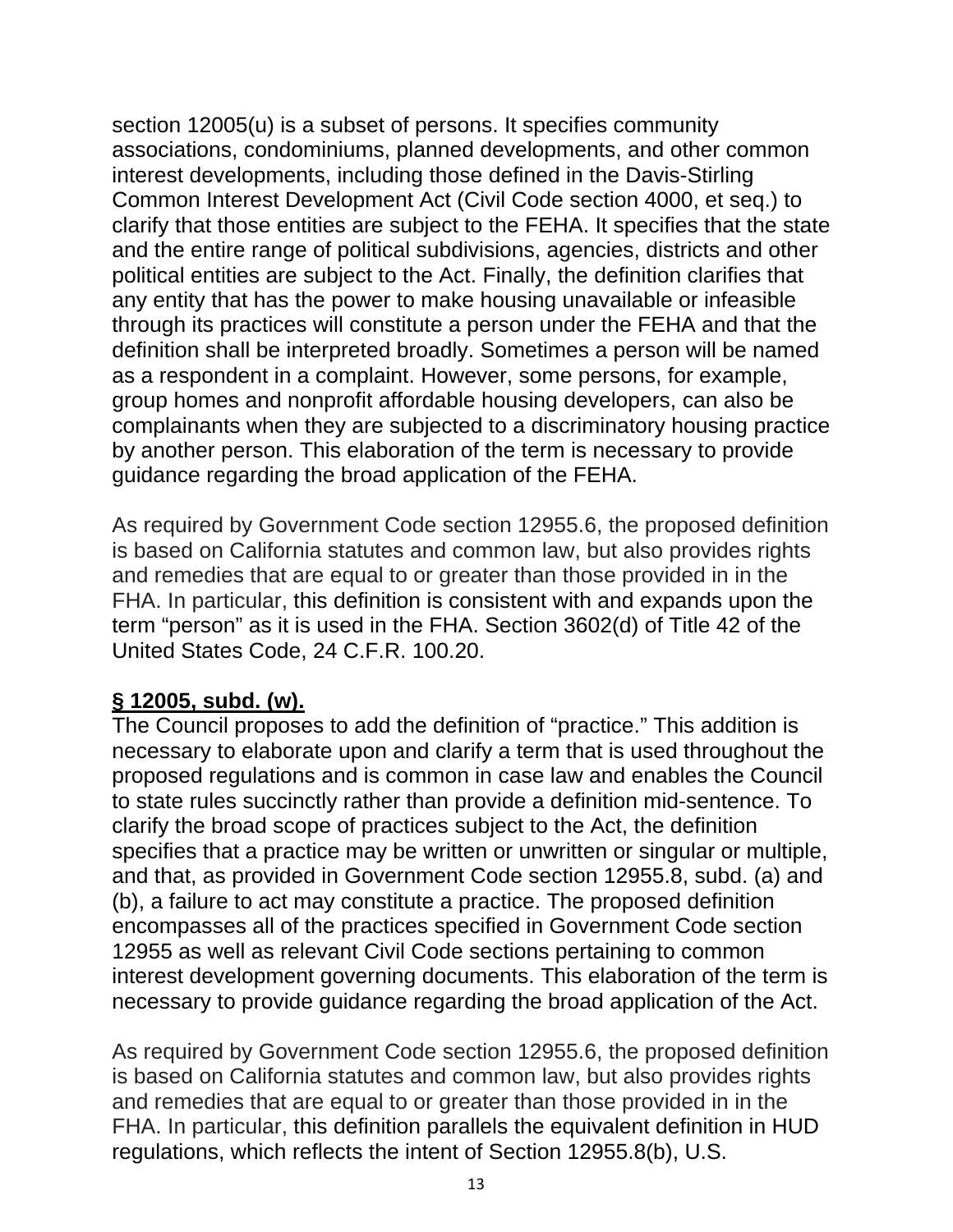Department of Housing and Urban Development's (HUD) usage of "practice" in its regulations beginning at 24 C.F.R. § 100.1.

#### **§ 12005, subd. (x).**

The Council proposes to add the definition of "premises." This addition is necessary to elaborate upon and clarify a term that is used throughout the proposed regulations and is common in case law and enables the Council to state rules succinctly rather than provide a definition mid-sentence. The proposed definition clarifies the meaning of premises by specifying which spaces, parts, components, or elements of a building can be considered premises. As required by Government Code section 12955.6, the proposed definition is based on California statutes and common law, but also provides rights and remedies that are equal to or greater than those provided in in the FHA. In particular, the definition is consistent with and expands upon the term "premises" as it is used in FHA. 24 C.F.R. 100.201.

#### **§ 12005, subd. (y).**

The Council proposes to add the definition of "Private Land Use Practices" as including all non-governmental practices in connection with development and land use that are related to or have an effect on existing or proposed dwellings or housing opportunities. This addition is necessary to elaborate upon and clarify a term that is used extensively in the proposed regulations and which is common in case law and enables the Council to state rules succinctly rather than provide a definition mid-sentence. The definition is necessary to implement the distinction drawn in Government Code section 12955, subd. (l) between public and private land use practices. The definition specifically includes restrictive covenants as a private land use practice, as set out in Government Code sections 12955, subd. (l), 12956.1, and 12956.2. A non-exhaustive list of specific practices are identified as examples for clarification. Consistent with Government Code section 12955, subd. (k), the definition includes a catchall subsection that includes other actions that make housing unavailable.

## **§ 12005, subd. (z).**

The Council proposes to add the definition of "protected bases" or "protected classes." This definition is intended to encompass all individuals protected by FEHA. This addition is necessary because it would otherwise be cumbersome to always reference the lengthy list of bases covered by fair housing law. Because those characteristics are often referred to colloquially and in case law as "protected bases" or "protected classes," it is more efficient to codify the terms rather than repeatedly restate all of the characteristics. The definition also encompasses, pursuant to Government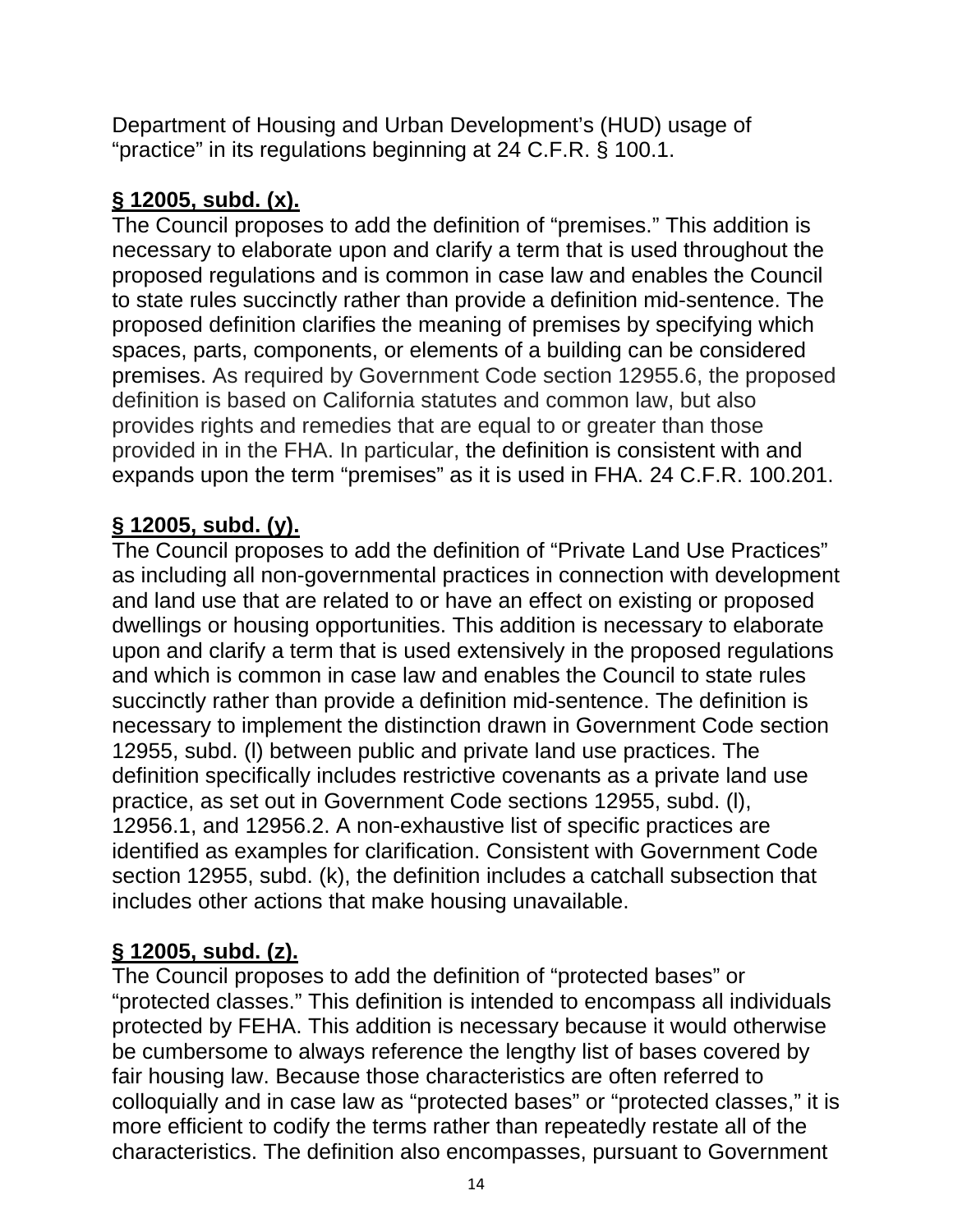Code sections 12926(o) and 12955(m) "a perception that the person has any of those characteristics or that the person is associated with a person who has, or is perceived to have, any of those characteristics."

As required by Government Code section 12955.6, the proposed definition is based on California statutes and common law, but also provides rights and remedies that are equal to or greater than those provided in in the FHA. In particular, the definition is consistent with and expands upon the bases covered by the FHA. 24 C.F.R. 100.5 and 100.201.

# **§ 12005, subd. (aa).**

The Council proposes to add the definition of "Public Land Use Practices" as including all practices by governmental entities, as those entities are defined in section 12005, subds. (u)(4) – (5) and (v)(5) in connection with development and land use that are related to or have an effect on existing or proposed dwellings or housing opportunities. This addition is necessary to elaborate upon and clarify a term that is used extensively in the regulations and which is common in case law and enables the Council to state rules succinctly rather than provide a definition mid-stream. The definition is necessary to implement the distinction drawn in Government Code section 12955, subd. (l) between public and private land use practices. A non-exhaustive list of specific practices are identified as examples for clarification, including generally familiar land use practices, references to statutes authorizing such practices, practices relating to municipal infrastructure or services in connection with housing opportunities and practices in connection with housing-related programs. The definition specifically includes restrictive covenants as a public land use practice, as set out in Government Code sections 12955, subd. (l), 12956.1 and 12956.2. This elaboration of the term is necessary to provide guidance regarding the broad application of the Act.

## **§ 12005, subd. (bb).**

The Council proposes to add the definition of "public use areas." This addition is necessary to elaborate upon and clarify a term that is used throughout the proposed regulations and is common in case law and enables the Council to state rules succinctly rather than provide a definition mid-sentence. The proposed definition clarifies the meaning of public use areas by specifying that rooms or spaces of a building that are made available to the general public constitute public use areas regardless of whether the building is privately or publicly owned.

As required by Government Code section 12955.6, the proposed definition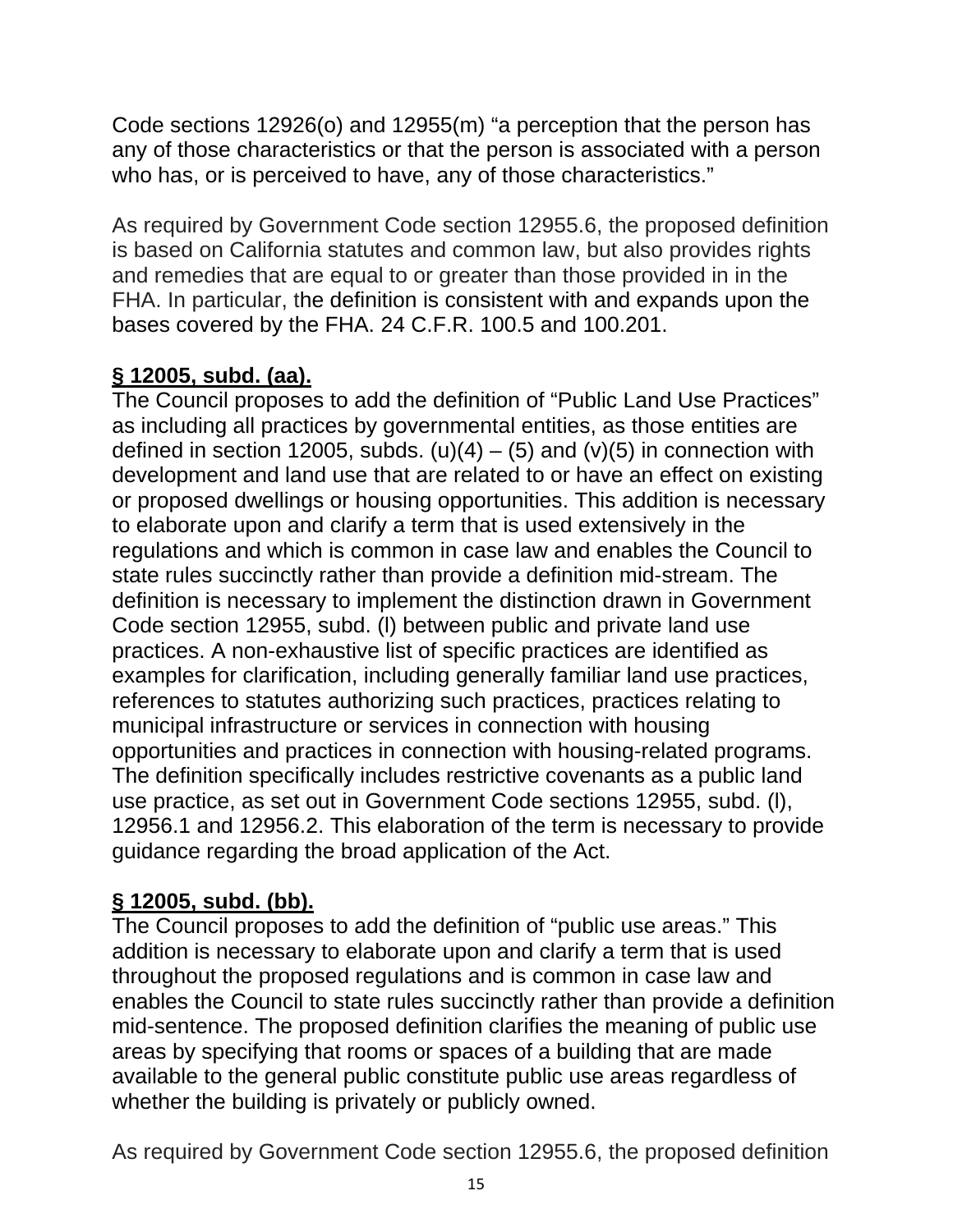is based on California statutes and common law, but also provides rights and remedies that are equal to or greater than those provided in in the FHA. In particular, the definition is consistent with and expands upon the term "public use areas" as it is used in FHA. 24 C.F.R. 100.201.

## **§ 12005, subd. (cc).**

The Council proposes to add the definition of "residential real estate" as all real property, whether improved or unimproved, that includes or is planned to include dwellings, or is zoned or otherwise designated or available for the construction or placement of dwellings. This addition is necessary to elaborate upon and clarify a term that is used throughout the proposed regulations and is common in case law and enables the Council to state rules succinctly rather than provide a definition mid-sentence. The proposed definition is necessary to provide guidance regarding the broad application of the Act to real property upon which a dwelling currently exists, is planned or is available.

The proposed definition is consistent with "residential real estate-related transaction" as defined in Government code section 12927, subd. (h).

As required by Government Code section 12955.6, the proposed definition is based on California statutes and common law, but also provides rights and remedies that are equal to or greater than those provided in in the FHA. In particular, the definition is consistent with and expands upon the term "residential real estate" as it is used in FHA. 24 C.F.R. 100.110 *et seq*.

## **§ 12005, subd. (dd).**

The Council proposes to add the definition of "residential real estate-related transaction." This addition is necessary to elaborate upon and clarify a term that is used throughout the proposed regulations and is common in case law and enables the Council to state rules succinctly rather than provide a definition mid-sentence. The proposed definition is intended to elaborate on and implement the definition of "residential real estate-related transaction" contained in Government code section 12927, subd. (h).

As required by Government Code section 12955.6, the proposed definition is based on California statutes and common law, but also provides rights and remedies that are equal to or greater than those provided in in the FHA. In particular, the definition is consistent with and expands upon the term "residential real estate-related transaction" as it is used in FHA. 24 C.F.R. 100.110 *et seq*.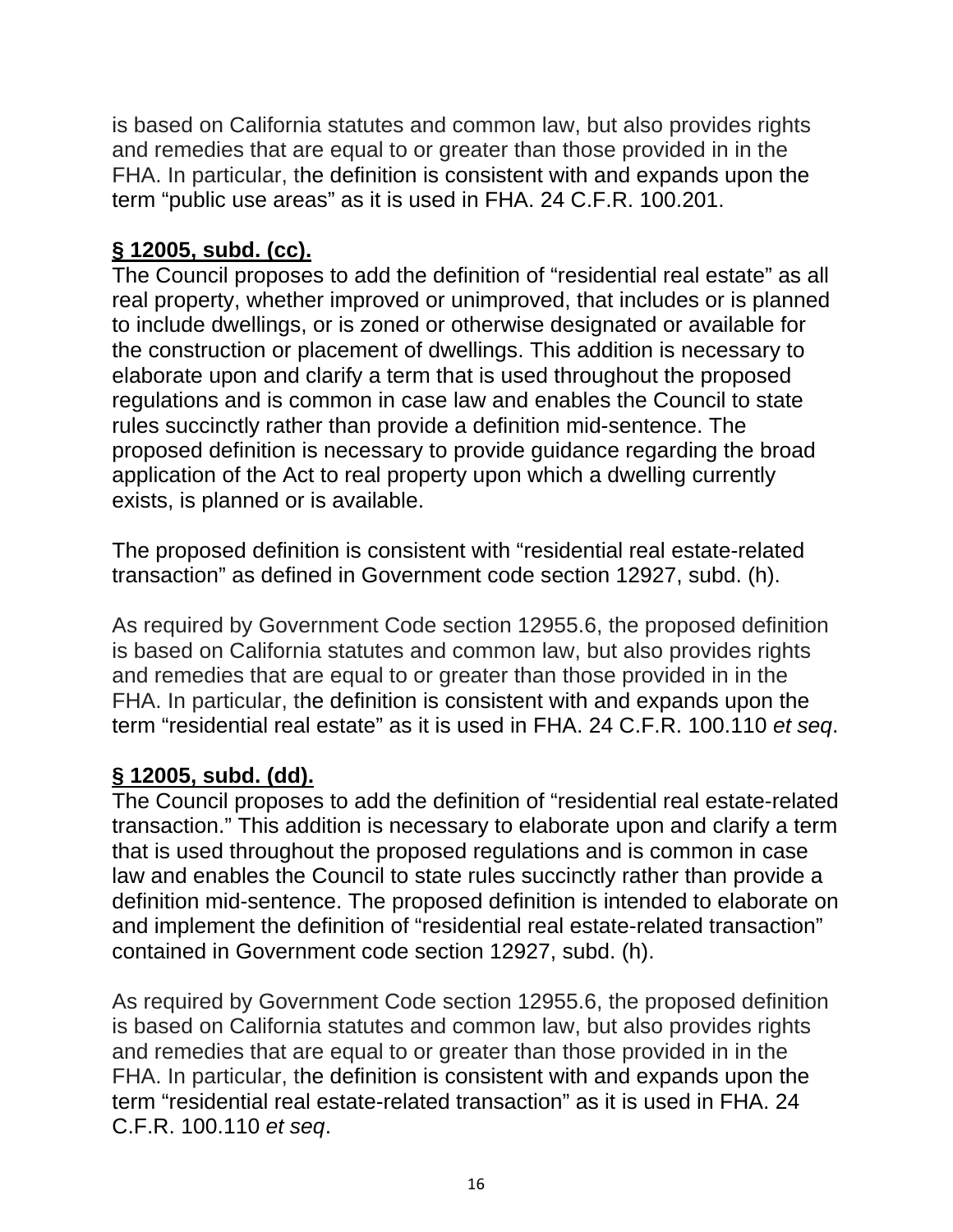# **§ 12005, subd. (ee).**

The Council proposes to add the definition of "respondent" as a person alleged to have committed a practice made unlawful by a law the department enforces and against whom a complaint has been filed with the department or against whom a civil action has been filed. This addition is necessary to elaborate upon and clarify a term that is used throughout the proposed regulations and is common in case law and enables the Council to state rules succinctly rather than provide a definition mid-sentence. It is derived from the department's definition of "respondent" in its procedural regulations – 2 CCR 10001(r). The term lacks a clear understanding in nonlegal usage.

#### **§ 12005, subd. (ff).**

The Council proposes to add the definition of "substantial interest" as meaning a core interest of the organization that has a direct relationship to the function of that organization. This addition is necessary to elaborate upon and clarify a term that is used throughout the proposed regulations and is common in case law and enables the Council to state rules succinctly rather than provide a definition mid-sentence. The term lacks a clear understanding in non-legal usage.

As required by Government Code section 12955.6, the proposed definition is based on California statutes and common law, but also provides rights and remedies that are equal to or greater than those provided in in the FHA. In particular, this definition parallels the equivalent definition in HUD regulations which reflects the intent of Government Code section 12955.8(b): "A legally sufficient justification exists where the challenged practice…[i]s necessary to achieve one or more substantial, legitimate, nondiscriminatory interests of the respondent…or defendant." 24 CFR 100.500(b)(1)(i). HUD further states: "A 'substantial interest' is a core interest of the organization that has a direct relationship to the function of that organization." *HUD Discriminatory Effects Standard Final Rule, supra*  at 11470.

#### **§ 12010, Liability for Discriminatory Housing Practices.**

The purpose of this section is set forth the two main types of liability for discriminatory housing practices – direct and vicarious – and when each can be invoked under FEHA. The section is necessary to clarify the operation of traditional principles of direct and vicarious liability in the FEHA context.

Tort principles of direct and vicarious liability generally apply to housing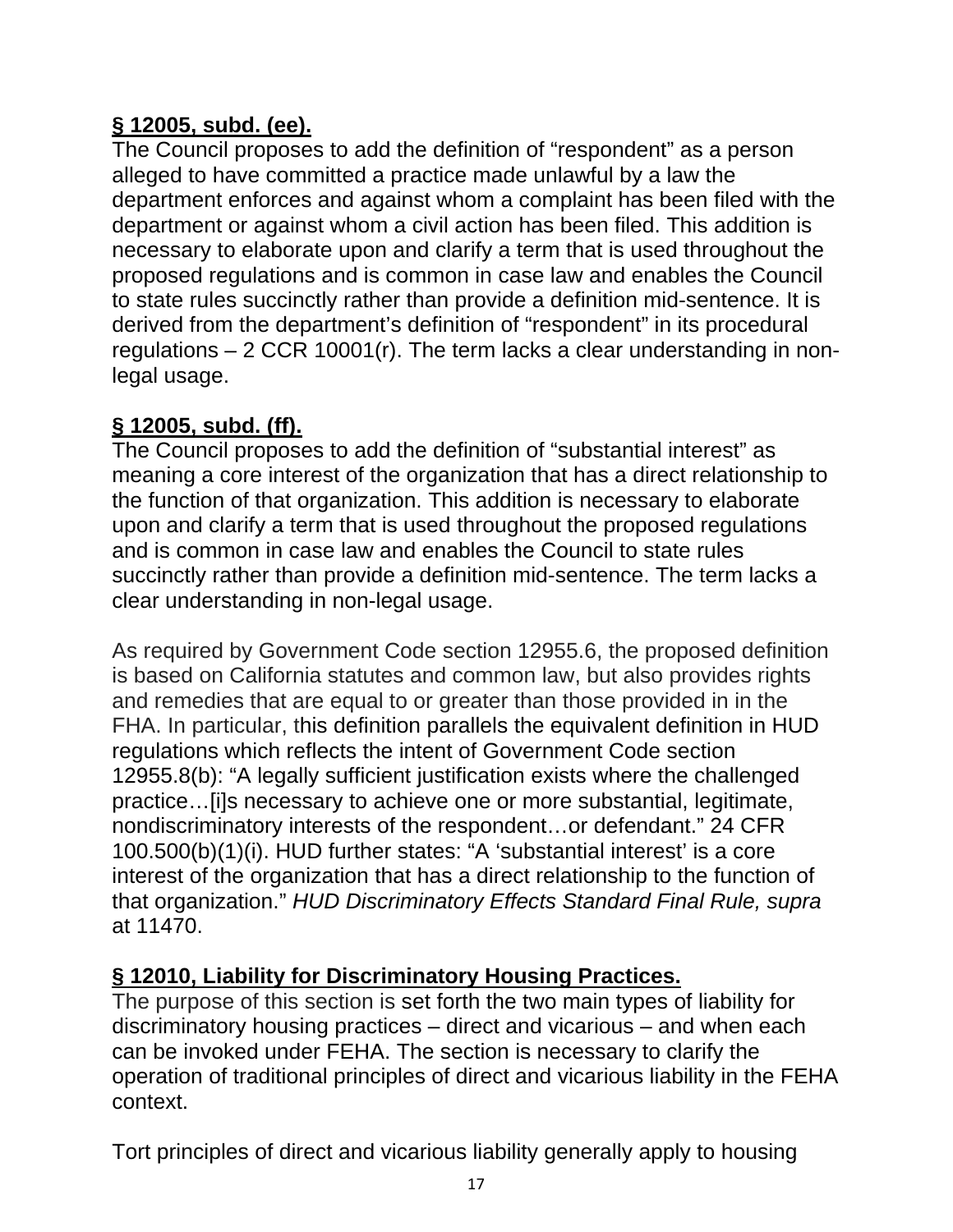discrimination. *See e.g. Meyer v. Holley*, 537 U.S. 280, 285 (2003). Generally, liability under FEHA is not limited to specifying one type of respondent or defendant to a particular discriminatory housing practice. Rather, under FEHA, like the FHA, numerous respondents and defendants may be liable for a particular discriminatory housing practice under distinct bases of liability. See, e.g. *Meyer v. Holley*, 537 U.S. 280, 285 (2003).

FEHA prohibits a wide range of discriminatory housing practices as defined in Section 12005(m). It applies broadly to a wide assortment of potential respondents and defendants (including broad definitions of "owners" in Section 12005(u) and "persons" in Section 12005(v)) engaged in an a variety of transactions related to housing, including residential real estaterelated transactions (as defined in Section 12005(dd), financial assistance (as defined in Section 12005(o)), and public and private land use practices (as defined in Sections 12005(aa) and (y) respectively).

#### **§ 12010, subd. (a).**

The Council proposes to add this subdivision defining the scope of direct liability under FEHA. This subdivision is necessary to clarify the operation of traditional principles of direct liability in the FEHA context. The Council proposes to use a liability formulation that is based on general principles of California law, e.g. Cal. Civ. Code Division. 3, Part. 4, Title 9, Chapter 1. Subdivision (a)(1) outlines the various ways in which a person can be directly liable for discriminatory conduct: (A) Due to their own discriminatory conduct; (B) Due to their own failure to take prompt action to correct discriminatory conduct of their employees and agents, as specified; and, (C) Due to their own failure to take prompt action to correct certain conduct by third parties (other than agents and employees) in specified circumstances. Subdivision (a)(2) establishes parameters for taking corrective action. Subdivision (a)(3) establishes parameters for when an agent or employee is directly liable for their own actions.

As required by Government Code section 12955.6, the proposed section is based on California statutes and common law, but also provides rights and remedies that are equal to or greater than those provided in the FHA, specifically 24 C.F.R. section 100.7, Liability for Discriminatory Housing Practices. *See HUD's Final Rule on Quid Pro Quo and Hostile Environment Harassment and Liability for Discriminatory Housing Practices Under the Fair Housing Act* (*HUD Final Rule Harassment*), 81 Fed.Reg. 63054, 63064, 63066 – 63072, 63074 (Sept. 14, 2016.) Because the federal rule is clear and accurately reflects California law, the Council proposes to use language that maintains consistency between the parallel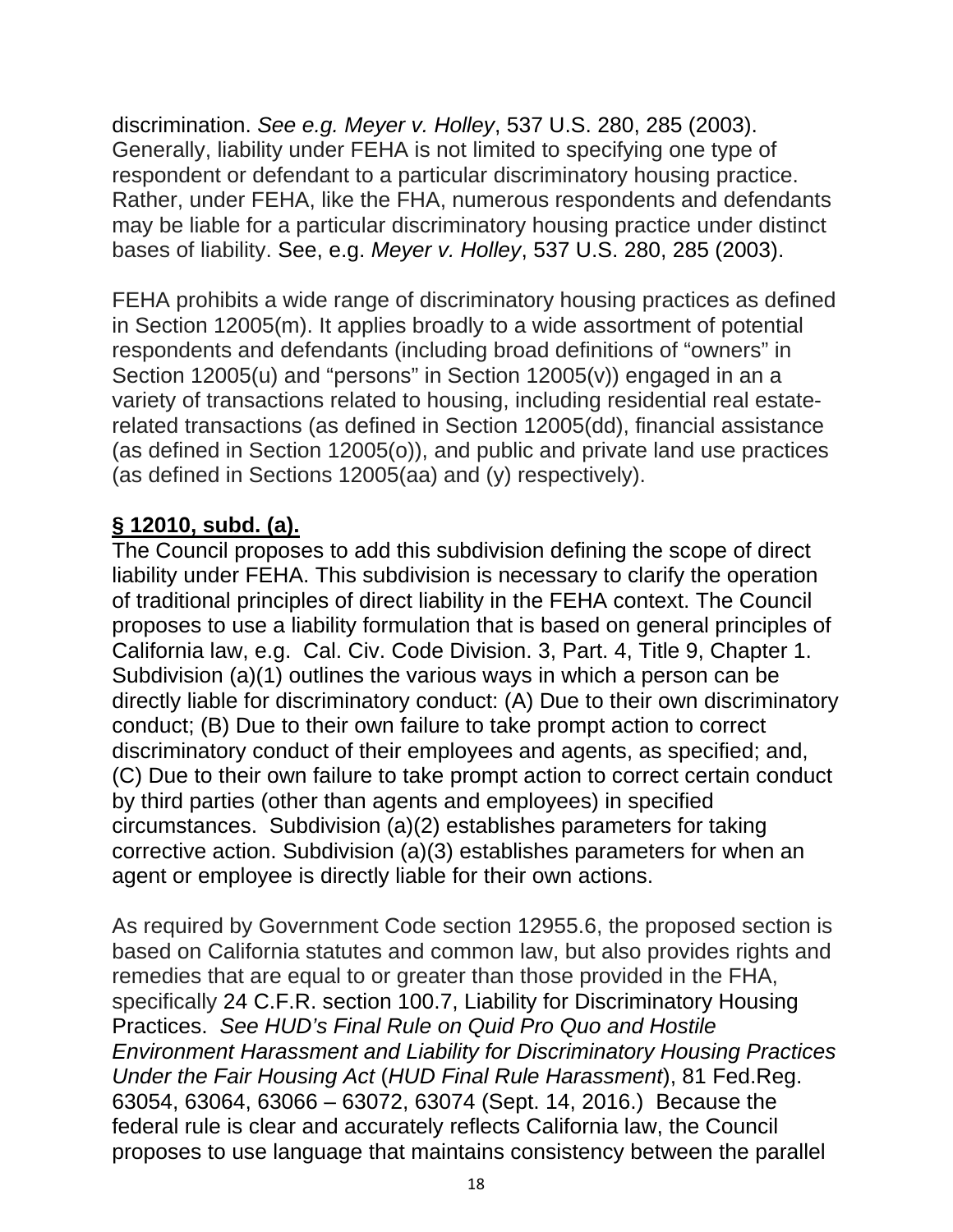federal Fair Housing Act (FHA) and the FEHA, except in those instances where California law provides greater rights and remedies or where the Council believes greater clarification is needed.

The proposed language differs from the federal rule to provide greater clarity and to be consistent with other relevant California law, including by: 1) adding additional examples in subdivision (a)(1)(B);

2) making modifications to reflect California law in section (a)(1)(C);

3) making modifications to reflect California law in section (a)(2); and,

4) adding subdivision (a)(3).

Explanations for these modifications are below.

Subdivision (a)(1)(A) provides that a person can be directly liable due to their own discriminatory conduct, e.g. when an owner refuses to rent to a person based upon race. *See, e.g. Dept. of Fair Empl. & Hous. v. DeSantis* (May 7, 2002) No. 02-12, FEHC Precedential Decs., 2002 WL 1313078 at \*16 (Cal.F.E.H.C.); *U.S. v. Big D Enterprises, Inc.*, 184 F.3d 924, 930–931 (8th Cir. 1999). This subdivision is consistent with other California liability rules regarding property owners outside of the discrimination context. Cal. Civ. Code § 1714(a). This subdivision is parallel to 24 C.F.R. section 100.7(a)(1)(i). Since the federal provision accurately reflects California law, no change is required.

Subdivision (a)(1)(B) provides that a person can be directly liable for discriminatory conduct due to their own failure to take prompt action to correct discriminatory conduct of their employees and agents, for example, when the agent of an owner of an apartment complex discriminates and the owner knew or should have known about those discriminatory acts but fails to take action. *See, e.g. U.S. v. Balistrieri*, 981 F.2d 916, 930 (7th Cir. 1992). This rule is necessary because employers are in the best position to select, train, oversee and assure the correct behavior of their employees and agents. This subdivision is parallel to 24 C.F.R. section 100.7(a)(1)(ii). Since the federal provision accurately reflects California law, no change is required, but the subdivision has been modified for clarity to provide more examples of situations where a person knew or should have known of the discriminatory conduct.

Subdivision (a)(1)(C) provides that a person can be directly liable for discriminatory conduct due to their own failure to take prompt action to correct certain conduct by third parties (other than agents and employees) in specified circumstances. For example, if an owner fails to take corrective action when a tenant sexually harasses another tenant after the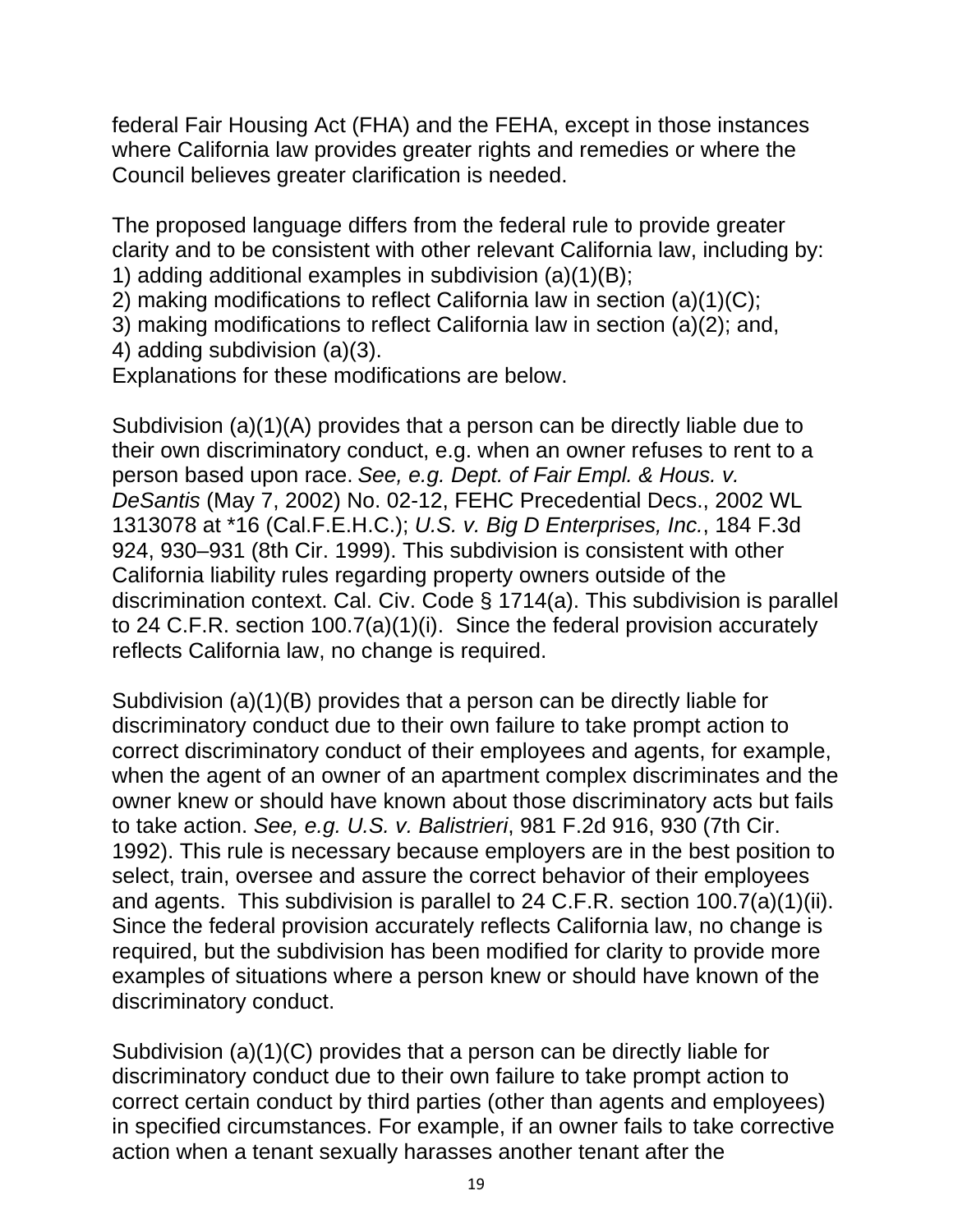harassment was reported to the owner. *See, e.g. Fahnbulleh v. GFZ Realty, LLC*, 795 F. Supp. 2d 360, 364 (D. Md. 2011); *Reeves v. Carrollsburg Condominium Unit Owners Ass'n*, 1997 WL 1877201, \*7–8 (D.D.C. 1997).

This subdivision is parallel to 24 C.F.R. section 100.7(a)(1)(iii). Since the federal provision accurately reflects California law, no change is required, but the subdivision has been modified to specify more clearly that the power to take action against third parties derives from the legal authority or responsibility that the person may have in response to those third parties, and provides examples of sources that provide such authority, responsibility, or power. This language provides greater clarity but no less protection to individuals covered by FEHA than the federal regulation.

Subdivision (a)(2) provides that actions to end discriminatory practices cannot include actions that penalize or harm the aggrieved person, such as evictions. For example, a landlord who learns that a resident manager is discriminating by harassing a tenant cannot correct the discrimination by evicting the tenant who complains of the harassment. This provision is parallel to 24 C.F.R. section 100.7(a)(2) which accurately reflects California law, so no change is required. However, the Council proposes to add a provision providing that a discriminatory housing practice can be raised as an affirmative defense to an unlawful detainer action. This clarification is necessary because in some cases unlawful detainer courts have not allowed defendants in unlawful detainer actions to raise this defense. This appears to be a misconstruction arising from the language in Government Code 12955(f) which prohibits delays arising from claims of retaliation. Raising a defense of discriminatory conduct (including retaliation) in an unlawful detainer is appropriate. The mere fact that a defense is raised and must be addressed during the litigation of the matter does not constitute an unwarranted delay.

This is consistent with California law and current eviction practice. *See, e.g.*, the Judicial Council of California's approved form for answers in unlawful detainers (UD-105) which provides an option for defendants as follows: "Affirmative Defenses…By serving defendant with the notice to quit or filing the complaint, plaintiff is arbitrarily discriminating against the defendant in violation of the Constitution or the laws of the United States or California." (at 3.f.) This provision is also consistent with the FEHA's prohibition of eviction as a retaliatory action under Government Code 12955(f).

The Council proposes to add subdivision (a)(3) to clarify that employees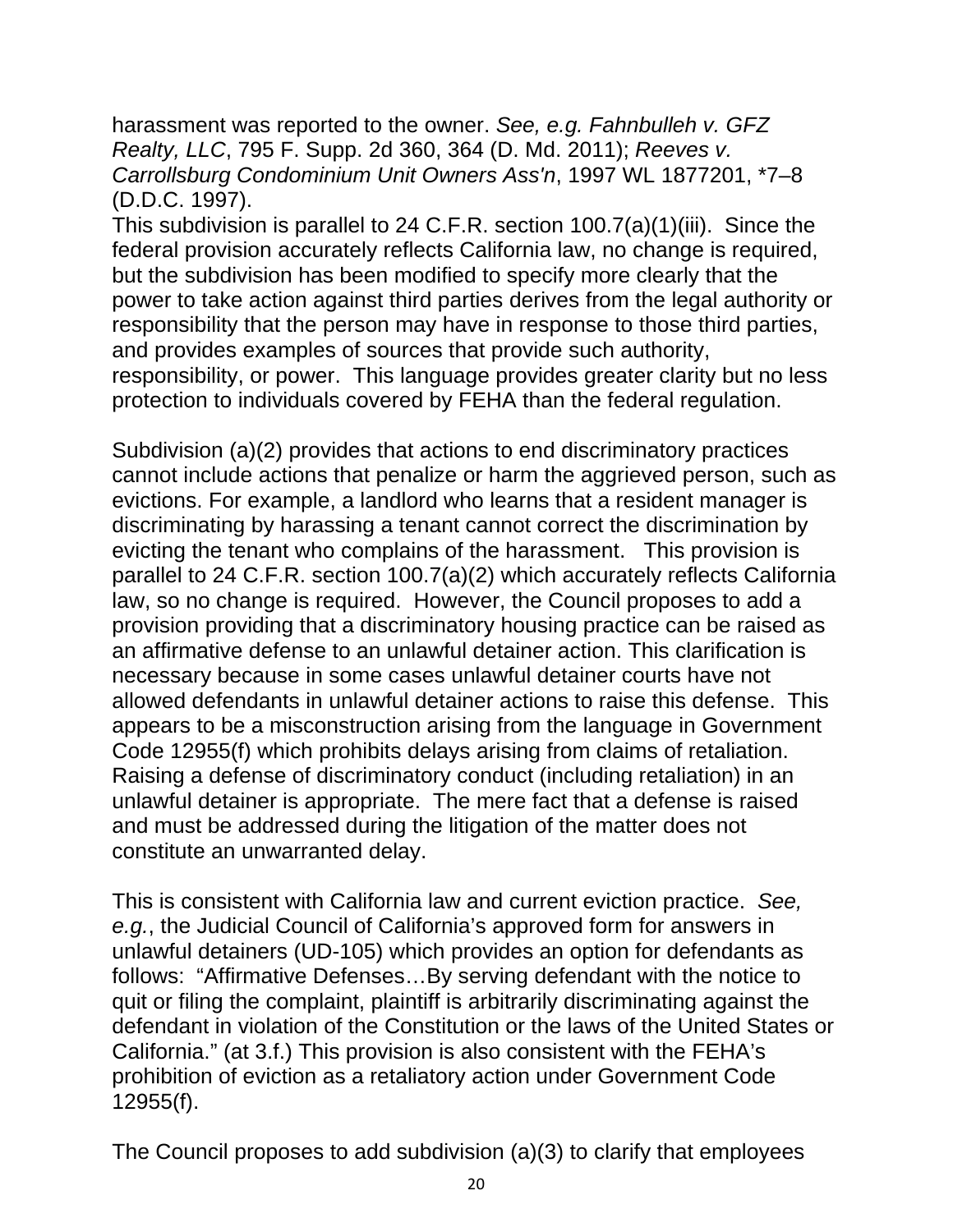and agents remain directly liable for their *own* discriminatory practices (i.e. practices covered by subdivision(a)(1)(A)), regardless of whether their employer or principal knew of the discriminatory housing practice or failed to take appropriate corrective action. This subdivision is necessary to prevent confusion about the scope of liability of agents and employees and implements California law. For example, if a resident manager discriminates, that person may be found directly liable for his or her actions, even if the person is also an agent and the principal is also found liable. This is a necessary companion to the rule in subdivision (a)(1)(B), that provides guidance as to when an employer or principal can be held liable for the acts of their employee or agent. While this provision is not found in the federal regulation, it is consistent with federal case law. *See, e.g. U.S. v. Balistrieri*, 981 F.2d 916, 927 (7th Cir. 1992).

#### **§ 12010, subd. (b).**

The Council proposes to add this subdivision defining the scope of vicarious liability under FEHA. This subdivision is necessary to clarify the operation of traditional principles of vicarious liability in the FEHA context, and to clarify that in specific situations whichever law, California or federal, provides greater protection shall apply. For example, when the agent of an owner of an apartment complex discriminates within the scope of their authority, the owner may be found liable. See, e.g. *Llanos v. Estate of Coehlo*, 24 F. Supp. 2d 1052, 1061 (E.D. Cal. 1998); *U.S. v. Balistrieri*, 981 F.2d 916, 930 (7th Cir. 1992). The Council proposes to use a liability formulation that is based on general principles of California law, see e.g. Cal. Civ. Code Division. 3, Part. 4, Title 9, Chapter 1 and California case law, e.g. *Mary M. v. City of Los Angeles,* 54 Cal. 3d 202, 208-209 (1991); *Chew v. Hybl*, 1997 WL 33644581, \*12 (N.D. Cal. 1997); *Beliveau v. Caras*, 873 F. Supp. 1393, 1399 –1400 (C.D. Cal. 1995). However, the proposed subsection also specifies that where such principles are inconsistent with interpretations and applications of agency rules under the FHA, the federal interpretations shall apply, so long as they provide greater protection. This is because, while based in California law, FEHA must provide at least the same level of protection to individuals covered by FEHA as the equivalent FHA provisions. Government Code 12955.6.

As required by Government Code section 12955.6, the proposed section is based on California statutes and common law, but also provides rights and remedies that are equal to or greater than those provided in the FHA, specifically the parallel federal regulations at 24 C.F.R. 100.7(b); *HUD's Final Rule on Quid Pro Quo and Hostile Environment Harassment and Liability for Discriminatory Housing Practices Under the Fair Housing Act*,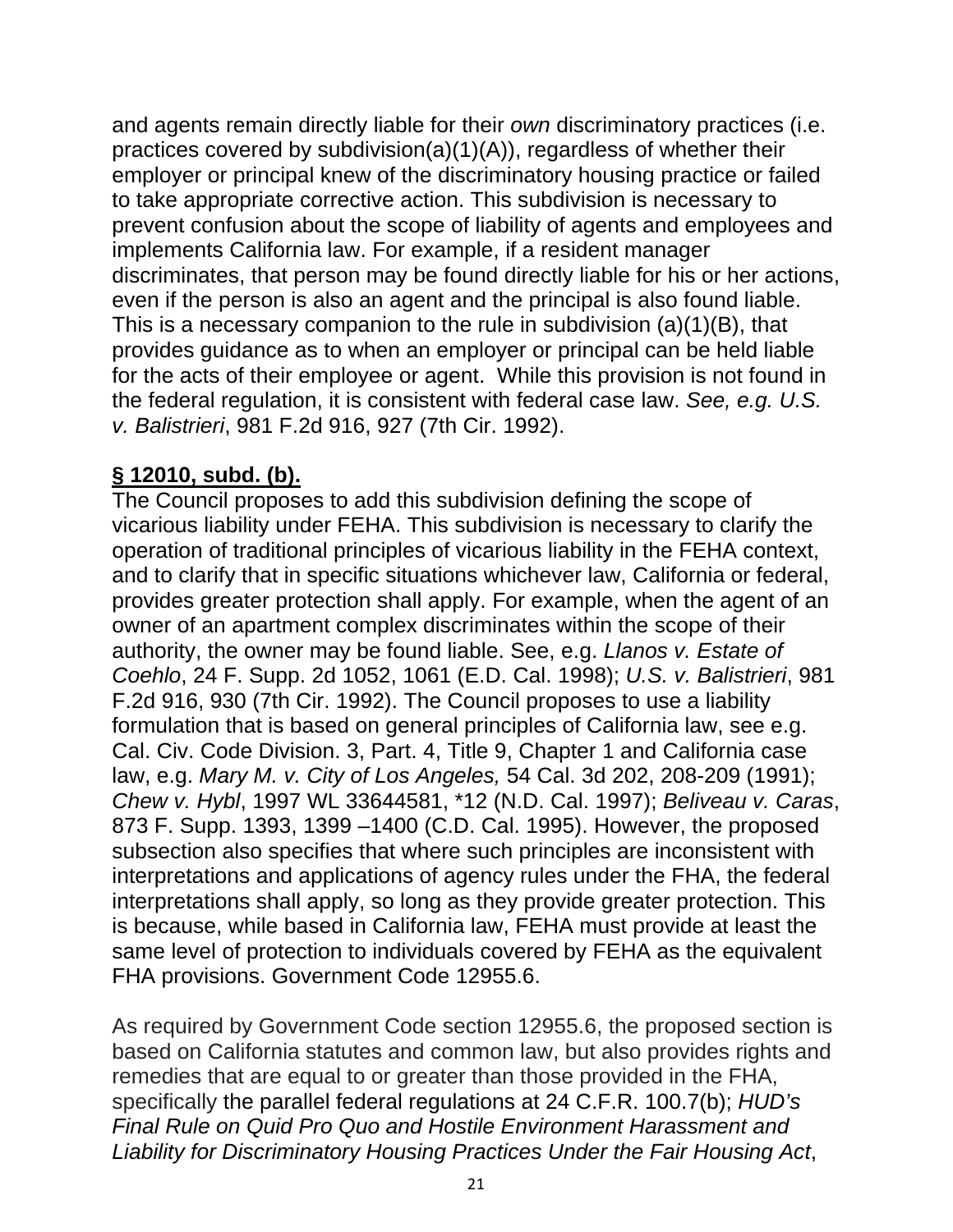81 Fed.Reg. 63054, 63072-63073 (Sept. 14, 2016), and HUD's November 17, 2008, memorandum with the subject "Questions and Answers on Sexual Harassment under the Fair Housing Act" (*HUD FAQ Sexual Harassment*), Questions 3, 4, and 5

(https://www.hud.gov/sites/documents/QANDASEXUALHARASSMENT.PD F)." Therefore the Council proposes to use language that maintains consistency between the parallel FHA and the FEHA.

However, the Council proposes to add some additional clarity, consistent with California law, to clarify the phrase "consistent with agency law" that is used in the federal regulation. To that end, subdivisions (b)(1) and (b)(2) have been added. These subsections specify that whether liability exists in a particular situation for a discriminatory housing practice is consistent with agency law is a question of fact. See, e.g. *Violette v. Shoup*, 16 Cal. App. 4th 611, 620 (1993); *Inland Mediation Bd. v. City of Pomona*, 158 F. Supp. 2d 1120, 1139–1141 (C.D. Cal. 2001); *U.S. v. Balistrieri*, 981 F.2d 916, 930 (7th Cir. 1992); *Marya v. Slakey*, 190 F. Supp. 2d 95, 103 (D. Mass. 2001. These subsections also set parameters that ensure that that vicarious liability can be found, based on the facts, despite certain factors that might in the context of other laws prevent a finding of vicarious liability. "Tortious conduct that violates an employee's official duties or disregards the employer's express orders may nonetheless be within the scope of employment." *See, e.g. Mary M. v. City of Los Angeles,* 54 Cal. 3d 202, 209 (1991). See also Chew v. Hybl, 1997 WL 33644581, \*12 (N.D. Cal. 1997); *Beliveau v. Caras*, 873 F. Supp. 1393, 1399–1400 (C.D. Cal. 1995). These subdivisions ensure that the minimum standards of the FHA continue to apply.

#### **Article 7. Discriminatory Effect**

# **§ 12060. Practices with a Discriminatory Effect.**

The purpose of this section is to provide greater clarity to the public as to when practices are unlawful based on their discriminatory effect, in order to assist the public in the interpretation and implementation of Government Code section 12955.8, subd. (b). This section is necessary to provide clarity to the public about the scope and basis of discriminatory effect under Government Code section 12955.8, subd. (b), particularly in light of some differences between FEHA, the federal Fair Housing Act, and recent federal case law. Further clarity will benefit the public by assisting them in compliance with the law and will prevent misconstruction of the statute.

Additional referenced sections provide background for the proposed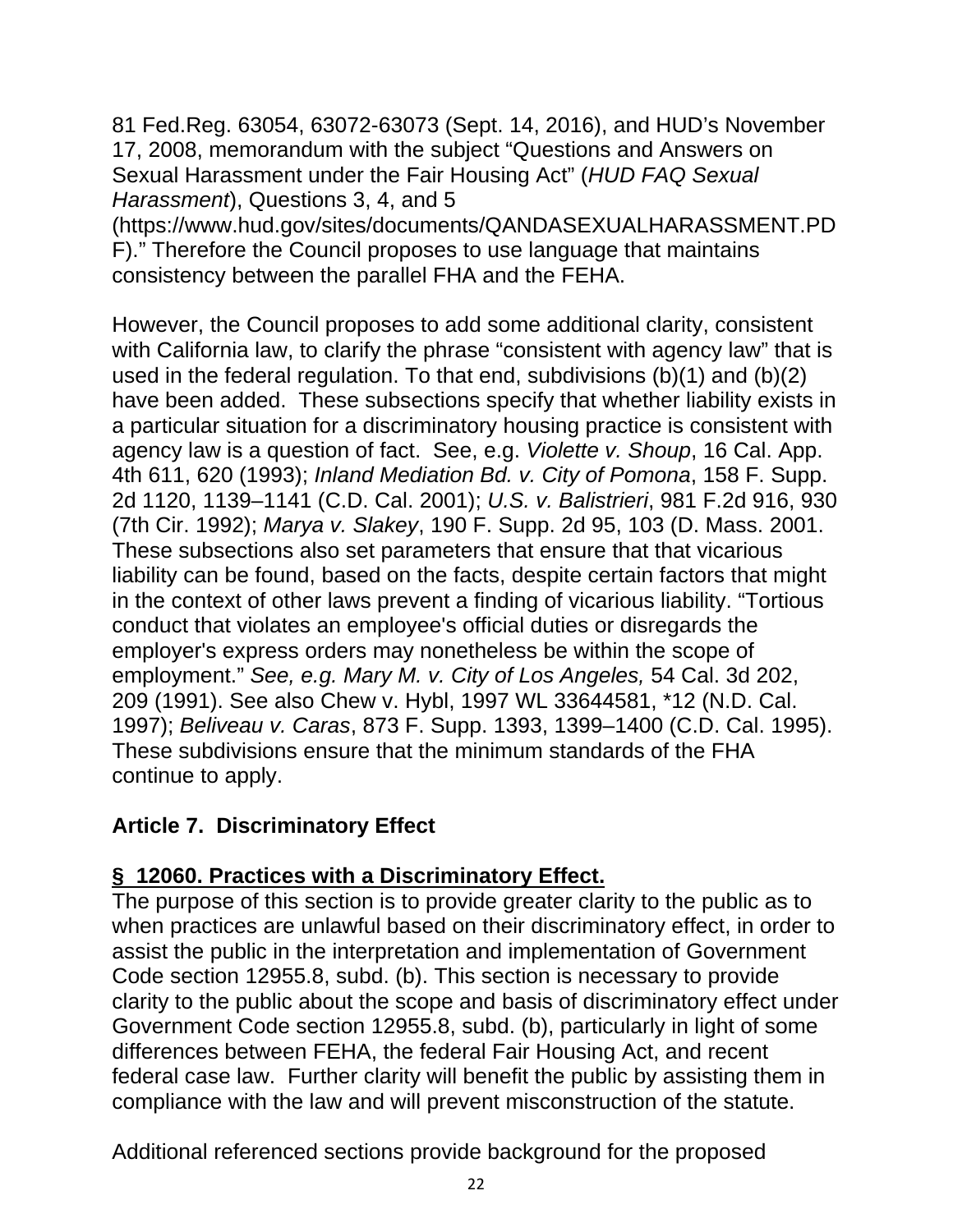regulation. Government Code sections 12920 and 12921 set out the overall public policies and purposes of FEHA in regard to housing as a civil right, providing context for the definitions. Government Code sections 12926 and 12927 provide additional context for the meaning of a variety of terms, including "discrimination," and "person" as they are used in this section and further defined in proposed section 12005. Government Code section 12955 identifies specific unlawful practices that might have a discriminatory effect.

Article 7 utilizes definitions of "Business establishment" at proposed section 12005, subd. (f), "Legitimate" at proposed section 12005, subd. (s), "Nondiscriminatory" at section 12005(t), and "Substantial" at section 12005, subd. (ff).

Government Code section 12955.8(b) sets out very specific standards for establishing when practices are unlawful based on their discriminatory effect. It is addressed specifically to unlawful practices in the context of housing discrimination. ("For purposes of this article, in connection with unlawful practices:….") It establishes similar but separate standards for businesses and nonbusiness entities regarding discriminatory effect, it provides a reference for the definition of businesses in this context, and it specifically establishes burdens of proof in regards to discriminatory effect. It also provides specific direction as to the consideration of less restrictive alternatives. See prior California interpretations and the legislative history of Government Code Section 12955.8. *DFEH v. Merribrook Apts*. (Nov. 9, 1988) No. 88-19 FEHC Precedential Decs. 1988-99, 1988 WL 242651; Bill Analysis, Senate Committee on Judiciary, 1993-94 Regular Session, AB 2244 (Polanco), as amended August 23 for hearing date of August 24, 1993, pages 10 - 11; available at: http://www.leginfo.ca.gov/pub/93- 94/bill/asm/ab\_2201-2250/ab\_2244\_cfa\_930505\_134939\_sen\_comm. Thus, the Council proposes regulations that follow the statutory directives, by providing different subdivisions for businesses, non-business entities, and less restrictive alternatives, and that are consistent with prior California interpretations of these provisions.

Pursuant to Government Code 12955.6, the proposed section differs from the FHA and implementing regulations because the federal law provides fewer rights and remedies than FEHA. Specifically, Government Code section 12955.8 subd. (b) provides much greater specificity and in some ways greater rights and remedies for aggrieved persons than the federal law, specifically 24 C.F.R. section 100.500. *See HUD's Final Rule on Implementation of the Fair Housing Act's Discriminatory Effects Standard*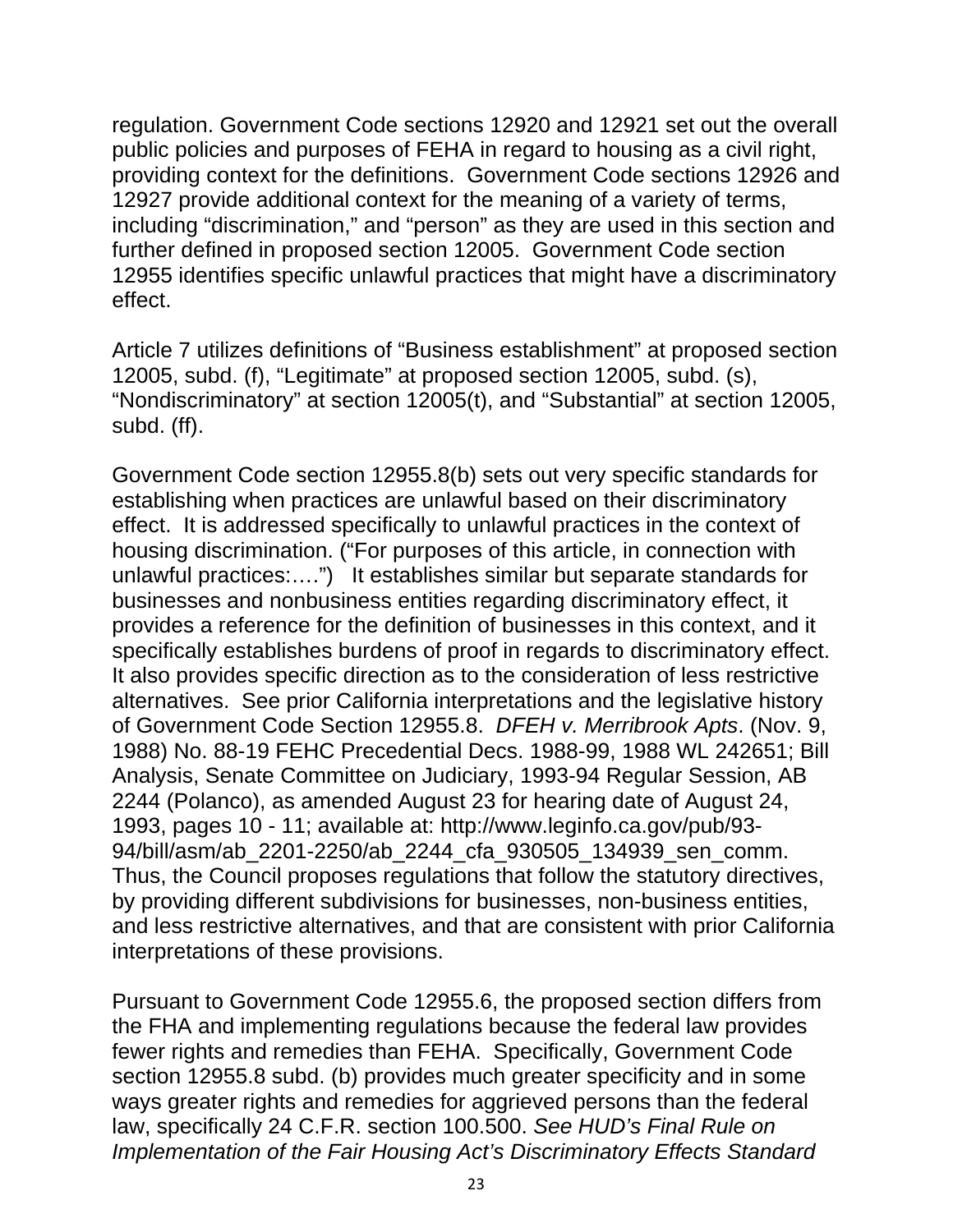(*HUD Discriminatory Effects Standard Final Rule*), 78 Fed. Register 11460 (Feb. 15, 2013). Accordingly, the proposed regulations provide considerably more specificity than the federal regulations. *Texas Department of Housing and Community Affairs et al. v. Inclusive Communities Project, Inc. et al,* 135 S.Ct. 2507, 2550 (2015) (Dissent) confirms that states can enact their own fair housing laws, including laws creating disparate impact liability, and referencing 42 U.S.C. § 3615 (recognizing local authority).

# **§ 12060, subd. (a).**

The Council proposes to add this subdivision setting out the general rule that, pursuant to Government Code section 12955.8, subd. (b), liability may be established based on discriminatory effect absent a legally sufficient justification, even if the practice was not motivated by a discriminatory intent. This subdivision is necessary to provide clarity to the public about the scope and basis of discriminatory effect under Government Code section 12955.8, subd. (b), particularly in light of some differences between FEHA, the FHA and recent federal case law. Further clarity will benefit the public by assisting them in compliance with the law and will prevent misconstruction of the statute.

As required by Government Code section 12955.6, the proposed section is based on California statutes and common law, but also provides rights and remedies that are equal to or greater than those provided in the FHA, specifically, subdivision (a) is parallel to 24 C.F.R. section 100.500. Since the federal provision accurately reflects California law, no significant change is required, only minor modifications for clarity and to include all protected bases under California law, which has broader coverage in many areas than the federal law. *See, e.g.*, definition of "protected class" under proposed section 12005(z). The federal regulation is fully consistent with Government Code section 19255.8, subd. (b), including making it explicit that discriminatory effect is sufficient to establish liability even in the absence of discriminatory intent.

# **§ 12060, subd. (b).**

The Council proposes to add this subdivision describing the different types of discriminatory effect, pursuant to Government Code section 12955.8, subd. (b). This subdivision is necessary to provide clarity to the public about the scope of discriminatory effect under Government Code section 12955.8, subd. (b), including to make explicit that discriminatory effect can be based on a practice that creates, increases, reinforces, or perpetuates segregated housing patterns based on membership in a protected class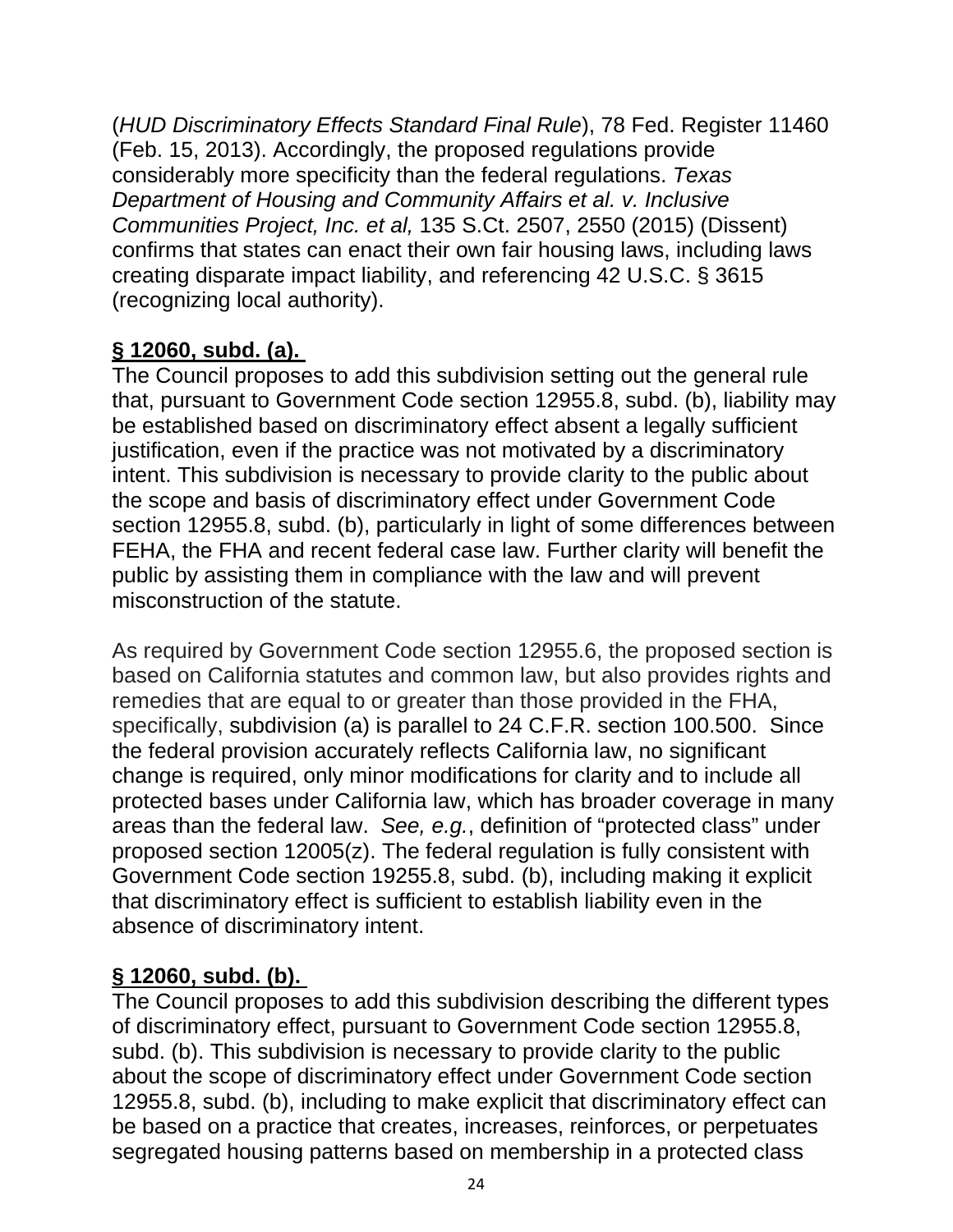and that discriminatory effect may exist even if only a single person suffers harm from the practice. Further clarity will benefit the public by assisting them in compliance with the law and will prevent misconstruction of the statute.

As required by Government Code section 12955.6, the proposed section is based on California statutes and common law, but also provides rights and remedies that are equal to or greater than those provided in the FHA, specifically, proposed subdivision (b) is parallel to 24 C.F.R. section 100.500. Since the federal provision accurately reflects California law, no change is required, but the subdivision has been modified for clarity to include all protected bases under California law, which has broader coverage in many areas than the federal law. *See, e.g.*, definition of "protected class" under proposed section 12005(z).

Proposed subdivision (a) also includes language parallel to 24 C.F.R. section 100.500 that includes a practice which "creates, increases, reinforces, or perpetuates segregated housing patterns based on membership in a protected class." While this language is not explicit in Government Code section 12955.8, subd. (b), it is necessary to ensure that FEHA provides rights and remedies at least as protective as FHA pursuant to Government Code section 12955.6. See *e.g. Texas Department of Housing and Community Affairs et al. v. Inclusive Communities Project, Inc. et al.,* 135 S.Ct. 2507, 2522-23 (2015); *Metro. Hous. Dev. Corp. v. Vill. of Arlington Heights*, 558 F.2d 1283 (7th Cir. 1977); *Keith v. Volpe*, 618 F. Supp. 1132, 1150-1151 (C.D. Cal. 1985) ("In addition, there is a second type of racially discriminatory effect that a facially neutral decision about housing can produce. This is "the effect which the decision has on the community involved; if it perpetuates segregation and thereby prevents interracial association it will be considered invidious under the Fair Housing Act independently of the extent to which it produces a disparate effect on different racial groups." *Arlington Heights,*  558 F.2d at 1290.")

Subdivision (b) also makes explicit that while a practice has discriminatory effect when it has disparate impact on a group of individuals based on membership in a protected class, liability may exist even if only a single person who is a member of a protected class has actually suffered an injury from the practice.

#### **§ 12061. Burdens of Proof in Discriminatory Effect Cases.**

The purpose of this section is to provide greater clarity as to the burdens of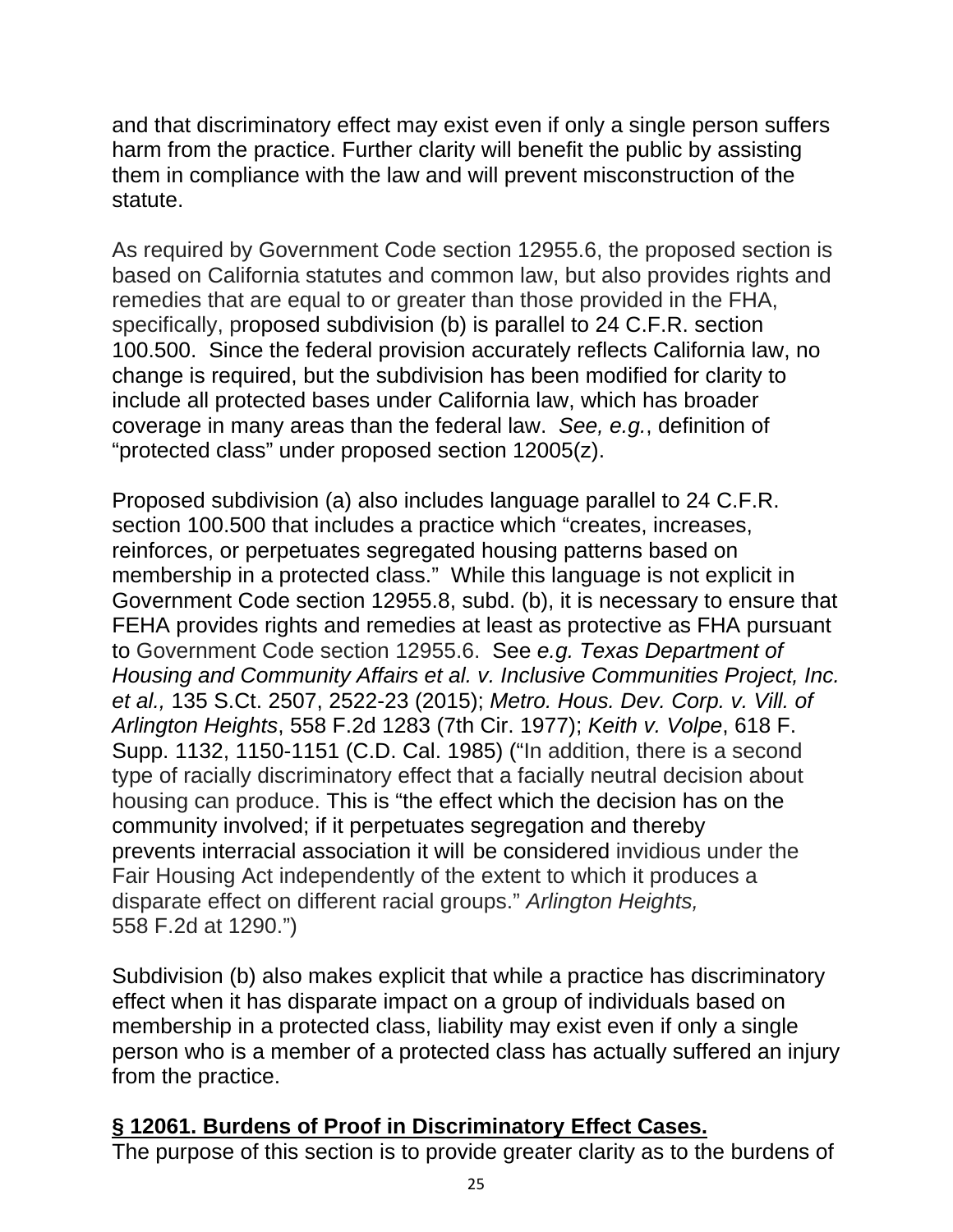proof that apply in determining whether housing practices are determined to be unlawful based on their discriminatory effect under FEHA, in order to assist the public in the interpretation and implementation of Government Code section 12955.8, subd. (b). Further clarity is necessary to ensure compliance with the law, to prevent misconstruction of provisions in the statute, and to provide direction to the public where FEHA provides greater protection than the FHA.

The proposed section sets out both the complainant's burden (subdivision (a)) and the respondent's burden (subdivision (b)). Subdivision (c) clarifies that the opposing party may rebut whether the party with the burden of proof in either subdivision (a) or (b) has met its burden. Finally, subdivision (d) provides guidance regarding the types of evidence that may be relevant in establishing or rebutting the existence of a discriminatory effect. The language in the proposed rule reflects the specific terms of section 12955.8, subd. (b).

The subsection is supported by prior California interpretations and the legislative history of Government Code Section 12955.8. *DFEH v. Merribrook Apts*. (Nov. 9, 1988) No. 88-19 FEHC Precedential Decs. 1988- 99, 1988 WL 242651; Bill Analysis, Senate Committee on Judiciary, 1993- 94 Regular Session, AB 2244 (Polanco), as amended August 23 for hearing date of August 24, 1993, pages 10 - 11; available at: http://www.leginfo.ca.gov/pub/93-94/bill/asm/ab\_2201- 2250/ab\_2244\_cfa\_930505\_134939\_sen\_comm.

Pursuant to Government Code 12955.6, the proposed section differs from the FHA and implementing regulations because the federal law provides fewer rights and remedies than FEHA. Specifically, it differs from the parallel federal law at 24 C.F.R. section 100.500(c) regarding burdens of proof. See *HUD Discriminatory Effects Standard Final Rule*, *supra* at 11473.

Because of the much greater specificity of the Government Code section 12955.8, compared to the federal common law development of the doctrine, the proposed regulations provide considerably more specificity and greater rights and remedies for aggrieved persons than the federal law. *Texas Department of Housing and Community Affairs et al. v. Inclusive Communities Project, Inc. et al,* 135 S.Ct. 2507, 2550 (2015) (Dissent) confirms that states can enact their own fair housing laws, including laws creating disparate impact liability, and referencing 42 U.S.C. § 3615 (recognizing local authority).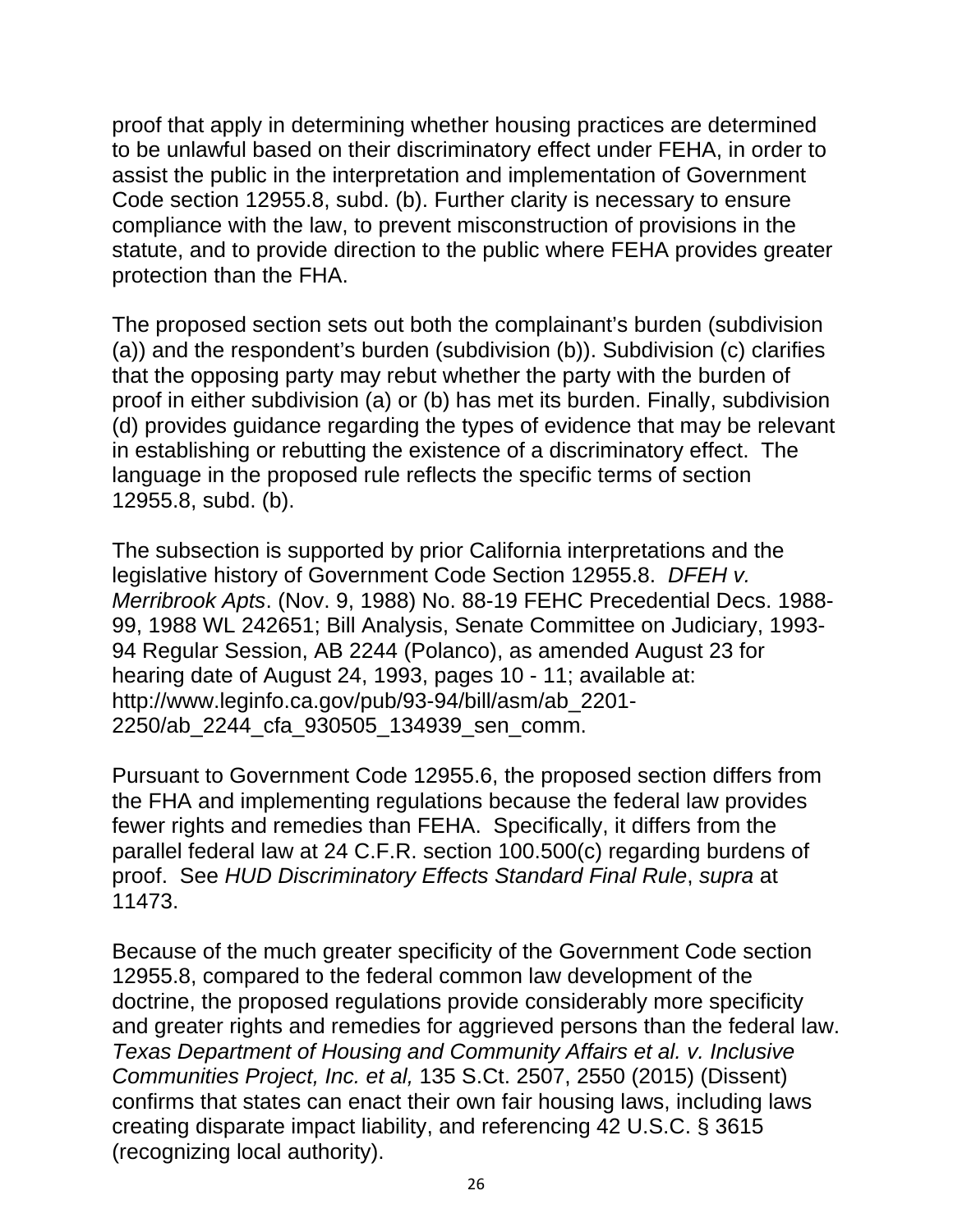This proposed section is parallel to 24 C.F.R. section 100.500(c)(1) and (c)(2). Since those federal provisions accurately reflect California law, no significant change is required, only minor modifications to specifically reflect the California law. However, as discussed below, California law is different than federal law in regards to legally sufficient justification, providing greater protection, and therefore 24 C.F.R. section 100.500(c)(3) is not replicated here. See the discussion in proposed section 12062 for more explanation of the differences between federal and California law on legally sufficient justification.

#### **§ 12061, subd. (a).**

The Council proposes to add this subdivision identifying the complainant's burden of proof. This section is necessary to provide greater clarity in order to assist the public in the interpretation and implementation of Government Code section 12955.8, subd. (b). Further clarity is necessary to ensure compliance with the law and to prevent misconstruction of provisions in the statute.

In particular, subdivision (a) of this section establishes that the complainant has the initial burden of proving that a challenged practice caused or predictably will cause a discriminatory effect. This is consistent with Government Code section 12955.8, subd. (b), but states the rule with additional clarity. Such clarity is necessary to assist the public and also to maintain consistency between the federal FHA and the FEHA, which both provide that plaintiff/complainant shall bear the initial burden of proof in a case involving discriminatory effect.

As required by Government Code section 12955.6, the proposed section is based on California statutes and common law, but also provides rights and remedies that are equal to or greater than those provided in the FHA, specifically, this proposed subdivision is parallel to 24 C.F.R. section 100.500(c)(1). Since the federal provision accurately reflects California law, no change is required.

#### **§ 12061, subd. (b).**

The Council proposes to add this subdivision identifying the respondent's burden of proof. This subdivision is necessary to provide clarity about general scope of the respondent's burden of proof in rebutting a claim of disparate effect, referred to as a "legally sufficient justification," and how this burden fits into the burden-shifting framework. The subdivision refers the parties to section 12062 for more detail on the components of that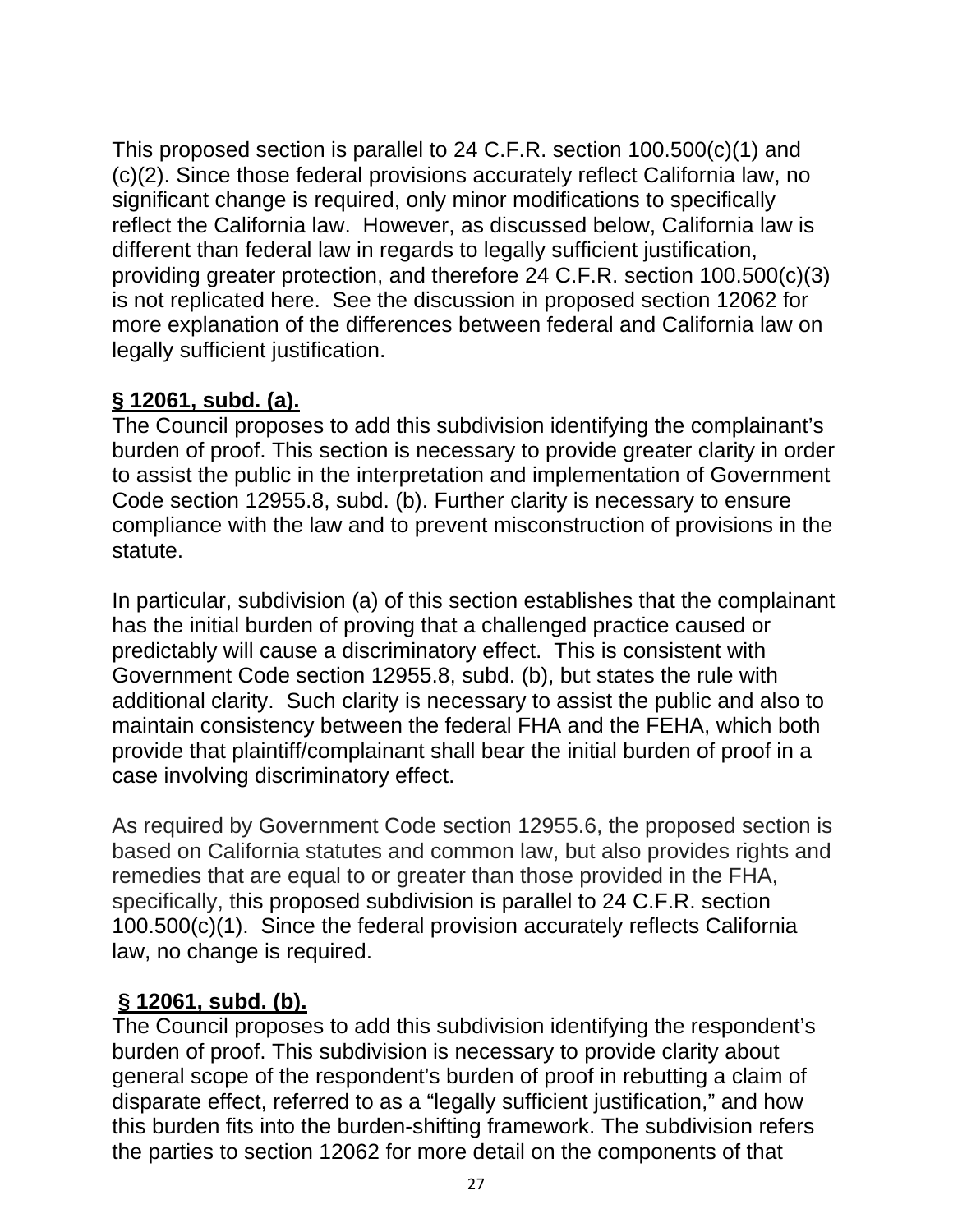#### defense.

This subdivision is necessary to provide clarity to the public because the California statute is more specific and is different from FHA in ways that provide greater protection to individuals covered by FEHA. Pursuant to Government Code 12955.6, the proposed section differs from the FHA and implementing regulations because the federal law provides fewer rights and remedies than FEHA. Specifically, this proposed subdivision is consistent with federal law generally in that the respondent or respondent has the burden of proving that the challenged practice meets statutory requirements, but it provides more specifics that differ for business establishments and non-business establishments, as required by the explicit language of Government Code section 12955, subd. (b).

## **§ 12061, subd. (c).**

The Council proposes to add this subdivision to provide clarity about the burden-shifting framework. The subsection clarifies that the opposing party may rebut whether the party with the burden of proof in either subdivision (a) or (b) has met its burden. This subdivision is necessary to provide clarity as to the general rule. The proposed section provides rights and remedies that are equal to or greater than those provided by the relevant federal guidance. While the federal regulations do not state this rule, it is consistent with both California and federal case law. *HUD Discriminatory Effects Standard Final Rule*, *supra* at 11472 ("Moreover, a respondent or respondent may avoid liability by rebutting the charging party's or complainant's proof of discriminatory effect." (citing *Dothard v. Rawlinson*, 433 U.S. 321, 331 (1977)).

## **§ 12061, subd. (d).**

The Council proposes to add this subdivision regarding the types of evidence that may be relevant in establishing or rebutting the existence of a discriminatory effect. This subdivision is necessary to provide clarity as to the range and types of evidence that might be relevant in a discriminatory effect case. The subsection provides clarity by enumerating a nonexhaustive list of types of evidence that may be relevant. The list is consistent with FHA law and is derived from both state and federal cases and federal guidance. See, e,g. *Sisemore v. Master Financial*, 151 Cal.App. 4th 1386, 1421 (Cal. Ct. App. 2017); *Dept. Fair Empl. & Hous. v. Merribrook Apts.* (Nov. 9, 1988) No. 88-19, FEHC Precedential Decs. 1988–89, 1988 WL 242651, \*13 ("…[D]ifferences in the rates at which a protected group and others will be excluded, inferred from the known difference in some neutral characteristic of two groups, is a widely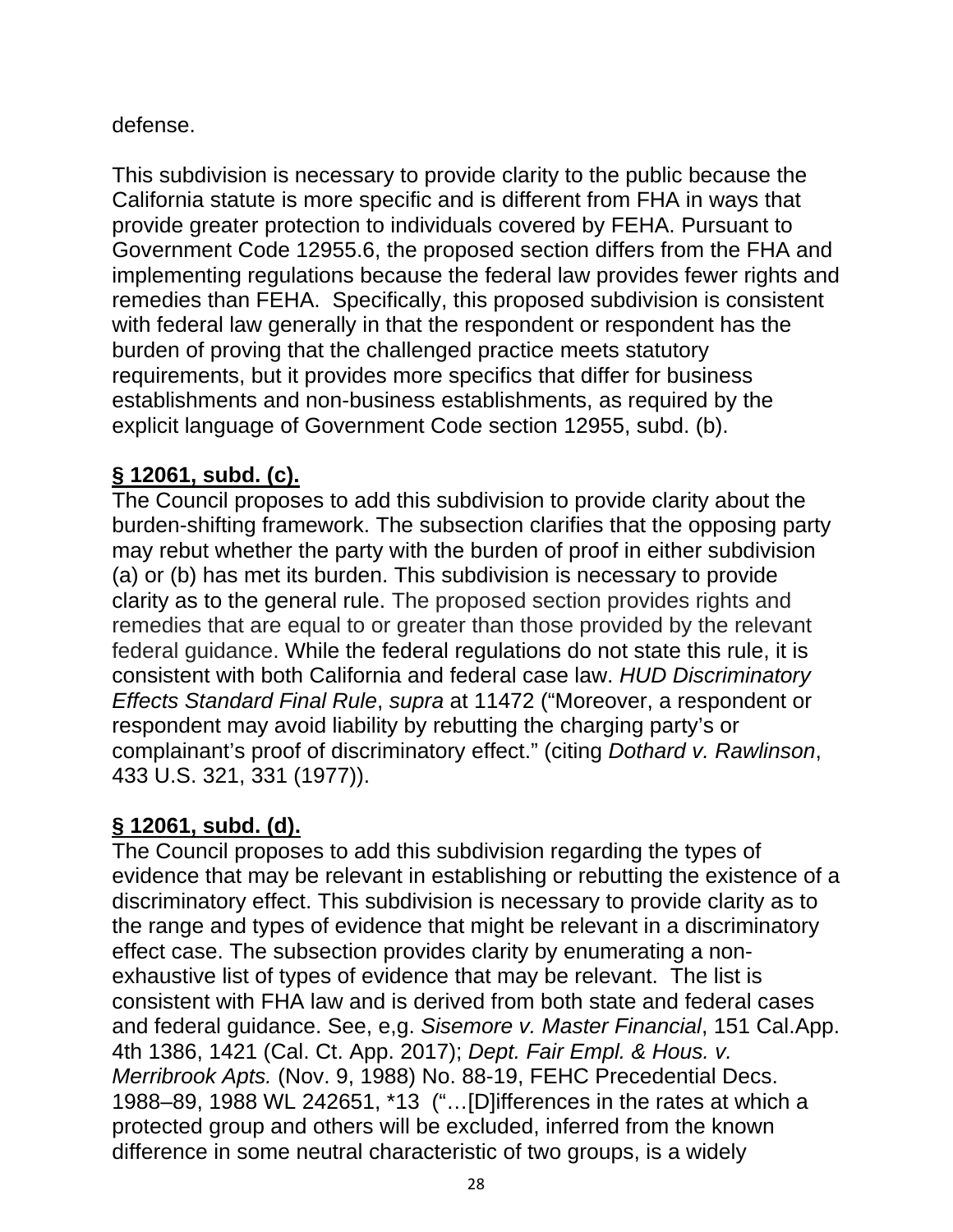accepted means of demonstrating adverse impact."); *Keith v. Volpe*, 858 F.2d 467, 479 - 482 (9th Cir. 1988) (various types of evidence); U.S. Dept. of Housing and Urban Development, Office of General Counsel Guidance on Application of Fair Housing Standards to the Use of Criminal Records by Providers of Housing and Real Estate-Related Transactions (*HUD Guidance on FHA and Use of Criminal Records*), 3 - 4 (Apr. 2016); Joint Policy Statement on Discrimination in Lending, 59 FR 18,266, 18269 - 18270 (Apr. 15, 1994; *Village of Arlington Heights v. Metropolitan Housing Dev. Corp.,* 429 U.S. 252, 265 (1977); *HUD Discriminatory Effects Standard Final Rule*, *supra*.

## **§ 12062. Legally Sufficient Justification.**

The purpose of this section is to provide greater clarity as to the components of the defense of legally sufficient justification that must be proved by different types of respondents in order to defeat a claim of discriminatory effect, what evidence is required, and that the determination of whether an interest or purpose is sufficient is a case-specific inquiry. This section is necessary in order to assist the public in the interpretation and implementation of Government Code section 12955.8, subd. (b). Further clarity is necessary to ensure compliance with the law, to prevent misconstruction of provisions in the statute, and to provide direction to the public where FEHA differs from the FHA.

## **§ 12062, subd. (a).**

The Council proposes to add this subdivision to specify the prongs necessary for a business establishment to establish that its actions had a legally sufficient justification and therefore did not create liability for a discriminatory effect. This proposed subdivision is necessary in order to assist the public in the interpretation and implementation of Government Code section 12955.8, subd. (b). Further clarity is necessary to ensure compliance with the law, to prevent misconstruction of provisions in the statute, and to provide direction to the public where FEHA differs from the FHA.

Pursuant to Government Code 12955.6, the proposed subdivisions 12062 (a) and (b) differ from the FHA and implementing regulations because the federal law provides fewer rights and remedies than FEHA. Specifically, FEHA recognizes that non-business establishments (e.g. public entities) have different purposes than business establishments, and that their burden for establishing a legally sufficient justification should reflect that difference. Federal regulations and case law also recognize this difference. *HUD Discriminatory Effects Standard Final Rule*, *supra* at 11470 - 11471.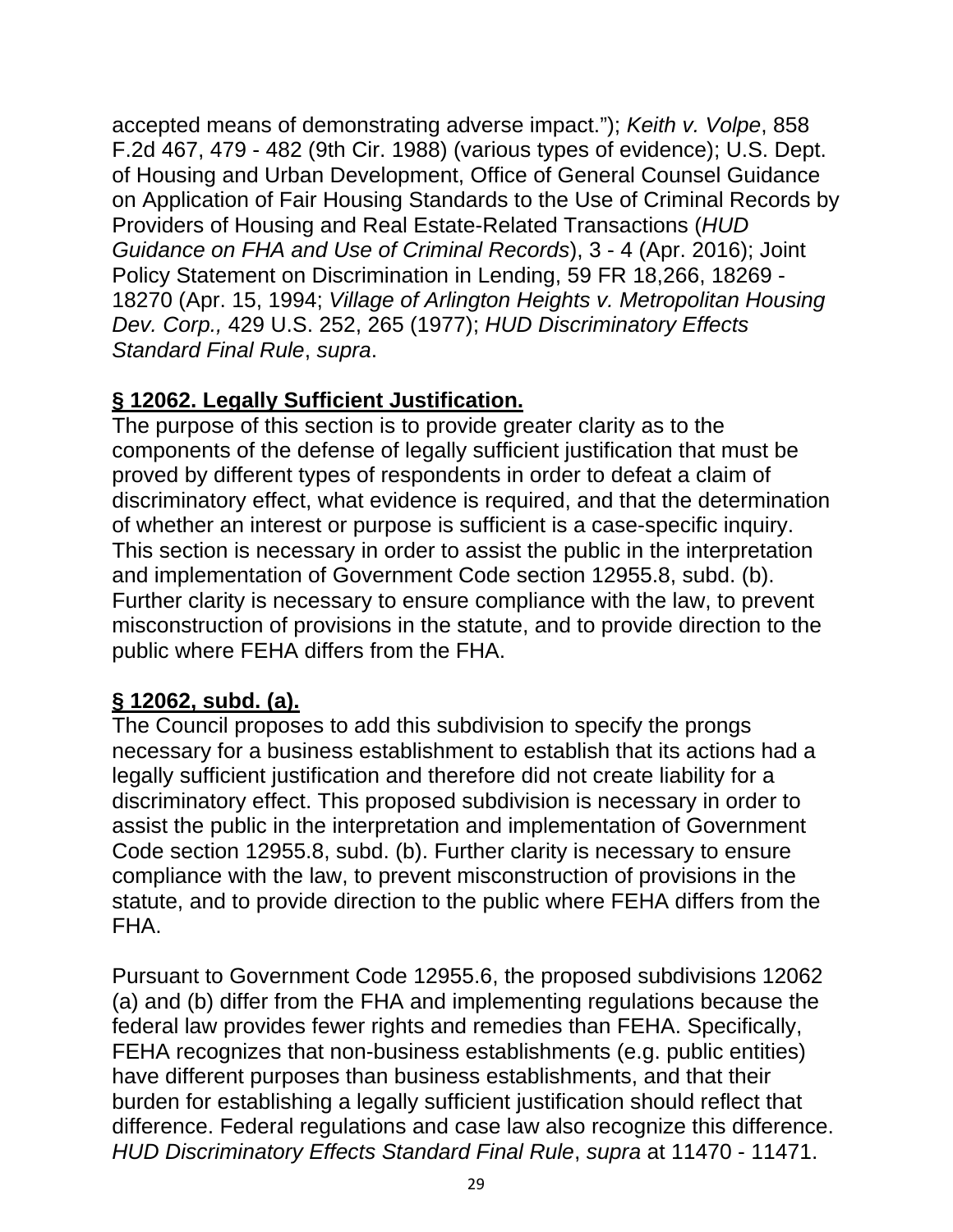However, FEHA is more explicit, creating a similar test but one that takes into account the different purposes. In particular, Government Code Section 12955.8, subd. (b) establishes comparable, but different, standards for the burden of showing a legally sufficient justification for business establishments compared to non-business establishments. Proposed section 12062, subd. (a) therefore identifies the elements, based on the specific language of Government Code 12955.8, subd. (b), by which a business establishment can establish a legally sufficient justification. Similarly, proposed section 12062, subd. (b) identifies the elements, based on the specific language of Government Code 12955.8, subd. (b), by which a non-business establishment, such as a public entity, can establish a legally sufficient justification. The parallel federal law at 24 C.F.R. section 100.500 is different. 24 C.F.4. section 100.500(b) applies one standard to all types of respondents, including both public and private entities, because the definition of "discriminatory housing practice" under the FHA makes no distinction between these entities. *HUD Discriminatory Effects Standard Final Rule, supra* at 11470 -11470. *Texas Department of Housing and Community Affairs et al. v. Inclusive Communities Project, Inc. et al,* 135 S.Ct. 2507, 2522-2523 (2015) (recognizing distinct types of defendants and concurring with HUD). See 42 U.S.C. 3602(f) (defining "discriminatory housing practice" as "an act that is unlawful under Section 804, 805, 806, or 818," none of which distinguish between public and private entities. See also *Nat'l Fair Housing Alliance, Inc. v. Prudential Ins. Co. of Am.*, 208 F.Supp. 2d 46, 59-60 & n.7 (D.D.C. 2002) (same). Pursuant to Government Code 12955.6, because Government Code 12955.8 specifically distinguishes between the burdens of proof by different types of respondents, and because those provisions provide greater protection to individuals protected by the FEHA, they are set out in proposed section 12062.

Subdivisions (a)(1)-(2) articulate specific standards for business establishments based upon Government Code section 12955.8, subd. (b) that are consistent with state and federal law.

Subdivision (a)(3) articulates an additional element, as set forth in Government Code section 12955.8, subd. (b)(1), which applies both to business entities and other persons.

Pursuant to Government Code 12955.6, the proposed subdivisions 12062 (a)(3) and(b)(4) differ from the FHA and implementing regulations on the issue of which party carries the burden of proof on the existence of less restrictive alternatives because the federal law provides fewer rights and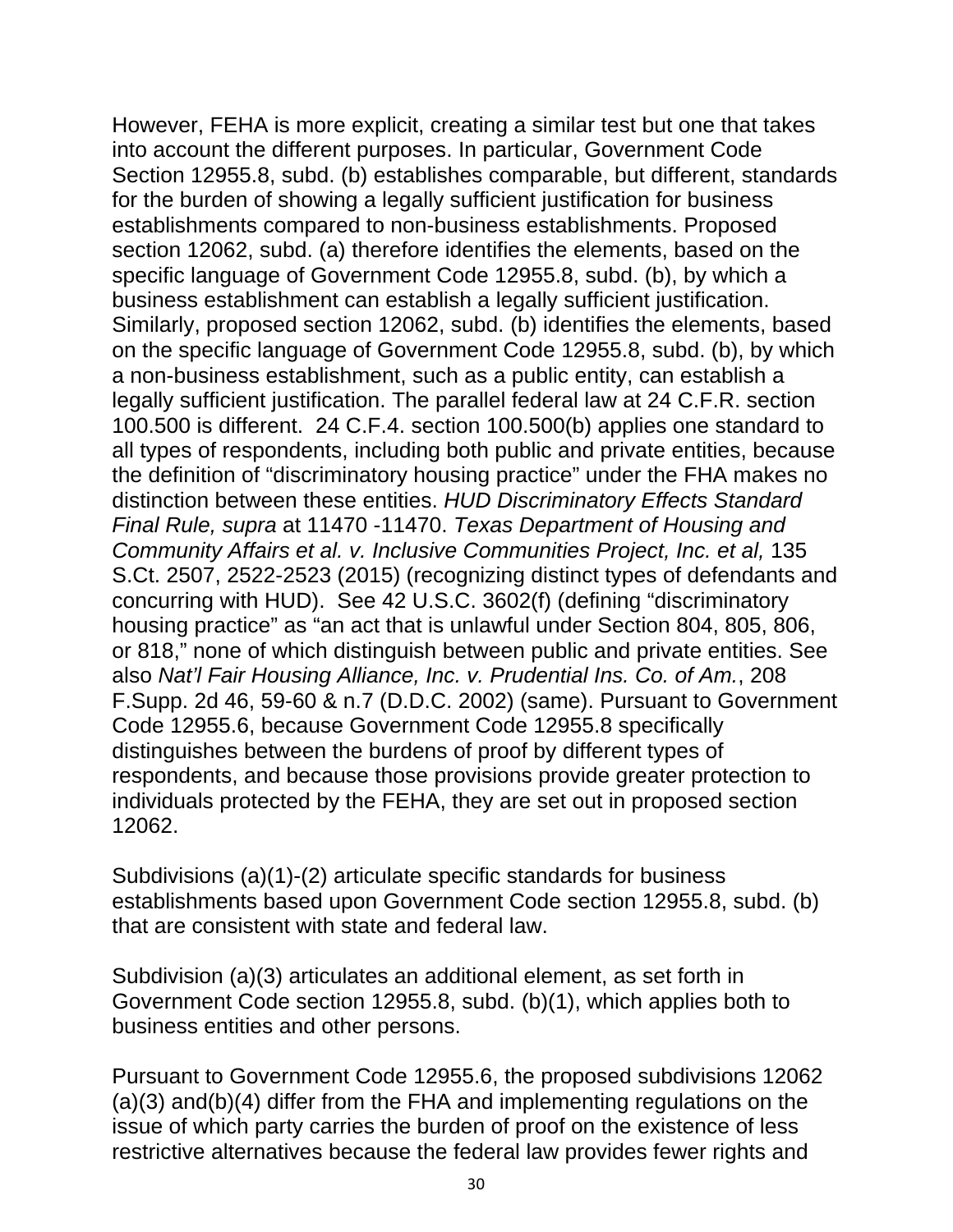remedies than FEHA. Specifically, Government Code section 12955.8, subd. (b)(1) sets out a different allocation of the burden of proof on less restrictive alternatives than 24 CFR 100.500(c)(3). 24 CFR 100.500(c)(3) places that burden on a plaintiff or complainant. Proposed subdivisions 12062, subd. (a)(3) and 12062, subd. (b)(4) are based on Government Code 12955.8, subd. (b)(1): "Any determination of a violation pursuant to this subdivision shall consider whether or not there are feasible alternatives that would equally well or better accomplish the purpose advanced with a less discriminatory effect." This provision does not explicitly place the burden of proof for establishing a less restrictive alternative on complainants or respondents. However, for purposes of clarity and to implement the statute, the regulation specifies which party carries the burden of proof on this element.

California precedent and substantial evidence in the legislative history demonstrate that both the former Fair Employment and Housing Commission and the California legislature considered that this burden was most appropriately placed on the respondent. *See, e.g. DFEH v. Merribrook Apts*., (Nov. 9, 1988) No. 88-19 FEHC Precedential Decs. 1988- 99, 1988 WL 242651, a FEHC Precedential Decision, held: "A housing practice that has adverse impact on children and households with children, therefore, will be found lawful only if we determine that the practice is necessary to serve a compelling and well-established public purpose and that there is available no reasonable alternative means of serving the same need with less discriminatory impact. **Respondents have plainly not met this standard here.**" (Id. at 15, emphasis added.) Importantly, the legislative history of 12955.8 cited *Merribrook* with approval. Bill Analysis, Senate Committee on Judiciary, 1993-94 Regular Session, AB 2244 (Polanco), as amended August 23 for hearing date of August 24, 1993, pages 10 - 11; available at: http://www.leginfo.ca.gov/pub/93- 94/bill/asm/ab\_2201-2250/ab\_2244\_cfa\_930505\_134939\_sen\_comm. The last substantive legislative analysis before the bill was enacted states: "The nature of a respondent's burden of justification has been phrased in different ways by the courts. …However, the cases generally have required a respondent/defendant to prove that no less discriminatory practice or policy exists." Senate Comte Analysis 5/5/93 29593 bytes; BILL ANALYSIS, SENATE COMMITTEE ON JUDICIARY, 1993-94 Regular Session, AB 2244 (Polanco), as amended August 23 for Hearing date: August 24, 1993, pages 10 - 11; available at: http://www.leginfo.ca.gov/pub/93-94/bill/asm/ab\_2201- 2250/ab 2244 cfa 930505 134939 sen comm.) The same bill analysis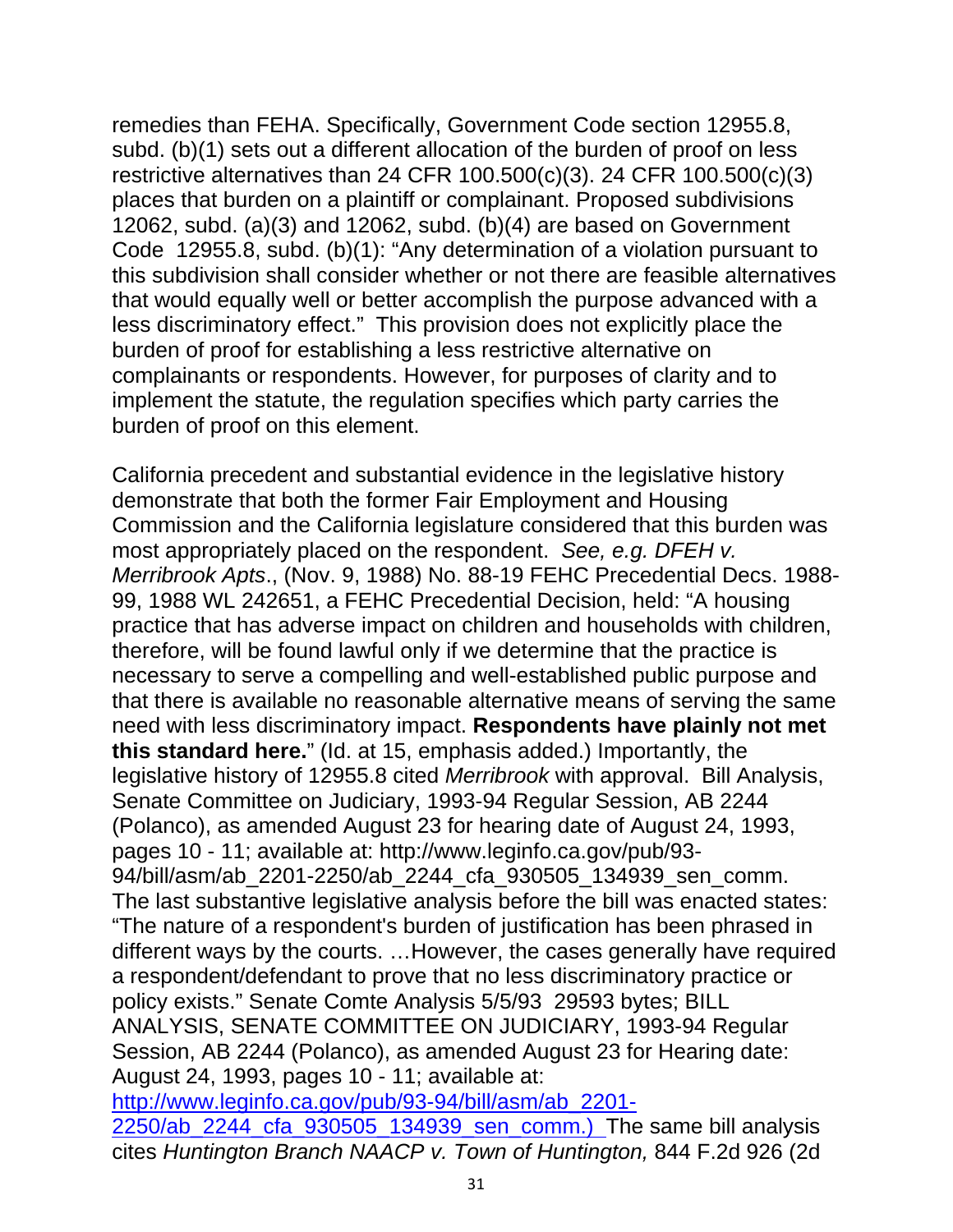Cir.) aff'd per curiam, 109 S.Ct. 276 (1988) and *Resident Advisory Board v. Rizzo,* 564 F.2d 126, 149 (3d Cir. 1977). Both of these courts placed the burden on defendant. (The only other case cited in this regard is *Betsy v. Turtle Creek Assoc.,* 736 F.2d 983 (4th Cir. 1974) which did not reach the allocation of burden issue.) The legislative history also cites *DFEH v. Merribrook Apts*. (Nov. 9, 1988) No. 88-19 FEHC Precedential Decs. 1988- 99, 1988 WL 242651 with approval. Pursuant to Government Code 12955.6, the proposed subdivisions differ from the FHA and implementing regulations because the federal law provides fewer rights and remedies than FEHA.

Further, a respondent is in a better position to bear this burden because of its greater knowledge of, and access to, information concerning the respondent's interests, what alternative policies are available, and whether an alternative could equally or better serve their interests while having less discriminatory effects. This placement of the burden does not require a respondent to "prove a negative." Rather, this allocation of the burden only requires the respondent to identify what policy options it considered and how and why it decided to select the policy it chose as the least discriminatory alternative.

While the proposed regulation's placement of this burden on the respondent is different than the burden on this issue set out in 24 C.F.R. section 100.500(c)(3), the proposed subdivisions will provide greater protection of the rights of members of protected classes than the federal law, as required by Government Code 12955.6.

#### **§ 12062, subd. (b).**

The Council proposes to add this subdivision to specify the specific elements necessary for a person other than a business establishment to establish that its actions had a legally sufficient justification and therefore did not create liability for a discriminatory effect. This proposed subdivision is necessary in order to assist the public in the interpretation and implementation of Government Code section 12955.8, subd. (b). Further clarity is necessary to ensure compliance with the law, to prevent misconstruction of provisions in the statute, and to provide direction to the public where FEHA differs from the FHA.

Government Code section 12955.8, subd. (b) sets out standards articulated in proposed section 12062 subd, (b)(1), (2) and (4) which apply both to business establishments and to non-business establishments. Reflecting the language in Government Code section 12955.8, subd. (b), the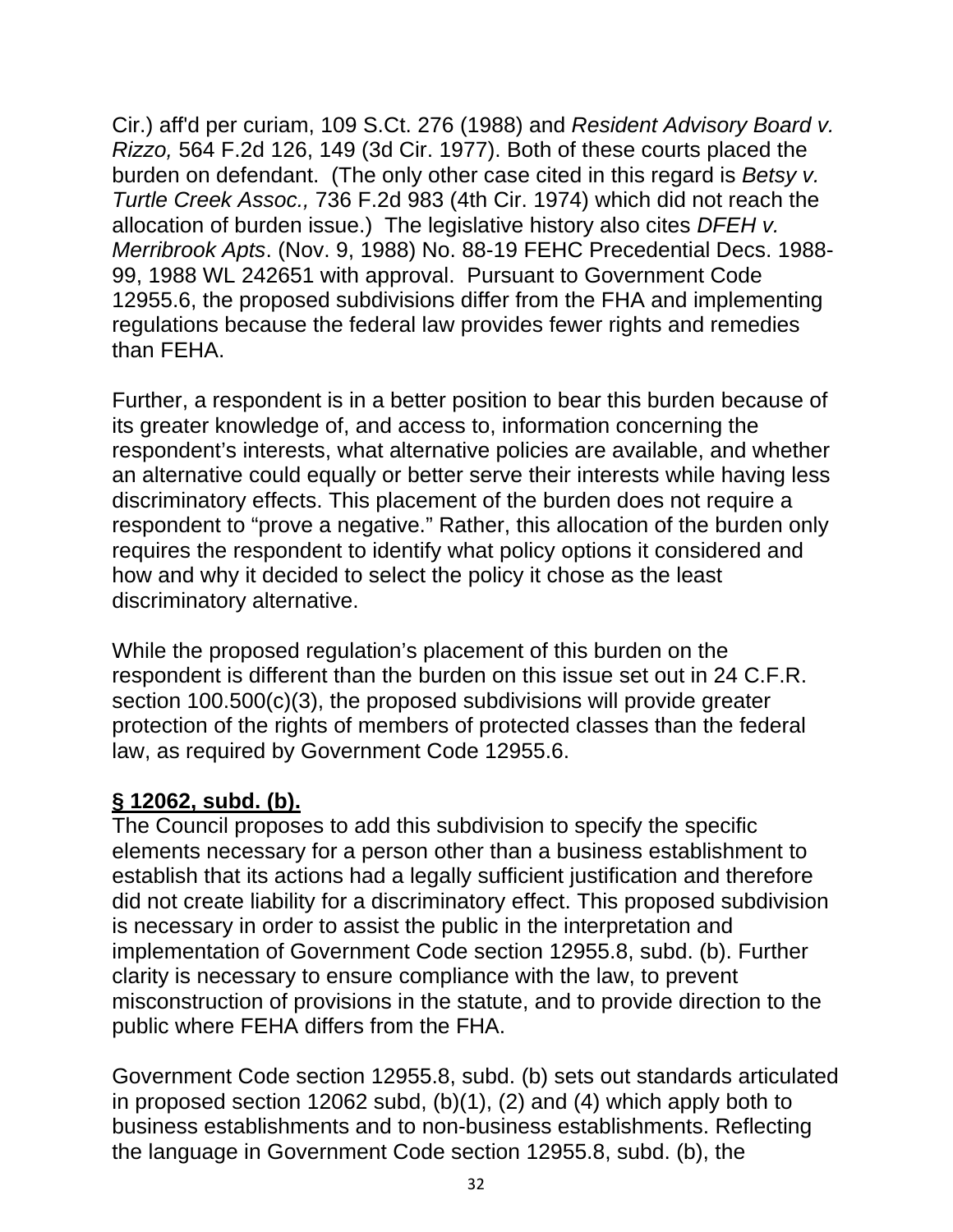standards in section 12062(a) that apply to business establishments use "business interest" while the standards in section 12062(b) that apply to non-business establishments use "purpose."

Subdivision (b)(3) articulates an additional element explicitly set forth in Government Code section 12955.8, subd. (b)(1) that only applies to a person other than a business establishment.: "The identified purpose is sufficiently compelling to override the discriminatory effect." The proposed subdivision is necessary to provide guidance to the public because section 12955.8, subd. (b) sets out a distinct additional criteria for non-business establishments to establish that its actions had a legally sufficient justification, because non-business entities, particularly government entities, operate for reasons other than business profit.

Pursuant to Government Code 12955.6, the proposed section differs from the FHA and implementing regulations because the federal law provides fewer rights and remedies than FEHA. Specifically, subdivision (b)(3) articulates an additional element that is not included in *HUD Discriminatory Effects Standard Final Rule, supra*; 24 C.F.R. Part 100.500. Because this element requires non-business establishments to meet an additional element--demonstrating the importance of their purposes against the amount of discriminatory effect they cause—not required of business establishments, the proposed regulations provide rights and remedies that meet or exceed the federal standards, as required by Government Code 12955.6.

## **§ 12062, subd. (c).**

The Council proposes to add this subdivision to make explicit in this context the general rule of law that the defense of a legally sufficient justification must have an evidentiary support. This subdivision is necessary in order to assist the public in the interpretation and implementation of Government Code section 12955.8, subd. (b). This proposed subdivision is necessary to prevent any misunderstanding about the necessary evidentiary basis for this defense. This subdivision is consistent with the comparable FHA provisions. *HUD Discriminatory Effects Standard Final Rule*, *supra* at 11463; 24 C.F.R. Part 100.500(b)(2).

## **§ 12062, subd. (d).**

The Council proposes to add this subdivision to emphasize that the court's determination regarding Section 12062(a)(1) and (b)(1) requires a casespecific, fact-based inquiry. There are no interests that are *per se* substantial, legitimate, and nondiscriminatory. This proposed subdivision is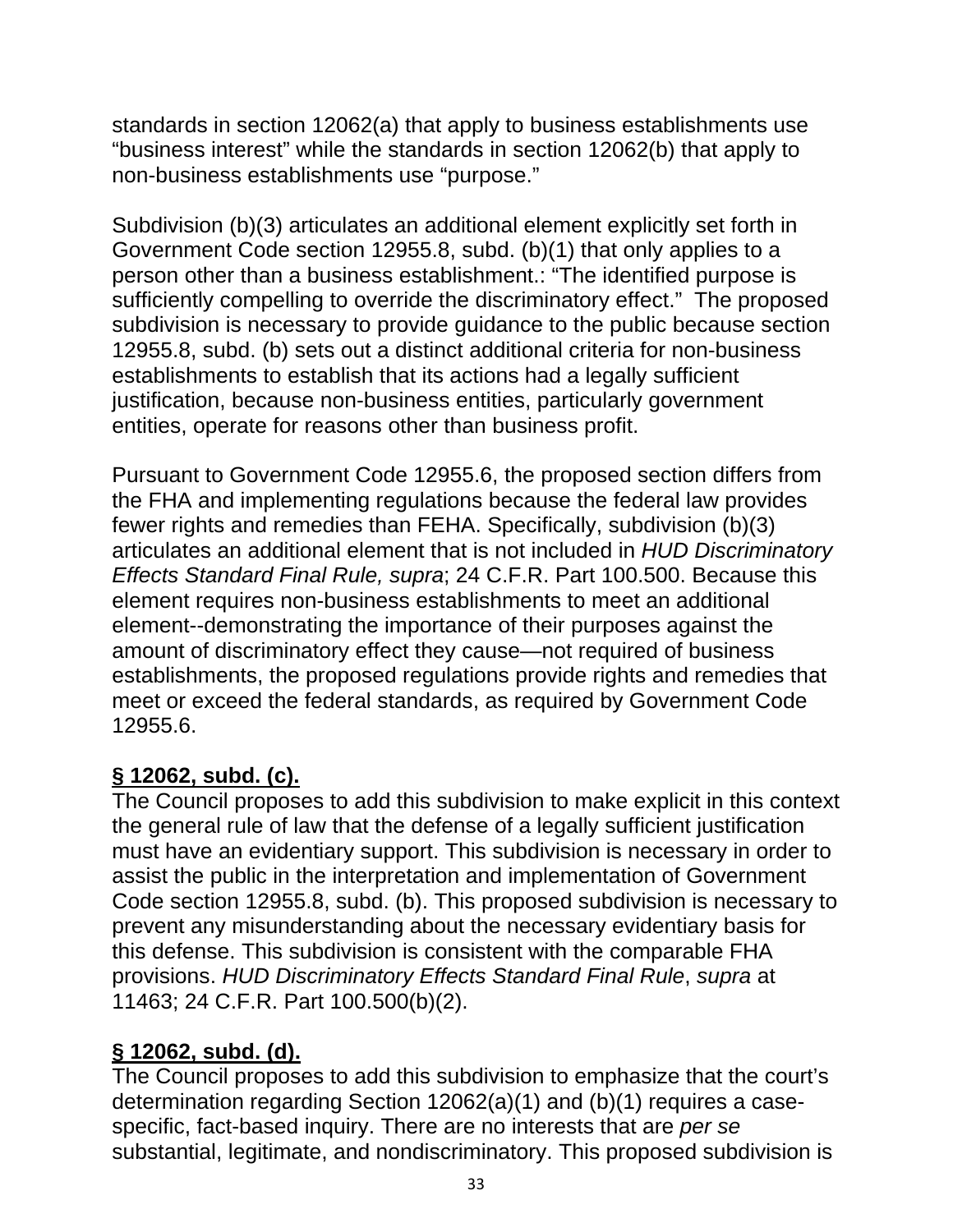necessary to prevent any misunderstanding about the necessary evidentiary basis for this defense. This provision is consistent with the comparable FHA provisions. *HUD Discriminatory Effects Standard Final Rule*, *supra* at 11471.

#### **§ 12063. Relationship of Legally Sufficient Justification to Intentional Violations.**

The purpose of this section is to provide greater clarity as to the relationship between the defense of legally sufficient justification and a claim of intentional violations, in order to assist the public in the interpretation and implementation of Government Code section 12955.8. Further clarity is necessary to ensure compliance with the law and to prevent misconstruction of provisions in the statute and proposed regulations.

The rule that demonstrating a practice is supported by a legally sufficient justification under a discriminatory effect analysis may not be used as a defense against a claim of intentional discrimination is supported in California law. *See, e.g. Johnson v. Macy*, 145 F.Supp.3d 907, 917 (2015). As required by Government Code section 12955.6, the proposed section is based on California statutes and common law, but also provides rights and remedies that are equal to or greater than those provided in 24 C.F.R. section 100.500(d) and relevant federal case law.

# **Article 11. Financial Assistance Practices**

## **§ 12100. Financial Practices with Discriminatory Effect.**

The purpose of this section is to provide greater clarity as to specified practices involving financial assistance that may give rise to a claim of discriminatory effect. This is necessary in order to assist the public in the interpretation and implementation of the relationship among various sections of FEHA. "Financial assistance" is defined in proposed section 12005, subd. (o).

Government Code sections 12927, subd. (c)(1), 12955, subds. (a) and (e), 12955.7, and 12955.8, subd. (b) are all applicable to proposed section 12100. Section 12927 subd. (c)(1) describes unlawful practices that may involve financial assistance. Government Code section 12955, subd. (e) explicitly makes discrimination in the provision of financial assistance unlawful. Government Code sections 12955, subd. (a) and 12957 address harassment. Government Code section 19955.8, subd. (b) addresses discriminatory effect. Further clarity is necessary to ensure compliance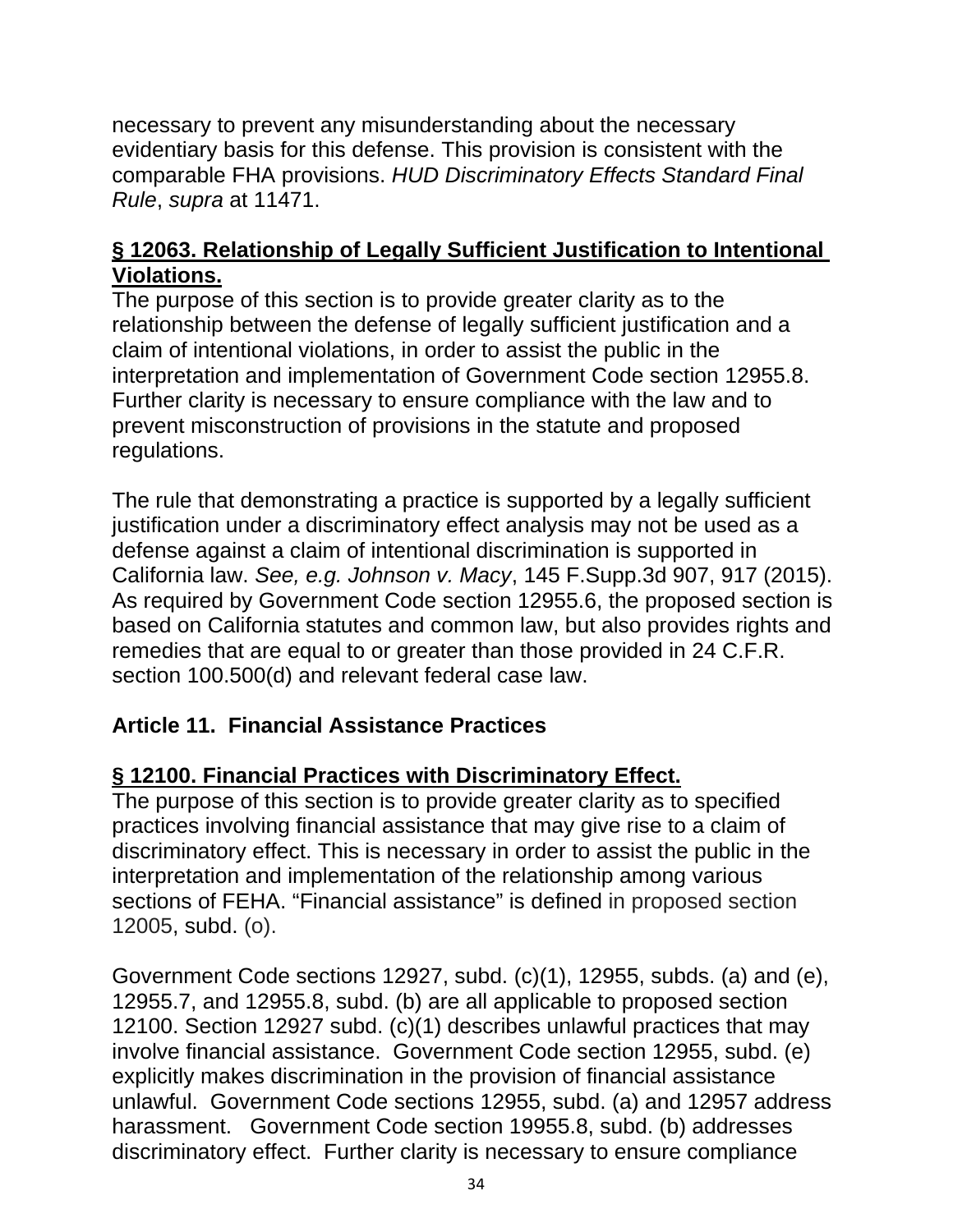with the law and to prevent misconstruction of provisions in the various statutory provisions and proposed regulations as they relate to each other.

Proposed section 12100 makes explicit various types of conduct related to financial assistance that could give rise to a claim of discriminatory effect, such as the provision of financing in a manner that has a discriminatory effect on protected classes consistent with the provisions of proposed Article 7, as more specifically addressed in that Article. Similarly, the proposed section addresses practices involving the provision of financial assistance which could involve unlawful harassment, as more specifically addressed in proposed section 12120.

As required by Government Code section 12955.6, the proposed section is based on California statutes and common law, but also provides rights and remedies that are equal to or greater than those provided in the FHA, specifically 24 C.F.R. section 100.500 (Discriminatory effect prohibited), and 24 C.F.R. Parts B (Discriminatory housing practices) and C (Discrimination in residential real estate-related transactions) (includes financial assistance). *See HUD Final Rule on Quid Pro Quo and Hostile Environment Harassment and Liability for Discriminatory Housing Practices Under the Fair Housing Act* (*HUD Final Rule Harassment*), 81 Fed.Reg. 63054 (Sept. 14, 2016); and *HUD Final Rule on Implementation of the Fair Housing Act's Discriminatory Effects Standards* (*HUD Discriminatory Effects Standard Final Rule*), 78 Fed. Register 11460; *Id*. at 11461 – 62 (implementing the Federal Housing Enterprises Financial Safety and Soundness Act (FHEFSSA, 24 C.F.R. 81.42 (2012); *Id*.at 11464 (structure of revised regulations), *Id*.at 11475 (consistency with Equal Credit Opportunity Act), and *Id*.at 11478-79 (Feb. 15, 2013).

## **§ 12100, subd. (a).**

Proposed subdivision 12100, subd. (a) is necessary to provide guidance regarding the range of discriminatory practices that involve financial assistance that could give rise to a discriminatory effect claim in accord with Article 12 of the proposed regulations. A non-exhaustive set of practices are identified in proposed section 12100, subd. (a)(1) through (a)(8). The proposed subdivision incorporates discriminatory conduct from Government Code section 12927, subd. (c)(1) as well as Government Code section 12955, subd. (e). For example, proposed section 12100, subd. (a)(4) addresses the imposition of different terms or conditions on the availability of financial assistance in a manner that results in a discriminatory effect on members of one or more protected classes. See Government Code section 12955, subd. (e).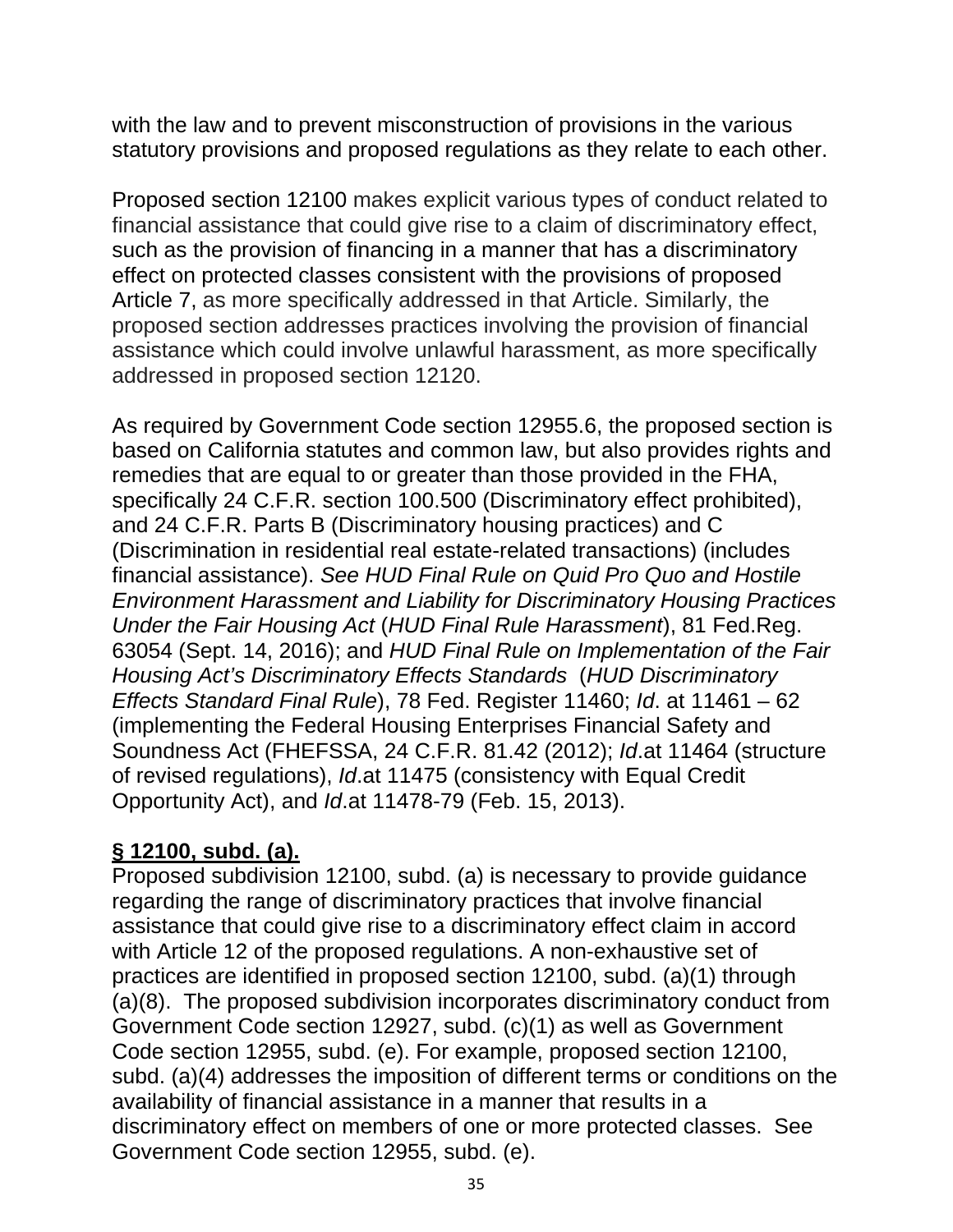Proposed subdivisions 12100, subds. (a)(7) and (8) also specifically address claims involving financial assistance that may sound in harassment, to further clarify the relationship with proposed section 12120.

As required by Government Code section 12955.6, the proposed subdivision is based on California statutes and common law, but also provides rights and remedies that are equal to or greater than those provided in the FHA, specifically 24 C.F.R. section 100.500 (Discriminatory effect prohibited), and 24 C.F.R. Parts B (Discriminatory housing practices) and C (Discrimination in residential real estate-related transactions) (includes financial assistance). *See HUD Discriminatory Effects Standard Final Rule*, *supra,* and *HUD Final Rule Harassment*, *supra*.

#### **§ 12100, subd. (b).**

Proposed section 12100 relates only to conduct that may give rise to a discriminatory effect allegation. Therefore proposed subdivision (b) is necessary to make explicit the relationship of section 12100 to possible intentional discrimination claims involving financial assistance.

As required by Government Code section 12955.6, proposed section 12100 is based on California statutes and common law, but also provides rights and remedies that are equal to or greater than those provided in the FHA, specifically 24 C.F.R. section 100.500 (Discriminatory effect prohibited), and 24 C.F.R. Parts B (Discriminatory housing practices) and C (Discrimination in residential real estate-related transactions) (includes financial assistance). *See HUD Discriminatory Effects Standard Final Rule, supra,* and *HUD Final Rule Harassment, supra.* The parallel federal regulations cover both intentional discrimination and discriminatory effect. Proposed subdivision 12100 only covers discriminatory effect, and does not yet address intentional discrimination practices. Therefore subdivision 12100(b) is necessary to correct any misinterpretation that practices involving discriminatory intent are not covered by FEHA, and also to establish that in some instances, based on the facts, covered conduct may give rise to both a discriminatory effect claim and a discriminatory intent claim.

#### **Article 12. Harassment and Retaliation**

#### **§ 12120. Harassment.**

The purpose of this subdivision is to proscribe harassment in accord with Government Code sections 12927(c)(1) and 12955(a) and (f), to describe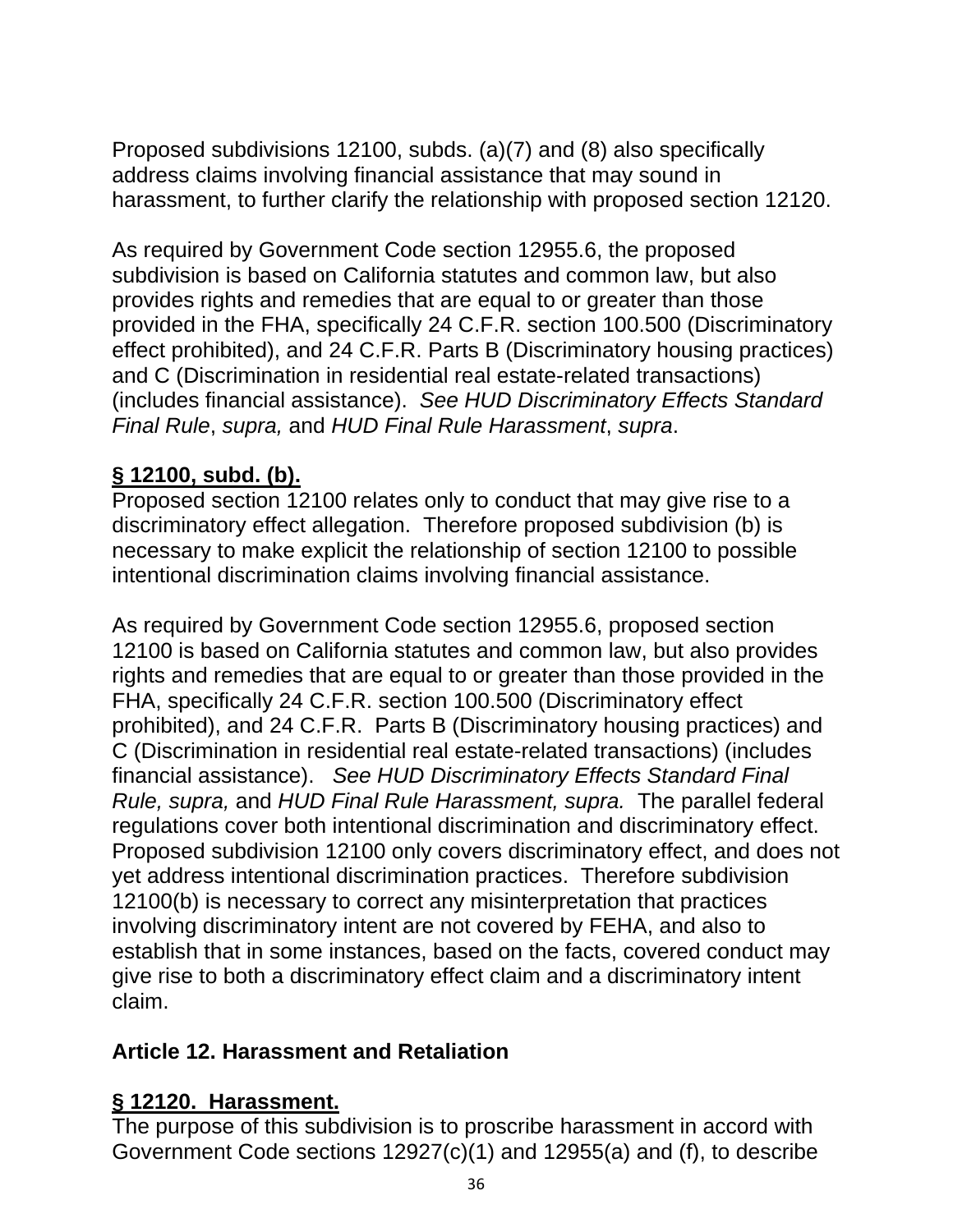two main types of harassment, and to provide examples of what constitutes harassment. This subdivision is necessary to implement the various statutory provisions and to provide clarity in light of the different statutory provisions involved.

The definition of "discrimination" in Government Code section 12927(c)(1) explicitly includes harassment in connection with housing accommodations. Government Code section 12955(a) makes it unlawful to harass any individual covered by the Act because they are a member of a protected class. Government Code section 12955(f) makes it unlawful to harass any individual for retaliatory purposes, as further described in proposed section 12130. But FEHA does not define the term "harassment" as used in these statutory provisions, and the term has broad general usage without specific parameters. Therefore, specific guidance is necessary to clarify the term "harass." By establishing standards for evaluating claims of quid pro quo and hostile environment harassment, the rule provides guidance to persons providing housing, housing related services, and housing opportunities so that they can ensure that their properties or businesses are free of unlawful harassment. It also provides clarity to persons who have potential claims of harassment, and their representatives, regarding how to assess potential claims of illegal harassment under FEHA.

Proposed section 12120 is necessary to ensure consistency among Government Code sections 12927(c)(1), 12955(a) and (f), 12955.7 (which prohibits coercion, intimidation, threats, or interference with rights protected under FEHA); and Government Code section12948 (which makes it an unlawful practice under FEHA for a person to deny or to aid, incite, or conspire in the denial of the rights created by Sections 51, 51.5, 51.7, 54, 54.1, or 54.2 of the Civil Code).

Proposed section 12120 only addresses quid pro quo and hostile environment harassment, and does not address conduct generally referred to as harassment that may, for different reasons, violate Government Code sections 12927, 12955 or other provisions of FEHA, including Government Code sections 12948 and 12955.7. These other sections address conduct that could be considered harassment, in addition to quid pro quo and hostile environment harassment, and which could constitute retaliation, coercion, intimidation, threats, discrimination, or interference because of a protected characteristic. Similarly, conduct that constitutes quid pro quo and hostile environment harassment could violate more than one provision of FEHA. Proposed section 12120 applies broadly to all transactions, settings, and actions covered by the FEHA housing provisions.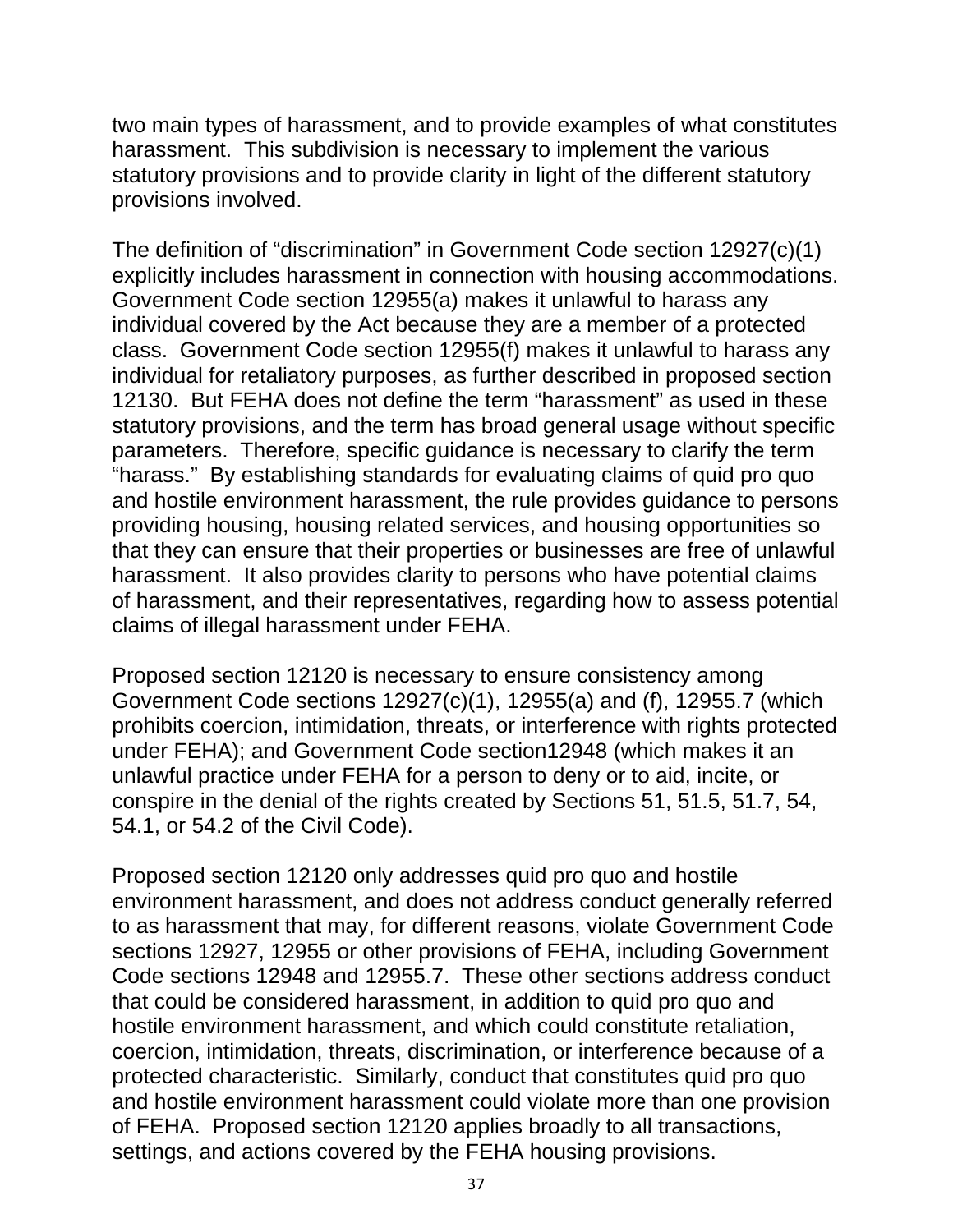As required by Government Code section 12955.6, the proposed section is based on California statutes and common law, but also provides rights and remedies that are equal to or greater than those provided in the FHA, specifically 24 CFR 100.600, *Quid pro quo and hostile environment harassment. See Quid Pro Quo and Hostile Environment Harassment and Liability for Discriminatory Housing Practices Under the Fair Housing Act Final Rule* (*HUD Final Rule Harassment*), 81 Fed.Reg. 63054, 63066 – 63073, Sept. 14, 2016).

In addition, courts have held that when analyzing elements and analysis for sexual harassment claims under the FEHA and California Civil Code section 51.9, one can consider the analysis of similar claims under the FHA and under Title VII. *See, e.g. Brown v. Smith*, 55 Cal.App.4th 767, 780–84 (Ct.App.1997) (analyzing the FEHA); *Salisbury v. Hickman* (E.D. Cal. 2013) 974 F.Supp.2d 1282, 1293–1294. While analysis of case law under Title VII and the FEHA's employment regulations is useful, it is not dispositive. One's home is or should be a place of privacy, security, and refuge, and that harassment that occurs in connection with housing can be far more intrusive, violative and threatening that harassment in the more public environment of one's work place. Further, the U.S. Supreme Court has recognized that individuals have heighted expectations of privacy within the home. *See, e.g. Frisby v. Schultz,* 487 U.S. 474, 484 (1988) ("[w]e have repeatedly held that individuals are not required to welcome unwanted speech into their own homes and that the government may protect this freedom.") In order to accomplish these goals, some of the harassment standards in this proposed regulation may vary from similar regulations in the employment context in order to provide more protection to individuals covered by the FEHA in the housing context. *See, e.g. Salisbury v. Hickman*, *supra* at 1292 ("Courts have recognized that harassment in one's own home is particularly egregious and is a factor that must be considered in determining the seriousness of the alleged harassment.") *Salisbury* cites to *Quigley*, 598 F.3d 938 (8th Cir.2010) at 946: "We emphasize that Winter subjected Quigley to these unwanted interactions in her own home, a place where Quigley was entitled to feel safe and secure and not flee, *which makes Winter's conduct even more egregious.*") (Emphasis added.) *See also HUD Final Rule Harassment*, *supra* at 63056 *et seq.*, Section II, Background.

#### **§ 12120, subd. (a).**

The purpose of this subdivision is to provide guidance regarding two types of harassment, quid pro quo harassment and hostile environment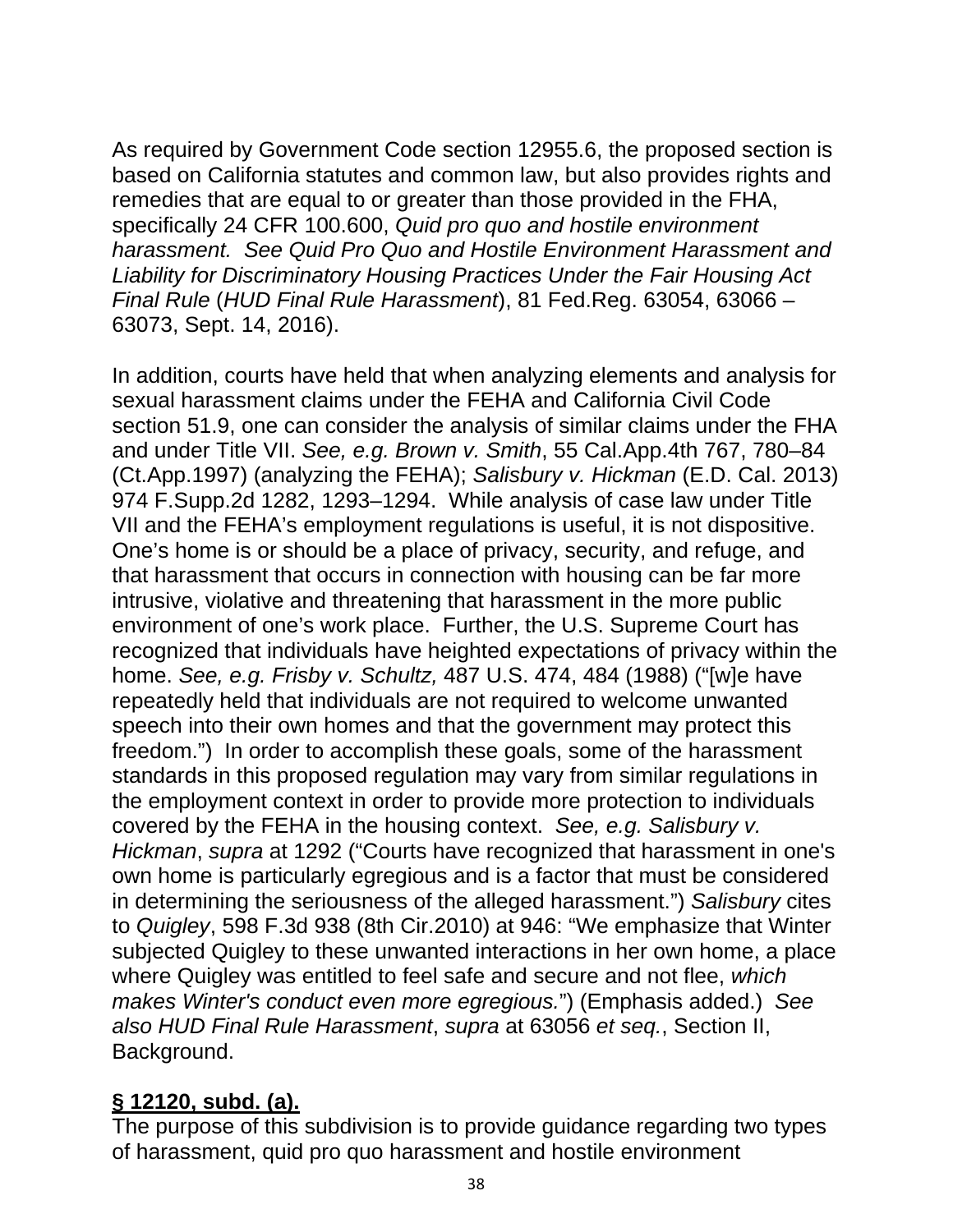harassment. The proposed subdivision is necessary due to the complexity of these concepts, which are both encompassed by the single word "harass" in subsections 12927 and 12955(a) and (f) of the Government Code. The proposed subdivision clarifies the differences between the two types of harassment, and provides additional guidance as to the elements and circumstances that will give rise to liability under each type. The same conduct may violate one or more of these provisions.

As required by Government Code section 12955.6, the proposed subdivision is based on California statutes and common law, but also provides rights and remedies that are equal to or greater than those provided in the FHA, specifically 24 C.F.R. section 100.600 and Final Harassment Rule at 63066 - 63073.

#### **§ 12120, subd. (a)(1).**

The proposed subdivision is necessary to provide guidance as to the meaning and scope of "quid pro quo harassment." The term "quid pro quo harassment" has no meaning in non-legal usage, but is derived from both state and federal case law under FEHA and FHA.

The subdivision makes explicit that an unwelcome request or demand may constitute quid pro quo harassment even if an individual acquiesces because individuals may acquiesce with unlawful demands for many reasons, including due to fear of harm or adverse consequences if they do not acquiesce. "[T]he fact that sex-related conduct was 'voluntary,' in the sense that the complainant was not forced to participate against her will, is not a defense to a sexual harassment suit brought under Title VII. The gravamen of any sexual harassment claim is that the alleged sexual advances were 'unwelcome.'" *Meritor Sav. Bank, FSB v. Vinson* (1986) 477 U.S. 57, 68. While *Meritor* was an employment case, the principle is equally, if not more, relevant in housing cases.

In addition, there are circumstances where individuals other than those who have been the target of harassment also may have a claim for harassment. For example, if a person regularly or routinely confers housing benefits based upon the granting of sexual favors, such conduct may constitute quid pro quo harassment or hostile environment harassment against others who do not welcome such conduct under the Act, regardless of whether any objectionable conduct is directed at them and regardless of whether the individuals who received favorable treatment willingly granted the sexual favors. Such "favoritism," depending on the facts, may adversely impact other individuals protected by FEHA. *See,* e.g., EEOC Policy Guidance No. N-915.048, Employer Liability under Title VII for Sexual Favoritism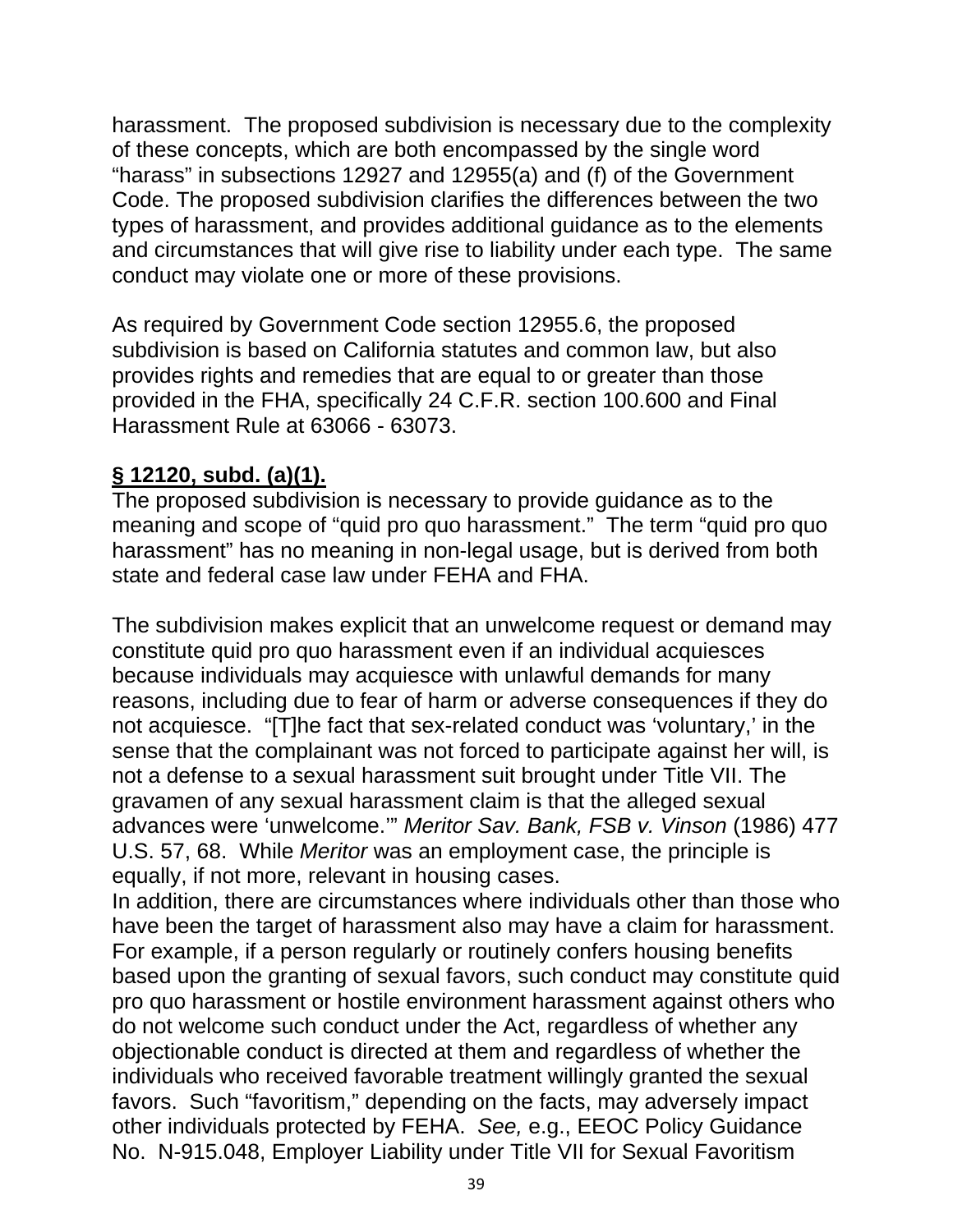(Jan. 12, 1990), and *HUD Final Rule Harassment*, *supra*.

As required by Government Code section 12955.6, the proposed subdivision is based on California statutes and common law, but also provides rights and remedies that are equal to or greater than those provided in the FHA at 24 C.F.R. section 100.600(a)(1). The proposed subdivision includes a slightly more expansive list of covered conduct than 24 C.F.R. section 100.600(a)(1), to more accurately reflect the scope of FEHA.

#### **§ 12120, subd. (a)(2).**

The term "hostile environment harassment" has no meaning in non-legal usage, but is derived from both state and federal case law under FHA and FEHA. Therefore it is necessary to provide clarity as to the meaning and scope of hostile environment harassment, including factors to be considered in a "totality of the circumstances" analysis used to determine the existence of such harassment. Among other things, the subdivision is intended to clarify that since not every individual disagreement or mistaken remark constitutes hostile environment harassment, it is necessary to set out parameters for what conduct does constitute such harassment. The term "hostile environment harassment" applies to a broad range of activities.

The factor of "location" in subdivision (a)(2)(A)(i) requires consideration of the heightened rights for privacy and freedom warranted in one's home. *Frisby v. Schultz, supra;* and Final Harassment Rule at 63063.

As required by Government Code section 12955.6, the proposed subdivision is based on California statutes and common law, but also provides rights and remedies that are equal to or greater than those provided in the FHA at 24 C.F.R. section 100.600(a)(2) and *HUD Final Rule Harassment*, *supra*. The proposed subdivision includes a slightly more expansive list of covered conduct than 24 C.F.R. section 100.600(a)(2), to more accurately reflect the scope of FEHA. This subdivision also provides greater and more explicit protection to protective classes than section 100.600(a)(2), because it specifies that hostile environment harassment can include any adverse action, a broad term defined in proposed section 12005(a) of these regulations, so long as the adverse action is sufficiently severe or pervasive or otherwise violative of Article 12 of these proposed regulations. Among other things, adverse action could include bullying, social isolation and neglect, and preferential treatment. *See,* Final Harassment Rule at 63061-62.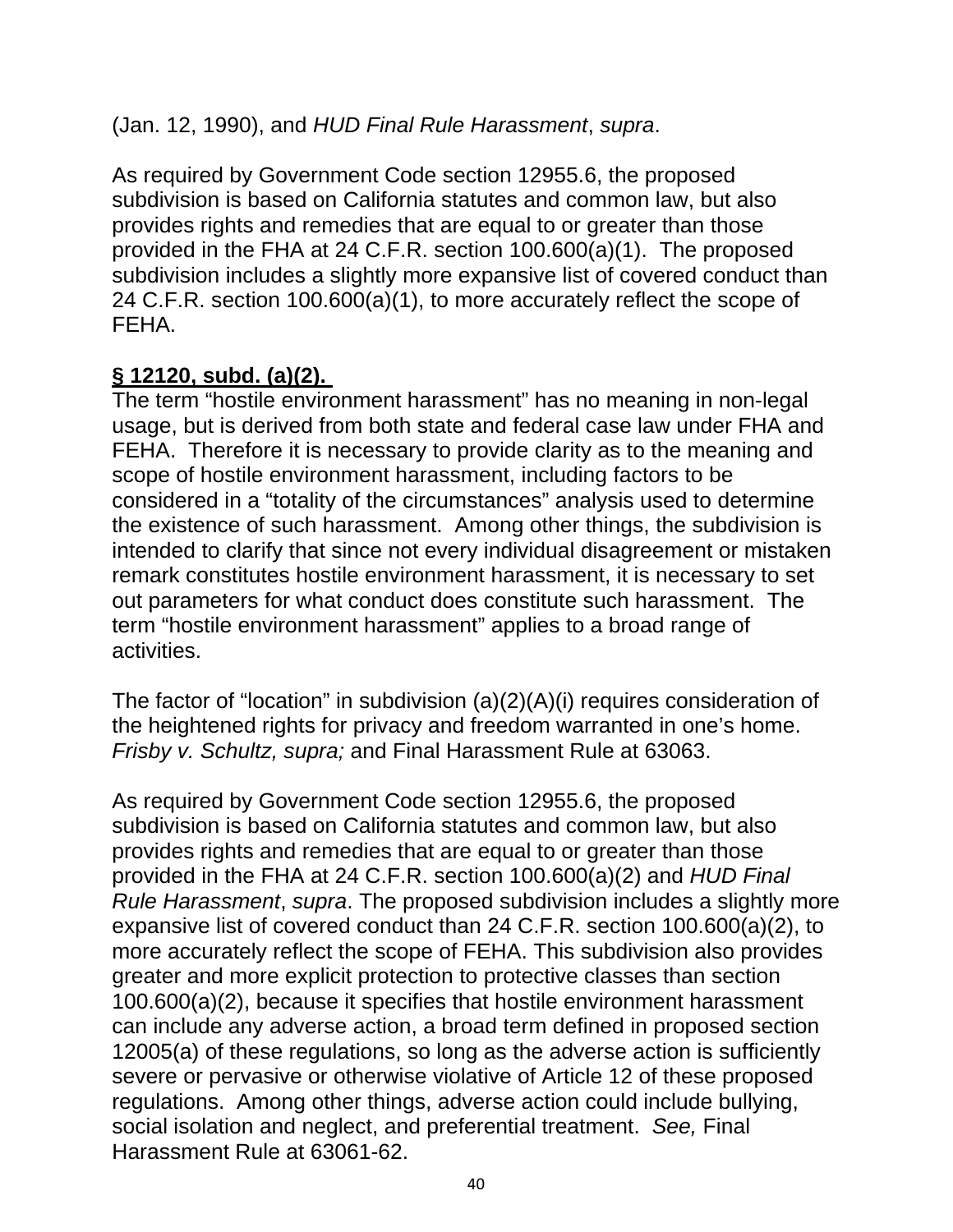Subdivision 12120(a)(2)(A)(ii) provides that "neither psychological nor physical harm must be demonstrated to prove that a hostile environment exists or existed," but that evidence of such harm may be relevant. As required by Government Code section 12955.6, the proposed subdivision is based on California statutes and common law, but also provides rights and remedies that are equal to or greater than those provided in the in the FHA at 24 C.F.R. section 100.600(a)(2)(i)(B) and HUD Final Rule Harassment at 63720-01. "Evidence of such harm is but one of many factors to be considered in the totality of circumstances. However, the severity of psychological or physical harm may be considered in determining the proper amount of any damages to which an aggrieved person may be entitled." *Id*.

Subdivision 12120(a)(2)(A)(iii) establishes a reasonable person standard for determining whether unwelcome conduct is sufficiently severe or pervasive as to create a hostile environment. As required by Government Code section 12955.6, the proposed subdivision is based on California statutes and common law, but also provides rights and remedies that are equal to or greater than those provided in the FHA. HUD noted in the Final Harassment Rule at 63720-01, and cases cited therein in footnote 22, that "[i]t is well recognized that claims of hostile environment harassment should be evaluated from the perspective of a reasonable person in the aggrieved person's position."

### **§ 12120, subd. (b).**

The Council proposes to include this subdivision regarding the relationship between an affirmative defenses to an employer's vicarious liability for hostile environment harassment by a supervisor under Title VII and FEHA. This subdivision is necessary to clarify that the federal Title VII affirmative defense to vicarious liability by a supervisor is not available under California housing law.

As required by Government Code section 12955.6, the proposed subdivision is based on California statutes and common law, but also provides rights and remedies that are equal to or greater than those provided in the FHA, specifically 24 C.F.R. section 100.600(a)(2)(ii) and Final Harassment Rule. While analysis of case law under Title VII and FEHA's employment regulations is useful, housing and the sanctity of the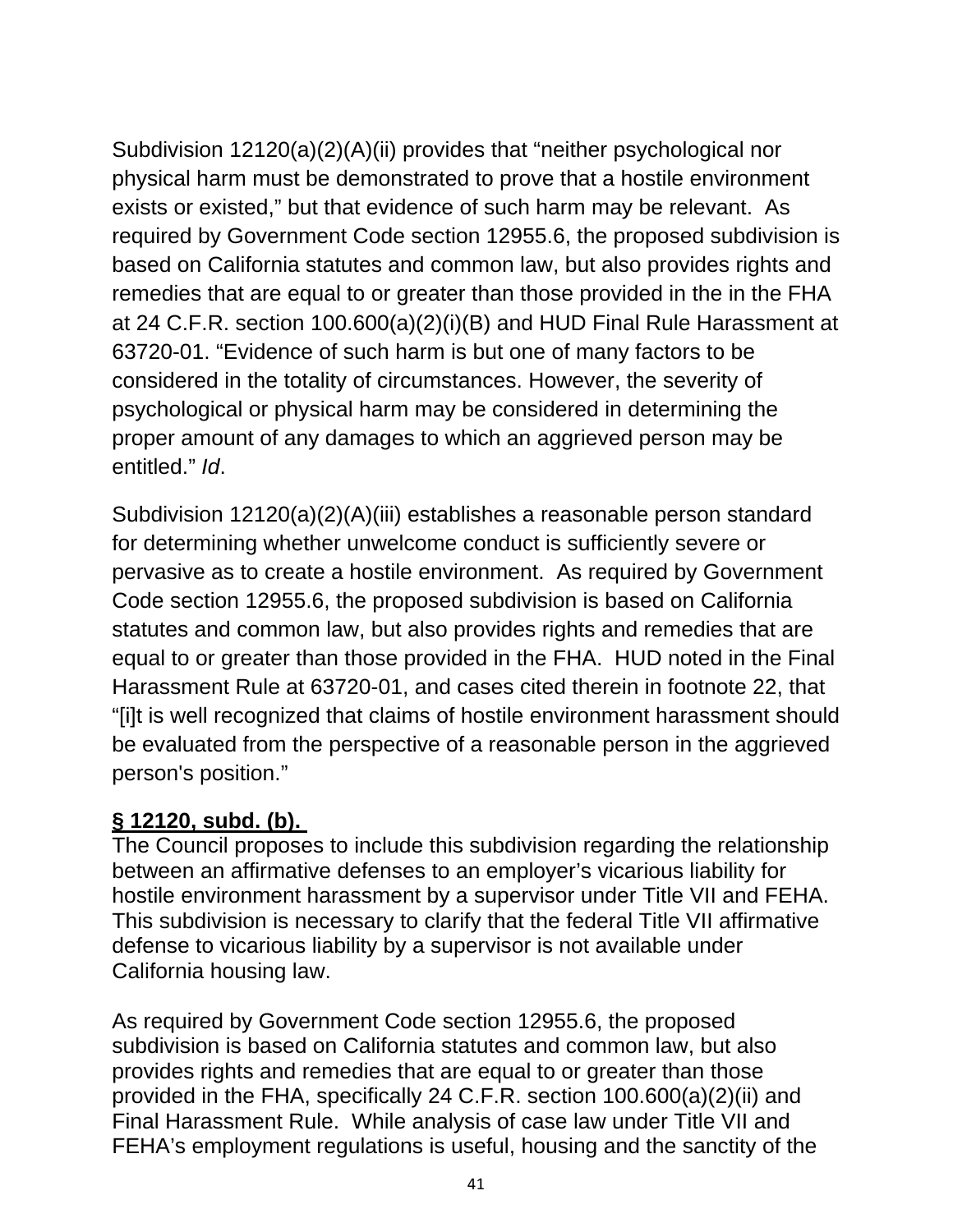home require a different analysis than employment law in many circumstances, especially issues of harassment. *See, e.g. Frisby v. Schultz*, *supra,* and Final Rule at 63063-64.

Proposed subdivision (b) is also consistent with California employment regulations.

#### **§ 12120, subd. (c).**

The Council proposes to add a non-exhaustive list of examples of types of conduct that may constitute harassment. This list is necessary to clarify and provide guidance to the public about conduct constituting harassment under this section.

Subdivision (c)(3) provides a requirement that consideration of whether signage constitutes visual harassment must be evaluated in the context of those instances where the legislature has identified some visual conduct to be protected in the housing context. This subdivision is necessary to make the proposed subdivision consistent with other California statutes that are not in conflict with FEHA. Civil Code section 1940.4 specifically protects designated political signs placed by tenants, subject to certain restrictions. Civil Code section 4710 protects noncommercial signs in units in common interest developments, subject to certain conditions, except as required for the protection of public health or safety or if the posting or display would violate a local, state, or federal law. Note that Civil Code section 4710 does not protect signs that would otherwise violate FEHA or the FHA.

Proposed subdivision (c)(7) incorporates into the definition of harassment actions revealing private information to a third party without an individual's consent, unless such disclosure is required by law or is permitted in the context of proposed section 12176(b)(relating to gathering information necessary to determine whether to grant or deny a reasonable accommodation request by a person with a disability.)

As required by Government Code section 12955.6, the proposed subdivision is based on California statutes and common law, but also provides rights and remedies that are equal to or greater than those provided in the FHA at 24 C.F.R. section 100.600(b) and Final Harassment Rule. The proposed subdivision expands on the types of conduct identified in the 24 C.F.R section 100.600(b) ("written, verbal, or other conduct, and does not require physical contact,") and provides additional examples. The first four examples – verbal harassment, physical harassment, visual forms of harassment and unwelcome sexual conduct – also parallel FEHA's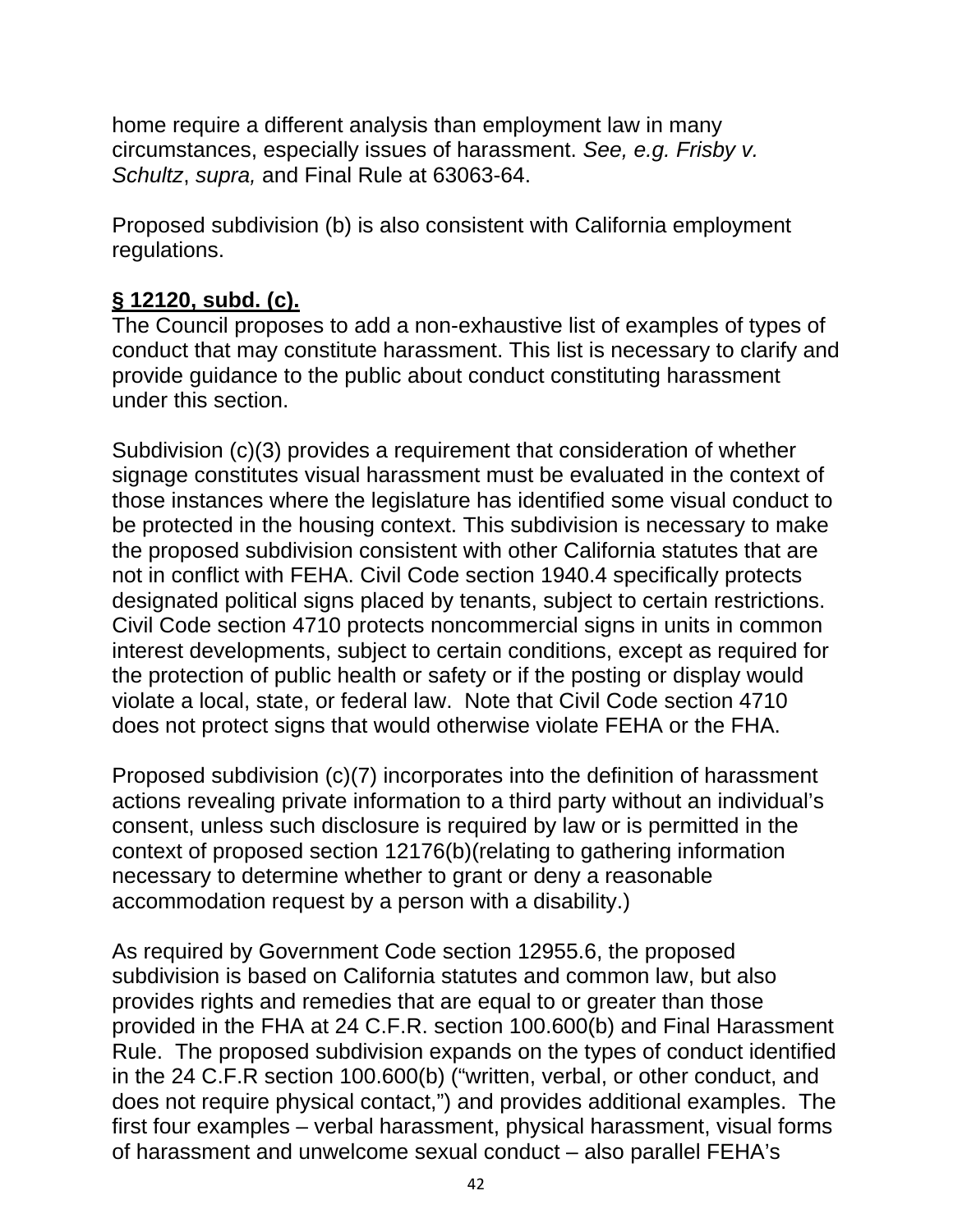employment regulations regarding harassment (Cal. Code Regs., tit. 2, § 11019) but provide additional clarification appropriate to the housing context.

## **§ 12120, subd. (d).**

The Council proposes to add this subsection relating the number of incidents of harassment to what is required to prove a discriminatory housing practice. This subsection is necessary to clarify that, consistent with case law and with federal law, a single incident of harassment can constitute either hostile environment harassment (if sufficiently severe) or quid pro quo harassment.

As required by Government Code section 12955.6, the proposed subdivision is based on California statutes and common law, but also provides rights and remedies that are equal to or greater than those provided in the FHA at 24 C.F.R. section 100.600(c) and Final Harassment Rule. For clarity, the subdivision has been modified to more accurately reflect the broader scope of FEHA in regard to protected classes.

# **§ 12120, subd. (e).**

The Council proposes to add this subsection defining the persons protected from harassment under the Act. This subsection is necessary to clarify the scope of conduct that is protected. Pursuant to Government Code section 19255(m), this includes conduct based not just on an individual's membership in a protected class, but also on a perception that the individual is a member of a protected class or on their provision of aid or encouragement to an individual exercising the rights protected by FEHA.

As required by Government Code section 12955.6, the proposed subdivision is based on California statutes and common law, but also provides rights and remedies that are equal to or greater than those provided in the FHA, the *HUD Final Rule Harassment*, supra, and federal law.

# **§ 12120, subd. (f).**

The Council proposes to add this subsection regarding the relationship between this section and rights protected under the First Amendment to the United States Constitution. This subsection is necessary, particularly in instances of verbal or visual harassment under subdivision (c)(1) and (3), because First Amendment issues may be relevant in certain circumstances related to verbal or visual harassment. The proposed regulations acknowledge that consideration. However, not all speech is protected,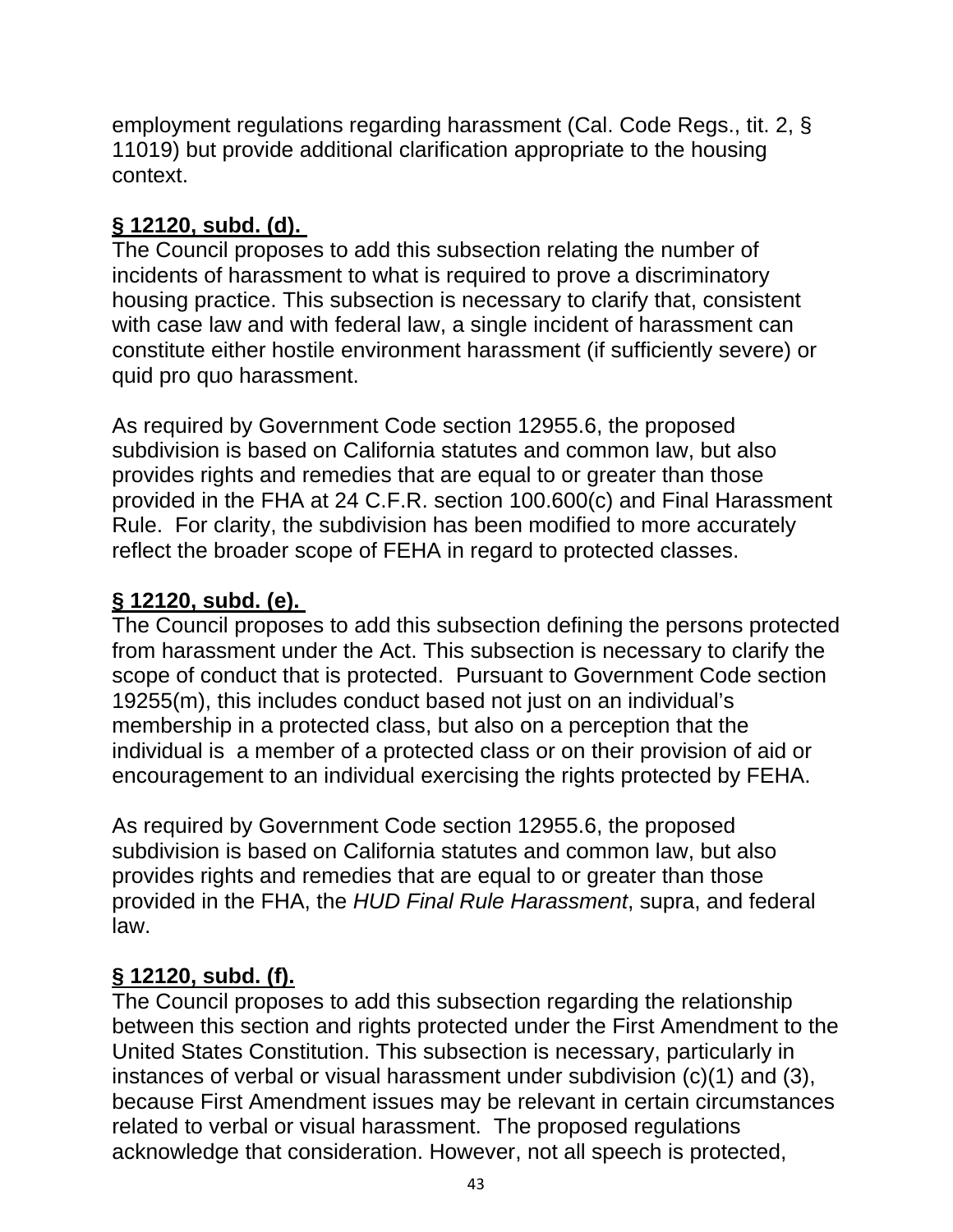particularly acts of coercion, intimidation, or threats of bodily harm, which could be a component of conduct constituting harassment. *See* Government Code section 12955.7, Coercion, intimidation, threats, or interference with rights.

As required by Government Code section 12955.6, the proposed subdivision is based on California statutes and common law, but also provides rights and remedies that are equal to or greater than those provided in the FHA and Final Harassment Rule. The Supreme Court has stated that "true threats" have no First Amendment Protection. *See* Final Harassment Rule at 63060, citing *to R.A.V. v. City of St. Paul*, 505 U.S. 377, 388 (1992).

#### **§ 12130. Retaliation.**

The purpose of this section is to describe the scope and standards for claims of retaliation under FEHA. This is necessary to clarify and implement two inter-related provisions of FEHA, Government Code sections 12955.7 and 12955, subd. (f).

Government Code section 12955.7, Coercion, intimidation, threats, or interference with rights, provides: "It shall be unlawful to coerce, intimidate, threaten, *or interfere with* any person in the exercise or enjoyment of, or on account of that person having exercised or enjoyed, or on account of that person having aided or encouraged any other person in the exercise or enjoyment of, any right granted or protected by Section 12955 or 12955.1." (emphasis added). Retaliation is a type of "interference," as explained further below.

Government Code section 12955, subd. (f) provides in a more specific context: "[it shall be unlawful for] any owner of housing accommodations to harass, evict, or otherwise discriminate against any person in the sale or rental of housing accommodations when the owner's dominant purpose is retaliation against a person who has opposed practices unlawful under this section, informed law enforcement agencies of practices believed unlawful under this section, has testified or assisted in any proceeding under this part, or has aided or encouraged a person to exercise or enjoy the rights secured by this part. Nothing herein is intended to cause or permit the delay of an unlawful detainer action."

These two overlapping statutory provisions must be interpreted in a manner that best accomplishes the aim of both provisions: to protect individuals covered by FEHA in exercising their fair housing rights from conduct by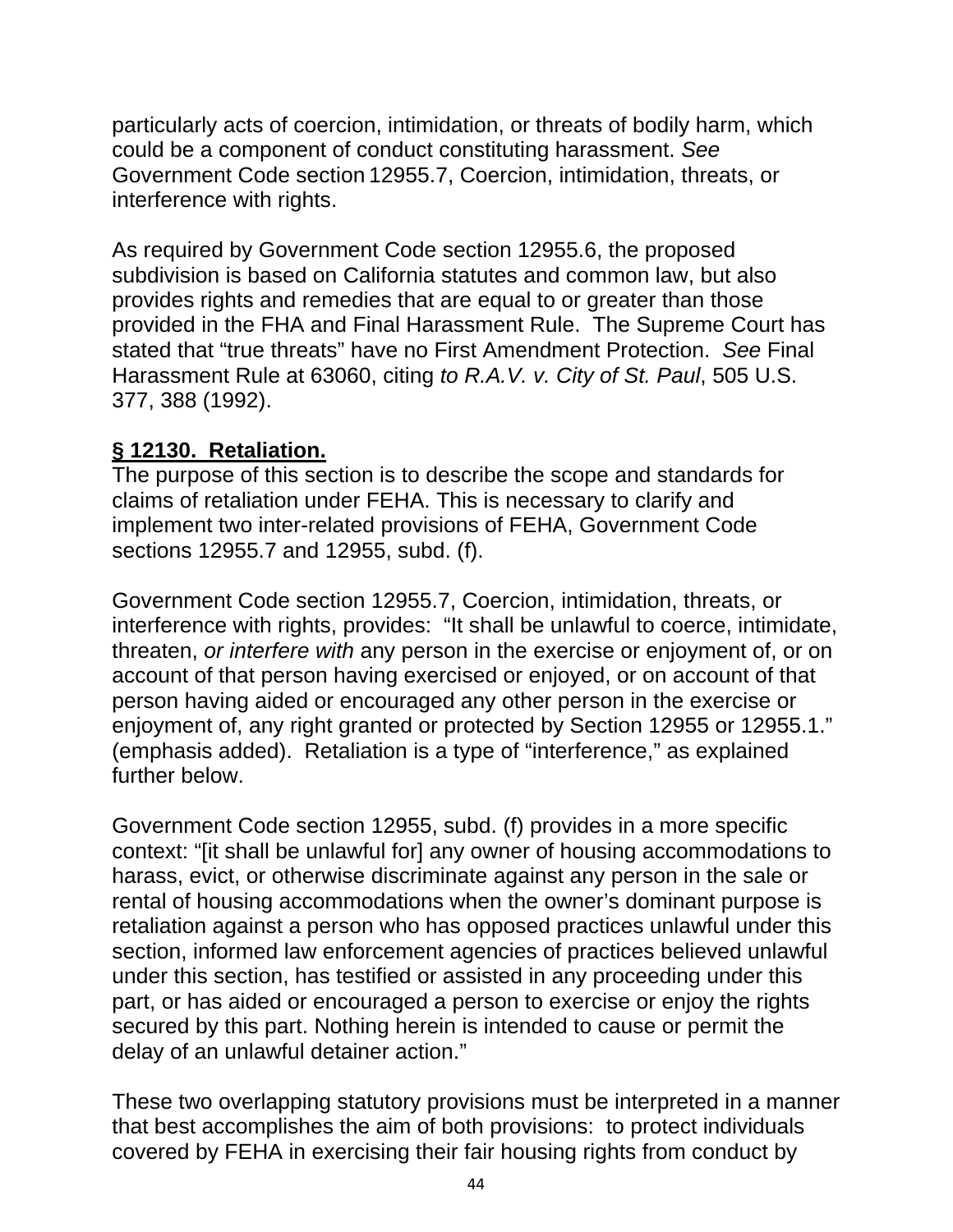others that deters or punishes the exercise of those rights. Therefore, proposed section 12130, Retaliation, is broadly framed to address retaliation that may occur in either context. This includes prohibiting retaliation both by owners, pursuant to Government Code 12955, subd. (f), and persons (including owners), as addressed in Government Code section 12955.7. It also covers retaliation under any provision of FEHA, thus addressing retaliation for acts "under this part" pursuant to section 12955(f) and retaliation for exercising rights "granted or protected by Section 12955 or 12955.1," pursuant to section 12955.7.

Proposed section 12130 applies broadly to a wide assortment of potential respondents and defendants, including broad "owners" in Section 12005, subd. (u) and "persons" in Section 12005, subd. (v). *See, e.g. Walker v. City of Lakewood,* 272 F.3d 1114 (9th Cir. 2001), *certiorari denied*, 122 S.Ct. 1607 (2002) (independent fair housing services provider had standing under FEHA to bring retaliation claim against city). It also applies broadly to all activity covered by FEHA, including residential real estate-related transactions (as defined in Section 12005, subd. (dd), financial assistance (as defined in Section 12005, subd. (o)), and public and private land use practices (as defined in Sections 12005(aa) and (y) respectively). See, e.g. *United States v. Hayward*, 36 F.3d 832, 835 (9th Cir.1994) ("[I]nterference, in particular, has been broadly applied to reach all practices which have the effect of interfering with the exercise of rights under the federal fair housing laws.") (Internal citations omitted). Proposed section 12130 protects all "aggrieved persons" (as defined in Section 12005, subd. (b), and covers all "adverse actions" (as defined in Section 12005, subd. (a). Broad protections against retaliation are necessary to fully implement Government Code sections 12955, subd. (f) and 12955.7.

As required by Government Code section 12955.6, the proposed subdivision is based on California statutes and common law, but also provides rights and remedies that are equal to or greater than those provided at 42 U.S.C. section 3617, Interference, coercion, or intimidation, and 24 C.F.R. section 100.400. Section 3617 provides: "It shall be unlawful to coerce, intimidate, threaten, or interfere with any person in the exercise or enjoyment of, or on account of his having exercised or enjoyed, or on account of his having aided or encouraged any other person in the exercise or enjoyment of, any right granted or protected by [the FHA]." The language in section 3617 is directly parallel to Government Code section 12955.7, which was added by the California legislature in to bring FEHA into substantial compliance with the FHA, including with section 3617. Stats.1993, c. 1277 (A.B.2244), § 6. The HUD regulation implementing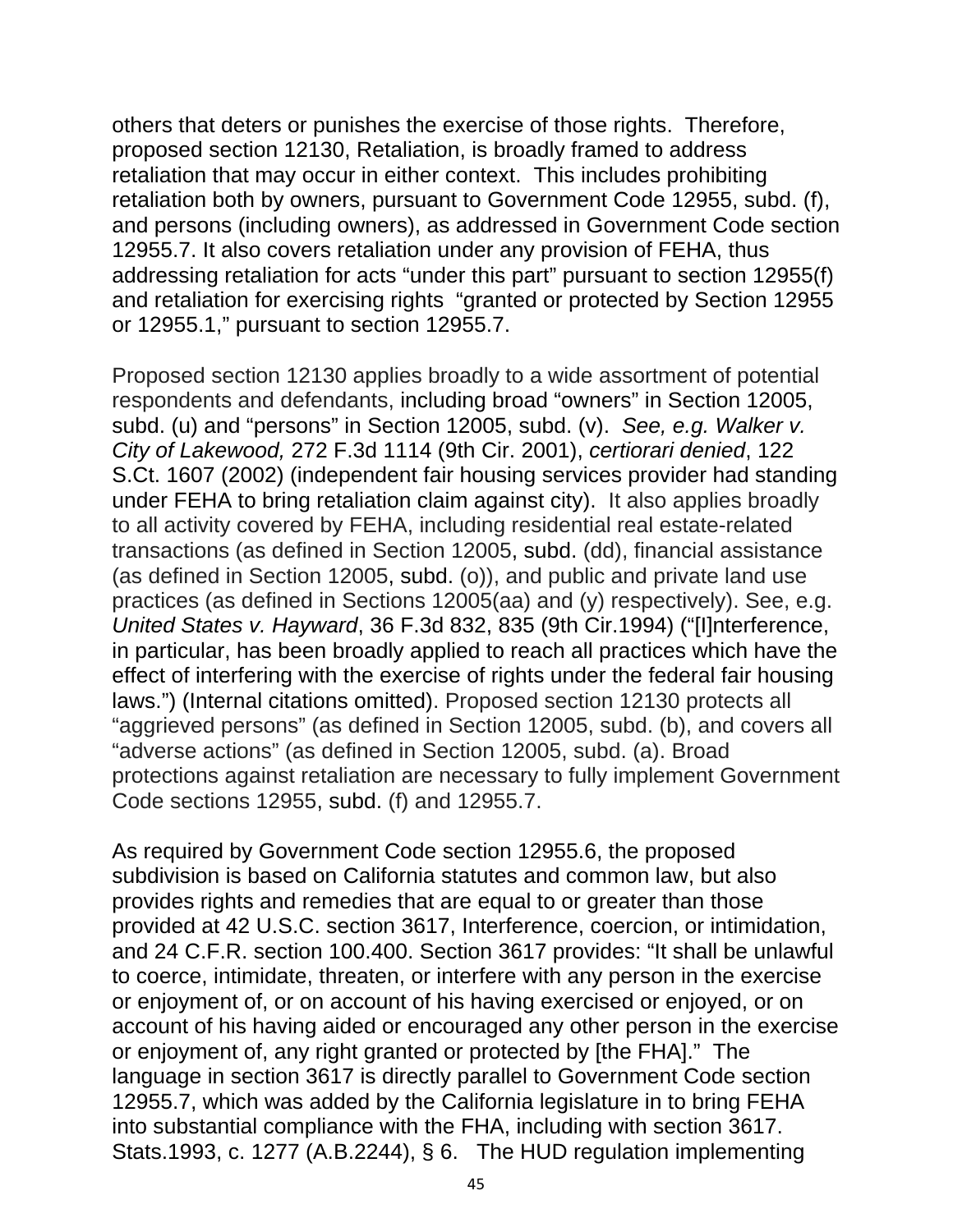section 3617, 24 C.F.R subsection 100.400(c)(5), which includes retaliatory conduct as a type of conduct covered by section 3617 was added in 1989, so this interpretation was in effect when the California Legislature adopted A.B. 2244 in 1993. Therefore, this subdivision provides rights and remedies at least as great as those provided in Section 3617 and 24 C.F.R. subsection 100.400(c)(5).

For all of the reasons stated herein, including the text and legislative history of the provision, retaliation is included within the ambit of the obligations of Government Code section 12955.7, and this subdivision is necessary to provide consistency between Government Code sections 12955.7 and 12955.

### **§ 12130, subd. (a).**

The Council proposes to state the general rule prohibiting retaliation in a succinct manner. This is necessary to provide context for the additional clarification in the following subsections. As discussed above, the proposed rule has broad application, and relies on the definitions of "persons" in Section 12005, subd. (v) (which incorporates "owners"); "aggrieved persons" (as defined in Section 12005, subd. (b); "adverse actions" (as defined in Section 12005, subd. (a)); "protected activity" (as defined below in Section 12130, subd. (c)); and "purpose" (as defined below in Section 12130, subd. (e)).

# **§ 12130, subd. (b).**

This subdivision is necessary to clarify an issue that is often misunderstood and to make explicit that a person can raise a retaliation claim even if they do not have a separate discrimination claim. The language of Government Code sections 12955, subd. (f) and 12955.7 does not require that an individual have an underlying discrimination claim. Government Code section 12955, subd. (f) provides that retaliation can be asserted by a person "who has opposed practices unlawful under this section, informed law enforcement agencies of practices believed unlawful under this section, has testified or assisted in any proceeding under this part, or has aided or encouraged a person to exercise or enjoy the rights secured by this part." None of these actions require the person to have a separate claim of discrimination. Similarly, Government Code section 12955.7 covers actions taken on account of the person 'having exercised or enjoyed, or …aided or encouraged any other person in the exercise or enjoyment of, any right granted or protected…" Nothing in these statutes requires the aggrieved person to also have a claim of discrimination under other provisions of FEHA.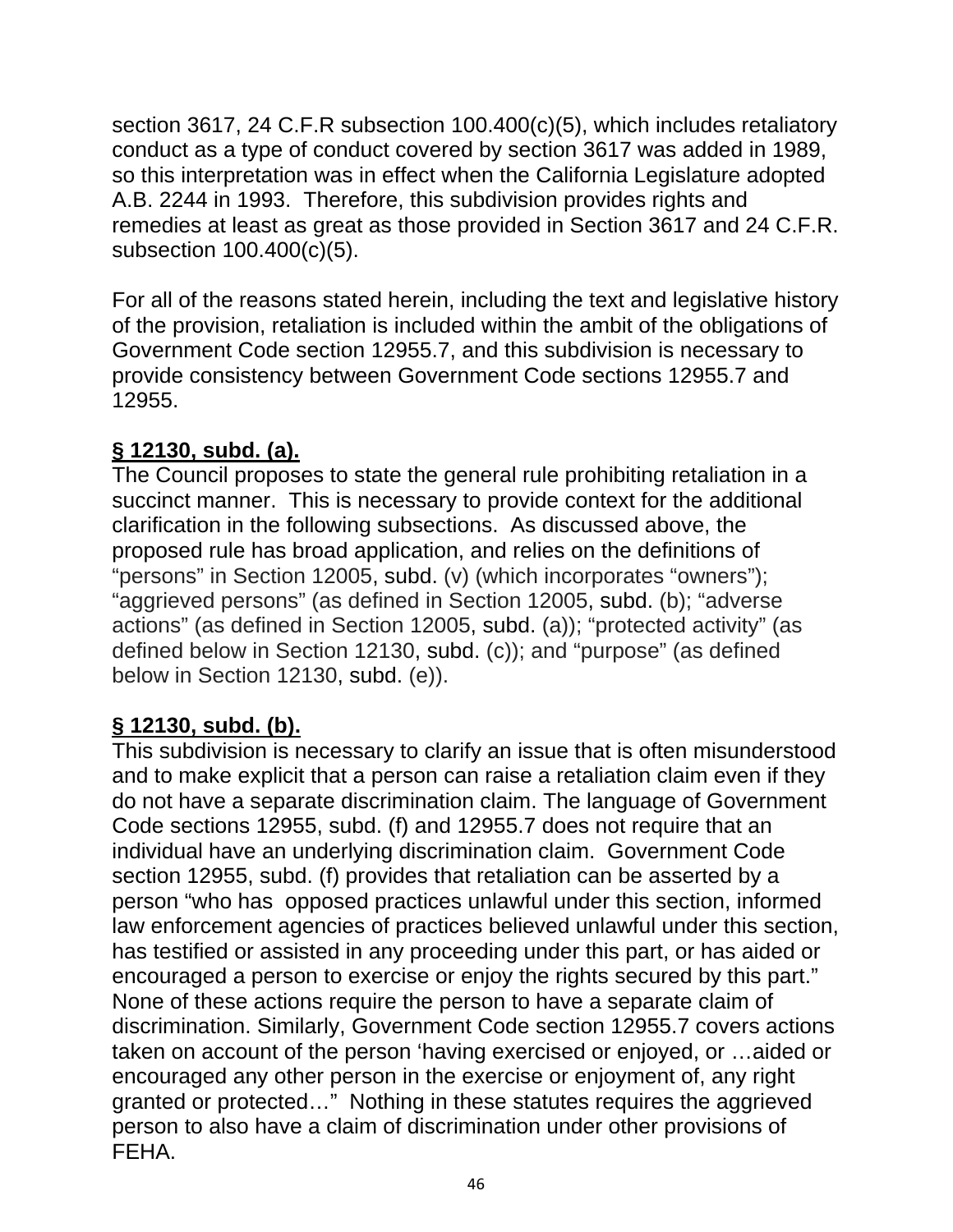As required by Government Code section 12955.6, the proposed subdivision is based on California statutes and common law, but also provides rights and remedies that are equal to or greater than those provided at 42 U.S.C. section 3617, Interference, coercion, or intimidation, and 24 C.F.R. section 100.400.

#### **§ 12130, subd. (c).**

The Council proposes to add the definition of "protected activity." This addition is necessary to clarify a term used in the general prohibition on retaliation. The subdivision draws from a variety of sources, including actions specifically mentioned in Government Code sections 12955, subd. (f) and 12955.7, to provide examples of a wide range of activities that are protected under the statute from retaliation. The term "protected activity" is to be interpreted broadly and consistently with other fair housing laws. As required by Government Code section 12955.6, the proposed subdivision is based on California statutes and common law, but also provides rights and remedies that are equal to or greater than those provided at 42 U.S.C. section 3617 and 24 C.F.R. sections 100.400(c)(5) and (c)(6), and California and federal case law. See *Walker v. City of Lakewood*, 272 F.3d 1114, 1128 (9th Cir. 2001)(aiding or encouraging tenants in the exercise of their fair housing rights); *Idaho Aids Found., Inc. v. Idaho Hous. & Fin. Ass'n,* 422 F. Supp. 2d 1193, 1204 (D. Idaho 2006)(same); *McColm v. San Francisco Hous. Auth*., No. C 06-07378 CW, 2009 WL 2901596, at \*7–8 (N.D. Cal. Sept. 4, 2009)(filing lawsuits based upon alleged violation of fair housing rights).

#### **§ 12130, subd. (d).**

In order to provide clarity to participants in legal and administrative proceedings, this subdivision summarizes the burdens of the respective parties in establishing or rebutting a claims of retaliation. This subdivision is necessary to provide consistency when claims are being considered by courts or the department. The three elements of the aggrieved party's *prima facie* case are: 1) engagement in a protected activity, as defined in subsection (c); 2) subjection to an adverse action, as defined in proposed Section 12005, subd. (a); and, (3) a causal link between the protected activity and the adverse action. The burden then shifts to the respondent or defendant to offer a legitimate non-discriminatory reason for the adverse action. If the respondent or defendant meets its burden, the aggrieved party then has the burden to demonstrate that the proffered reason is pretextual. These elements are drawn from the language of the statute and case law. Specifically, the leading case in applying FEHA's claim of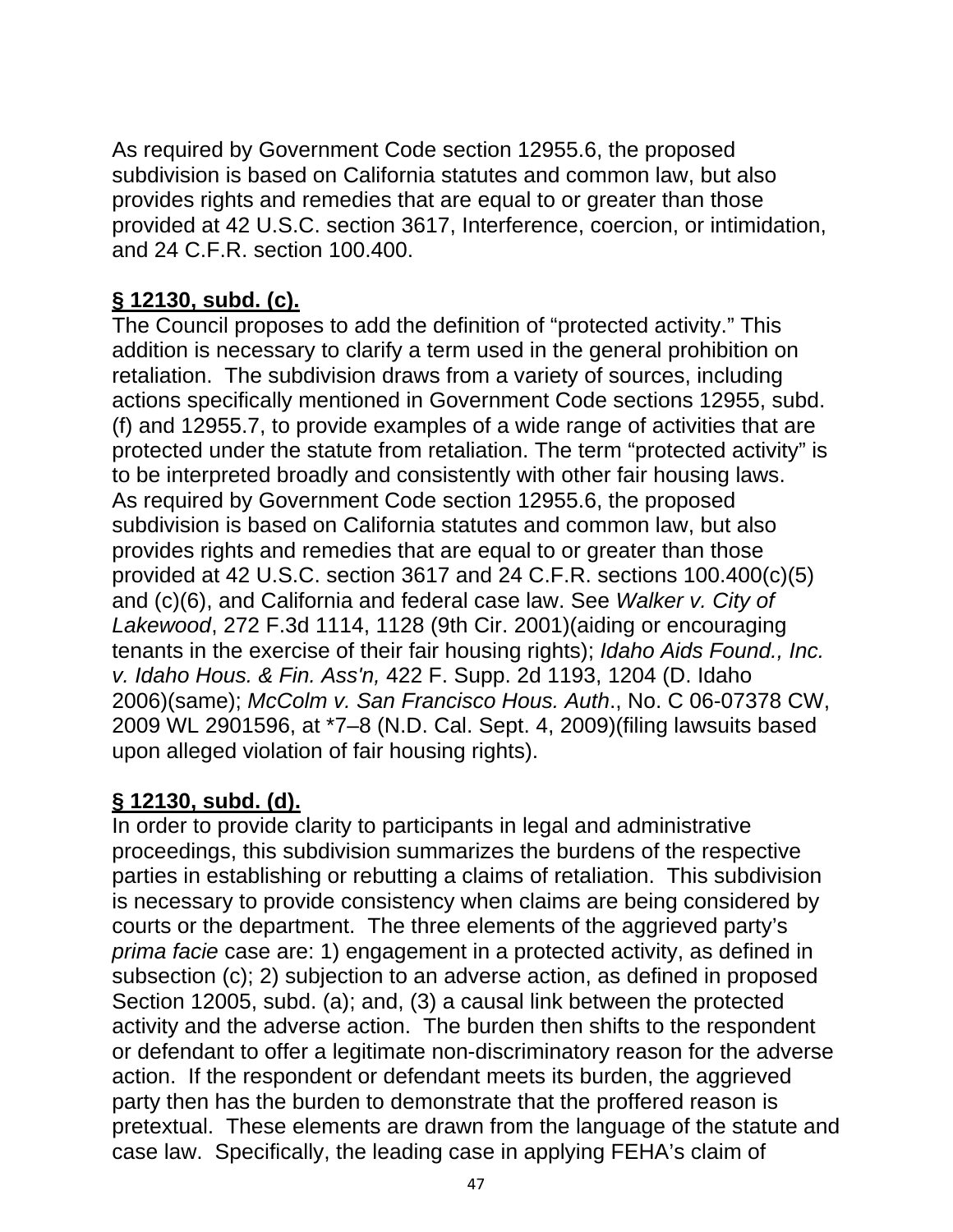retaliation to housing is *Walker v. City of Lakewood,* 272 F.3d 1114 (9th Cir.2001). Walker articulates the following standard: "To establish a prima facie case of retaliation, a plaintiff must show that (1) he engaged in a protected activity; (2) the defendant subjected him to an adverse action; and (3) a causal link exists between the protected activity and the adverse action…. If a plaintiff has presented a prima facie retaliation claim, the burden shifts to the defendant to articulate a legitimate nondiscriminatory reason for its decision… If the defendant articulates such a reason, the plaintiff bears the ultimate burden of demonstrating that the reason was merely a pretext for a discriminatory motive." (*internal citations omitted*). (*Id*. at 1128).

As required by Government Code section 12955.6, the proposed subdivision is based on California statutes and common law, but also provides rights and remedies that are equal to or greater than those provided at 42 U.S.C. section 3617 and 24 C.F.R. sections 100.400(c)(5) and (c)(6), including the federal case law described in the preceding subdivision.

### **§ 12130, subd. (e).**

The Council proposes to add a definition of "purpose." This definition is necessary: (1) to reconcile the "dominant purpose" language in Government Code section 12955, subd. (f) and the "on account of" language in Government Code 12955.7, as both have been interpreted in the case law; (2) to harmonize the proposed subdivision with the usage of "dominant purpose" in Fair Employment & Housing Commission Precedential cases; and (3) to abide by the requirement of Government Code 12955.6 that "Nothing in this part shall be construed to afford to the classes protected under this part, fewer rights or remedies than the federal Fair Housing Amendments Act of 1988 (P.L. 100-430) and its implementing regulations."

First, the proposed subsection is necessary to resolve differences in terminology relating to causation between Government Code section 12955, subd. (f) and Government Code section 12955.7, and to arrive at a definition of purpose that is consistent with both of these overlapping statutory sections. The term "dominant purpose" was part of the original adoption of section 12955. Stats.1980, c. 992, § 4. The term is not defined in the Act. In contrast, Government Code section 12955.7 uses the term "on account of" to describe the necessary causation. The California legislature added Government Code section 12955.7 in order to bring FEHA into substantial compliance with the FHA, including with 42 U.S.C.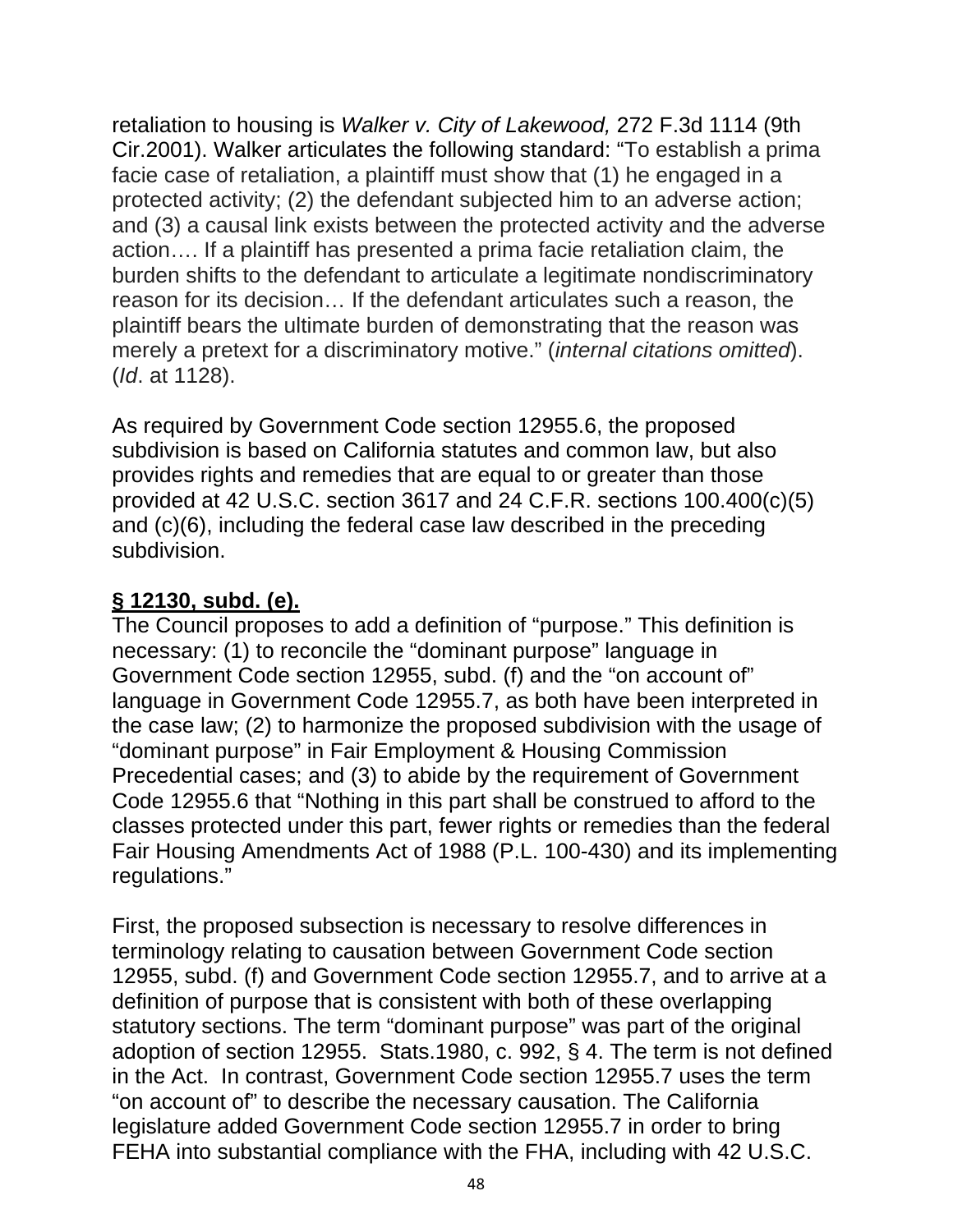section 3617. Stats.1993, c. 1277 (A.B.2244), § 6. Specifically, Government Code section 12955.7 was added by AB 2244 in order to make FEHA consistent with 42 U.S.C. section 3617 and 24 C.F.R. 100.400, which also use the term "on account of." Both Government Code section 12955, subd. (f) and Government Code section 12955.7 could apply to the same facts under numerous situations which could cause confusion as to whether one or two causation standards apply. In order to avoid confusion and to harmonize the meaning of "purpose" as between the two FEHA provisions, the Council defines a single meaning of "purpose" for both Government Code section 12955, subd. (f) and Government Code section 12955.7 in the proposed section 12130, subd. (e).

Second, the proposed subdivision is necessary to harmonize a single meaning of "purpose" with the usage of "dominant purpose" in Fair Employment & Housing Commission Precedential cases. These cases use the term "dominant purpose" from Government Code section 12955, subd. (f), but they have used the term in a manner similar to the term "on account of" as it is used in Government Code section 12955.7. Therefore, the Council has included in its proposed definition in the proposed section 12130, subd. (e) the operative language explaining the "dominant purpose" term from Fair Employment & Housing Commission Precedential cases that use the term. The leading case, *DFEH v. Atlantic North Apartments, et al.* (1983) FEHC Precedential Dec. No. 83-12 (1983 WL 36461), explained "dominant purpose" as follows: "The requisite inference of causality may be established by evidence which indicates that the timing of the adverse action in relation to the owner's notification of the protected activity is such that we can infer retaliatory motivation…or may be established by the nonexistence of another plausible purpose for the owner's inimical actions." (internal citations omitted) (*Id*. at 3). In other words, in explaining the meaning of "dominant purpose," *DFEH v. Atlantic North Apartments* did not articulate a heightened standard of required proof, but instead offered examples of types of evidence that could prove causation under the standard. Later cases followed *Atlantic North Apartments'* use of the term. *See, e.g. DFEH v. McWay Family Trust* (1996) FEHC Precedential Dec. No. 96-07 (1996 WL 774922) (citing *DFEH v. Atlantic North Apartments* for meaning of "dominant purpose" and applying that case's definition); *DFEH v. O'Neill*, (2008) FEHC Precedential Dec. No. 08-08 (2008 WL 5869851) (citing *McWay*). In light of these cases, the Council's proposed definition clarifies the causation standard by non-exhaustively illustrating some types of evidence that could prove causation under the proposed subdivision, including the timing of the adverse action and the non-existence of another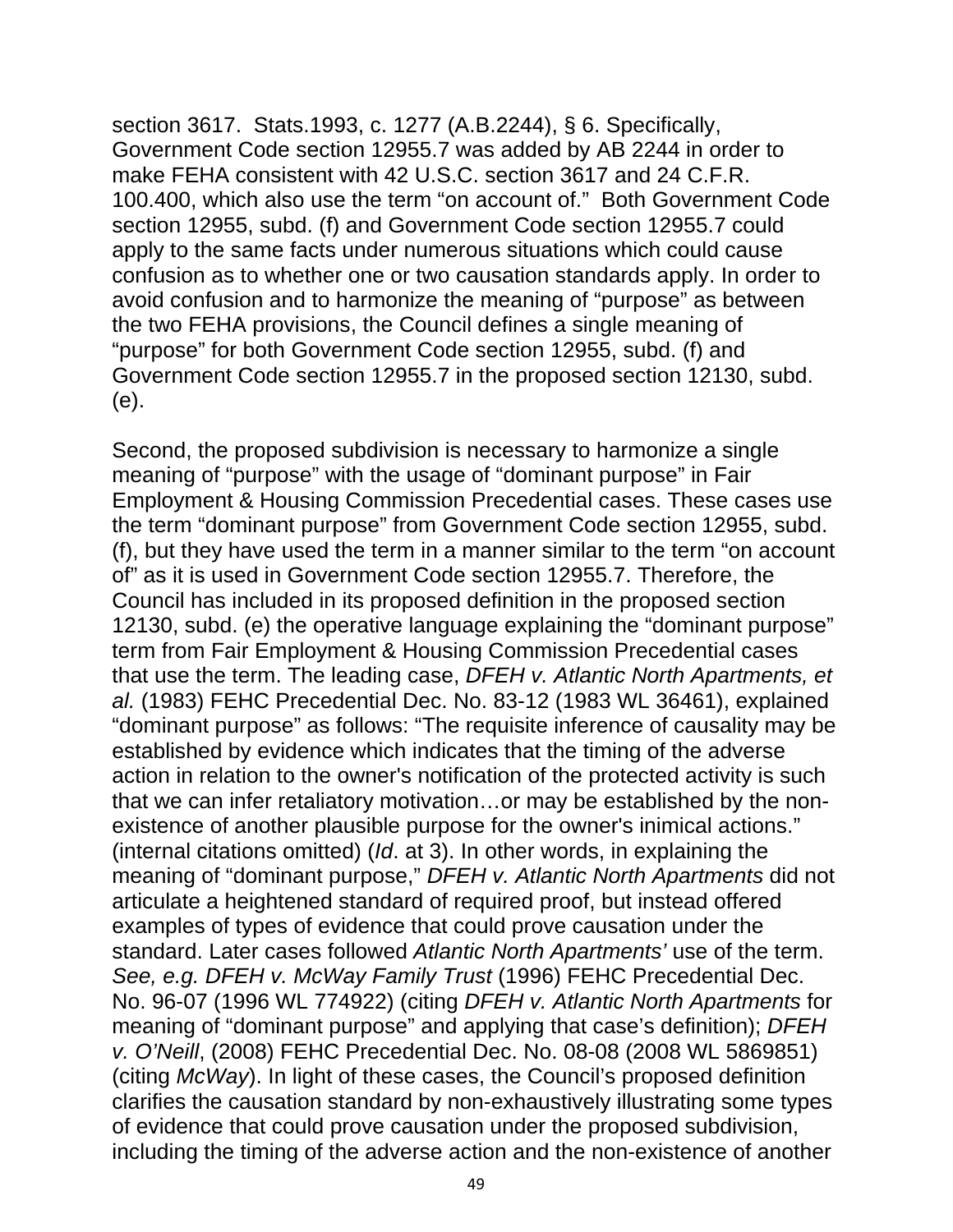plausible purpose.

Third, it is necessary to abide by the requirement of Government Code 12955.6 that "Nothing in this part shall be construed to afford to the classes protected under this part, fewer rights or remedies than the federal Fair Housing Amendments Act of 1988 . . . ." Therefore, the term "dominant purpose" used in Government Code section 12955, subd. (f) cannot be interpreted to afford the classes protected under the FEHA fewer rights or remedies than under the FEHA and its implementing regulations. Without clarification, the term "dominant purpose" might be interpreted to require a heightened level of proof by a complainant regarding the degree of causation between the protected activity and the adverse action. However, the federal cases applying the parallel provision in FHA do not require such proof. In particular, the phrasing of the causation requirement in *Walker* ("*a causal link* exists between the protected activity and the adverse action")(emphasis added) does not modify the required causal link with any heightened standard. Nor do the cases applying the causation requirement require any heightened proof. See, e.g. *Walker v. City of Lakewood*, 272 F.3d 1114, 1130 (9th Cir. 2001); *Idaho Aids Found., Inc. v. Idaho Hous. & Fin. Ass'n*, 422 F. Supp. 2d 1193, 1204 (D. Idaho 2006); *McColm v. San Francisco Hous. Auth.*, No. C 06-07378 CW, 2009 WL 2901596, at \*7–8 (N.D. Cal. Sept. 4, 2009). If the Council were to define "dominant purpose" as a heightened standard this would violate Government Code 12955.6 because by making it more difficult for complainants to prove their *prima facie* case under FEHA than under FHA, it would afford the classes protected under the Act fewer rights or remedies than under FHA and its implementing regulations. Therefore, in proposed section 12130, subd. (e), the Council proposes the following definition of "purpose": "'Purpose' means that retaliation formed some part of the basis for the respondent's action even if it was not the sole motivating factor. The purpose must be more than a remote or trivial factor." This definition does not require a heightened level of proof of causation. And, to ensure that FEHA abides by the requirement of Government Code 12955.6, the proposed subdivision explicitly clarifies that "For purposes of section 12955(f) of the Act, 'dominant purpose' shall have the same meaning as purpose under this subsection."

#### **§ 12130, subd. (f).**

Subdivision (f) is necessary is to provide clarity regarding the statutory language in Government Code section 12955, subd. (f) of the Government Code which states that nothing in the retaliation section is "intended to cause or permit the delay of an unlawful detainer action," and to reconcile it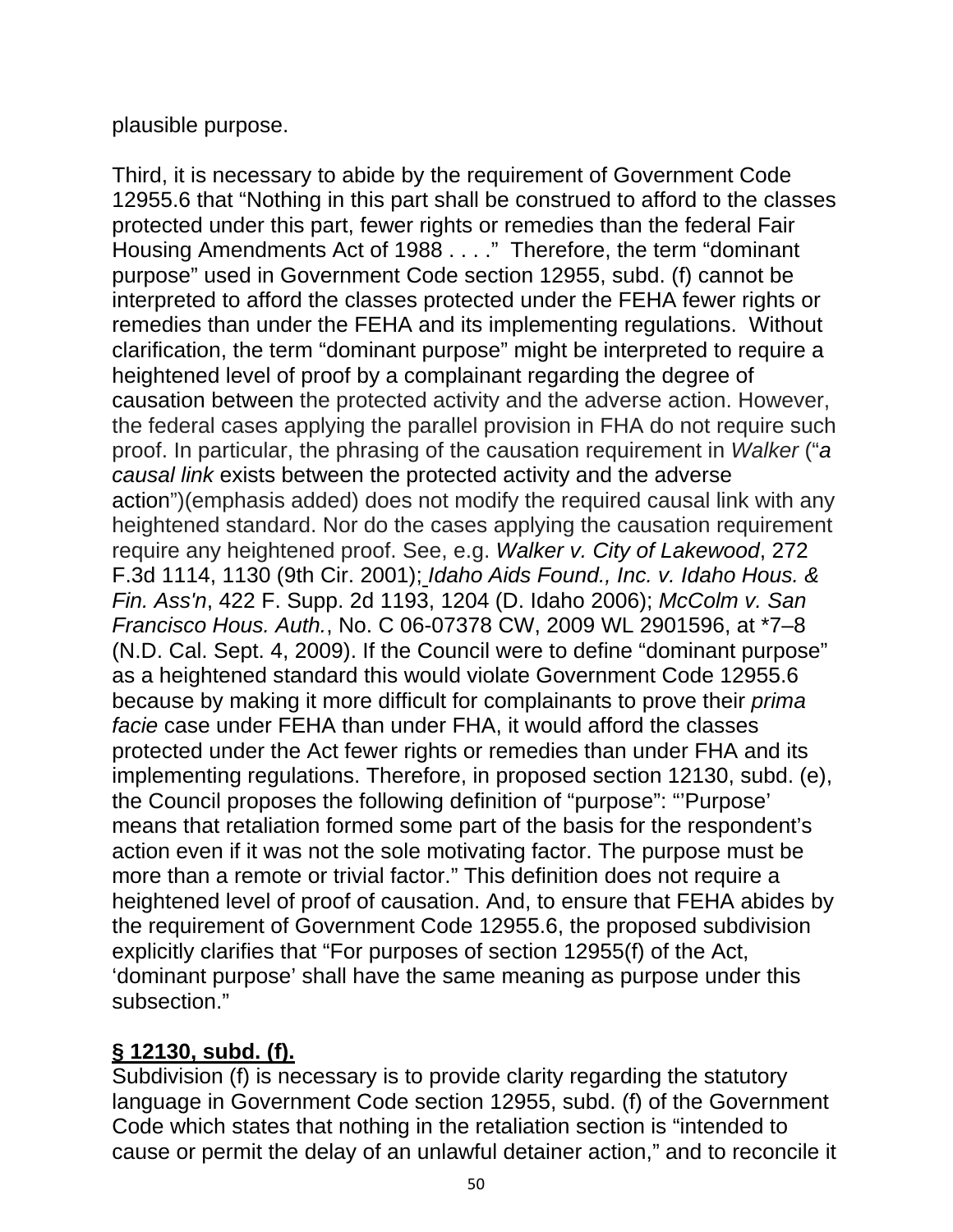with the statutory language in Government Code section 12955,7, which contains no such language. Without this clarification, confusion could be created when interpreting the application of both Government Code sections 12955, subd. (f) and 12955.7 to the same set of facts in eviction actions.

Some lower courts have misinterpreted the unlawful detainer language in section 12955, subd. (f) to prohibit plaintiffs from raising retaliation as an affirmative defense. Raising an affirmative defense in an unlawful detainer does not in itself constitute an undue delay, because the Code of Civil Procedure explicitly establishes that affirmative defenses *can* be raised in unlawful detainers (unlike counterclaims), and courts routinely consider affirmative defenses during the course of resolving those actions. In fact, the Judicial Council of California's approved form for answers in unlawful detainers (UD-105) includes an option for tenants to choose which provides "Affirmative Defenses…Plaintiff served defendant with the notice to quit or filed the complaint to retaliate against defendant." (at 3(e)). Therefore, raising an affirmative defense of retaliation in good faith in an unlawful detainer does not in itself constitute an undue delay. The proposed subdivision is thus necessary to provide guidance to participants in unlawful detainer actions, making it explicit that retaliation can be raised as an affirmative defense. The proposed subdivision does not speak to the merits of any affirmative defense of retaliation raised in an unlawful detainer, which is left to the court. And trial courts, including unlawful detainer courts, retain general authority to prevent delay where warranted by particular conduct other than raising and litigating a claim of retaliation.

In addition, it is necessary to abide by the requirement of Government Code 12955.6 that "Nothing in this part shall be construed to afford to the classes protected under this part, fewer rights or remedies than the federal Fair Housing Amendments Act of 1988 (P.L. 100-430) and its implementing regulations (24 C.F.R. 100.1 et seq.). In other words, the language concerning unlawful detainers used in Government Code section 12955, subd. (f) cannot be interpreted to afford the classes protected under the Act fewer rights or remedies than under the FHA and its implementing regulations. Without clarification, the language regarding unlawful detainer actions in Government Code section 12955, subd. (f) might be construed as limiting the application of Government code section 12955.7 in unlawful detainer actions. This would result in fewer remedies than provided in FHA under 42 U.S.C. section 3617 and 42 C.F.R. section 100.400, which parallel Government Code section 12955.7. In order to prevent this unlawful interpretation under Government Code section 19255.6, and to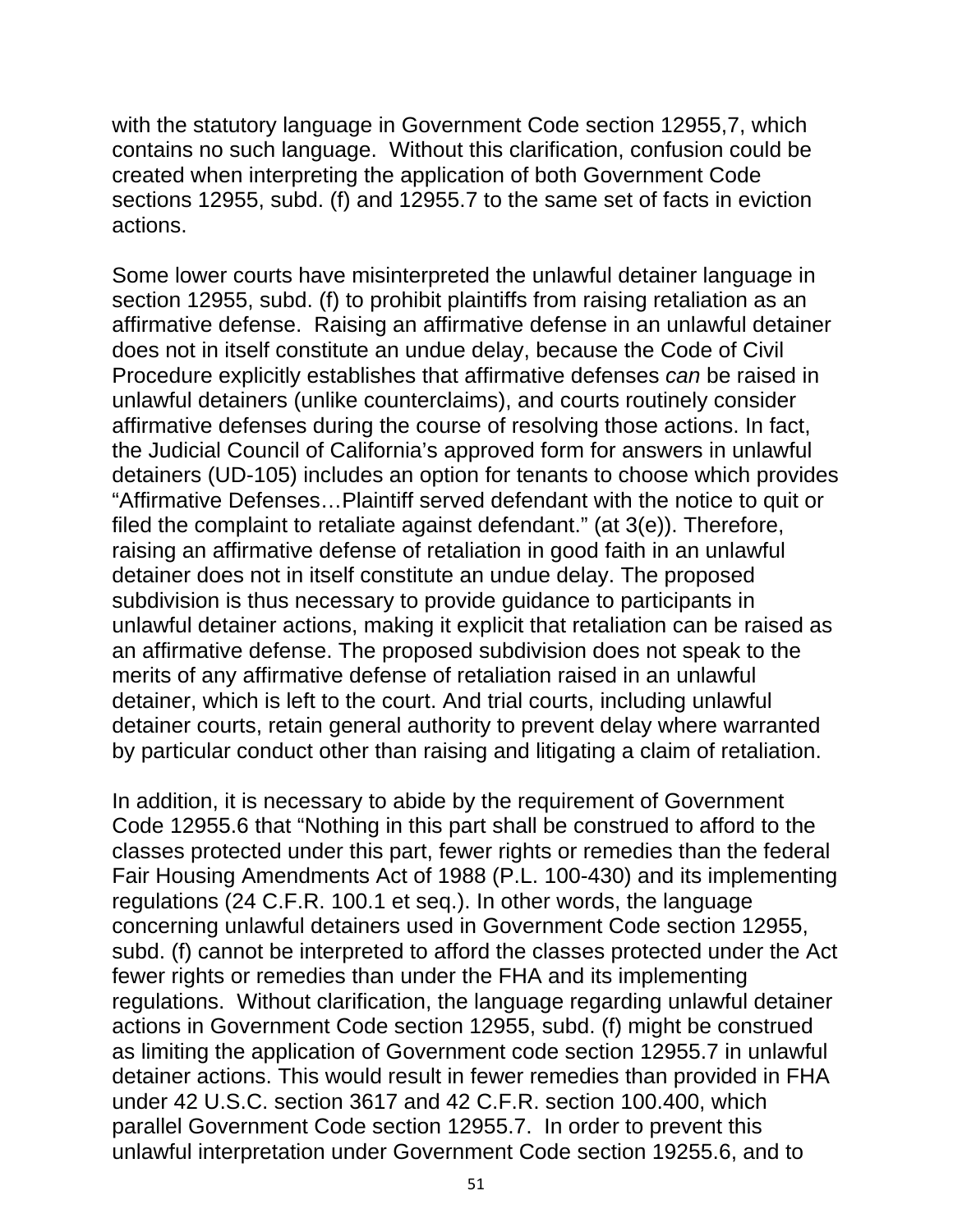ensure that Government Code section 12955.7 is interpreted in a manner that is fully consistent with these federal provisions as intended by the legislation that created the section, the proposed subdivision (f) makes it explicit that retaliation can be raised as a defense in unlawful detainer actions.

There are separate statutory and common law provisions relating to retaliation in unlawful detainer actions and other contexts (*see, e.g*., Civ. Code section 1942.5). Proposed subdivision (f) solely addresses retaliation as it arises under proposed section 12130. Nothing in this subdivision precludes raising claims of retaliation under multiple theories in unlawful detainer actions, as retaliation under this proposed subdivision is independent of and in addition to any other state statutory or common law basis for retaliation.

### **Article 14. Residential Real Estate-Related Practices**

#### **§ 12155. Residential Real Estate-Related Practices with Discriminatory Effect.**

The purpose of this section is to provide greater clarity as to specified practices relating to residential real estate-related transactions that may give rise to a claim of discriminatory effect. This is necessary in order to assist the public in the interpretation and implementation of the relationship among various sections of FEHA. "Residential real estate" and "residential real estate-related transactions" are defined in proposed section 12005 subdivisions (cc) and (dd), respectively.

Government Code sections 12927, subd. (c)(1), 12955, subds. (a) and (i), 12955.7,and 12955.8, subd. (b) all are relevant to the proposed section. Government Code section 12955, subd. (i) explicitly makes discrimination in the provision of residential real estate unlawful. Government Code section 12927, subd. (c)(1) describes other unlawful practices that may involve residential real estate. Government Code section 12955.8, subd. (b) addresses discriminatory effect. Government Code sections 12955, sub. (a) and 12957 address harassment. Further clarity is necessary to ensure compliance with the law and to prevent misconstruction of provisions in the various statutory provisions and proposed regulations as they relate to each other.

Proposed section 12155 makes explicit various types of conduct related to residential real estate-transactions that that could give rise to a claim of discriminatory effect consistent with the provisions of proposed Article 7, as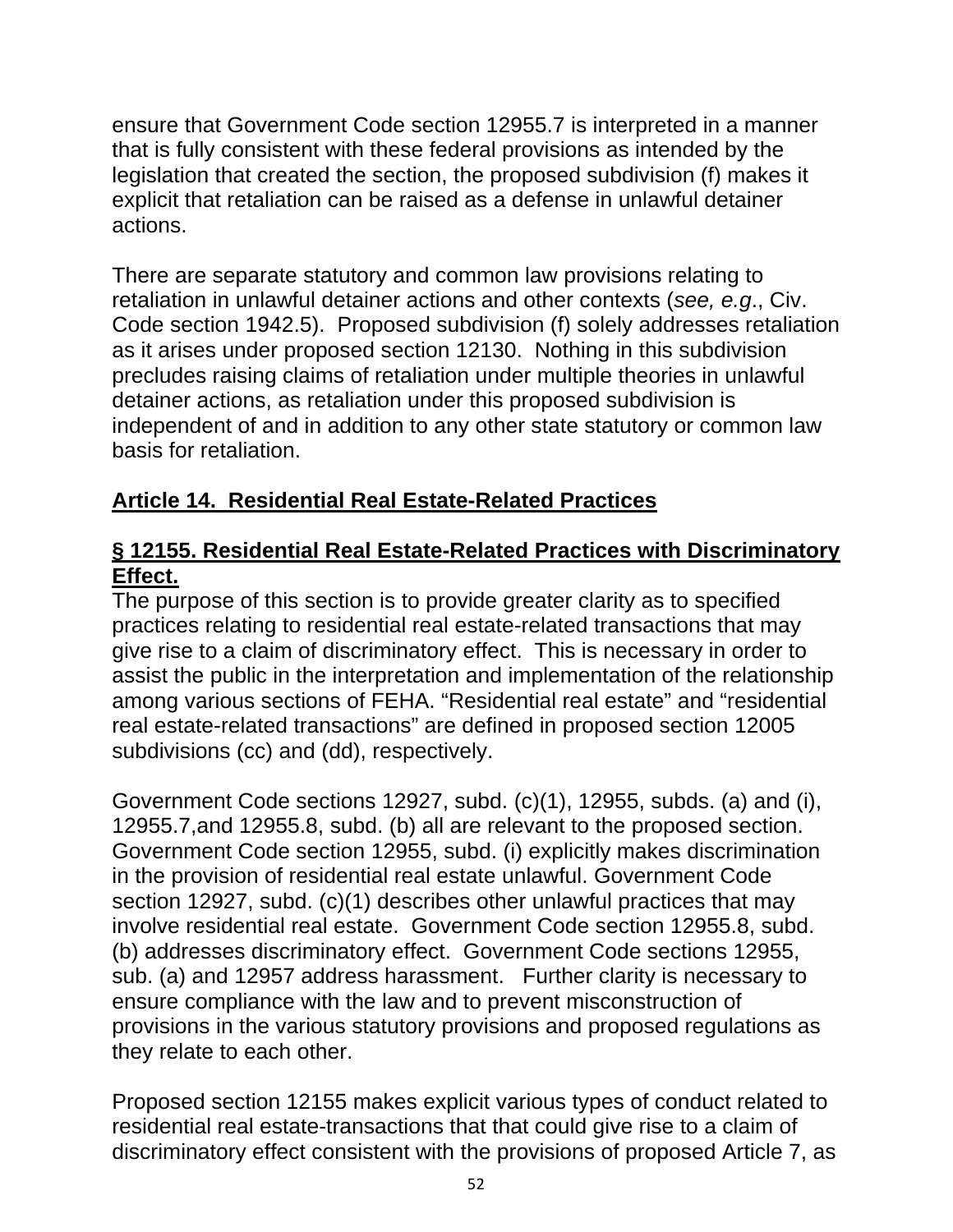more specifically addressed in that Article. Similarly, the proposed section addresses practices involving residential real-estate related transactions which could involve unlawful harassment, as more specifically addressed in proposed section 12120.

As required by Government Code section 12955.6, the proposed section is based on California statutes and common law, but also provides rights and remedies that are equal to or greater than those provided in the FHA, specifically 24 C.F.R. section 100.500 (Discriminatory effect prohibited), and 24 C.F.R. Parts B (Discriminatory housing practices) and C (Discrimination in residential real estate-related transactions). *See HUD Final Rule Harassment, supra,* and *HUD Discriminatory Effects Standard Final Rule, supra.*

## **§ 12155, subd. (a).**

Proposed subdivision 12155, subd. (a) is necessary to provide guidance regarding the range of discriminatory practices involving residential real estate-related transactions that could give rise to a discriminatory effect claim in accord with Article 12 of the proposed regulations. A nonexhaustive set of practices are identified in proposed subdivision (a)(1) through (a)(7). The proposed subdivision incorporates discriminatory conduct from Government Code sections 12927, subd. (c)(1) and 12955, subd. (i). The subdivision includes a non-exhaustive list of specific practices that could give rise to a discriminatory effect claim in accord with Article 12 of the proposed regulations. For example, subdivision (a)(2) concerns the establishment of terms and conditions of a residential real estate-related transaction that have a discriminatory effect on members of one or more protected classes, *See* Government Code section 12955, subd. (i)

Proposed section 12155, subd. (a)(6) and (a)(7), also specifically address claims involving residential real estate-related transactions that may sound in harassment, to further clarify the relationship with proposed section 12120.

As required by Government Code section 12955.6, the proposed subdivision is based on California statutes and common law, but also provides rights and remedies that are equal to or greater than those provided in the FHA, specifically 24 C.F.R. section 100.500 (Discriminatory effect prohibited), and 24 C.F.R. Parts B (Discriminatory housing practices) and C (Discrimination in residential real estate-related transactions). *See HUD Discriminatory Effects Standard Final Rule*, *supra,* and *HUD Final Rule Harassment*, *supra*.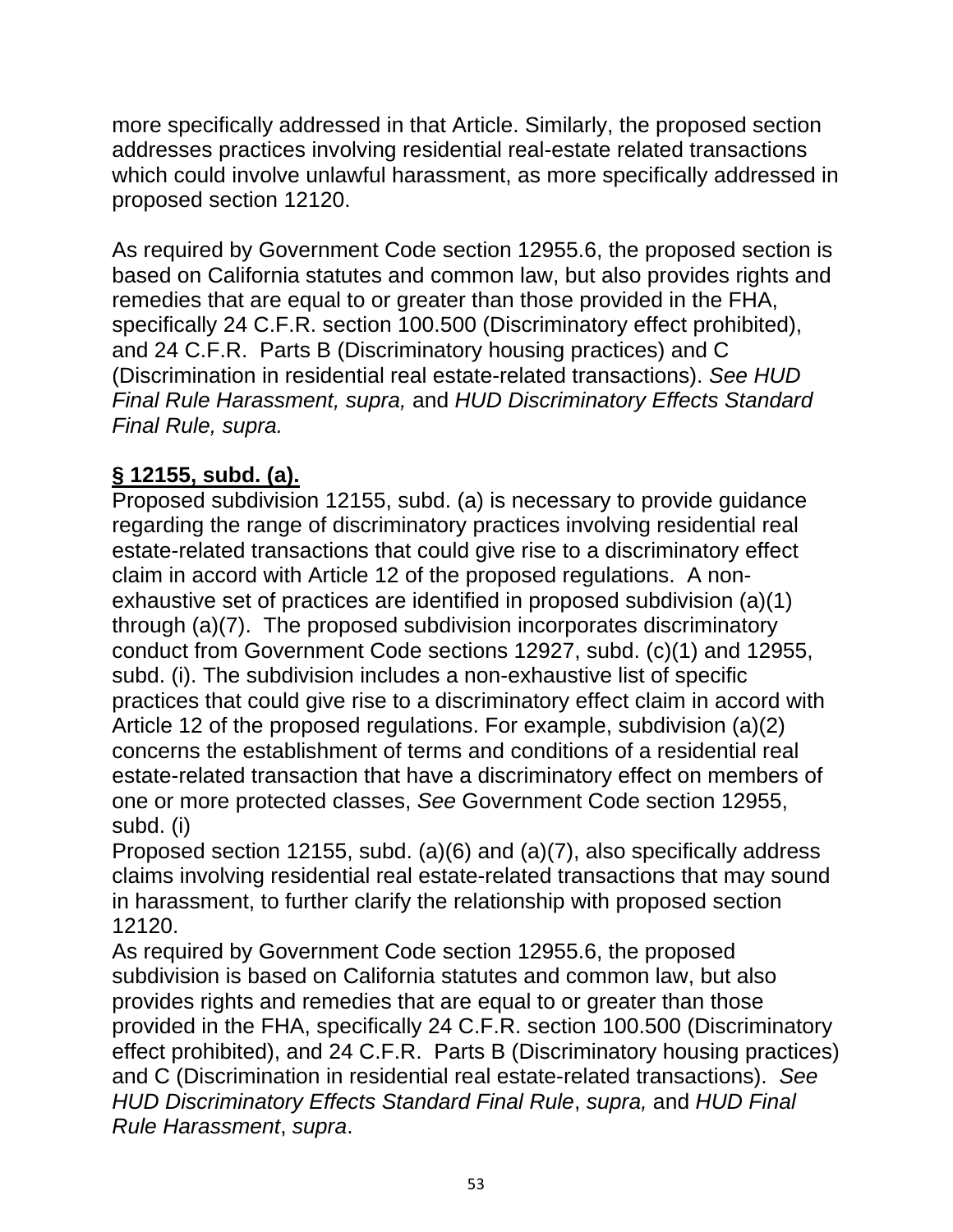#### **§ 12155, subd. (b).**

Proposed section 12155, subd. (a) relates only to conduct that that may give rise to a discriminatory effect allegation. Therefore, proposed subdivision (b) is necessary to make explicit the relationship of section 12155 to possible intentional discrimination claims involving residential real estate-related transactions.

As required by Government Code section 12955.6, the proposed subdivision is based on California statutes and common law, but also provides rights and remedies that are equal to or greater than those provided in the FHA, specifically 24 C.F.R. section 100.500 (Discriminatory effect prohibited), and 24 C.F.R. Parts B (Discriminatory housing practices) and C (Discrimination in residential real estate-related transactions). *See HUD Discriminatory Effects Standard Final Rule*, *supra,* and *HUD Final Rule Harassment*, *supra*. The parallel federal regulations cover both intentional discrimination and discriminatory effect. Proposed section 12155 differs from the federal regulations in that it only covers discriminatory effect, and does not yet address intentional discrimination practices. Therefore subdivision 12155(b) is necessary to correct any misinterpretation that practices involving discriminatory intent are not covered by FEHA, and also to establish that in some instances, based on the facts, covered conduct may give rise to both a discriminatory effect claim and a discriminatory intent claim.

### **Article 15. Discrimination in Land Use Practices**

#### **§ 12161. Discrimination in Land Use Practices and Housing Programs Prohibited.**

The purpose of this section is to identify specific actions that have been identified in FEHA, including in Government Code section 12955, subd. (l) and Government Code section 12927, subd. (c)(1) and in case law, as discriminatory practices in land use and housing programs. This section is necessary to provide clarity to the public about when claims may arise under FEHA regarding land use and housing programs. Further clarity will benefit the public by assisting them in compliance with the law and will prevent misconstruction of the statute. In addition, providing detailed examples is necessary to ensure consistency with a variety of state statutory and common law provisions and with federal law where that law accurately reflects parallel California law.

As required by Government Code section 12955.6, the proposed section is based on California statutes and common law, but also provides rights and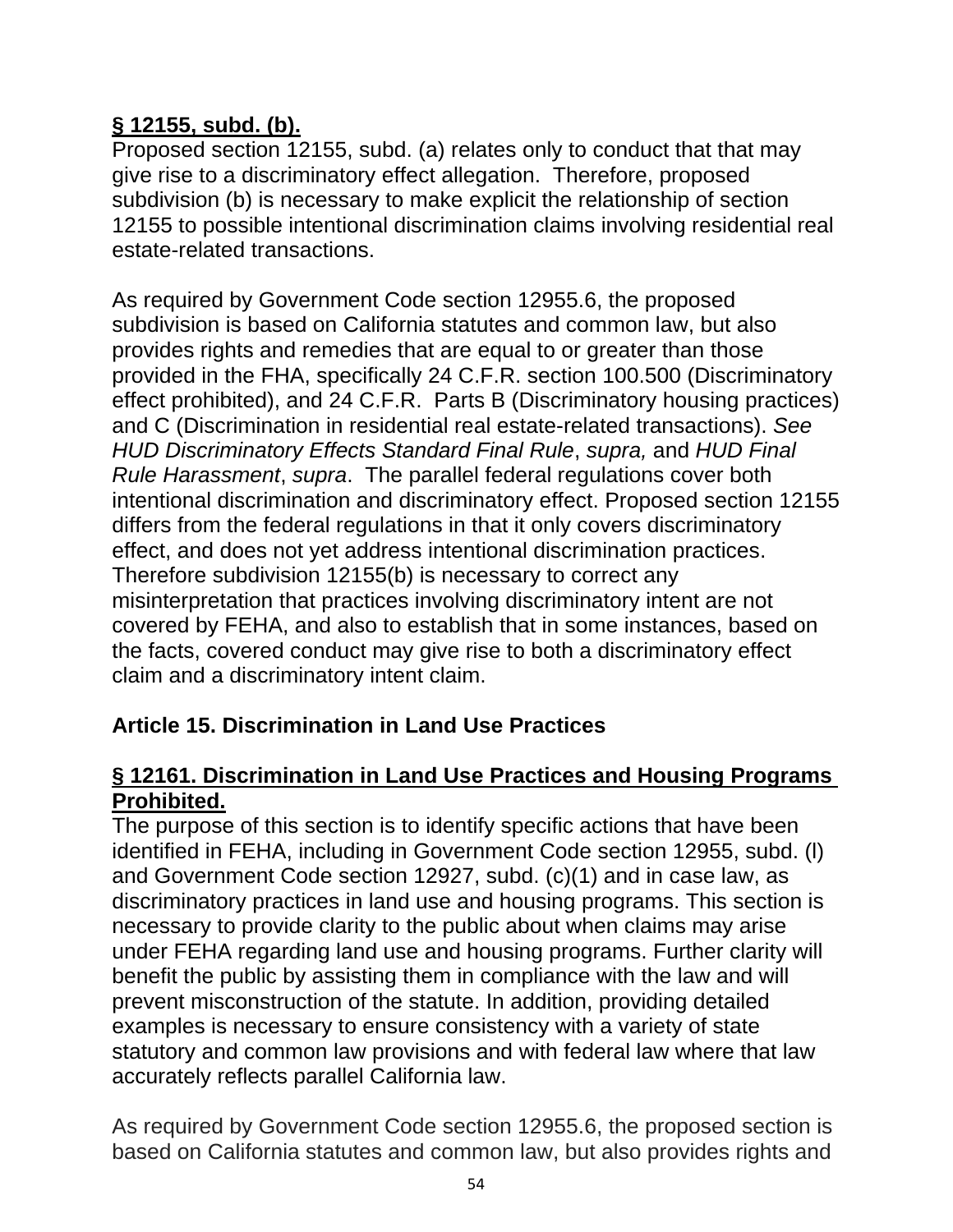remedies that are equal to or greater than those provided in the FHA, specifically, Joint Statement of the Department of Housing and Urban Development and the Department of Justice, *State and Local Land Use Laws and Practices and the Application of the Fair Housing Act* (*HUD/DOJ Joint Statement Land Use Laws and Practices*) (Nov. 10, 2016); Joint Statement of the Dept. of Justice and the Dept. of Housing and Urban Development, *Group Homes, Local Land Use, and the Fair Housing Act*, August 18, 1999 (*DOJ/HUD Statement on Group Homes, Local Land Use and the Fair Housing Act and Related Q&A*), and Related Questions and Answers (*HUD/DOJ Updated Related Q&A re Group Homes, Local Land Use)*, Updated August 6, 2015, https://www.justice.gov/crt/joint-statementdepartment-justice-and-department-housing-and-urban-development-1;; Chapter 1277, Statutes of 1993, Sec. 18 (Legislative Intent Language on 12955); H.R. Rep. No. 100-711, 100th Congress, 2d Sess. 24, reprinted in 1988 U.S. Code Cong. & Admin News at 2173, 2185 (Legislative Intent language on FHA); *Turning Point, Inc. v. City of Caldwell*, 74 F.3d 941 (9th Cir. 1996), *Broadmoor San Clemente Homeowners v. Nelson* (1994) 25 Cal.App.4th 1; *Hall v. Butte Home Health* (1997) 60 Cal.App.4th 308.

This section provides greater specificity in some areas due to the more detailed language in Government Code section 12955, subd. (l) and related California statutes, for example, Civil Code sections 53 and 782 et seq., Government Code sections 12956.1 and 12956.2 (regarding restrictive covenants), Government Code 65008 (regarding other discriminatory land use practices), and California Attorney General Guidance on reasonable accommodations in land use practices. Letter to All California Mayors from the Office of the Attorney General, Bill Lockyer, A.G., re: "Adoption of a Reasonable Accommodation Procedure," May 15, 2001, ag.ca.gov/civilrights/pdf/reasonab\_1.pdf.

### **§ 12161, subd. (a).**

The Council proposes to add this subdivision to specify practices relating to regulation of land use ownership and land use benefits that may give rise to a claim of discriminatory intent under Government Code section 12955.8, subd. (a) or a claim of discriminatory effect under Government Code sections 12955.8, subd. (b) as implemented by Article 7. This section is necessary to assist the public in the interpretation and implementation of Government Code section 12955, subd. (l), which prohibits discriminatory housing practices through public or private land use practices. Further clarity is necessary to ensure compliance with the law and to prevent misconstruction of provisions in the statute and proposed regulations.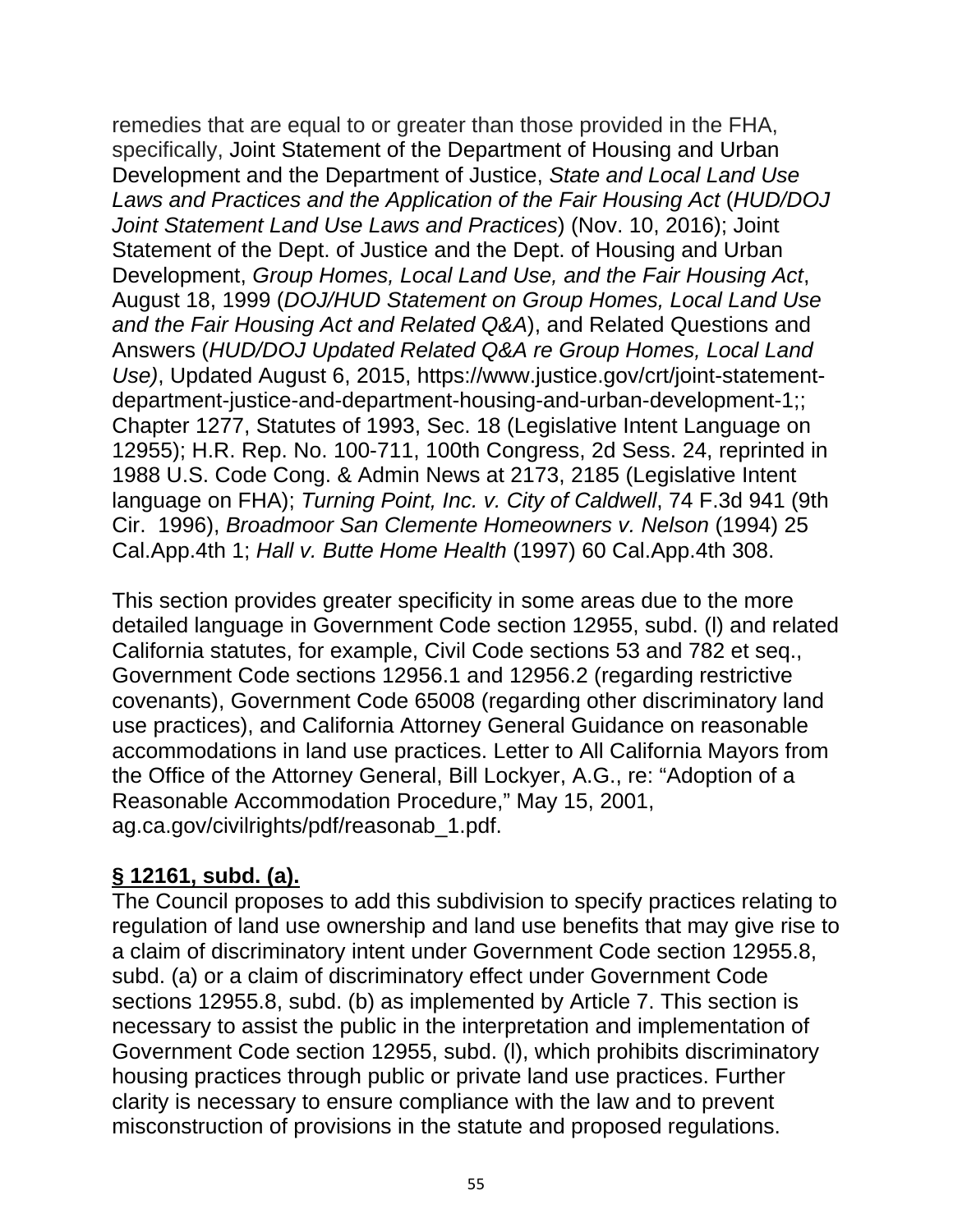## **§ 12161, subd. (a)(1).**

The Council proposes to add this subdivision to specify practices relating to regulation denying, restricting, conditioning, adversely impacting or rendering infeasible the enjoyment of residential uses, landownership, tenancies and other land use benefits that may give rise to a claim of discriminatory intent or a claim of discriminatory effect under FEHA. This proposed subdivision is necessary to provide greater clarity in order to assist the public in the interpretation and implementation of Government Code section 12955, subd. (l). *See, e.g. Pac. Shores Properties, LLC v. City of Newport Beach*, 730 F.3d 1142, 1147 (9th Cir. 2013) (reviewing city ordinance "which had the practical effect of prohibiting new group homes from opening in most residential zones" ); The Committee Concerning Community Improvement v. City of Modesto, 583 F.3d 690, 713–714 (9th Cir. 2009) (holding that Section 3604(b) applies to discrimination in the "terms, condition or privileges of the sale or rental of a dwelling" and that the use of word "privileges" "implicates continuing rights such as the privilege of quiet enjoyment of the dwelling.") Further clarity is necessary to ensure compliance with the law and to prevent misconstruction of provisions in the statute and proposed regulations. *See DOJ/HUD Statement on Group Homes, Local Land Use and the Fair Housing Act and Related Q&A, supra*.

# **§ 12161, subd. (a)(2).**

The Council proposes to add this subdivision to specify practices relating to land use decisions and authorizations making housing opportunities unavailable or denying dwellings that may give rise to a claim of discriminatory intent or a claim of discriminatory effect under FEHA. This subdivision is necessary in order to assist the public in the interpretation and implementation of Government Code section 12955, subd. (l). *See, e.g.* Pac. Shores Properties, LLC v. City of Newport Beach, 730 F.3d 1142, 1147 (9th Cir. 2013) (reviewing city ordinance "which had the practical effect of prohibiting new group homes from opening in most residential zones"). Further clarity is necessary to ensure compliance with the law and to prevent misconstruction of provisions in the statute and proposed regulations.

### **§ 12161, subd. (a)(3).**

The Council proposes to add this subdivision to specify practices relating to land use decisions and authorizations imposing different requirements than generally imposed that may give rise to a claim of discriminatory intent or a claim of discriminatory effect under FEHA. This subdivision is necessary in order to assist the public in the interpretation and implementation of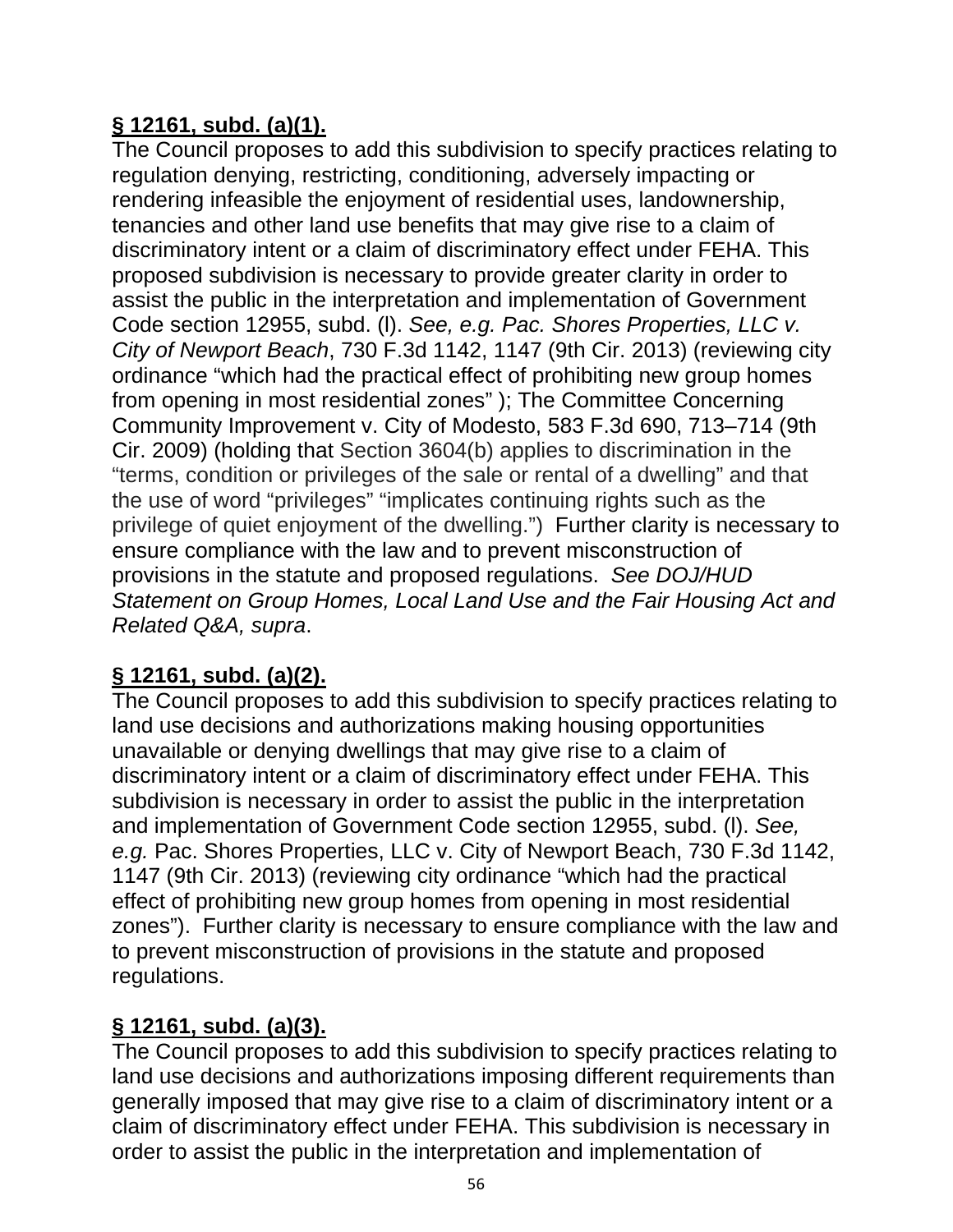Government Code section 12955, subd. (l). *See, e.g.Turning Point, Inc. v. City of Caldwell*, 74 F.3d 941, 945 (9th Cir. 1996). Further clarity is necessary to ensure compliance with the law and to prevent misconstruction of provisions in the statute and proposed regulations.

*See* DOJ/HUD Statement on Group Homes, Local Land Use and the Fair Housing Act and Related Q&A.

## **§ 12161, subd. (a)(4).**

The Council proposes to add this subdivision to specify practices relating to the provision of governmental infrastructure, facilities or services, such as water, sewer, garbage collection, code enforcement, or other municipal infrastructure or services, in connection with residential uses that may give rise to a claim of discriminatory intent or a claim of discriminatory effect under FEHA.

This subdivision is necessary in order to assist the public in the interpretation and implementation of Government Code section 12955, subd. (l). Government Code section 12927, subd. (c)(1) (defining "discrimination" as including "provision of inferior terms, conditions, privileges, facilities, or services in connection with those housing accommodations). *See, e.g.The Committee Concerning Community Improvement v. City of Modesto*, 583 F.3d 690 (9<sup>th</sup> Cir. 2009) (applying FHA and FEHA to municipality's infrastructure decisions). Further clarity is necessary to ensure compliance with the law and to prevent misconstruction of provisions in the statute and proposed regulations. In addition, providing detailed examples is necessary to ensure consistency with a variety of state statutory and common law provisions (e.g. Government Code section 65008, e.g. *Keith v. Volpe,* 858 F.2d 467, 485 (9th Cir.1988) (considering claim under Government Code section 65008). As required by Government Code section 12955.6, the proposed section is based on California statutes and common law, but also provides rights and remedies that are equal to or greater than those provided in the FHA, specifically *Keith v. Volpe,* 858 F.2d 467, 482-484 (9th Cir.1988) (considering FHA claims).

# **§ 12161, subd. (a)(5).**

The Council proposes to add this subdivision to specify practices that deny, restrict, condition, adversely impact, or render infeasible the use of privileges, services or facilities relating to residential uses that may give rise to a claim of discriminatory intent or a claim of discriminatory effect under FEHA.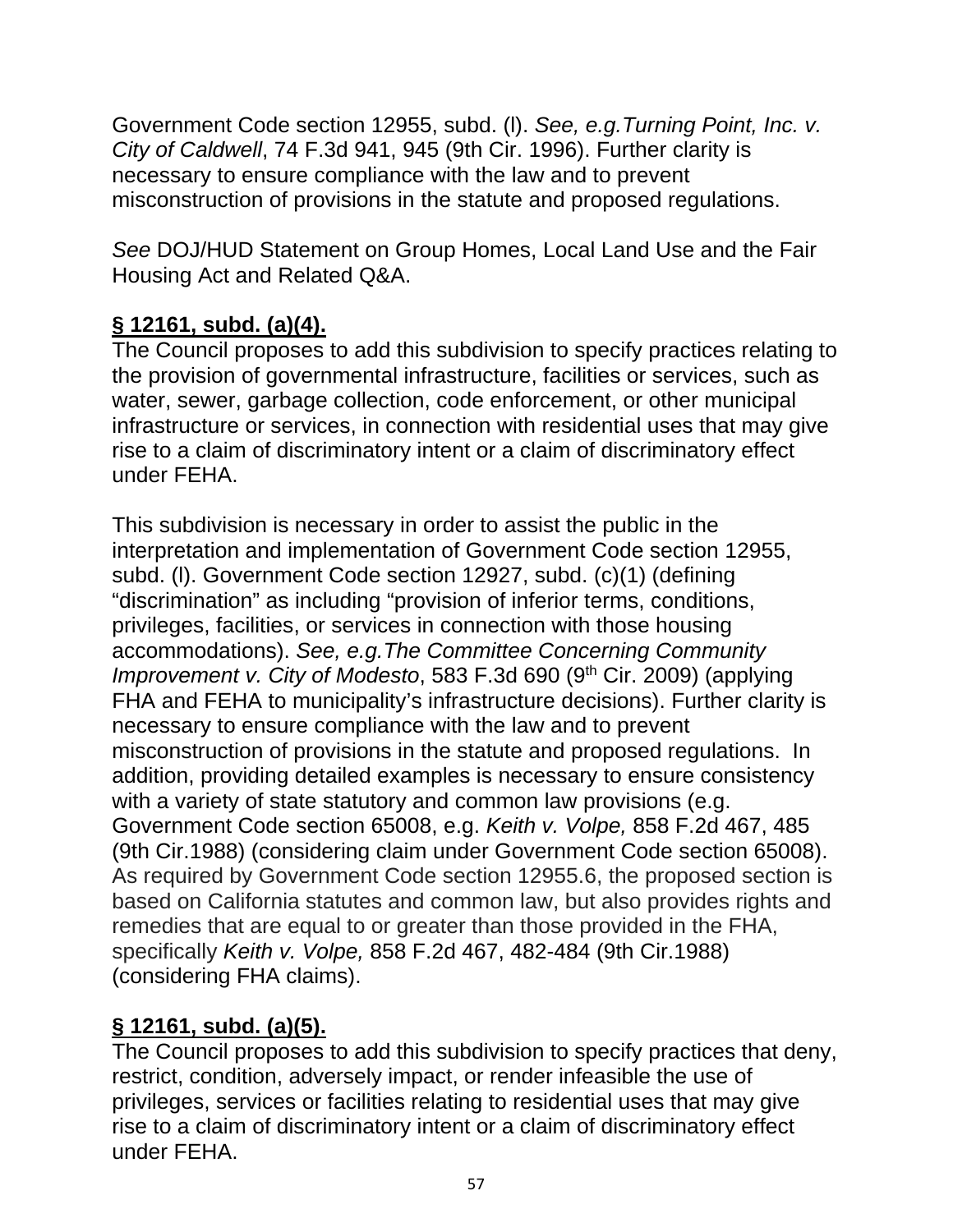This subdivision is necessary in order to assist the public in the interpretation and implementation of Government Code section 12955, subd. (l). *See, e.g.The Committee Concerning Community Improvement v. City of Modesto*, 583 F.3d 690, 713–714 (9th Cir. 2009). Further clarity is necessary to ensure compliance with the law and to prevent misconstruction of provisions in the statute and proposed regulations. As required by Government Code section 12955.6, the proposed section is based on California statutes and common law, but also provides rights and remedies that are equal to or greater than those provided in the FHA, specifically, Discrimination in Terms, Conditions and Privileges and in Services and Facilities, 24 C.F.R. § 100.65.

#### **§ 12161, subd. (a)(6).**

The Council proposes to add this subdivision to specify that the use of, approval of, or implementation of restrictive covenants, including provisions in governing documents of common interest developments may give rise to a claim of discriminatory intent or a claim of discriminatory effect under FEHA. This subdivision is necessary in order to assist the public in the interpretation and implementation of Government Code section 12955, subd. (l). The proposed subdivision clarifies that these practices are unlawful regardless of whether accompanied by a statement that the restrictive covenant is repealed or void. The proposed subdivision is consistent with numerous California statutes regarding restrictive covenants, including Government Code section 12955, subd. (l), Civil Code sections 53 and 782 et seq., and Government Code sections 12956.1 and 12956.2. Further clarity is necessary to ensure compliance with the law and to prevent misconstruction of provisions in the statute and proposed regulations.

As required by Government Code section 12955.6, the proposed section is based on California statutes and common law, but also provides rights and remedies that are equal to or greater than those provided in the FHA, specifically, *Broadmoor San Clemente Homeowners Assn. v. Nelson*, 25 Cal. App. 4th 1, 9 (1994).

#### **§ 12161, subd. (a)(7).**

The Council proposes to add this subdivision regarding the adoption, operation or implementation of housing-related programs that may give rise to a claim of discriminatory intent or a claim of discriminatory effect under FEHA. This subdivision is necessary in order to assist the public in the interpretation and implementation of Government Code section 12955,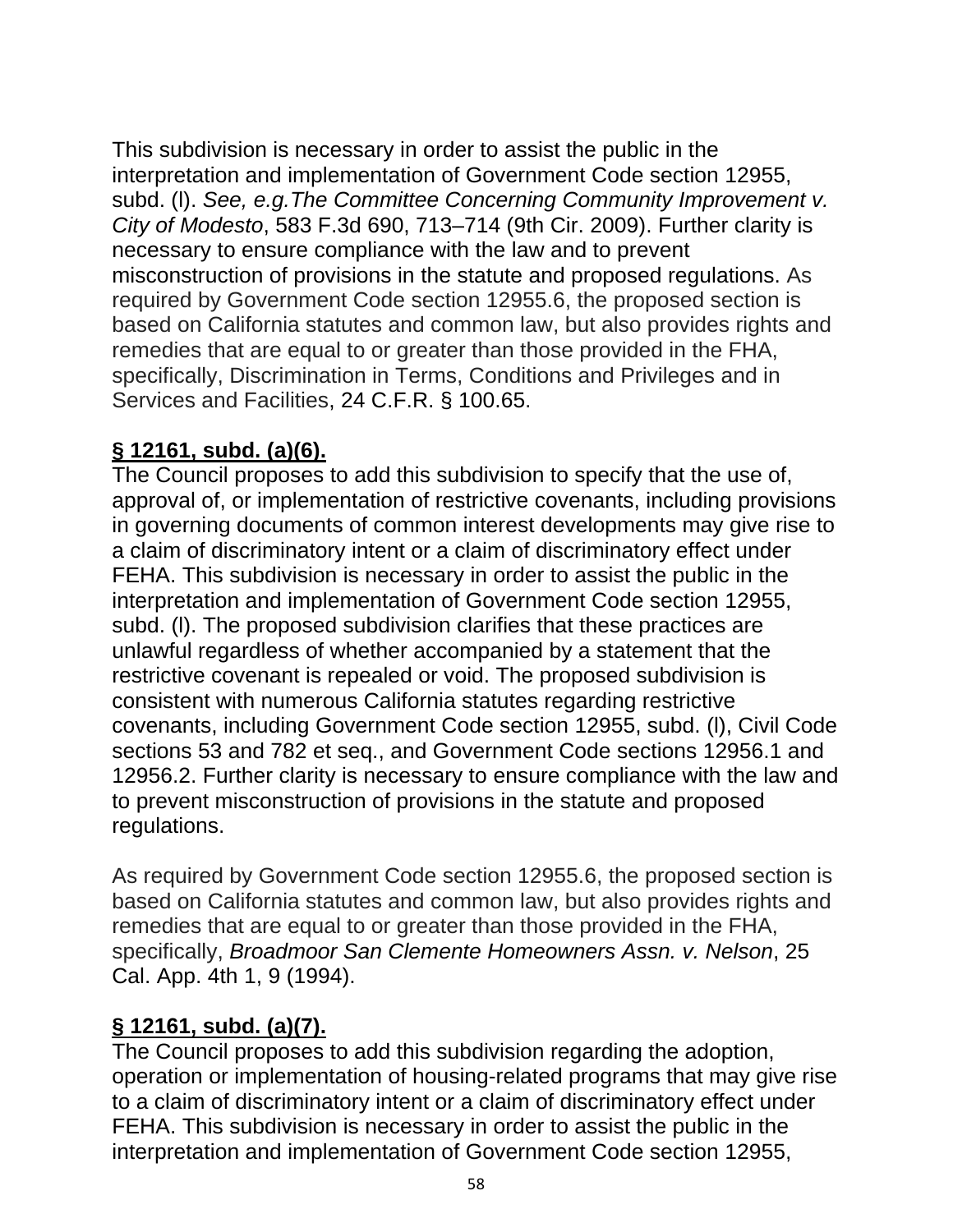subd. (l). Further clarity is necessary to ensure compliance with the law and to prevent misconstruction of provisions in the statute and proposed regulations.

# **§ 12161, subd. (a)(8).**

The Council proposes to add this subdivision that the failure of public or private land use practices to make reasonable accommodations to ordinances, rules, policies, practices or services, when required by law, may give rise to a discriminatory land use practice under FEHA. This subdivision is necessary in order to assist the public in the interpretation and implementation of Government Code section 12955, subd. (l) and Government Code section 12927, subd. (c)(1) (defining "discrimination" as including the refusal to permit reasonable accommodations). It is also necessary to ensure consistency with proposed sections 12176 - 12180 and 12185. *See also* California Attorney General's Guidance on reasonable accommodations in land use practices, Letter to All California Mayors from the Office of the Attorney General, Bill Lockyer, A.G., re: "Adoption of a Reasonable Accommodation Procedure," May 15, 2001, ag.ca.gov/civilrights/pdf/reasonab\_1.pdf. The proposed regulation includes two specific examples of such practices to provide further guidance. It also clarifies that other existing statutory and regulatory provisions, both federal and state, regarding provisions of reasonable accommodations to people with disabilities, apply to Public Land Use Practices. Further clarity is necessary to ensure compliance with the law and to prevent misconstruction of provisions in the statute and proposed regulations.

As required by Government Code section 12955.6, the proposed section is based on California statutes and common law, but also provides rights and remedies that are equal to or greater than those provided in the FHA, specifically, *DOJ/HUD Statement on Group Homes, Local Land Use and the Fair Housing Act and Related Q&A*, *supra;* Chapter 1277, Statutes of 1993, Sec. 18 (Legislative Intent Language on 12955); H.R. Rep. No. 100- 711, 100th Congress, 2d Sess. 24, reprinted in 1988 U.S. Code Cong. & Admin News at 2173, 2185 (Legislative Intent language on FHA); *Turning Point, Inc. v. City of Caldwell*, 74 F.3d 941 (9th Cir. 1996), *Broadmoor San Clemente Homeowners v. Nelson* (1994) 25 Cal.App.4th 1; Hall v. Butte Home Health (1997) 60 Cal.App.4th 308.

# **§ 12161, subd. (a)(9).**

The Council proposes to add this subdivision that the failure of a governmental body to provide reasonable modifications to housing programs or dwellings, when required by law, may give rise to a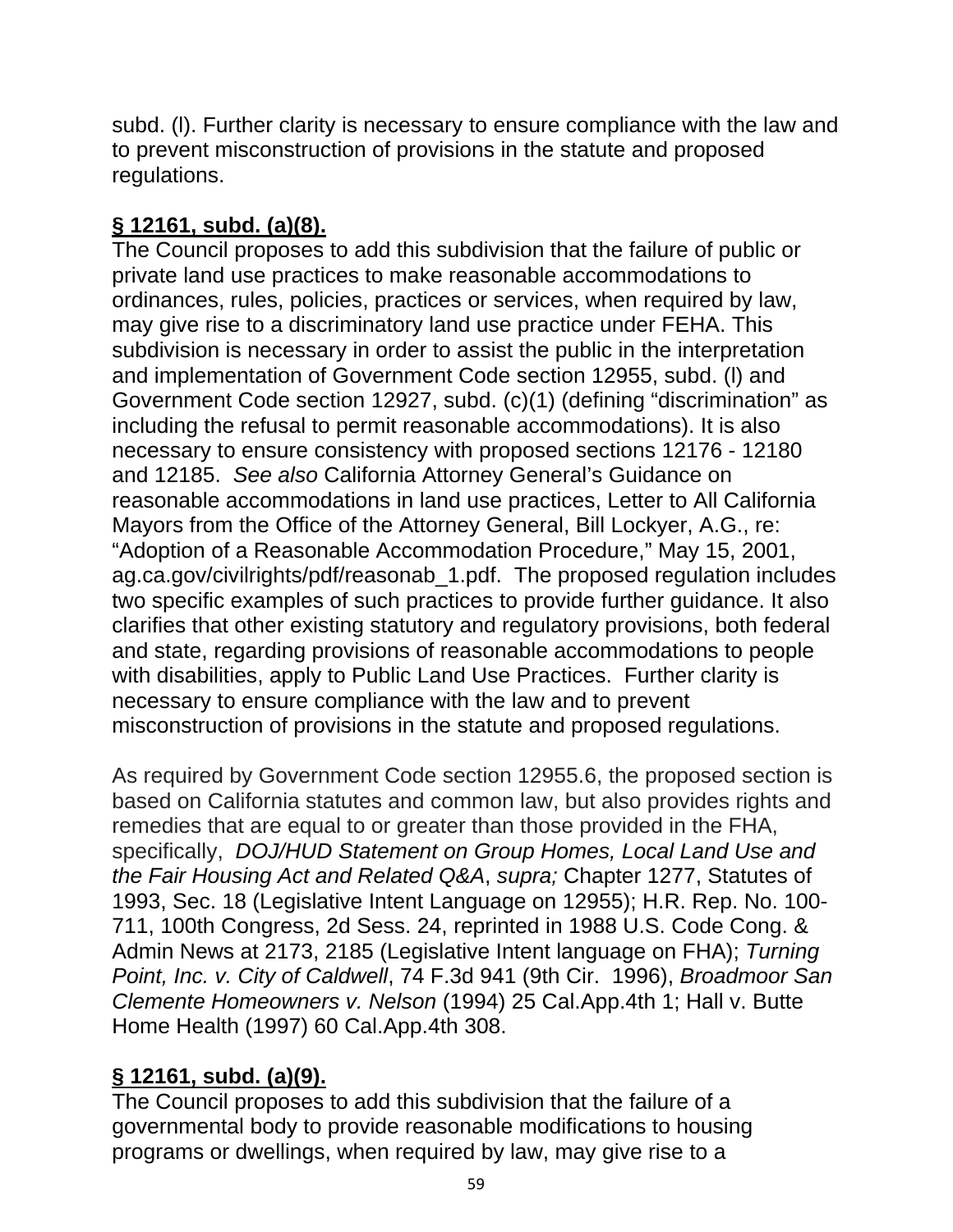discriminatory land use practice under FEHA. This subdivision is necessary in order to assist the public in the interpretation and implementation of Government Code section 12955, subd. (l) and Government Code section 12927, subd. (c)(1) (defining "discrimination" as including the refusal to permit reasonable modifications). Further clarity is necessary to ensure compliance with the law and to prevent misconstruction of provisions in the statute and proposed regulations.

### **§ 12161, subd. (a)(10).**

The Council proposes to add this subdivision regarding public or private land use practices that result in the location of toxic, polluting, and/or hazardous land uses in a manner that negatively affect housing opportunities may give rise to a discriminatory land use practice under FEHA. This subdivision is necessary in order to assist the public in the interpretation and implementation of Government Code section 12955, subd. (l). This subdivision is consistent with other state law, including Government Code section 65008. *See, e.g. Keith v. Volpe,* 858 F.2d 467, 485 (9th Cir.1988). Further clarity is necessary to ensure compliance with the law and to prevent misconstruction of provisions in the statute and proposed regulations.

### **§ 12161, subd. (a)(11).**

The Council proposes to add this subdivision public or private land use practices based on an individual's or individuals' ability to speak, read or understand the English language may give rise to a discriminatory land use practice under FEHA. This subdivision is necessary in order to assist the public in the interpretation and implementation of Government Code section 12955, subd. (l). This subdivision is consistent with Civil Code sections 1940.05, 1940.2, and1940.3, as recently amended by AB 291 (2017) and AB 299 (2017). Further clarity is necessary to ensure compliance with the law and to prevent misconstruction of provisions in the statute and proposed regulations. Nothing in this section shall be interpreted to expand the obligation to provide translations of certain contracts and agreements as set forth in Civil Code section 1632 or section 1632.5.

As required by Government Code section 12955.6, the proposed section is based on California statutes and common law, but also provides rights and remedies that are equal to or greater than those provided in the FHA, specifically, HUD's Office of General Counsel, *Office of General Counsel Guidance on Fair Housing Act Protections for Persons with Limited English Proficiency* (Sept. 15, 2016), available at: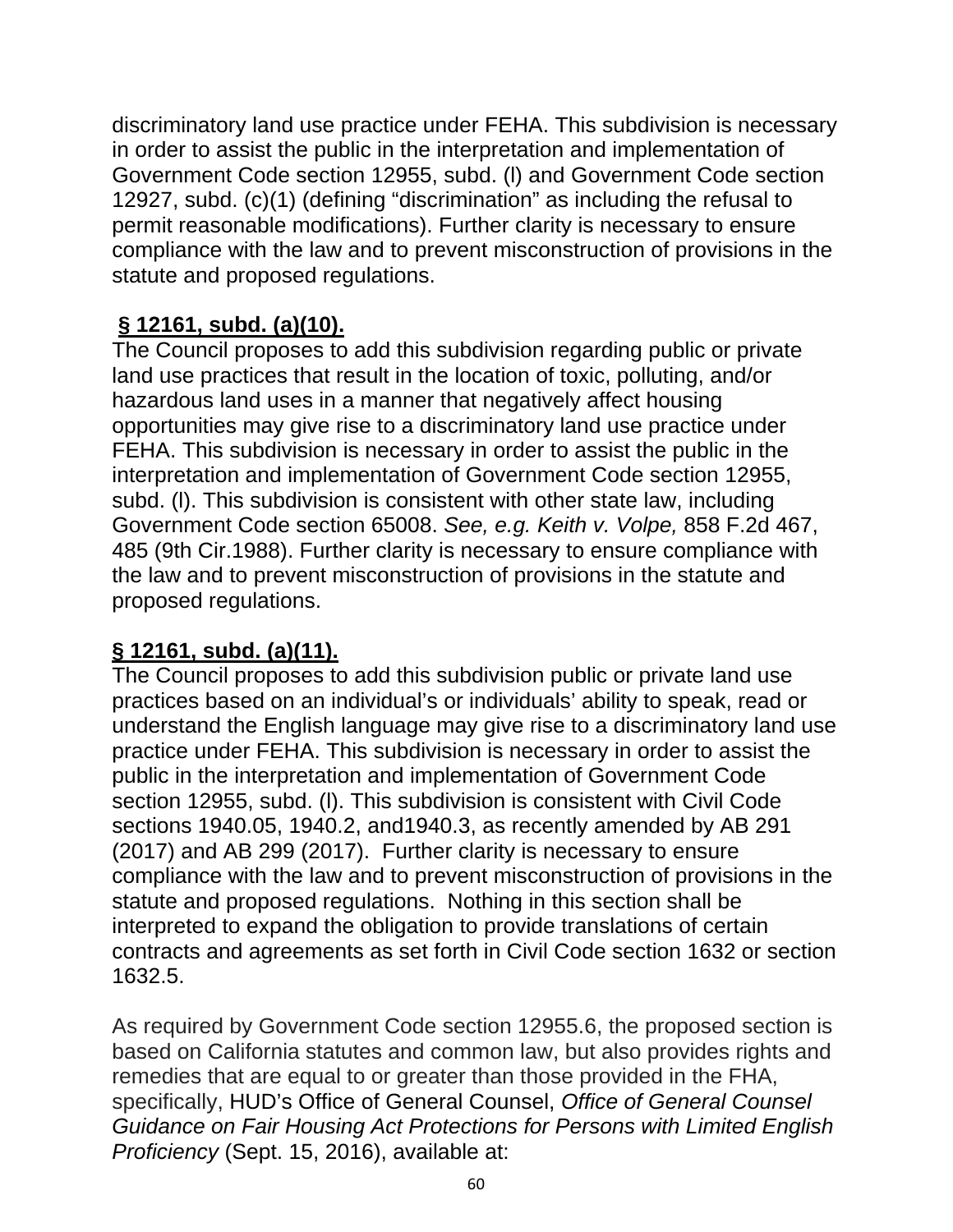https://portal.hud.gov/hudportal/documents/huddoc?id=lepmemo091516.pd f (Accessed Mar. 28, 2017).

# **§ 12161, subd. (b).**

The Council proposes to add this subdivision explaining a particular circumstance that on a case-specific analysis may give rise to a discriminatory land use practice under FEHA, that is where a public or private land use practice reflects acquiescence to the bias, prejudices or stereotypes of the public members of the public, or organizational members, intentional discrimination may be shown even if officials or decision-makers themselves do not hold such bias, prejudice or stereotypes because public bias or prejudice may be attributed to decisionmakers and constitute intentional discrimination. This subdivision is necessary in order to assist the public in the interpretation and implementation of Government Code section 12955, subd. (l). Further clarity is necessary to ensure compliance with the law, to prevent misconstruction of provisions in the statute, and to provide direction to the public.

As required by Government Code section 12955.6, the proposed section is based on California statutes and common law, but also provides rights and remedies that are equal to or greater than those provided in the FHA, specifically, *HUD/DOJ Joint Statement Land Use Laws and Practices*, *supra* at 3; *Avenue 6E Investments, LLC v. City of Yuma, Ariz*., 818 F.3d 493, 504, (9th Cir. 2016) *cert. denied* 137 S.Ct. 295 (2016).

### **§ 12161, subd. (c).**

The Council proposes to add this subdivision to specify that an application or implementation of a facially neutral practice may violate FEHA if done in a manner that intentionally discriminates on the basis of membership in a protected class or in a manner that has a discriminatory effect based on membership in a protected class. This subdivision is necessary in order to assist the public in the interpretation and implementation of Government Code section 12955, subd. (l) and Government Code 12955.8. It is also necessary to ensure consistency with article 7 of the proposed regulations, specifically proposed section 12063. Further clarity is necessary to ensure compliance with the law, to prevent misconstruction of provisions in the statute, and to provide direction to the public.

As required by Government Code section 12955.6, the proposed section is based on California statutes and common law, but also provides rights and remedies that are equal to or greater than those provided in the FHA,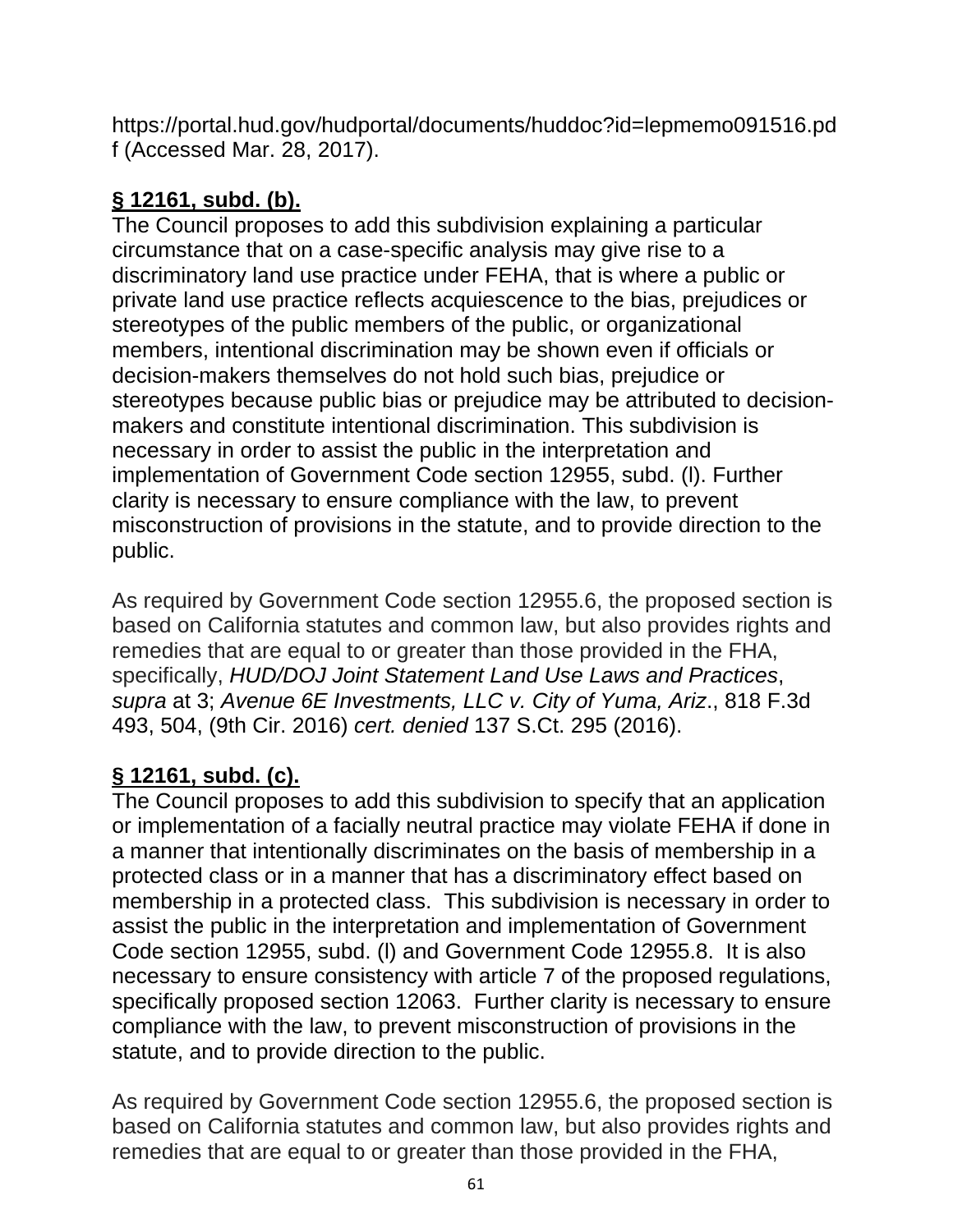specifically, HUD/DOJ Joint Statement Land Use Laws and Practices, *supra*.

### **§ 12162. Specific Practices Related to Land Use Practices.**

The purpose of this section is to delineate with more specificity certain land use practices that are unlawful, where the nature of those practices and evolving case law might create confusion in the absence of such specificity. This section is necessary to ensure compliance with the law, to prevent misconstruction of provisions in the statute, and to provide direction to the public.

#### **§ 12162, subd. (a).**

The Council proposes to add this subdivision regarding when a governmental body's adoption of certain ordinances or practices related to nuisances may constitute a discriminatory public land use practice under FEHA. This subdivision is necessary in order to assist the public in the interpretation and implementation of Government Code section 12955, subd. (l). The proposed section is consistent with other California statutes including Government Code section 53165, Code of Civil Procedure section 1161.3, and Civil Code section 1940.3.Further clarity is necessary to ensure compliance with the law and to prevent misconstruction of provisions in the statute and proposed regulations.

Typically these practices are ordinances, sometimes named "nuisance" or "crime-free housing" ordinances, which define "nuisance" broadly and require landlords to take adverse action (e.g. institute eviction) against tenants whose actions meet these definitions. These ordinances may violate Government Code sections 12955.8, subd. (a) and 12955, subd. (l) by intentional discrimination, for example, if they are enacted for discriminatory reasons or if they are selectively enforced in a discriminatory manner. These ordinances may also violate Government Code sections 12955.8, subd. (b) and 12955, subd. (l) by their discriminatory effects on persons protected by the Act. In both cases, the ordinances violate FEHA by restricting the availability of housing or otherwise denying housing opportunities to members of a protected classes, e.g. race, national origin or sex. When an ordinance directs a private landlord to discriminate, the ordinance constitutes a violation of fair housing law. *See, e.g. Waterhouse v. City of Am. Canyon*, 2011 U.S. Dist. LEXIS 60065, \*1, 13–15 (N.D. Cal. 2011).

As required by Government Code section 12955.6, the proposed section is based on California statutes and common law, but also provides rights and remedies that are equal to or greater than those provided in the FHA,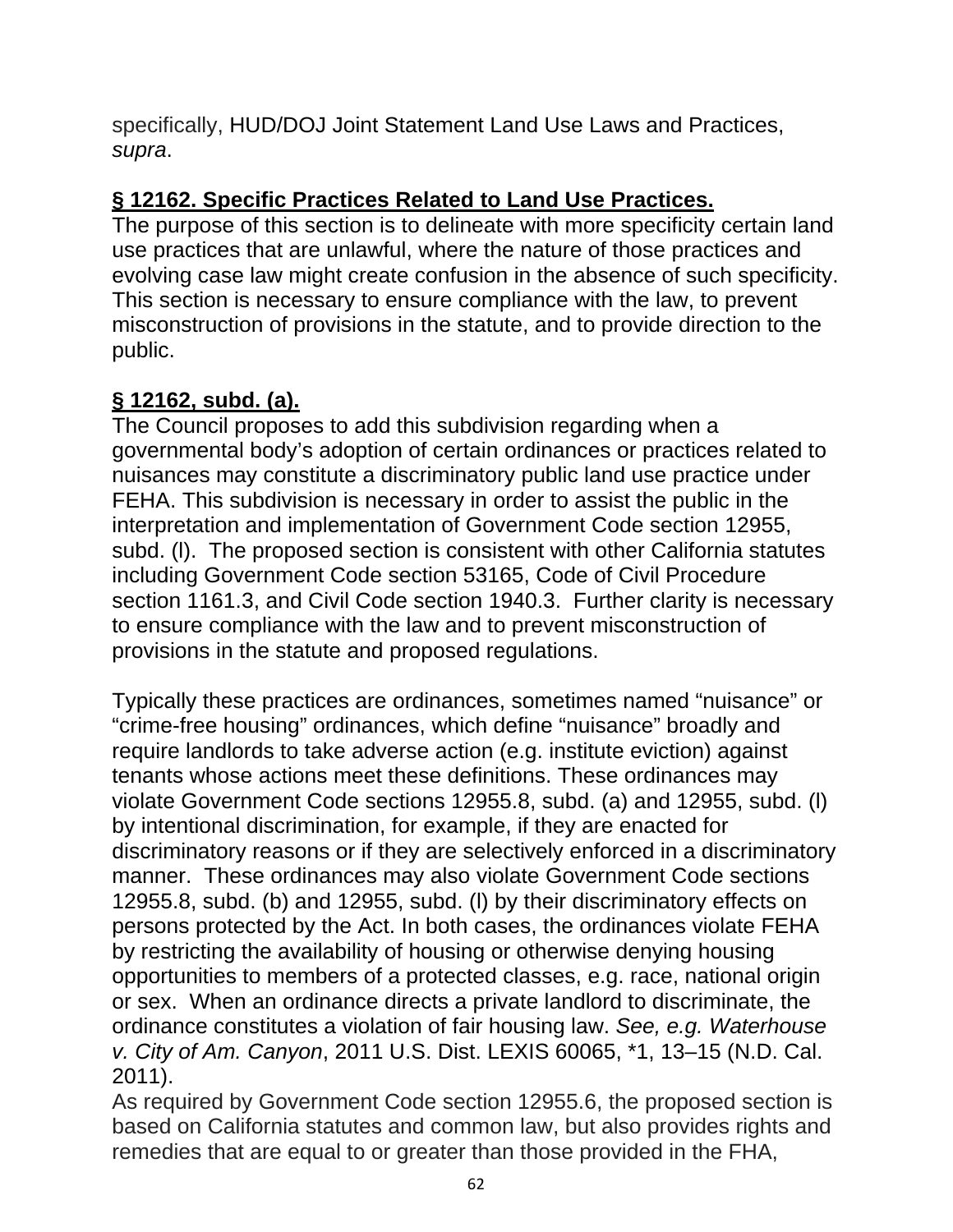specifically, HUD Office of General Counsel Guidance on Application of Fair Housing Act Standards to the Enforcement of Local Nuisance and Crime-Free Housing Ordinances Against Victims of Domestic Violence, Other Crime Victims, and Others Who Require Police or Emergency Services (*HUD Guidance on Local Nuisance and Crime-Free Housing Ordinances*) (Sept. 13, 2016).

#### **§ 12162, subd. (b).**

The Council proposes to add this subdivision regarding when a public or private land use practice that requires persons to use specified criminal history records in their business establishment prohibits persons from renting or engaging in transactions covered by FEHA on the basis of specified criminal convictions, or mandates initiation of eviction proceedings against tenants and occupants arrested, suspected or convicted of crimes may constitute a discriminatory public land use practice under FEHA. This subdivision is necessary in order to assist the public in the interpretation and implementation of Government Code section 12955, subd. (l). Article 24 provides guidance regarding lawful and unlawful uses of criminal history information. This section clarifies that a public or private land use practice that requires other persons to use criminal history information in violation of Article 24, e.g. using or considering information prohibited by Article 24 or requiring persons to take adverse actions against persons protected by the Act based upon unlawful uses of criminal history information, is itself an unlawful practice. Further clarity is necessary to ensure compliance with the law and to prevent misconstruction of provisions in the statute and proposed regulations.

As required by Government Code section 12955.6, the proposed section is based on California statutes and common law, but also provides rights and remedies that are equal to or greater than those provided in the FHA, specifically, *Waterhouse v. City of Am. Canyon*, 2011 U.S. Dist. LEXIS 60065, \*1, 13–15 (N.D. Cal. 2011).

#### **§ 12162, subd. (c).**

The Council proposes to add this subdivision to emphasize that practices requiring persons to take actions against individuals based upon their calls to emergency services or visits to the property by emergency services may constitute a discriminatory public land use practice under FEHA. This subdivision is necessary in order to assist the public in the interpretation and implementation of Government Code section 12955, subd. (l). Further clarity is necessary to ensure compliance with the law and to prevent misconstruction of provisions in the statute and proposed regulations.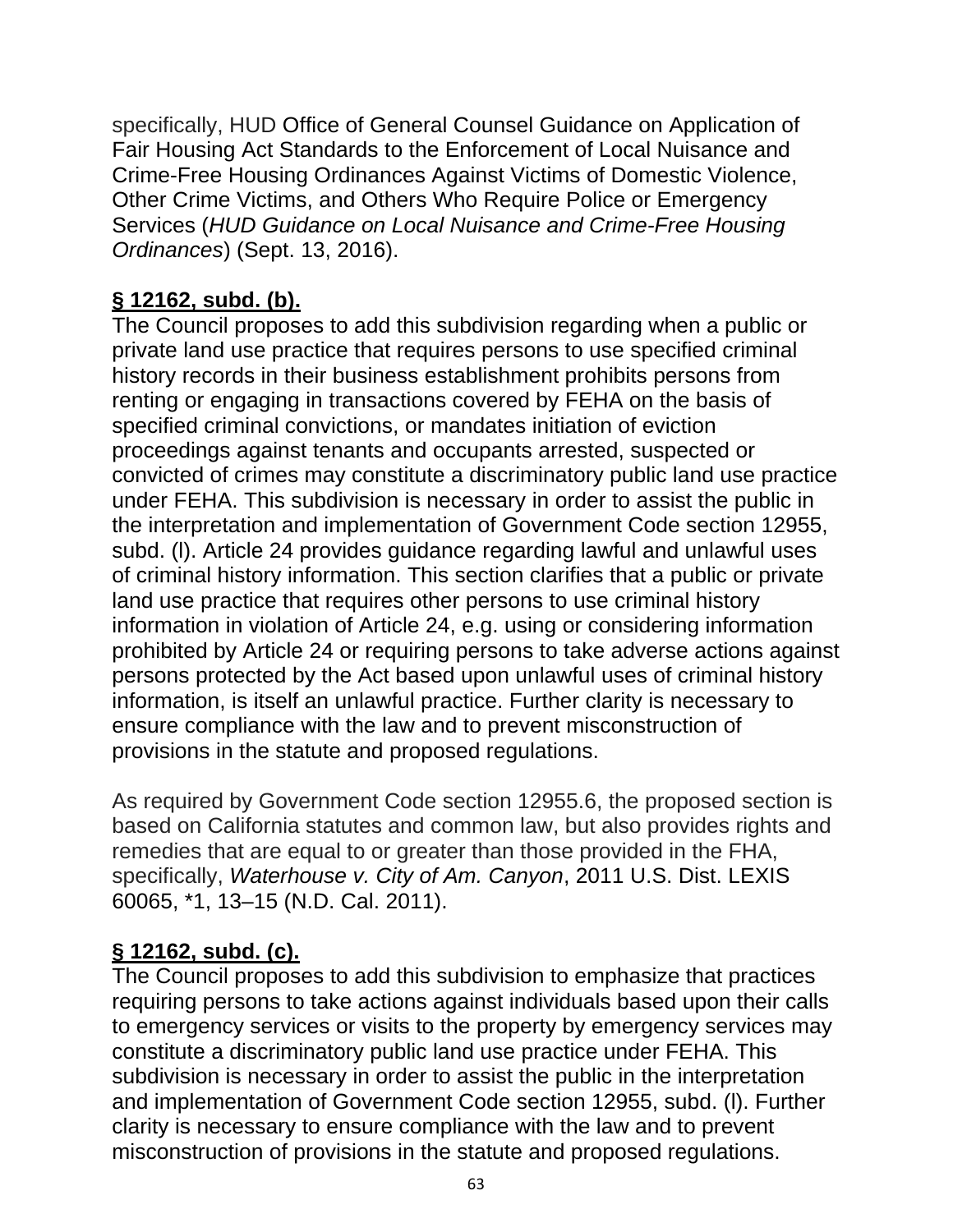These practices are sometimes a component of practices identified in Section 12162, subd. (a), and they are potentially unlawful for the same reasons explained in that section. However, they deserve particular attention because not only do they potentially violate fair housing law, they also may have a chilling effect upon tenants' exercise of their First Amendment right to petition the government because they penalize them for doing so by using their constitutionally protected activity as a basis for adverse action. The right to petition the government for redress of grievances is "one of the most precious of the liberties safeguarded by the Bill of Rights" (BE&K *Constr. Co. v. NLRB*, 536 US 516, 524 (2002) (internal quotation marks and citation omitted). See, e.g. *Victor Valley Family Resource Center v. City of Hesperia*, 2016 WL 7507764 (U.S. District Court, Central District Cal 2016).

As required by Government Code section 12955.6, the proposed section is based on California statutes and common law, but also provides rights and remedies that are equal to or greater than those provided in the FHA, specifically, *HUD Guidance on Local Nuisance and Crime-Free Housing Ordinances, supra.*

#### **§ 12162, subd. (d).**

The Council proposes to add this subdivision regarding when a public or private land use practice requires persons to take actions against individuals based on information related to immigration status or legal residency or otherwise related to enforcement of laws related to immigration may constitute a discriminatory public land use practice under FEHA. This subdivision is necessary in order to assist the public in the interpretation and implementation of Government Code section 12955, subd. (l). The proposed section is consistent with Civil Code Sections 1940.05, 1940.2, and 1940.3, as recently amended by AB 291 (2017) and AB 299 (2017). Activities required by federal law or court order are explicitly exempted from this provision. Further clarity is necessary to ensure compliance with the law and to prevent misconstruction of provisions in the statute and proposed regulations.

As required by Government Code section 12955.6, the proposed section is based on California statutes and common law, but also provides rights and remedies that are equal to or greater than those provided in the FHA, specifically, *Waterhouse v. City of Am. Canyon*, 2011 U.S. Dist. LEXIS 60065, \*1, 13–15 (N.D. Cal. 2011).

# **§ 12162, subd. (e).**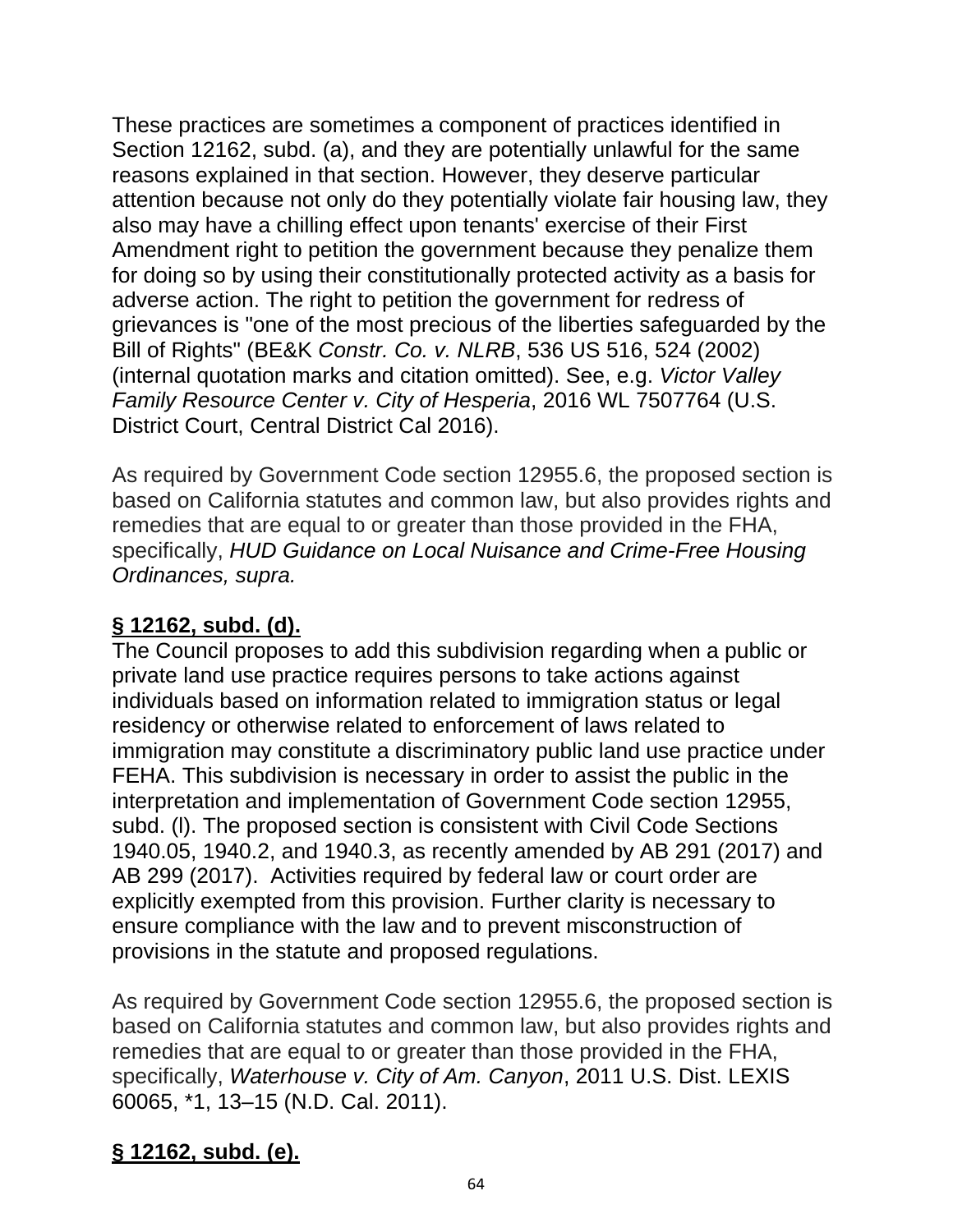The Council proposes to add this subdivision when a public or private land use practice that violates Article 24 or requires other persons to violate Article 24 may constitute a discriminatory public land use practice under FEHA. This subdivision is necessary in order to assist the public in the interpretation and implementation of Government Code section 12955, subd. (l). Further clarity is necessary to ensure compliance with the law and to prevent misconstruction of provisions in the statute and proposed regulations.

As required by Government Code section 12955.6, the proposed section is based on California statutes and common law, but also provides rights and remedies that are equal to or greater than those provided in the FHA, specifically, *Waterhouse v. City of Am. Canyon*, 2011 U.S. Dist. LEXIS 60065, \*1, 13–15 (N.D. Cal. 2011).

#### **Article 18. Disability**

#### **§ 12176. Reasonable Accommodations.**

The purpose of this proposed section is to implement the sections of FEHA prohibiting discrimination against people with disabilities, including Government Code sections 12920, 12921, 12926, 12926.1, 12927, 12955, and 12955.3, in regards to reasonable accommodations. Discrimination in housing includes a "refusal to make reasonable accommodations in rules, policies, practices, or services when these accommodations are necessary to afford a disabled person equal opportunity to use and enjoy a dwelling." California Government Code 12927(c)(1); *Auburn Woods I* at 1591 ("substantial evidence supported the FEHC determination that Auburn Woods discriminated [under FEHA] by refusing a reasonable accommodation for the Elebiaris' disabilities.") Therefore, the specific purpose of Section 12176 is to set out standards for requesting, considering, and providing reasonable accommodations. The section is necessary to address significant confusion among the public about these provisions.

As required by Government Code section 12955.6, the proposed section is based on California statutes and common law, but also provides rights and remedies that are equal to or greater than those provided in the FHA, specifically 42 U.S.C. sections 3604-3606, 3617, 3631, and particularly 42 U.S.C. section 3604, subdivisions (f)(1), f(2), and f(3)(B), and their implementing regulations, 24 C.F.R. sections 100.204,100.202(c), and case law interpreting those provisions. Further, the proposed section provides rights and remedies that are equal to or greater than the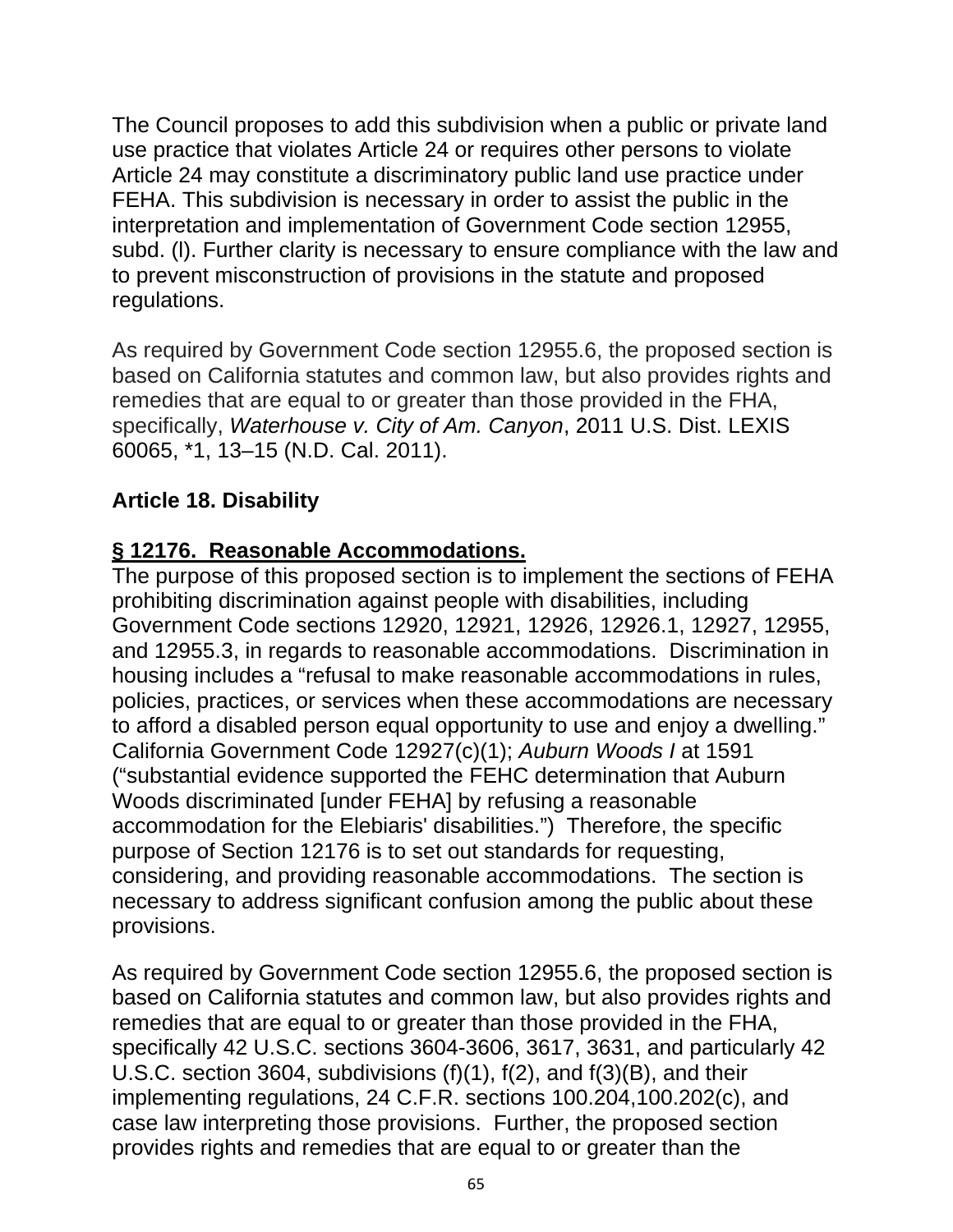equivalent American with Disabilities Act provisions related to reasonable accommodations, pursuant to Government Code section 12926.1(a). The proposed section also provides rights and remedies that are equal to or greater than those provided by the relevant *Joint Statement of the Department of Housing and Urban Development and the Department of Justice on "Reasonable Accommodations Under the Fair Housing Act,"* (*HUD/DOJ Statement on Reasonable Accommodations*) May 17, 2004, available at http://www.justice.gov/crt/about/hce or https://www.justice.gov/sites/default/files/crt/legacy/2010/12/14/joint\_statem ent\_ra.pdf.

## **§ 12176, subd. (a).**

Because the provision of reasonable accommodations is often misunderstood, and is the source of many DFEH complaints and FEHA litigation, this proposed subdivision is necessary to establish the general right to and standards for a reasonable accommodation, as well as the general standards for denial of a reasonable accommodation request. Subdivision (a) establishes that a reasonable accommodation is a request for a change, exception, adjustment or modification to a rule, policy, practice or service that may be necessary for an individual with a disability to have an equal opportunity to use and enjoy a dwelling, including public and common use areas, or an equal opportunity to obtain, use or enjoy a housing opportunity or housing service. This is necessary to ensure that individuals with disabilities have equal opportunities in housing. Since rules, policies, practices and services may have a different effect on individuals with disabilities, treating individuals with disabilities exactly the same as others may in fact deny them an equal opportunity. *See HUD/DOJ Statement on Reasonable Accommodations*, *supra*, at Questions 1 and 6.

Because the interaction of the various reasonable accommodation requirements is often misunderstood, subdivisions  $(a)(1) - (a)(6)$  are also necessary to provide a "road map" to the public as to the application of the various provisions in this section and in sections 12170-12180, all of which implement different components of the reasonable accommodation requirement set out generally in section 12176.

### **§ 12176, subd. (b).**

This proposed subdivision is necessary to protect the privacy rights of individuals with disabilities, particularly as to their medical conditions and records.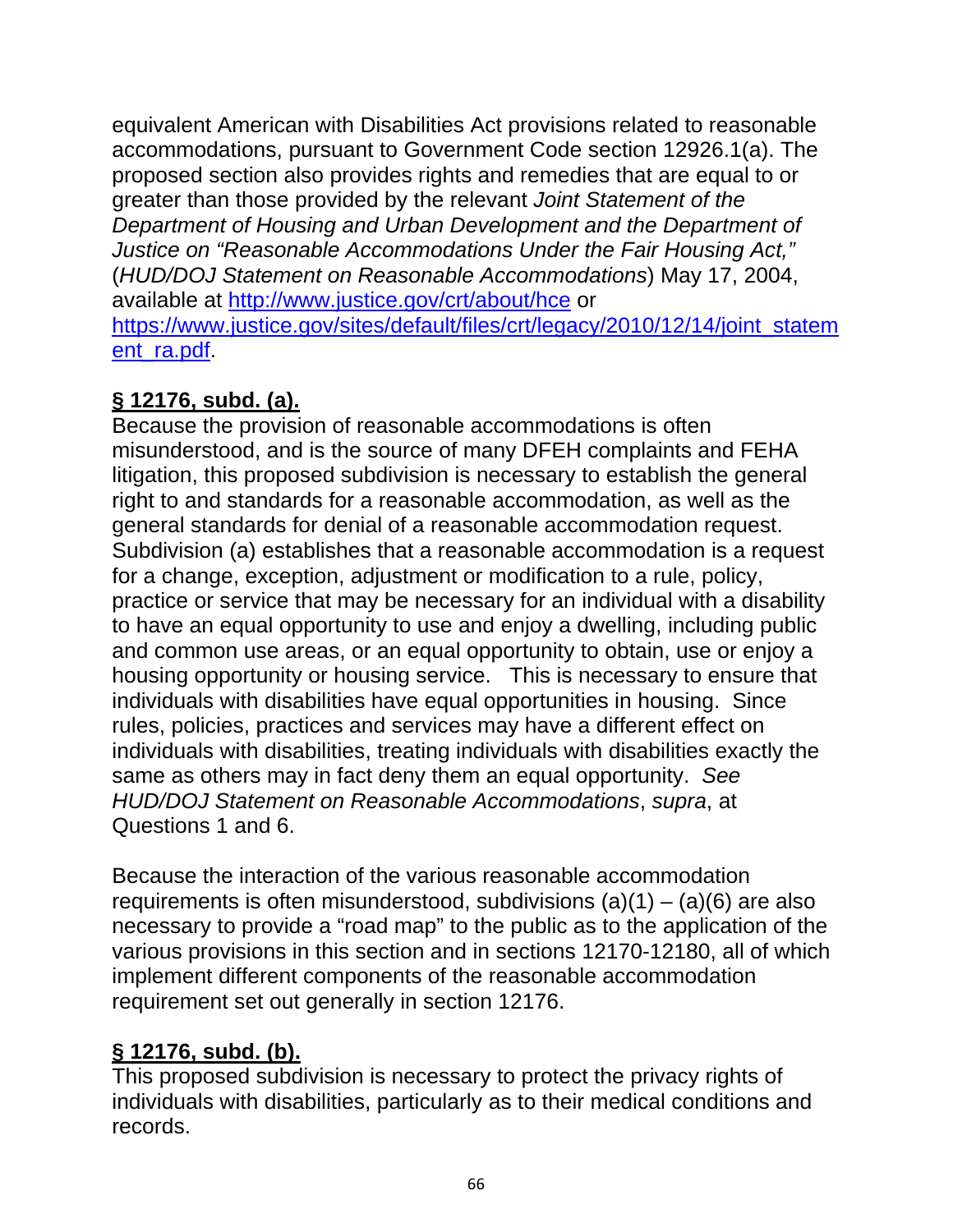This proposed subdivision is also necessary pursuant to Government Code section 12955.6, because FEHA must provide at least the same level of protection to individuals covered by FEHA as the FHA and its implementing regulations. 24 C.F.R. section 100.202(c) prohibits inquiries about an individual's disability or perceived disabilities, or about the nature or severity of their disabilities. However, 24 C.F.R section 100.204 requires consideration of requests for accommodation, establishing a limited exception to the prohibition on inquiries once a request has been made. Therefore, inquiries into the nature of a disability or the need for an accommodation must be strictly limited to inquiries or disclosures directly related to the consideration of the request for an accommodation and the implementation of any accommodation, and the information must be kept confidential. *See HUD/DOJ Statement on Reasonable Accommodations*, *supra*, at Questions 16-18.

#### **§ 12176, subd. (c).**

The proposed subdivision (c) is necessary to establish the primary requirements for making and considering a request for a reasonable accommodation.

#### **§ 12176, subd. (c)(1).**

The proposed subdivision (c)(1) is necessary to establish that there must be a request for an accommodation in order to trigger the reasonable accommodation process. However, as further explained in proposed subdivisions (c)(2)-(6), such requests can take a variety of forms.

*See HUD/DOJ Statement on Reasonable Accommodations*, *supra*, at Questions, Questions 12 - 14.

### **§ 12176, subd. (c)(2).**

The proposed subdivision (c)(2) is necessary to establish that the request can be made by persons acting on behalf of the individual with the disability, not just the individuals themselves. This provision is intended to be broadly interpreted, giving the individual with the disability the option to choose how to make the request. This provides flexibility to individuals with disabilities protected by FEHA, including those individuals whose disabilities make it difficult or uncomfortable for them to make the request; those who have concerns about how their request will be perceived and who wish support for making the request; or those who have communication difficulties. It also includes individuals without disabilities who wish to make requests on behalf of family members or household members with disabilities, including minor children, or guests.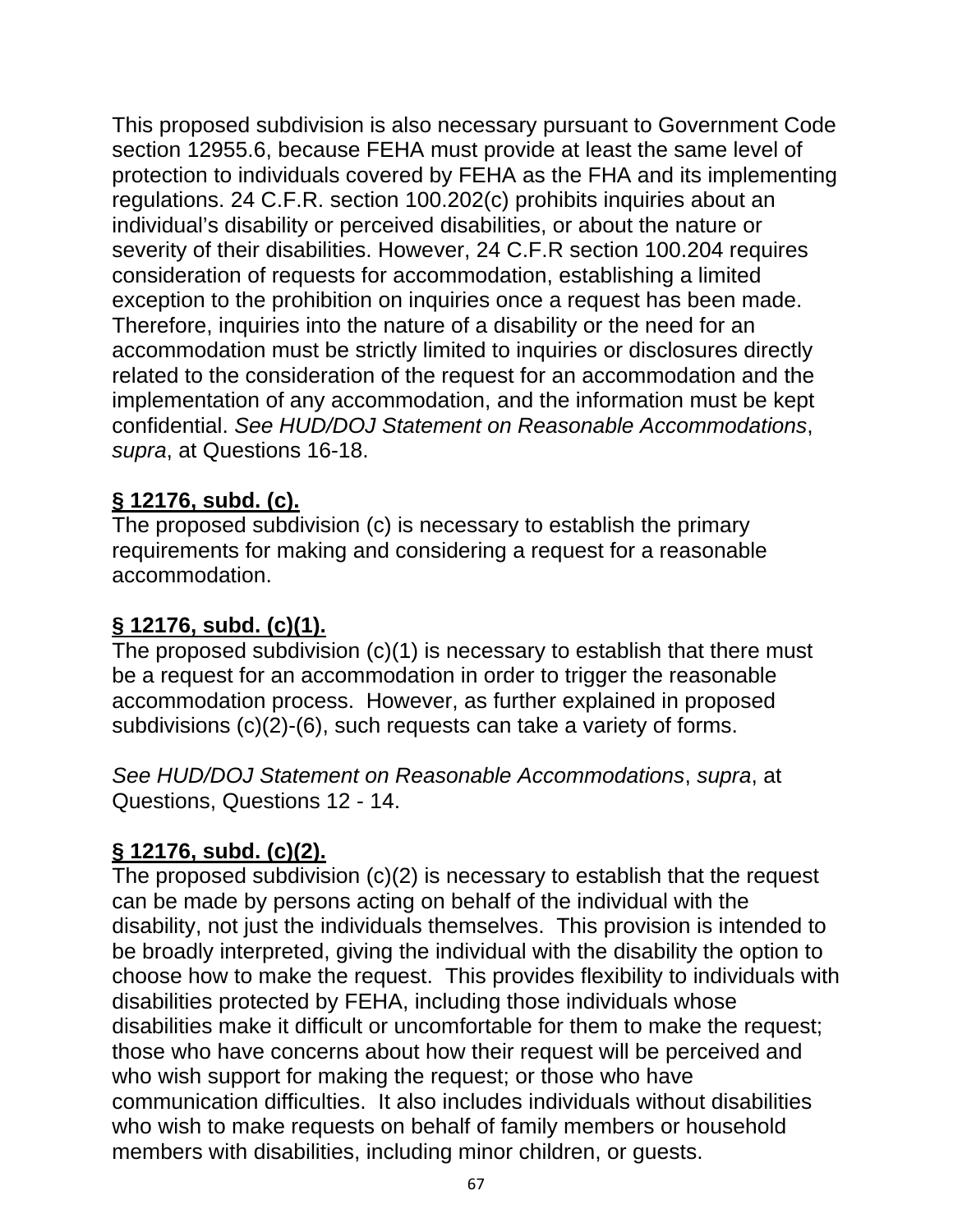*See HUD/DOJ Statement on Reasonable Accommodations*, *supra*, at Questions 12-14.

### **§ 12176, subd. (c)(3).**

The proposed subdivision (c)(3) is necessary to establish that no formula or specific terminology are needed to make a request for reasonable accommodations, and to elaborate on the variety of ways in which a request can be made. The proposed subdivision is also necessary to establish that the request can be made at any time.

*See HUD/DOJ Statement on Reasonable Accommodations*, *supra*, at Questions 12 -14.

### **§ 12176, subd. (c)(4).**

The proposed subdivision (c)(4) is necessary to establish that individuals with disabilities may make multiple requests, each of which must be considered separately under these regulations. This is necessary because circumstances relating to requests for accommodation can change over time for a wide variety of reasons, including that the nature or symptoms of the individual's disability or disabilities has changed, the individual has obtained new assistive devices or a new assistance animal, the individual has obtained additional documentation or relevant information relating to the need for the accommodation, the individual has obtained assistance or information to better understand the legal requirement or procedures for obtaining the accommodation, or the individual now has obtained assistance in requesting and explaining more effectively the need for the requested accommodation./

*See HUD/DOJ Statement on Reasonable Accommodations*, *supra*.

### **§ 12176, subd. (c)(5).**

The proposed subdivision (c)(5) is necessary to establish that while persons obligated to consider requests are allowed to adopt procedures and written forms to be used for requesting and considering reasonable accommodations, those procedures and forms must be optional. An individual with a disability cannot be required to use those forms. This is important for a variety of reasons, including that individuals may have a disability that makes it difficult for them to comply with the procedures or use the forms, and that the need for an accommodation may arise at a time when using a form or following a specific procedure is not practical. The proposed subdivision also proscribes forms and procedures seeking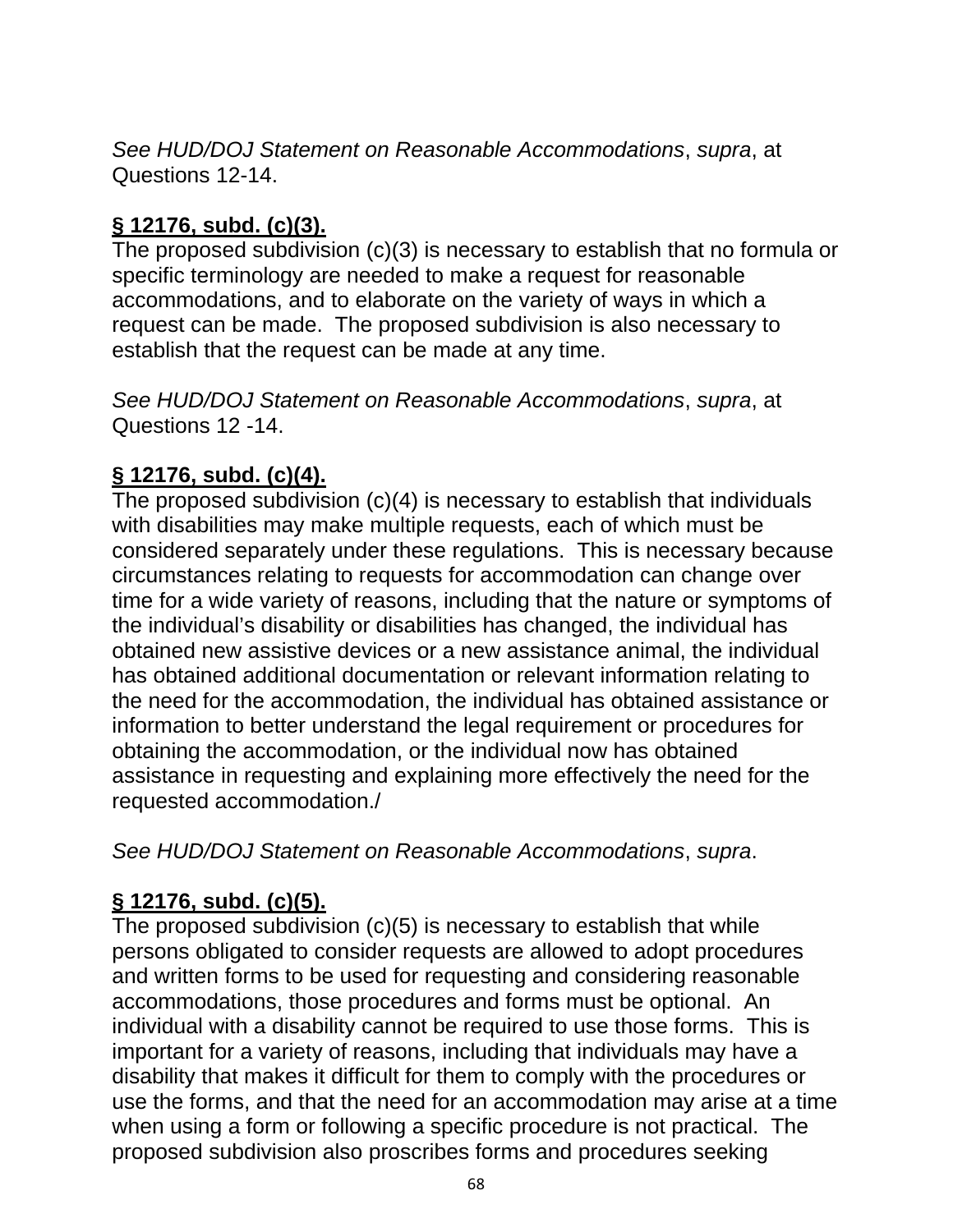information that is not permissible under other sections of the proposed regulations.

*See HUD/DOJ Statement on Reasonable Accommodations*, *supra*, at Questions 12-14.

## **§ 12176, subd. (c)(6).**

The proposed subdivision (c)(6) is necessary to establish that requests for assistance in completing forms or following procedures due to a disability, or requests for alternative methods of communication during the reasonable accommodation process due to a disability, are treated the same as all other requests for reasonable accommodations.

*See HUD/DOJ Statement on Reasonable Accommodations*, *supra*, at Questions 6 and 12-14.

# **§ 12176, subd. (c)(7)(A) and (c)(7)(B).**

The proposed subdivision (c)(7) is necessary to resolve confusion that has arisen about how requests for reasonable accommodations are treated in relationship to unlawful detainer actions.

Subdivision (c)(7)(a) is necessary to clarify that a tenant may raise an alleged failure to provide a reasonable accommodation in an unlawful detainer action. This clarification is necessary because in some cases unlawful detainer courts have not allowed defendants in unlawful detainer actions to raise this defense. This may be a misconstruction arising from the language in Government Code 12955(f), which prohibits delays in unlawful detainers arising solely from claims of retaliation under FHA, or a misapplication of other inapplicable provisions of the Civil Code. Regardless of the cause of the confusion, raising a defense of discriminatory conduct (including an alleged failure to provide a reasonable accommodation) in an unlawful detainer is appropriate. The mere fact that a defense is raised and must be addressed during the litigation of the matter does not constitute an unwarranted delay The proposed subdivision does not speak to the merits of any affirmative defense of failure to provide a reasonable accommodation raised in an unlawful detainer, which is left to the court. And trial courts, including unlawful detainer courts, retain general authority to prevent delay where warranted by particular conduct other than raising and litigating a claim of reasonable accommodation. This proposed subdivision implements Government Code section

12927(c)(1), which defines discrimination to include "refusal to make reasonable accommodations in rules, policies, practices, or services when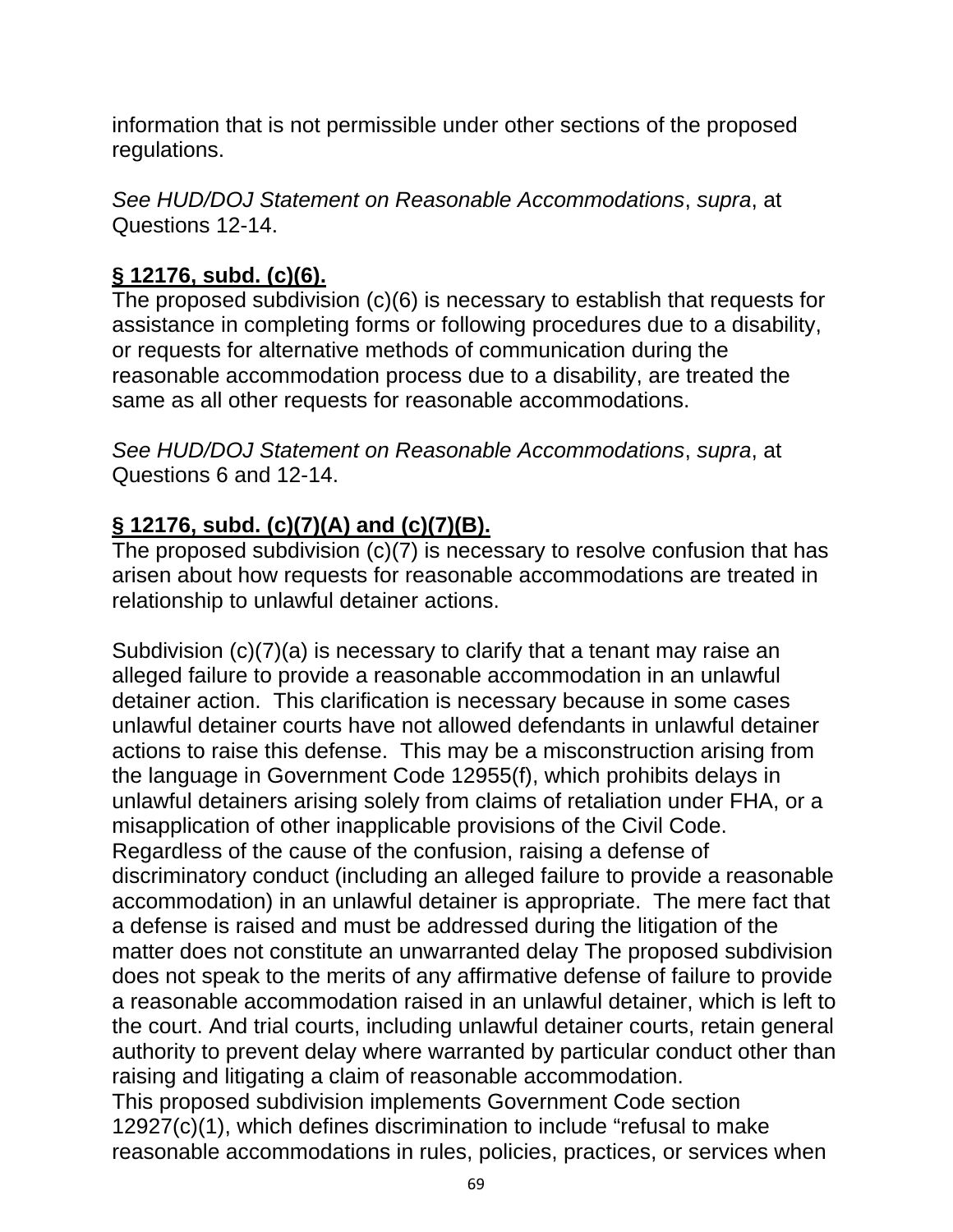these accommodations are necessary to afford a disabled person equal opportunity to use and enjoy a dwelling," and which does not contain any provision limiting an affirmative defense of discrimination. It is also consistent with California law. *See, e.g.*, the Judicial Council of California's approved form for answers in unlawful detainers (UD-105) which provides an option for defendants as follows: "Affirmative Defenses…By serving defendant with the notice to quit or filing the complaint, plaintiff is arbitrarily discriminating against the defendant in violation of the Constitution or the laws of the United States or California." (at 3.f.) *See also,* Government Code 12955.6: "Any state law that purports to require or permit any action that would be an unlawful practice under this part shall to that extent be invalid."

Subdivision (c)(7)(B) is necessary to clarify that a tenant may make a request for a reasonable accommodation at any time, including during the unlawful detainer action, and in appropriate circumstances after eviction. *See, e.g.,* example in (c)(7)(B)(ii) concerning a request for an accommodation following an unlawful detainer trial. The requests must be considered under these proposed regulations at the time they are made. This clarification is necessary because some landlords have refused to consider reasonable accommodation requests once an eviction notice has been given or once an unlawful detainer action has been filed. Examples are provided in this subdivision to provide further clarification on the requirement that requests for accommodation must be considered at any time. *See, e.g. Douglas v. Kriegsfeld Corp*. (D.C. 2005) 884 A.2d 1109, 1121 ("Under the Fair Housing Act, unlawful discrimination occurs whenever a dwelling is 'denied' to a renter because of that renter's handicap. Under federal case law interpreting that provision, a discriminatory denial can occur at any time during the entire period before a tenant is "actually evicted"; actionable discrimination is not limited to the shorter cure period specified in a notice to cure or quit, or to any other period short of the eviction order itself." (Internal footnotes omitted).)

In the absence of the language in the proposed subdivision, the law could be interpreted in a manner that would provide fewer rights or remedies than FHA and its implementing regulations. Neither FEHA, nor the FHA statute or regulations, provide any exceptions to the obligation to consider a request for reasonable accommodations because of the time at which the request is made. Nor do the specific grounds for denial allow a denial to be made because of the timing of the request. *See* proposed subsection 12179; *HUD/DOJ Statement on Reasonable Accommodations*, *supra*, at Questions 7, 12. As proposed, the language in this subdivision accurately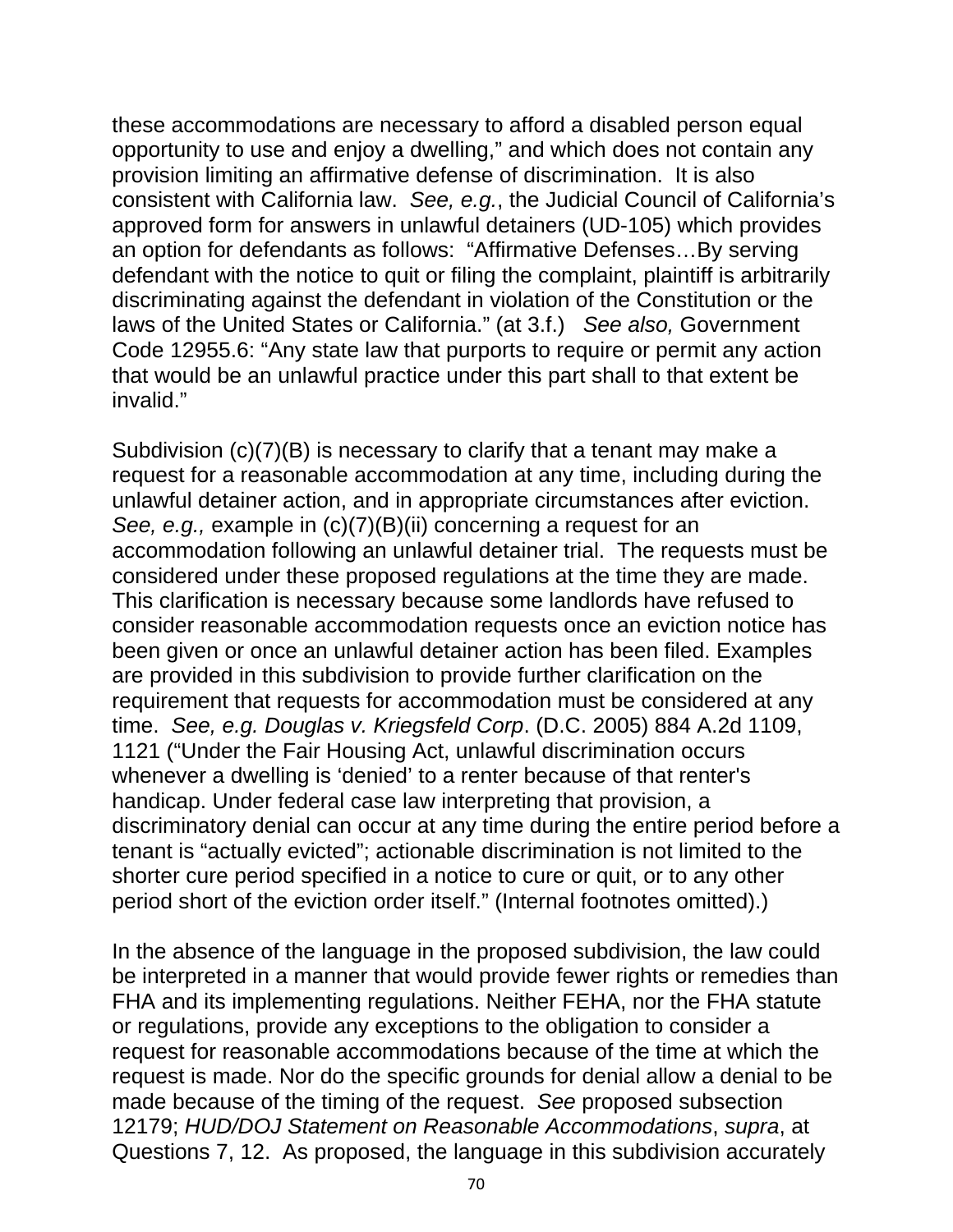reflects both FEHA and the federal law in compliance with Government Code section 12955.6.

### **§ 12177. The Interactive Process.**

Proposed section 12177 is necessary to implement the legal requirement that persons considering a request for reasonable accommodation must engage in the interactive process, and to define and set the parameters for such a process. While there is no statutory definition of the interactive process in the housing context, the interactive process has been developed by the courts and HUD under FHA and FEHA, and by the Courts and DOJ under the ADA, to assist the parties in reaching a decision on a request in a thoughtful, structured manner.

As required by Government Code section 12955.6, the proposed section is based on California statutes and common law, but also provides rights and remedies that are equal to or greater than those provided in the FHA, specifically 42 U.S.C. sections 3604-3606, 3617, 3631, and particularly 42 U.S.C. section 3604, subdivisions (f)(1), f(2), and f(3)(B), and their implementing regulations, 24 C.F.R. sections 100.204,100.202(c), and case law interpreting those provisions. Further, the proposed section provides rights and remedies that are equal to or greater than the equivalent American with Disabilities Act provisions related to reasonable accommodations, pursuant to Government Code section 12926.1(a). The proposed section also provides rights and remedies that are equal to or greater than those provided by the HUD/DOJ Statement on Reasonable Accommodations, *supra*. *See HUD/DOJ Statement on Reasonable Accommodations*, *supra*, at Questions 7 and 10.

# **§ 12177, subd. (a).**

The proposed subdivision (a) is necessary to establish when the interactive process is triggered, and the focus and timing of the process.

*See HUD/DOJ Statement on Reasonable Accommodations*, *supra*, at Question 7.

# **§ 12177, subd. (b).**

The proposed subdivision (b) is necessary to prevent discrimination and confusion, and to provide clarity, regarding the reasonable accommodation request process. It establishes steps that must be taken when a person considering a request believes that the information received is insufficient. It establishes the obligation to seek specific additional information (as further described in proposed section 12178) and prohibits a denial for lack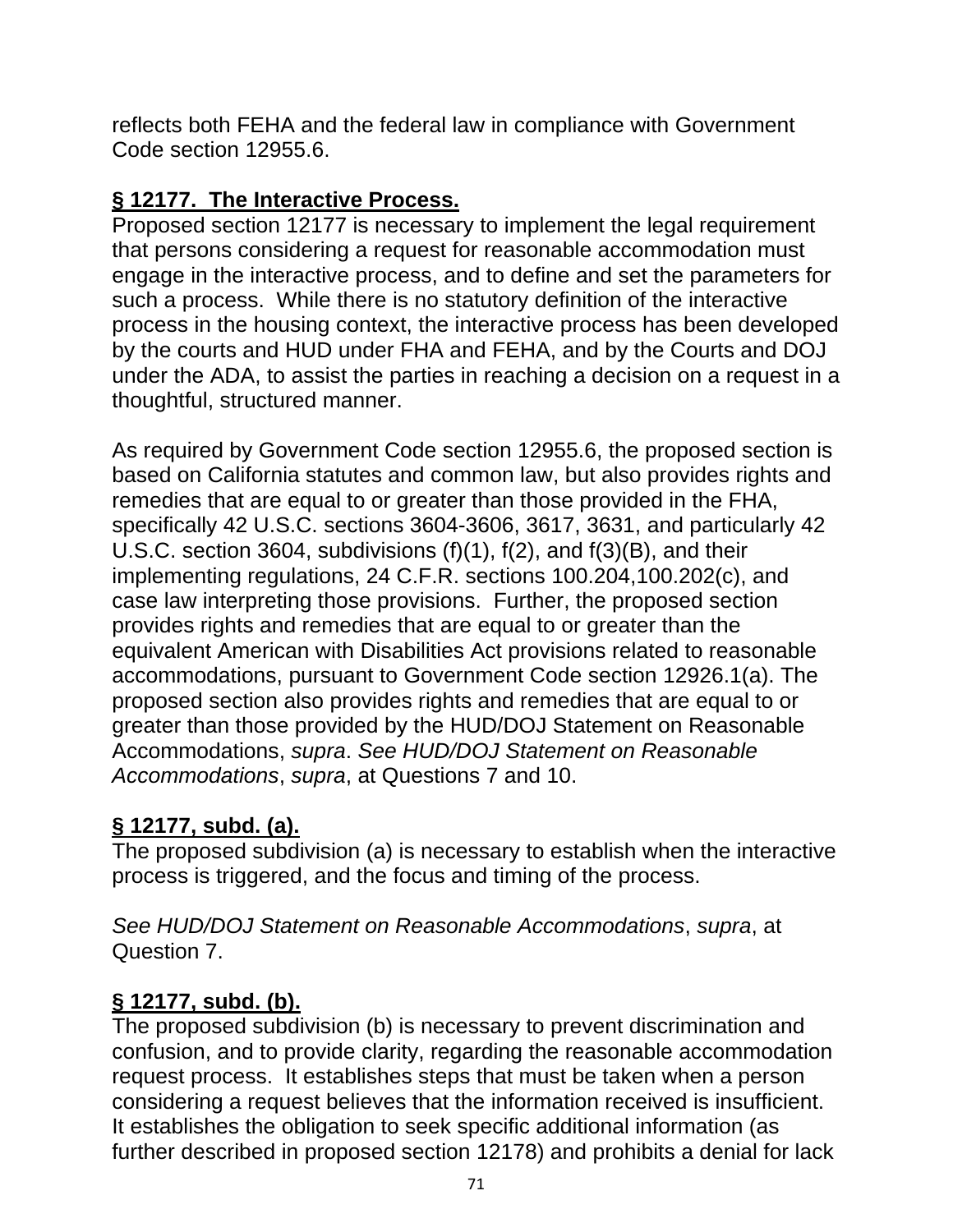of information unless appropriate steps have been taken.

*See HUD/DOJ Statement on Reasonable Accommodations*, *supra*, at Questions 7 -10.

# **§ 12177, subd. (c).**

Proposed subdivision (c) is necessary to prevent discrimination and confusion, and to provide clarity, regarding the reasonable accommodation request process and steps that must be taken before denying a request. It establishes the obligation to try to identify another equally effective accommodation before denying a request, if the person considering the request believes that granting the specific request should be denied pursuant to proposed section 12179. It also necessary to describe the obligations of both parties relating to consideration of a possible alternative accommodation.

*See HUD/DOJ Statement on Reasonable Accommodations*, *supra*, at Questions 7-10.

# **§ 12177, subd. (d).**

The proposed subdivision (d) is necessary to prevent discrimination and confusion, and to provide clarity, regarding the reasonable accommodation request process and the timing of the response. It establishes that a reasonable accommodation request must be considered promptly, and sets out some parameters for determining the appropriate timing.

*See HUD/DOJ Statement on Reasonable Accommodations*, *supra*, at Questions 10, and 15.

# **§ 12177, subd. (e).**

The proposed subdivision (e) is necessary to prevent discrimination and confusion, and to provide clarity, regarding the reasonable accommodation request process and the consequences arising from undue delay in responding. It establishes that an undue delay, based upon the factors in subdivision (d), may constitute a denial of a request for accommodation. This is a factual determination made on a case-by-case basis.

*See HUD/DOJ Statement on Reasonable Accommodations*, *supra*, at Questions 10 and 15.

# **§ 12177, subd. (f).**

The proposed subdivision (f) is necessary to prevent discrimination and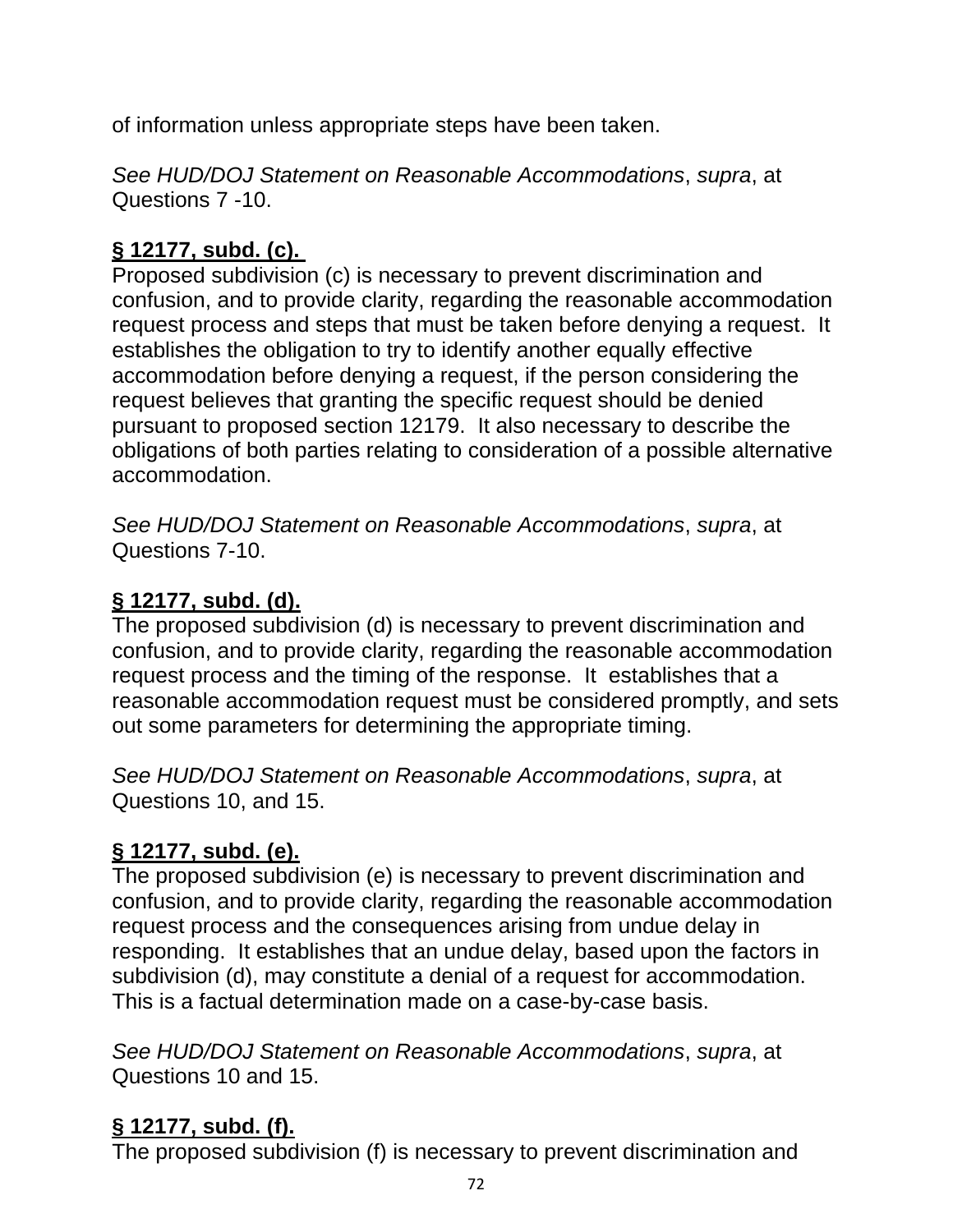confusion, and to provide clarity, regarding the reasonable accommodation request process and the consequences arising from failure to reach an agreement. It establishes that a failure to reach an agreement on a request for an accommodation may constitute a denial of the request, and sets parameters for consideration of whether such a failure occurred and whether it constituted a denial. It is also necessary to establish that an individual can make a later request that must be considered pursuant to these regulations. As also noted in proposed section 12176, subd. (c)(4), this is necessary because circumstances relating to requests for accommodation can change over time for a wide variety of reasons, including that the nature or symptoms of the individual's disability or disabilities has changed, the individual has obtained new assistive devices or a new assistance animal, the individual has obtained additional documentation or relevant information relating to the need for the accommodation, the individual has obtained assistance or information to better understand the legal requirement or procedures for obtaining the accommodation, or the individual now has assistance in requesting and explaining more effectively the need for the requested accommodation.

*See HUD/DOJ Statement on Reasonable Accommodations*, *supra*, at Questions 10 and 15.

#### **§ 12178. Establishing that a Requested Accommodation is Necessary.**

This proposed section is necessary to establish the procedures for evaluating a request for a reasonable accommodation, and to identify what additional information can be requested under various circumstances. This is necessary to balance the privacy rights of the individual with a disability with the need for the person considering the request to determine whether the requested accommodation is necessary to afford a person with a disability an equal opportunity to use and enjoy a dwelling.

Similarly to proposed section 12176(b), this proposed subdivision is necessary to protect the privacy rights of individuals with disabilities, particularly as to their medical conditions and records, and to balance those privacy rights with the need to confirm that the accommodation is necessary under these regulations. As described in more detail below, in order to effectuate the proper balance, subdivisions (a) through (d) describe different predicates for obtaining various types of information. Subdivisions (e) through (g) describe the types of information and sources that are permitted under this section.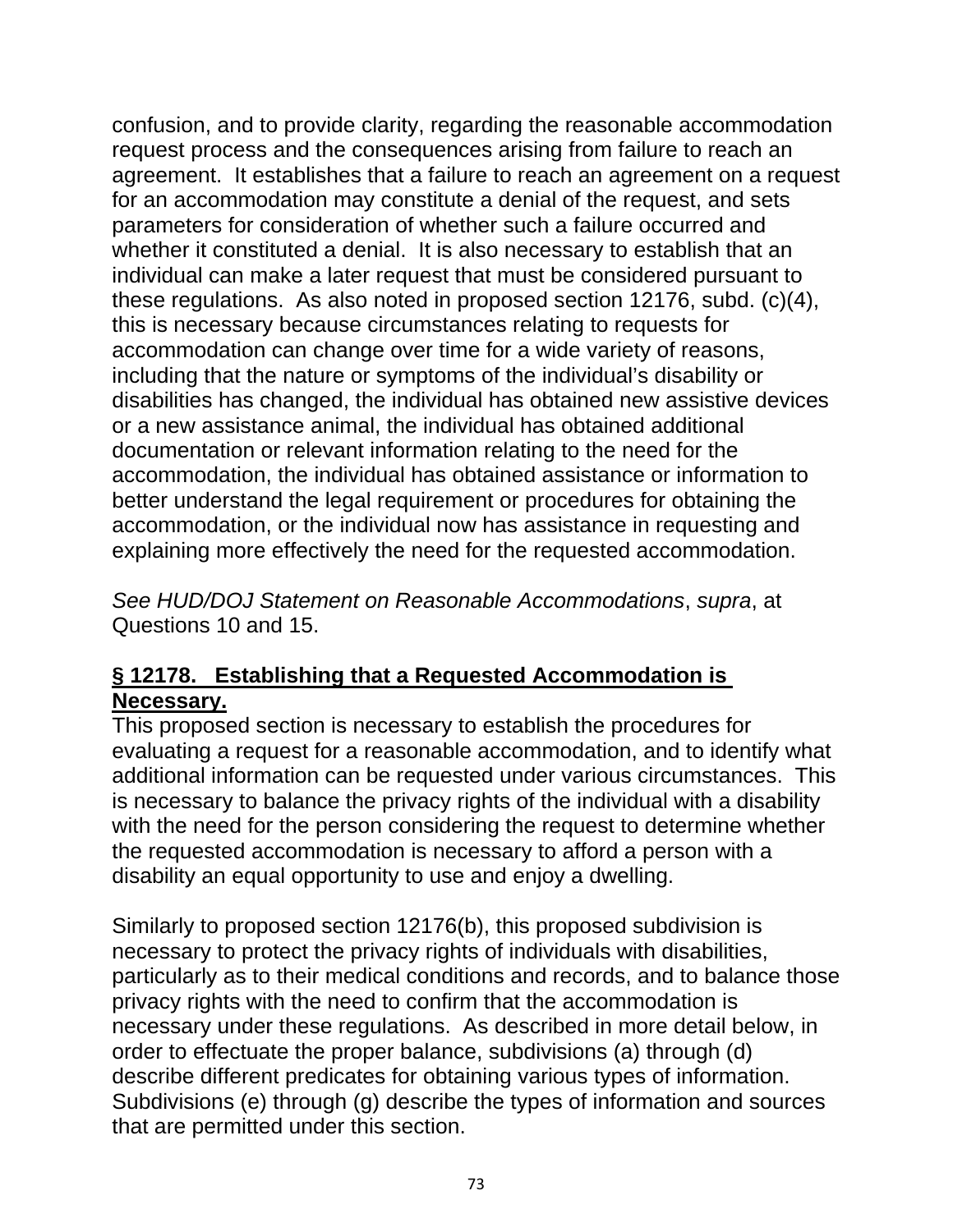As required by Government Code section 12955.6, the proposed section is based on California statutes and common law, but also provides rights and remedies that are equal to or greater than those provided in the FHA, specifically 42 U.S.C. sections 3604-3606, 3617, 3631, and particularly 42 U.S.C. section 3604, subdivisions (f)(1), f(2), and f(3)(B), and their implementing regulations, 24 C.F.R. sections 100.204,100.202(c), and case law interpreting those provisions. Further, the proposed section provides rights and remedies that are equal to or greater than the equivalent American with Disabilities Act provisions related to reasonable accommodations, pursuant to Government Code section 12926.1(a). The proposed section also provides rights and remedies that are equal to or greater than those provided by the *HUD/DOJ Statement on Reasonable Accommodations, supra*. *See HUD/DOJ Statement on Reasonable Accommodations*, *supra*, at Questions 16-18.

This proposed section is specifically necessary pursuant to Government Code section 12955.6 because FEHA must provide at least the same level of protection to individuals covered by FEHA as the FHA. 24 C.F.R. section 100.202(c) prohibits inquiries about an individual's disability or perceived disabilities, or about the nature or severity of their disabilities. However, 24 C.F.R section 100.204 requires consideration of requests for accommodation, thus establishing a limited exception to the prohibition on inquiries once a request has been made. Therefore, inquiries into the nature of a disability or the need for an accommodation must be strictly limited to inquiries or disclosures directly related to the consideration of the request for an accommodation and the implementation of any accommodation.

### **§ 12178, subd. (a).**

The proposed subdivision (a) is necessary to establish that if an individual, directly or through a representative, makes a request for an accommodation which includes reliable information about the disability related need for the accommodation, no further inquiry is permitted. Reliability is further discussed in subdivision (g.) In many circumstances, the disability-related need for the discrimination can be readily documented as part of the original request. For example, an individual who has sufficient residual hearing to engage in a conversation, but only while wearing their hearing aids, could just provide the required information verbally as part of the request, or could establish that they have hearing limitations and needs a blinking doorbell by providing a letter from a teacher at school or from a staff person at an organization providing assistance to deaf and limited hearing individuals. In those instances, the consideration of the request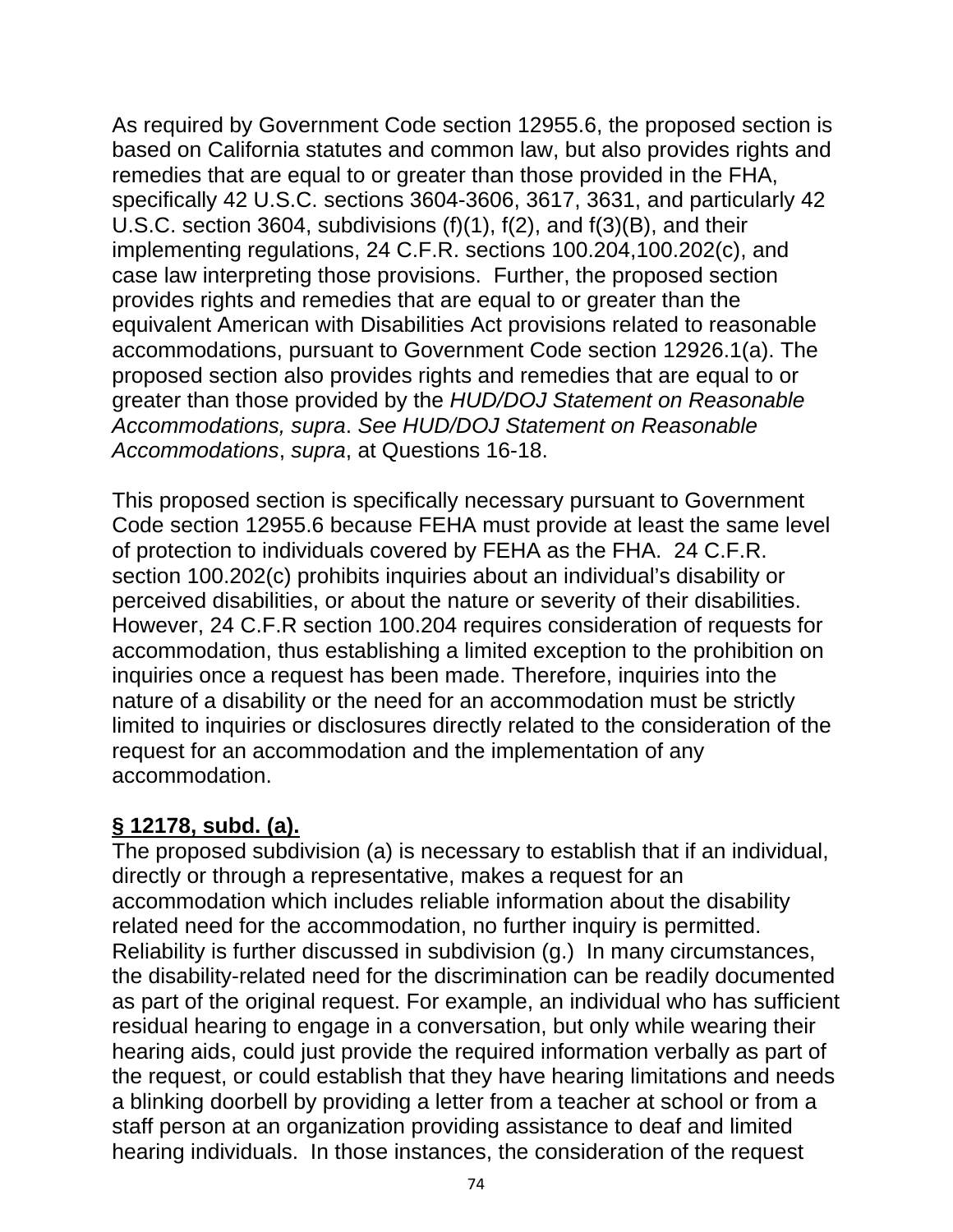proceeds without any further inquiry into the disability-related need.

*See HUD/DOJ Statement on Reasonable Accommodations*, *supra*, at Questions 16-18.

# **§ 12178, subd. (b).**

The proposed subdivision (b) is necessary to prevent discrimination and confusion, and to provide clarity, regarding the reasonable accommodation request process and the varying obligations that arise based on the information initially available to the person considering a request. It establishes that no further information may be requested if the individual's disability is known or apparent to the person considering the request, and the need for the accommodation is also readily apparent or known. For example, an individual who uses a power wheelchair and has an adaptive van need not provide further information as to her disability or the disabilityrelated need. The consideration of the request proceeds without any further inquiry into the disability-related need.

*See HUD/DOJ Statement on Reasonable Accommodations*, *supra*, at Questions 16-18.

## **§ 12178, subd. (c).**

The proposed subdivision (c) is necessary to to prevent discrimination and confusion, and to provide clarity, regarding the reasonable accommodation request process and the varying obligations that arise based on the information initially available to the person considering a request. It describes the information that may be requested if the individual's disability is known or apparent to the person considering the request, but the need for the accommodation is not readily apparent or known. For example, the person considering the disability may know that the individual has a cardiac disability and had a recent heart attack, but may not know how that is related to a request for closer parking space. Under those circumstances, subdivision (c) delineates the specific information that can be requested to establish the disability-related need.

*See HUD/DOJ Statement on Reasonable Accommodations*, *supra*, at Questions 16-18.

## **§ 12178, subd. (d).**

The proposed subdivision (d) is necessary to prevent discrimination and confusion, and to provide clarity, regarding the reasonable accommodation request process and the varying obligations that arise based on the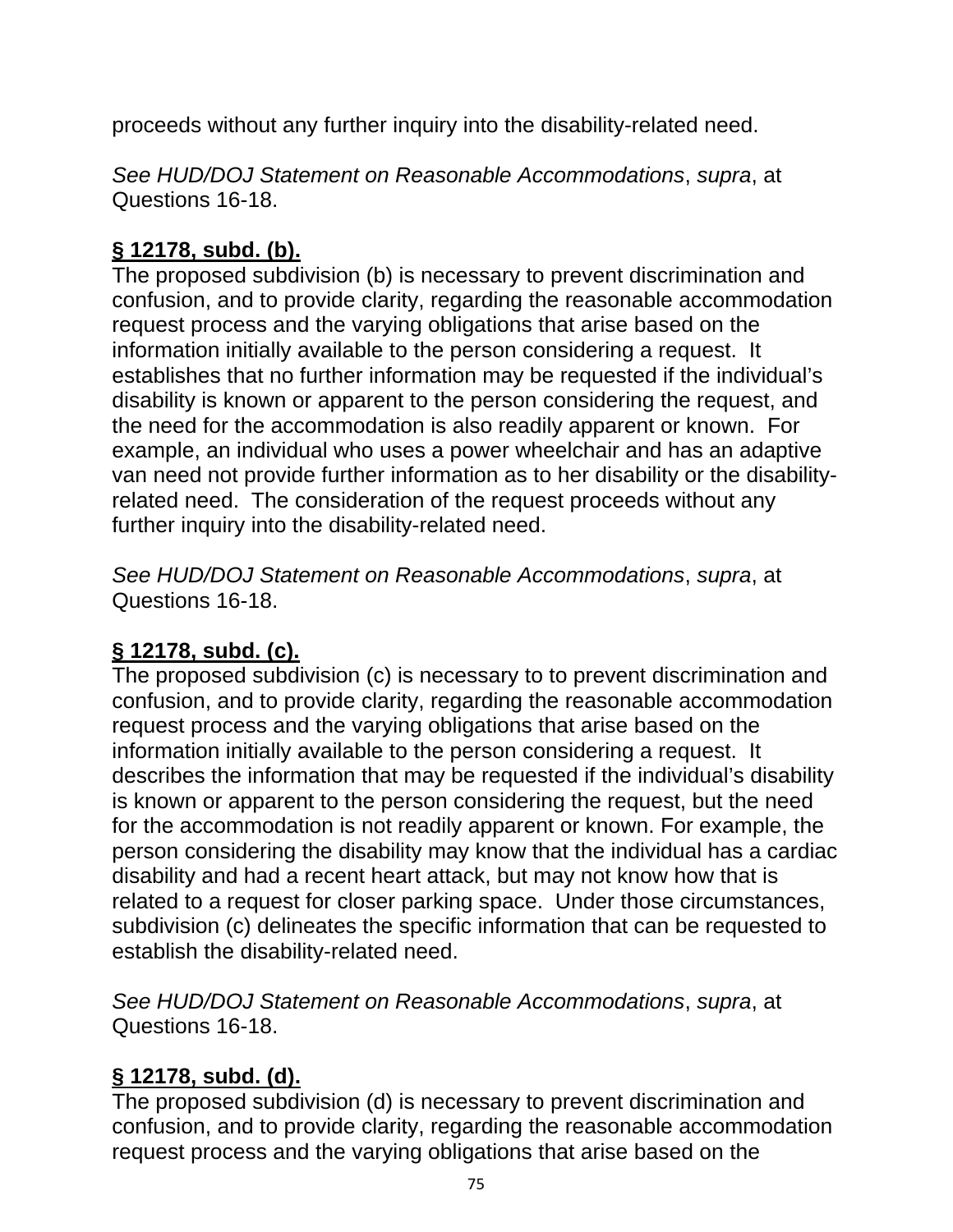information initially available to the person considering a request. It describes the information that may be requested if neither the individual's disability nor the need for the accommodation is apparent or known to the individual considering the request. For example, many disabilities, such as mental health, cognitive, or cardiac disabilities, may not be apparent or known to the person considering the request. Under those circumstances, subdivision (d) delineates the specific information that can be requested to establish the disability-related need.

*See HUD/DOJ Statement on Reasonable Accommodations*, *supra*, at Questions 16-18.

### **§ 12178, subd. (e), (f) and (g).**

Proposed subdivisions (e), (f) and (g) are necessary to describe the types of information that can or cannot be requested to establish the disabilityrelated need for the accommodation, keeping in mind the balancing of the privacy rights of the individual with a disability and the requirement to provide sufficient information to establish the need, as described in the beginning of this section.

Proposed subdivision (e) prohibits seeking information that would be irrelevant or unduly invasive of the individual's privacy rights. This is followed by proposed subdivision (f) which identifies a wide variety of permissible sources for establishing the disability-related need for the accommodation, including information provided directly from the individual with the disability as well as information from reliable third parties. This subdivision is necessary because medical professionals are not the only persons who can provide adequate information, for numerous reasons, including the following reasons. First, individuals with disabilities are often in the best position to understand and explain their disability-related need. Second, disabilities are not the same as diseases, and not all individuals with disabilities are under the current care of a medical provider with relevant information. For example, an individual who is blind may not need ongoing vision treatment. Third, many low income individuals with disabilities, including those without medical insurance, do not have ongoing relationships with health care providers who can document a particular disability. They may seek health care only in emergencies. Fourth, many health care practitioners, including those who are paid by Medi-Cal (Medicaid), charge to complete paperwork, and completion of that paperwork may be accompanied by significant delays, which puts a significant and unnecessary burden on individuals with disabilities. Fifth, while medical professionals are experienced at treating diseases, the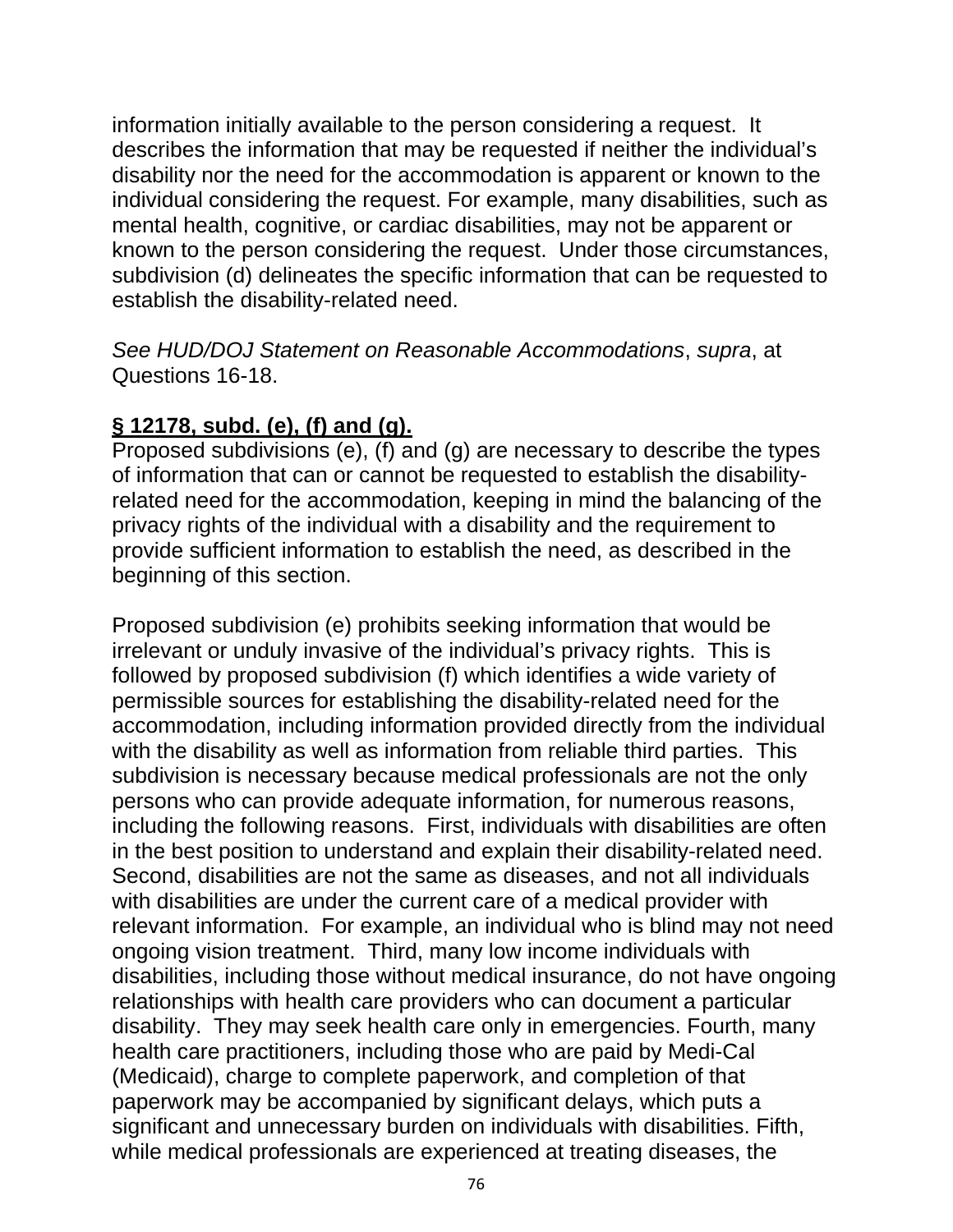inquiry under FEHA is not a medical one and may not be understood by them. Sixth, individuals with disabilities interact with a number of other reliable sources who are better equipped to understand the nature of the accommodations they need, such as some of the persons identified in subdivision (f)(3)-(5).

In addition, requiring medical documentation under this subdivision would provide fewer rights than FHA, in violation of Government Code 12955.6.

Subdivision (g) provides guidance as to how a person evaluating the request can determine whether the information comes from a "reliable third party," as that term is used in subdivision (f). *See HUD/DOJ Statement on Reasonable Accommodations*, *supra*, at Questions 16-18.

The proposed subdivision (g) is necessary to provide additional guidance on the use of the term reliability. *See HUD/DOJ Statement on Reasonable Accommodations*, *supra*, at Questions 16-18.

#### **§ 12179. Denial of Reasonable Accommodation.**

The Council proposes to add section 12179 to describe the permissible circumstances under which a request for a reasonable accommodation may be denied. This is necessary to concisely describe and consolidate a complex body of law into one regulation that provides adequate guidance to the public on a subject that is often misunderstood.

Proposed subdivision 12179(a) lists the only permissible circumstances that permit a denial of a request for a reasonable accommodation. Subdivisions (b) and (c) describe additional criteria for consideration of such requests. If a person considering a request believes there is grounds under this section to deny a request for reasonable accommodation, they must proceed with the interactive process under proposed Section 12177(b) to determine if there is another accommodation that is equally effective.

As required by Government Code section 12955.6, the proposed section is based on California statutes and common law, but also provides rights and remedies that are equal to or greater than those provided in the FHA, specifically 42 U.S.C. sections 3604-3606, 3617, 3631, and particularly 42 U.S.C. section 3604, subdivisions (f)(1), f(2), f(3)(B), and (f)(9), and their implementing regulations, 24 C.F.R. sections 100.204,100.202(c), and case law interpreting those provisions. Further, the proposed section provides rights and remedies that are equal to or greater than the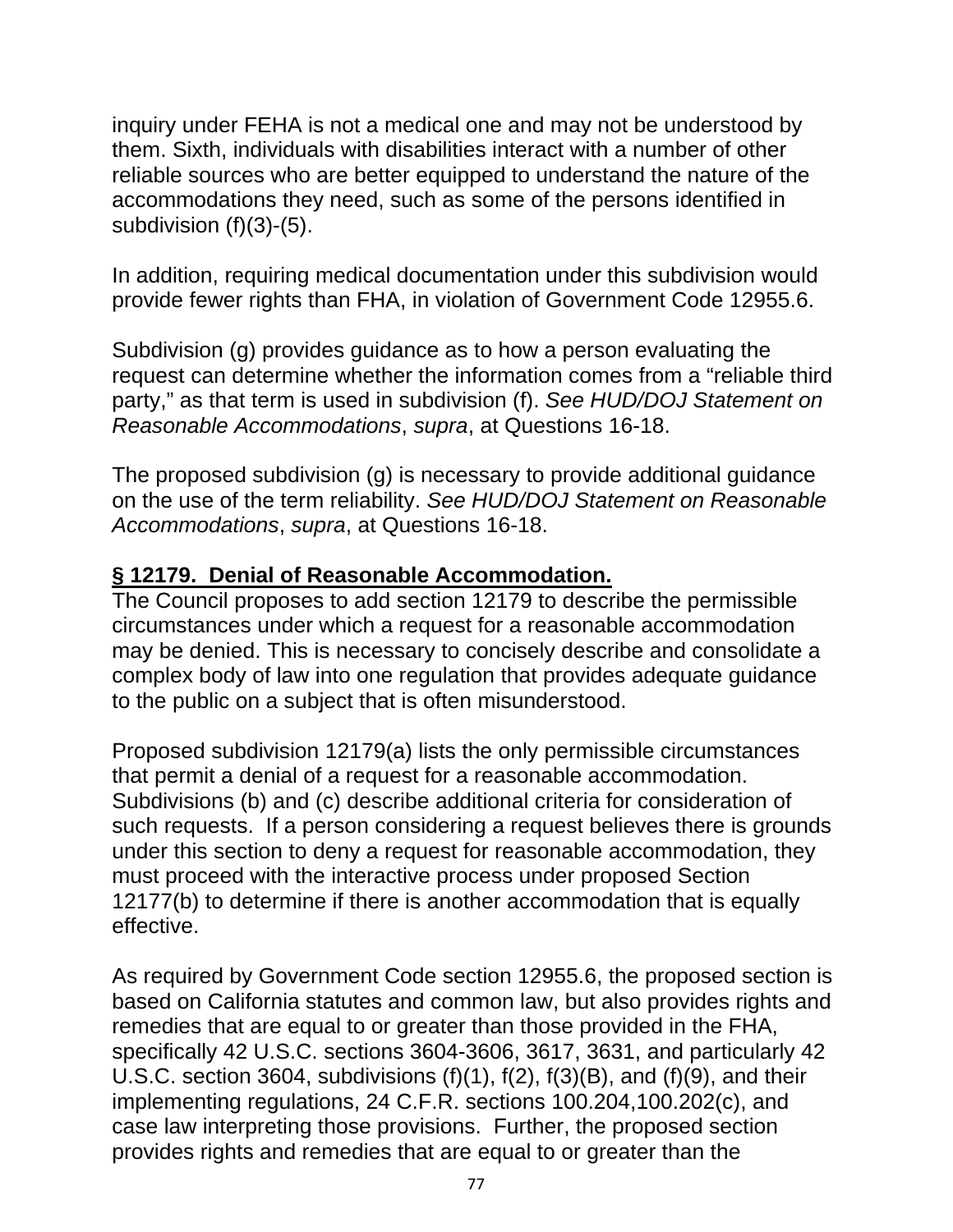equivalent American with Disabilities Act provisions related to reasonable accommodations, pursuant to Government Code section 12926.1(a). The proposed section also provides rights and remedies that are equal to or greater than those provided by the *HUD/DOJ Statement on Reasonable Accommodations*, *supra*, at Questions 5, 7, and 8.

# **§ 12179, subd. (a).**

The proposed subdivision (a) is necessary to describe the permissible circumstances under which a request for a reasonable accommodation may be denied, and to provide guidance on how to determine the appropriateness of a reason for denial.

Requests for a reasonable accommodation can only be denied for the reasons established in subdivisions (a)(1)-(a)(5). Subdivision (a)(1) is necessary because if the person seeking the accommodation is not a person with a disability, they are not entitled to an accommodation. Subdivision (a)(2) is necessary because an accommodation need not be granted if there is not a disability-related need for the accommodation. Subdivision (a)(3) is necessary because a reasonable accommodation is not required if it would constitute a fundamental alteration, as further discussed in subdivision (c). Subdivision (a)(4) is necessary because a reasonable accommodation is not required if it would constitute an undue financial or administrative burden, as further discussed in subdivision (b). Subdivision (a)(5) is necessary because a reasonable accommodation is not required if the requested accommodation would constitute a direct threat to the health or safety of others or would cause substantial physical damage to the property of others, and such risks cannot be sufficiently mitigated or eliminated by another reasonable accommodation or otherwise. Subdivision (a) (5) further sets out specific criteria for consideration of whether a proposed accommodation would justify a denial under section 12179(a)(5).

*See, HUD/DOJ Statement on Reasonable Accommodations*, *supra*, at Questions 5, 7, and 8.

## **§ 12179, subd. (b).**

The proposed subdivision (b) is necessary to further explain what constitutes an undue financial or administrative burden under subdivision (a)(4). This term is often subject to confusion, so proposed subdivision (b) describes in more detail the factors that must be considered, on a case-bycase basis, in determining whether something constitutes an undue burden.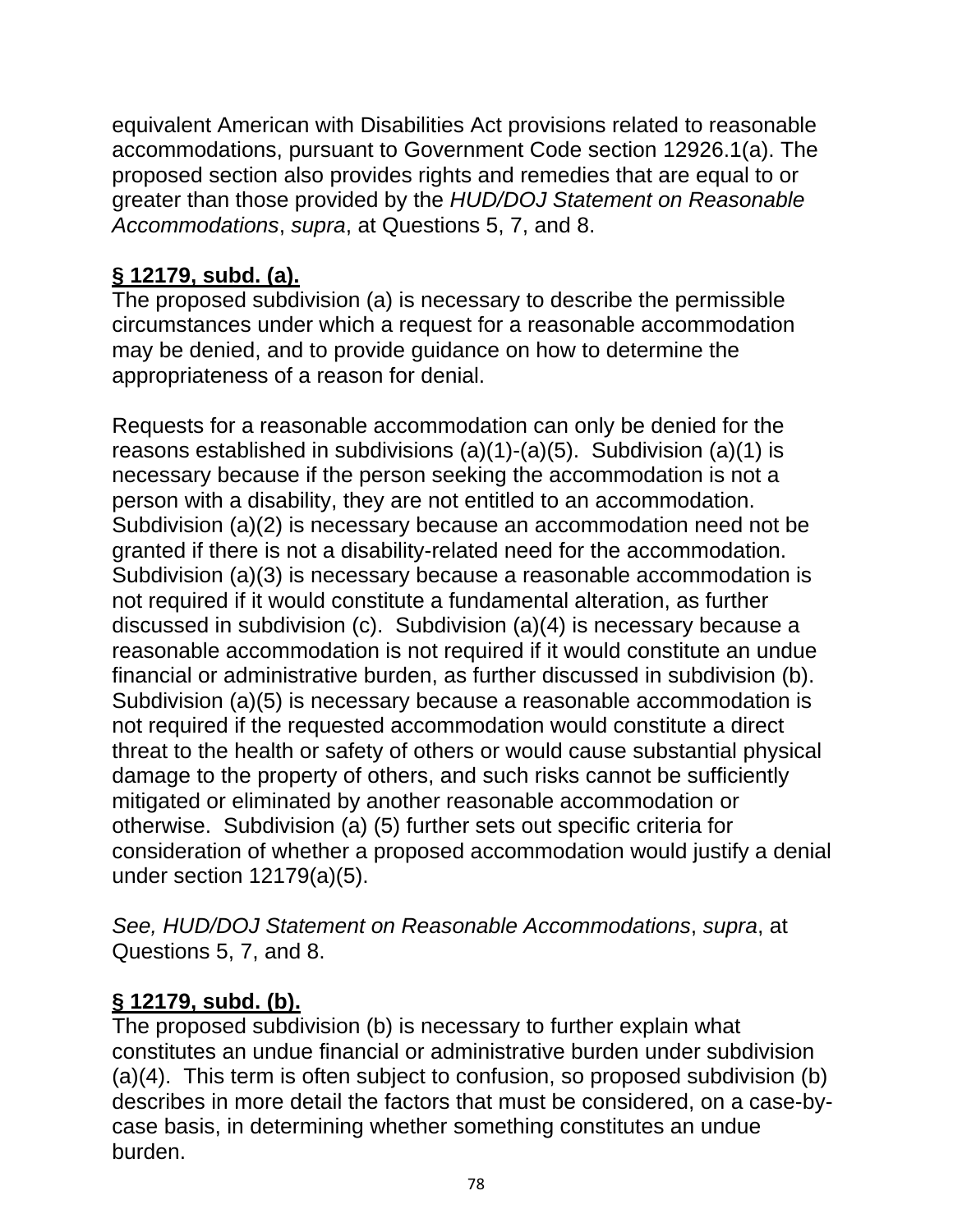*See, HUD/DOJ Statement on Reasonable Accommodations*, *supra*, at Question 7 and 9.

### **§ 12179, subd. (c).**

The proposed subdivision (c) is necessary to further explain what constitutes a fundamental alteration under subdivision (a)(3). This term is often subject to confusion, so proposed subdivision (c) describes in more detail whether something constitutes a fundamental alteration, and provides an example for additional clarification.

*See, HUD/DOJ Statement on Reasonable Accommodations*, *supra*, at Questions 7 and 8.

### **§ 12179, subd. (d).**

The proposed subdivision (d) is necessary to prohibit the consideration of fears or prejudices, or possible unfairness to others, in evaluating a request for a reasonable accommodation, since these are not permissible factors under the law and in fact would be discriminatory. The purpose of FEHA is to eliminate discrimination against people with disabilities based on unwarranted fears, prejudices and stereotypes. The subdivision is also necessary to establish that each request must be considered on its own merits, without consideration of possible future requests.

*See, HUD/DOJ Statement on Reasonable Accommodations*, *supra*, at Questions 5, 7 and 8.

#### **§ 12180. Other Requirements or Limitations in the Provision of Reasonable Accommodations; and Examples.**

The purpose of proposed section 12180 is to provide additional guidance on the consideration of reasonable accommodation requests. This is necessary because this is an area of law that is often misunderstood. This section is further necessary to establish some requirements and limitations that are not otherwise specifically addressed in proposed sections 12176- 12179.

This section is also necessary to provide some examples of common situations involving requests for accommodations, in order to provide further guidance to the public about application of the provisions in proposed sections 12176-12179.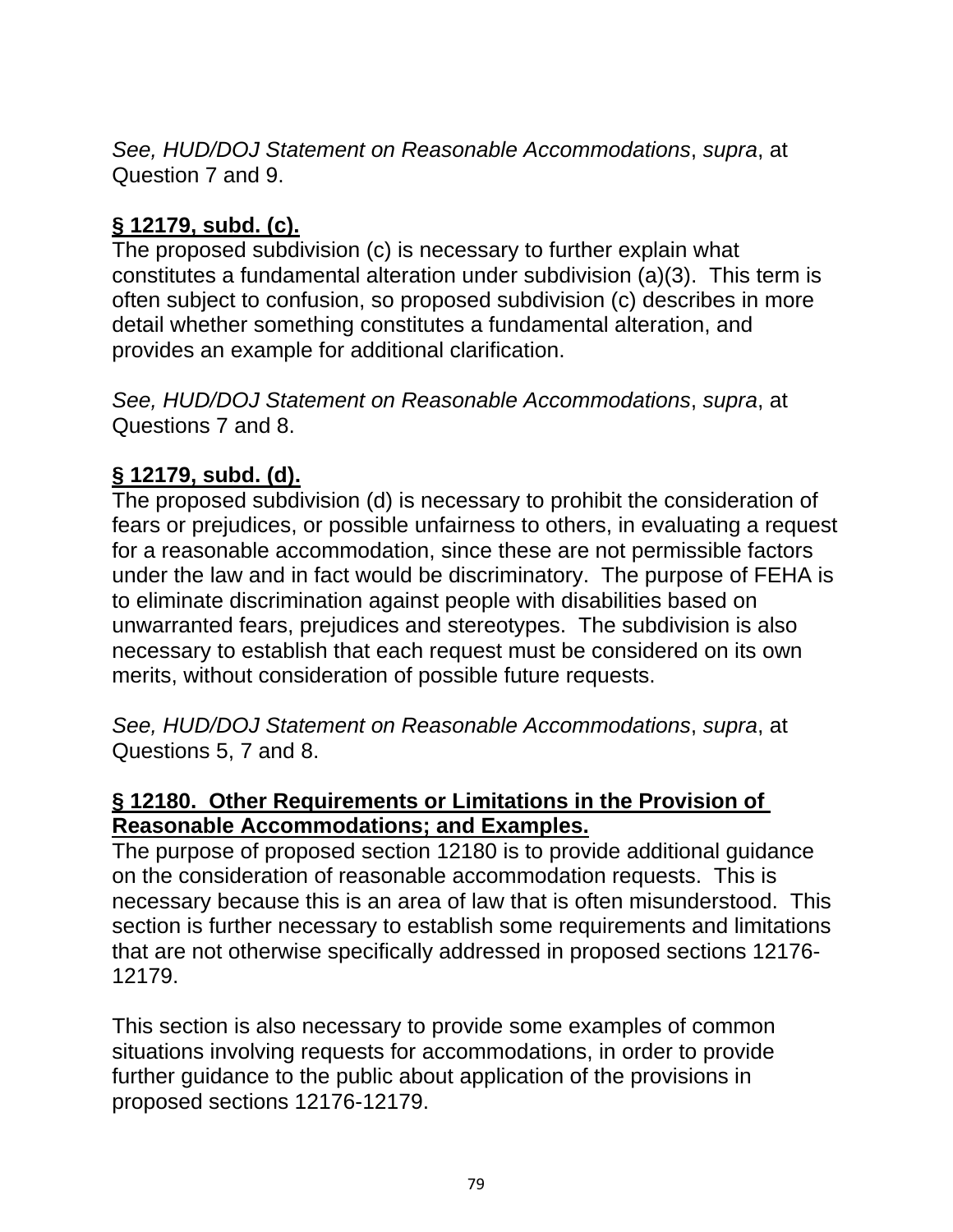As required by Government Code section 12955.6, the proposed section is based on California statutes and common law, but also provides rights and remedies that are equal to or greater than those provided in the FHA, specifically 42 U.S.C. sections 3604-3606, 3617, 3631, and particularly 42 U.S.C. section 3604, subdivisions (f)(1), f(2), f(3)(B), and (f)(9), and their implementing regulations, 24 C.F.R. sections 100.204,100.202(c), and case law interpreting those provisions. Further, the proposed section provides rights and remedies that are equal to or greater than the equivalent American with Disabilities Act provisions related to reasonable accommodations, pursuant to Government Code section 12926.1(a). The proposed section also provides rights and remedies that are equal to or greater than those provided by the *HUD/DOJ Statement on Reasonable Accommodations*, *supra.*

## **§ 12180, subd. (a).**

The proposed subdivision (a) is necessary to implement provisions of law relating to reasonable accommodations that are not otherwise addressed in proposed sections 12176-12179 regarding reasonable accommodations. The subdivision includes three requirements relating to areas of common confusion, which are necessary in order to provide further clarity. Subdivision (a)(1) prohibits charging for processing or granting a reasonable accommodation. Proposed subdivision (a)(2) implements the requirement that the person considering the request may have to incur some costs to respond to the requests, and that such costs do not constitute grounds for denial, unless they constitute an undue burden pursuant to Section 12179(a) and (b). Proposed subdivision (a)(3) implements the requirement that individuals with disabilities may not be asked or required to waive their rights to future accommodations, as such waivers would conflict with the purpose and intent of FEHA.

*See, HUD/DOJ Statement on Reasonable Accommodations*, *supra*, at Questions 9 and 11.

## **§ 12180, subd. (b).**

The proposed subdivision (b) is necessary to provide examples of common situations involving reasonable accommodations, to provide further guidance in areas that create confusion or are often misunderstood. All of the examples illustrate situations in which there is a reasonable accommodation request and provide guidance as to how the request should be considered in light of the proposed regulations in Sections 12176 through 12179. Because every reasonable accommodation request has to be considered on a case-by-case basis, and individual facts are extremely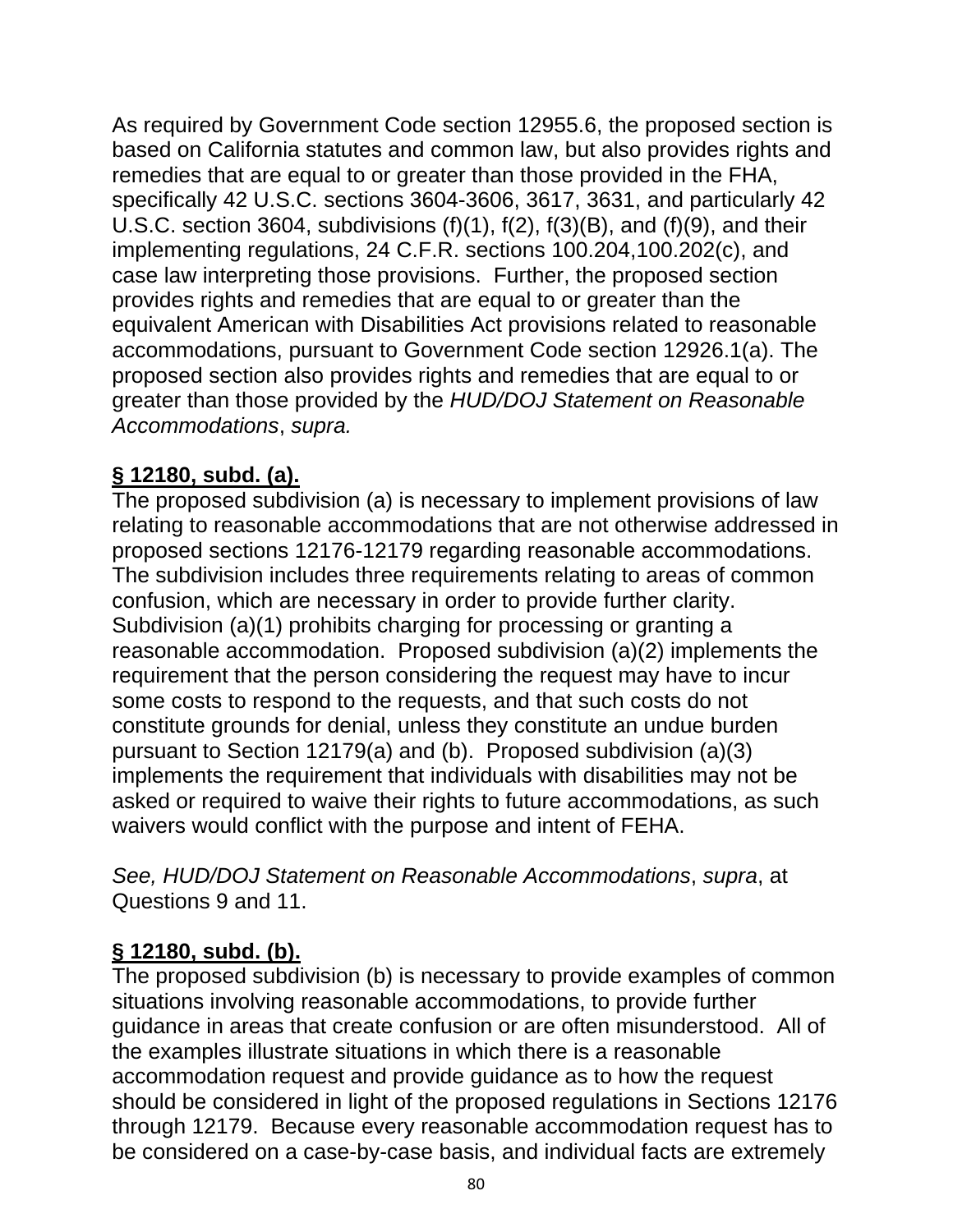relevant, none of the examples apply to all situations. Each example explicitly provides qualifying language that the outcome depends on the absence of additional relevant facts. However, because the situations are fairly common, they provide general and necessary guidance to the general public as to how such request should be evaluated.

The examples are derived from general statutory concepts, case law, and HUD regulations and guidance, and other relevant law. *See,* 24 C.F. R. section 100.204(b) (examples); *HUD/DOJ Statement on Reasonable Accommodations*, *supra*.

### **§ 12185. Assistance Animals.**

The purpose of this proposed section is to implement the sections of FEHA prohibiting discrimination against people with disabilities, including Government Code sections 12920, 12921, 12926, 12926.1, 12927, 12955, and 12955.3, in regards to all types of assistance animals used by individuals with disabilities. It is necessary to provide clear guidance on an issue addressed by a number of overlapping California statutes and federal laws that have created a great deal of confusion among the public. Assistance animals are defined in proposed subdivision 12005(g). As further described in proposed subdivision 12005(g), assistance animals include both service animals (subdivision 12005(g)(1) and support animals (subdivision 12005(g)(2).

Proposed section 12185 is necessary to clarify both the similarities and the differences between the two main categories of assistance animals. In order to do so effectively, the proposed section separately sets out standards for service animals (subdivision (b)) and support animals (subdivision (c)). The proposed section is also necessary to set out provisions applicable to all assistance animals (subdivision (d)).

Discrimination against individuals with disabilities who use service animals is prohibited both by FEHA and by Civil Code sections 54.1 and 54.2, as well as by the American with Disabilities Act. (*See,* Government Code section 12926.1(a) (the ADA provides a floor for FEHA).) Service animals are permitted as of right in housing and common areas, as addressed in proposed subdivision (a). Support animals may be permitted as a reasonable accommodation under FEHA, as well as under the FHA, as addressed in proposed subdivision (b).

As required by Government Code section 12955.6, the proposed section is based on California statutes and common law, but also provides rights and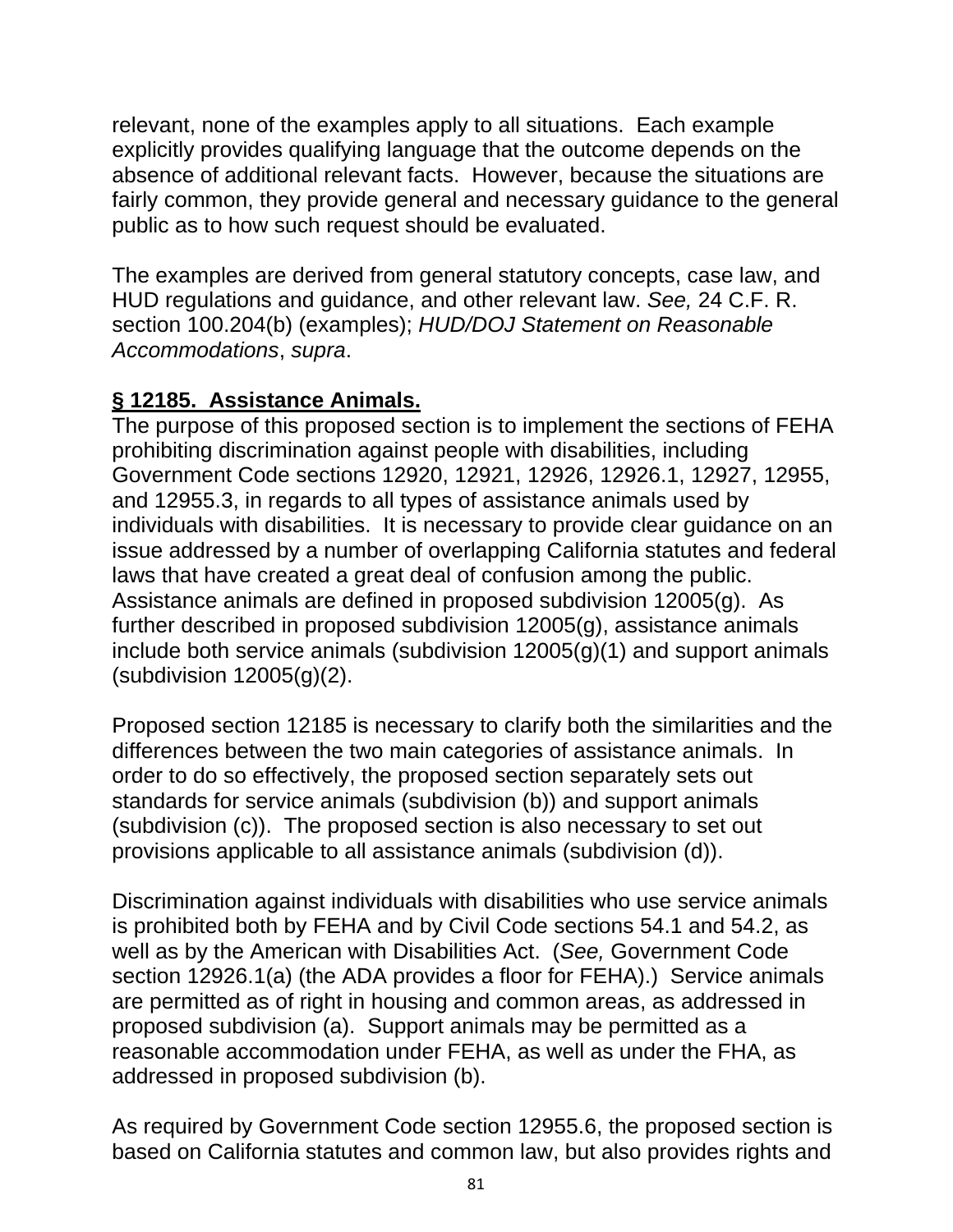remedies that are equal to or greater than those provided in the FHA, specifically 42 U.S.C. sections 3604-3606, 3617, 3631, and particularly 42 U.S.C. section 3604, subdivisions (f)(1), f(2), and f(3)(B), and their implementing regulations, 24 C.F.R. sections 100.204,100.202(c), and case law interpreting those provisions. Further, the proposed section provides rights and remedies that are equal to or greater than the equivalent American with Disabilities Act provisions related to reasonable accommodations and service animals, pursuant to Government Code section 12926.1(a). The proposed section also provides rights and remedies that are equal to or greater than those provided by 28 C.F.R. section 36.302(c) and the *Joint Statement of the Department of Housing and Urban Development and the Department of Justice on "Reasonable Accommodations Under the Fair Housing Act,"* May 17, 2004 (*HUD/DOJ Statement on Reasonable Accommodations*), available at http://www.justice.gov/crt/about/hce or

https://www.justice.gov/sites/default/files/crt/legacy/2010/12/14/joint\_statem ent\_ra.pdf; HUD FHEO Notice: FHEO-2013-01, April 25, 2013, "Service Animals and Assistance Animals for People with Disabilities in Housing and HUD-Funded Programs, April 25, 2013, (*FHEO Notice*), available at https://www.hud.gov/sites/documents/SERVANIMALS\_NTCFHEO2013- 01.PDF; 24 C.F.R. 5.303; and HUD Final Rule, "Pet Ownership for the Elderly and Persons with Disabilities" (*HUD Final Rule on Pet Ownership*); 73 FR 63834.01, 2008 Westlaw 469049 (October 27, 2008) (provisions allowing pets in public housing); DOJ Revised Requirements on Service Animals (*DOJ Service Animal Requirements*), July 12, 2011, available at https://www.ada.gov/service\_animals\_2010.htm; and DOJ guidance document "Frequently Asked Questions about Service Animals and the ADA" (*DOJ FAQ on Service Animals*), July 20, 2015, available at https://www.ada.gov/regs2010/service\_animal\_qa.pdf.

# **§ 12185, subd. (a).**

To provide necessary clarity, the proposed subdivision (a) references the definition for assistance animals, including guide dogs, signal dogs, service dogs, miniature horses, and service animals in training, as defined more specifically in proposed section 12005(d). Miniature horses are referenced in proposed section 12005(d) because they are specifically included in FHA.

## **§ 12185, subd. (b).**

Proposed subdivision (b) is necessary to implement the appropriate standards for service animals. Individuals with disabilities are entitled to service animals as a right under California law. Civil Code 54.1(b)(6)(A),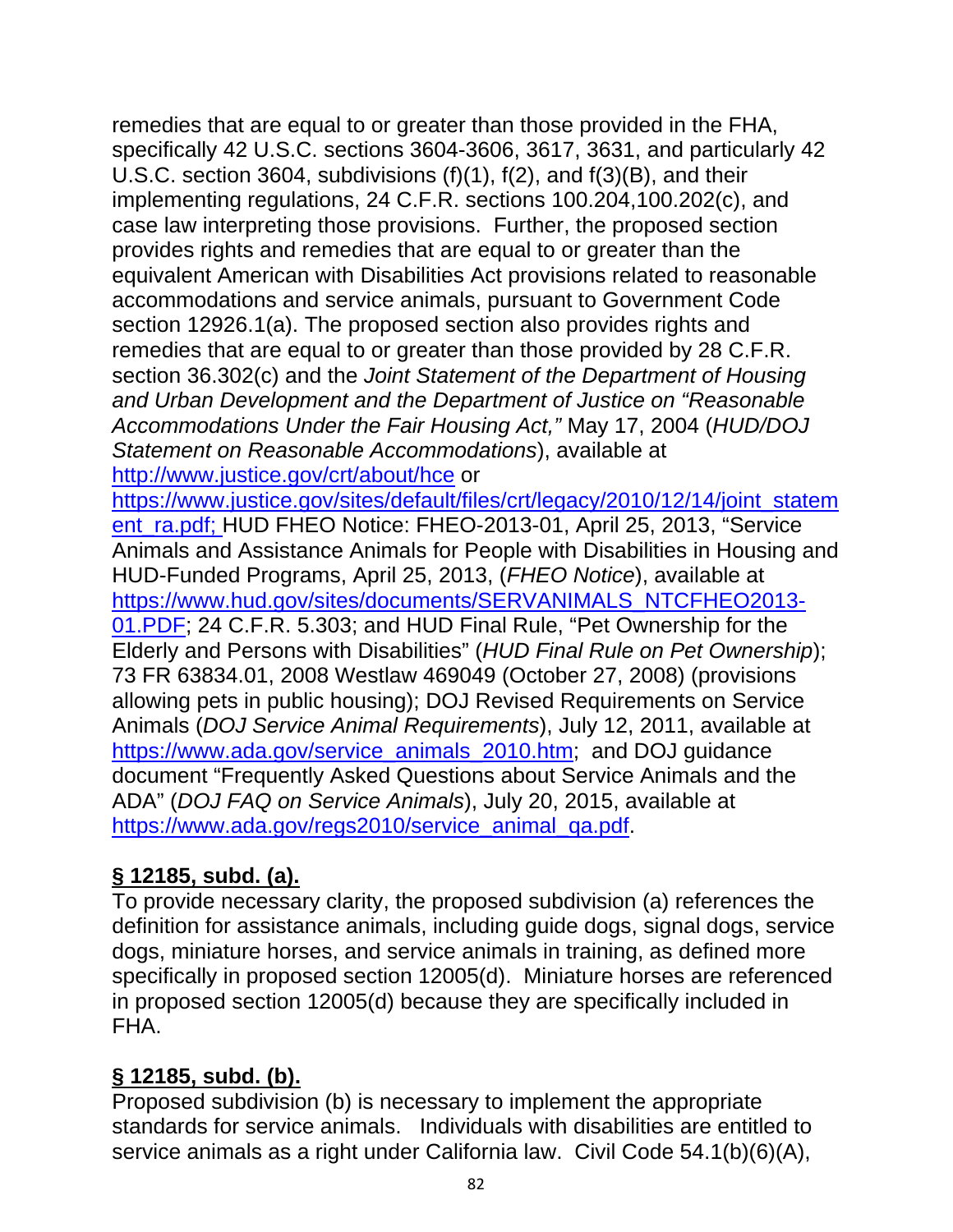Civil Code 54.2. Unlike support animals, no request for a reasonable accommodation needs to be made for an individual with disabilities to be accompanied by or have a service animal in their home or to enjoy other housing opportunities.

Pursuant to Government Code 12955.6, the proposed section provides greater rights and remedies to individuals who use service animals than does the FHA, because Civil Code sections 54.1 and 54.2 allow service animals as of right and no request for a reasonable accommodation is necessary. Pursuant to Civil Code section 54.1(b)(6)(B), however, reasonable conditions related to both service animals and support animals are permitted, as set out in more detail in proposed subdivision 12185(d)(6), and a number of other provisions apply equally to service animals and support animals, as set out in proposed subdivision 12185. Further, Civil Code 54.2 provides that: "A violation of the right of an individual under the Americans with Disabilities Act of 1990 (Public Law 101-336) also constitutes a violation of this section, and this section does not limit the access of any person in violation of that act." This is consistent with Government Code section 12926.1(a) ("The law of this state in the area of disabilities provides protections independent from those in the federal Americans with Disabilities Act of 1990 (P.L. 101-3361). Although the federal act provides a floor of protection, this state's law has always, even prior to passage of the federal act, afforded additional protections." Therefore, the proposed subdivision is necessary to make explicit that FEHA provides rights and remedies related to service animals that are equal to or greater than those in the ADA.

In order to comply with these mandates, it is necessary for the proposed subdivision to specify the scope of individuals who are entitled to have service animals, the scope of coverage of the provision, and the questions that can be asked of individuals to determine whether the animal is a service animal.

*See, HUD/DOJ Statement on Reasonable Accommodations*, *supra*; *FHEO Notice*, *supra; DOJ Service Animal Requirements*, *supra*; and *DOJ FAQ on Service Animals*, *supra.*

### **§ 12185, subd. (c).**

Proposed subdivision (c) is necessary to provide more guidance to the public about applying the general reasonable accommodations standards set out in proposed sections 12176-12180 to the specific issues that arise when considering requests for accommodations regarding support animals.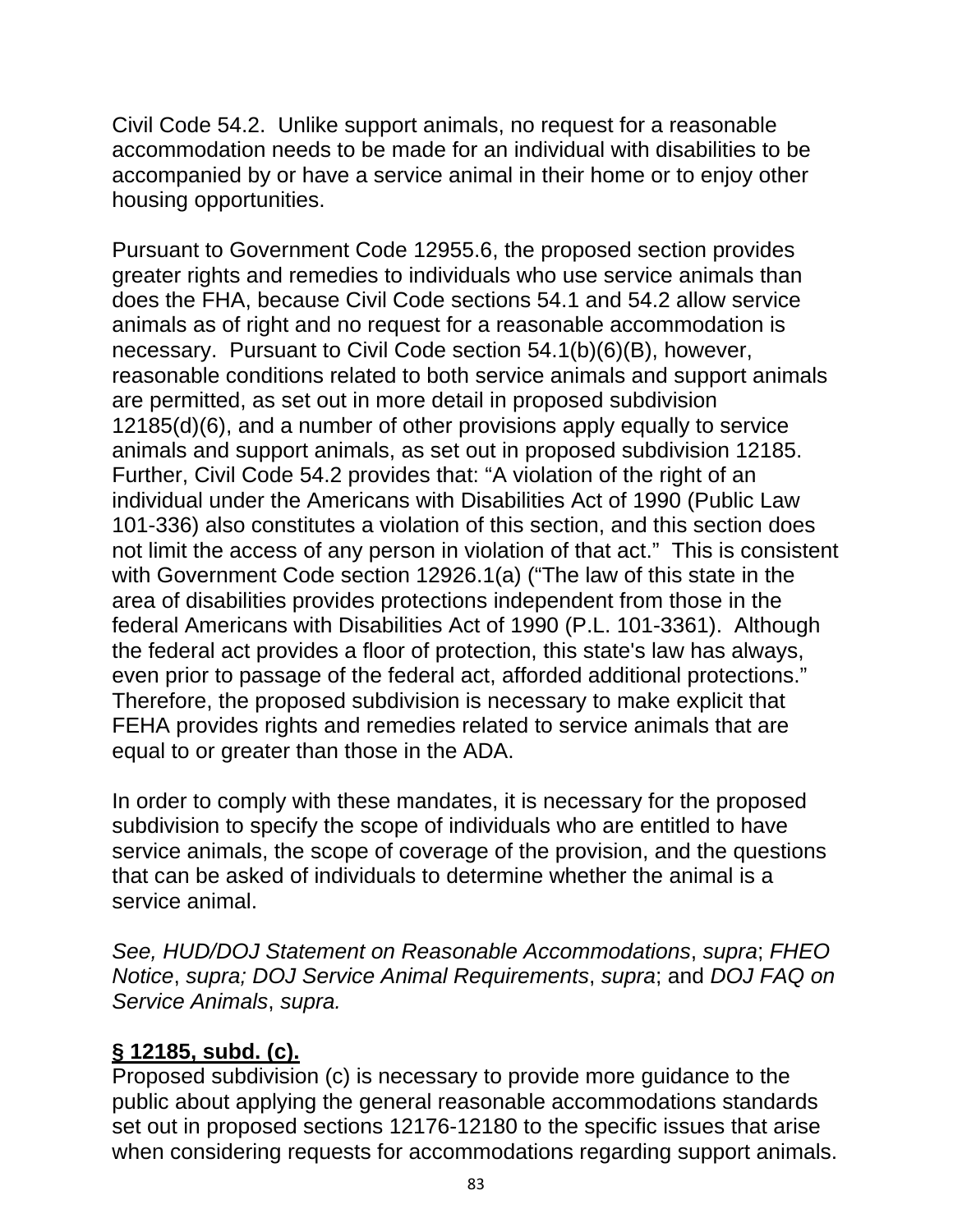Individuals with disabilities are entitled to have support animals pursuant to a request for a reasonable accommodation (as distinguished from service animals permitted as of right).

Discrimination in housing includes a "refusal to make reasonable accommodations in rules, policies, practices, or services when these accommodations are necessary to afford a disabled person equal opportunity to use and enjoy a dwelling." California Government Code 12927(c)(1); *Auburn Woods I* at 1591 (holding that plaintiffs were entitled to a support animal because "substantial evidence supported the FEHC determination that Auburn Woods discriminated [under FEHA] by refusing a reasonable accommodation for the Elebiaris' disabilities.")

*See, HUD/DOJ Statement on Reasonable Accommodations*, *supra*; *FHEO Notice*, *supra; DOJ Service Animal Requirements*, *supra*; and *DOJ FAQ on Service Animals*, *supra.*

# **§ 12185, subd. (c)(1).**

The proposed subdivision (c)(1) is necessary to clarify that the general reasonable accommodations standards set out in proposed sections 12176-12180 apply to the specific issues that arise when considering requests for accommodations regarding support animals,

*See, HUD/DOJ Statement on Reasonable Accommodations*, *supra*; *FHEO Notice*, *supra; DOJ Service Animal Requirements*, *supra*; and *DOJ FAQ on Service Animals*, *supra.*

## **§ 12185, subd. (c)(2).**

Proposed subdivision (c)(2) is necessary to address the specific circumstances relating to online services that provide documentation that an individual has a disability-related need for a support animal. This is an area that is particularly susceptible to provision of inadequate or fraudulent documentation, given the prevalence and easy availability of the internet. However, some online services do provide accurate documentation that may otherwise not be readily available to individuals with disabilities. Therefore, this subdivision is necessary to set minimum standards relating to the reliability of such online documentation, in accord with proposed section 12178(f) that information from a reliable third party must be considered in evaluating a request for a reasonable accommodation. The proposed subdivision balances the conflicting interest by establishing a presumption that an online "certification" is not reliable if it does not include an individualized assessment from a medical professional. The proposed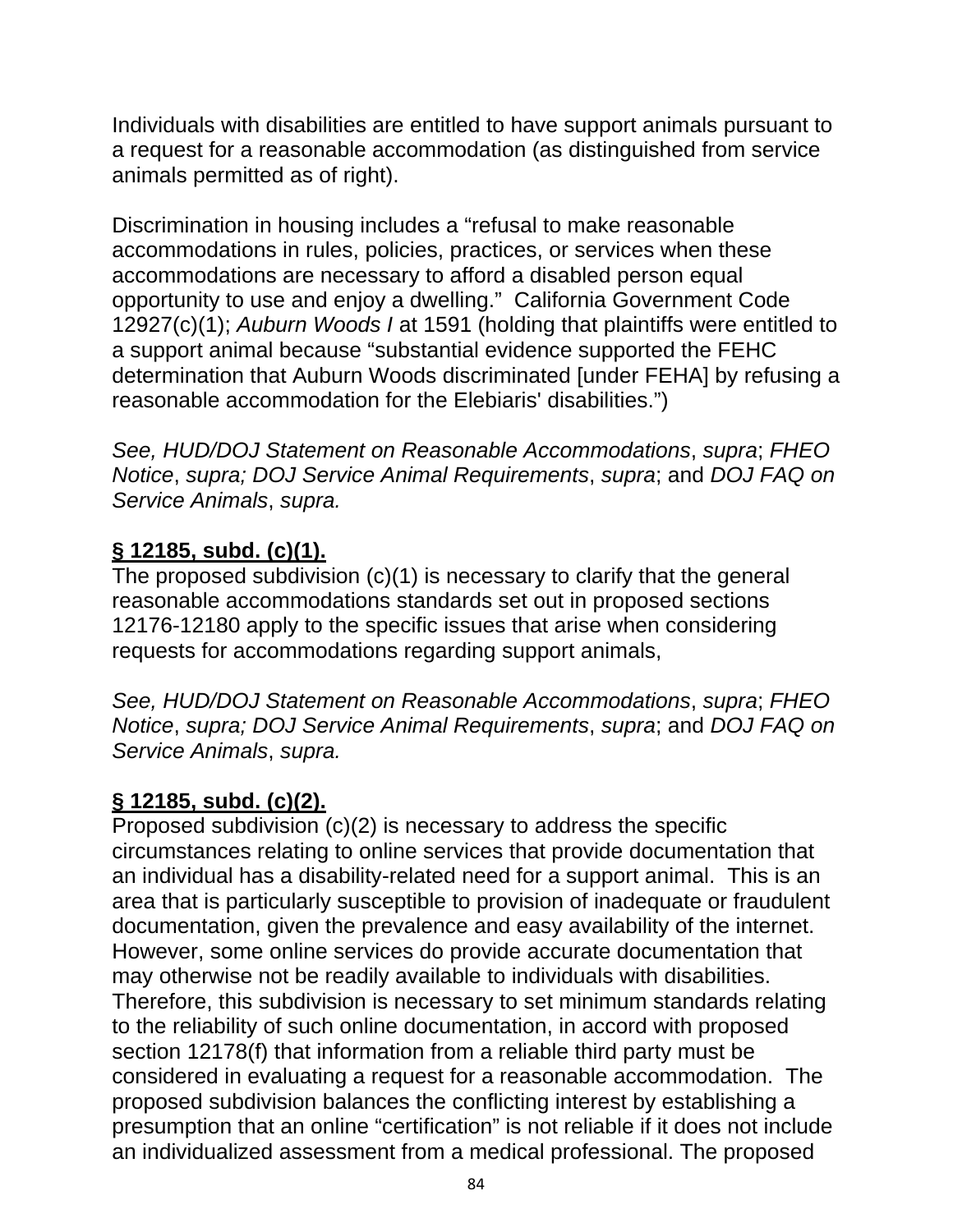subdivision further describes the components of such an assessment. This is an exception to the general rule that documentation from a medical professional is not required to establish a disability-related need for an accommodation. As part of the balancing of interests, the proposed subdivision further provides that a person considering a request for an accommodation who decides the online certification is insufficient must provide an opportunity to the individual requesting the accommodation to provide specific additional information before denying the request.

# **§ 12185, subd. (d).**

The proposed subdivision (d) is necessary to set out provisions applicable to all assistance animals, including both service animals and support animals.

*See,* Civil Code sections 54.1 and 54.2; *HUD/DOJ Statement on Reasonable Accommodations*, *supra*; *FHEO Notice*, *supra; DOJ Service Animal Requirements*, *supra*; and *DOJ FAQ on Service Animals*, *supra.*

## **§ 12185, subd. (d)(1).**

The proposed subdivision (d)(1) is necessary to make clear that there may be other obligations that are equally or more protective of individuals covered by FEHA that apply in particular situations, such as where there is specific government funding under Section 504 of the federal Rehabilitation Act, or where there are specific requirements that might provide greater protection than the proposed regulations to particular types of housing. For example, *see, e.g.,* 24 C.F.R. 5.303 and *HUD Final Rule on Pet Ownership*, *supra*.

*See, HUD/DOJ Statement on Reasonable Accommodations*, *supra*; *FHEO Notice*, *supra; DOJ Service Animal Requirements*, *supra*; and *DOJ FAQ on Service Animals*, *supra.*

# **§ 12185, subd. (d)(2) and (d)(3).**

Proposed subdivisions  $(d)(2)$  and  $(3)$  are necessary to address costs related to assistance animals. Subdivision (d)(2) is necessary to implement the prohibition on charging fees of any kind in connection with assistance animals, including service animals and support animals. This is also consistent with proposed section 12180(a)(1), prohibiting fees in connection with requests for reasonable accommodations. Proposed subdivision (3) is the necessary corollary, which provides that individuals with disabilities may be required to cover the costs of repairs for damages to the premises caused by assistance animals, excluding ordinary wear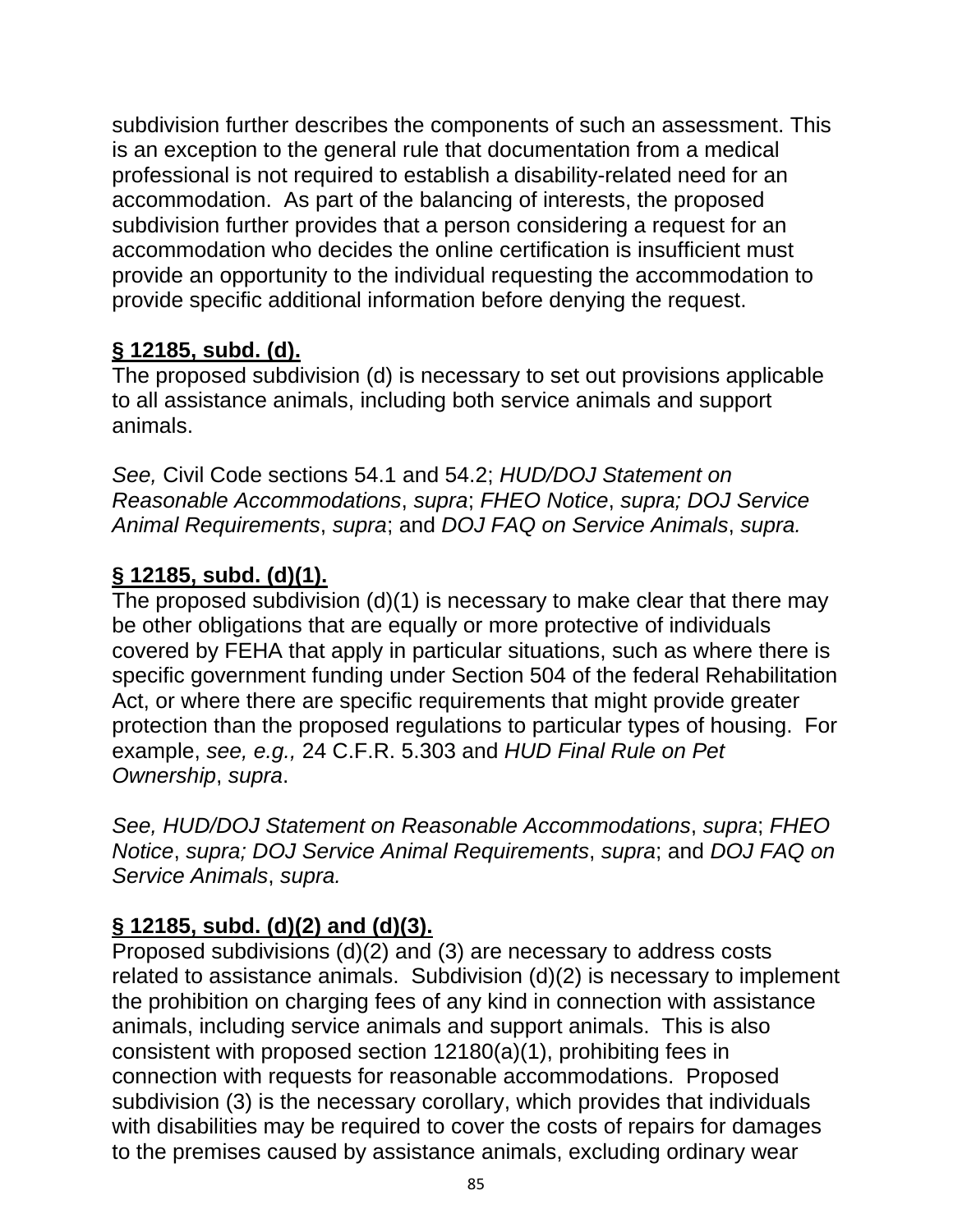and tear.

*See,* Civil Code section 54.1(b)(6)(B); *HUD/DOJ Statement on Reasonable Accommodations*, *supra* at Questions 9 and 11*; FHEO Notice*, *supra; DOJ Service Animal Requirements*, *supra*; and *DOJ FAQ on Service Animals*, *supra.*

## **§ 12185, subd. (d)(4).**

The proposed subdivision (d)(4) is necessary to clarify that individuals may have more than one service animal, and to establish the requirement that each animal must be individually determined to meet the requirement for service animals. Among other reasons, multiple animals may be appropriate because service animals may not perform the same tasks. For example, one dog might assist an individual with pulling their wheelchair or picking up items, and another might alert an individual to an imminent seizure.

Proposed subdivision (d)(4) is also necessary to make explicit that that individuals may have more than one support animal, and that the usual requirements for consideration of reasonable accommodation requests in proposed sections 12176 through 121780 apply to requests for more than one support animal (as distinct from service animals). The proposed subdivision specifies that each subsequent or additional support animal must be evaluated on its own merits. This is consistent with proposed subdivisions 12176(c)(4) and 12177(f) (consideration of multiple and subsequent requests). The proposed subdivision also clarifies the relationship between request for accommodations for multiple support animals and permitted defenses in proposed section 12179.

*See,* Civil Code sections 54.1 and 54.2; *HUD/DOJ Statement on Reasonable Accommodations*, *supra*; *FHEO Notice*, *supra; DOJ Service Animal Requirements*, *supra*; and *DOJ FAQ on Service Animals*, *supra.*

## **§ 12185, subd. (d)(5).**

The proposed subdivision (c)(1) is necessary to prohibit breed or size restrictions, as such restrictions bear no relationship to the permitted inquiries for either service animals or support animals.

*See,* Civil Code section 54.1 and 54.2; *HUD/DOJ Statement on Reasonable Accommodations*, *supra*; *FHEO Notice*, *supra; DOJ Service Animal Requirements*, *supra*; and *DOJ FAQ on Service Animals*, *supra.*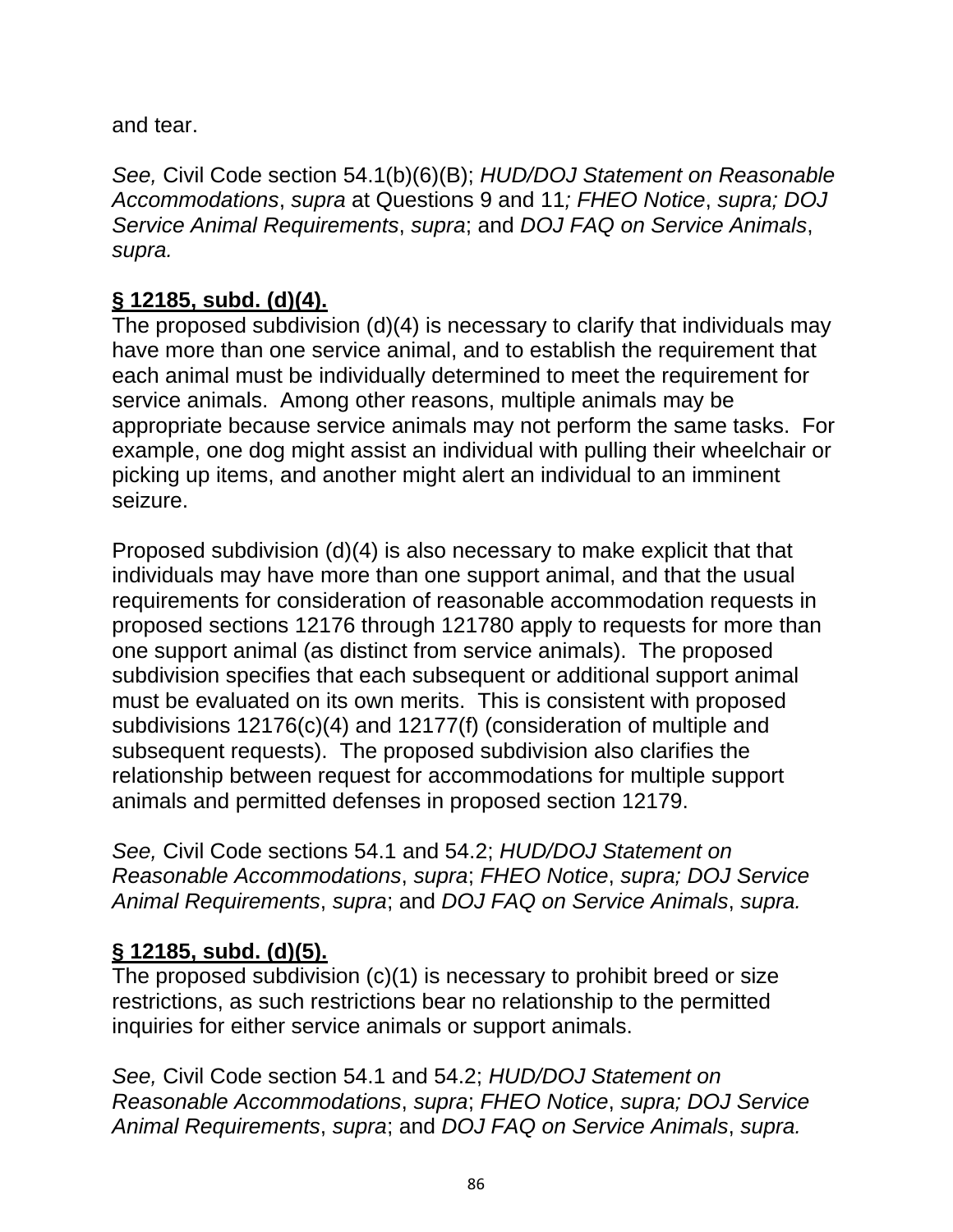### **§ 12185, subd. (d)(6).**

Proposed subdivision (d)(6) is necessary to establish that reasonable conditions can be imposed on all assistance animals (service animals and support animals), so long as those conditions do not interfere with the normal performance of the animal's duties and the conditions are uniformly applied to all animals. This subdivision is necessary to make it explicit both that covered entities may not single out individuals with disabilities for disparate treatment and that generally applicable, reasonable rules regarding control of animals are also applicable to individuals with disabilities, unless modified by a request for a reasonable accommodation. The rules also make it explicit that control over the animal can be exercised by the individual with a disability or by persons assisting the individual, in order to comply with the reasonable conditions (for example, another person could assist the individual with a disability by walking the dog and/or disposing of animal waste). The proposed subdivision provides examples for further guidance to the public about the application of this subdivision.

*See,* Civil Code section 54.1(b)(6)(B); *HUD/DOJ Statement on Reasonable Accommodations*, *supra*; *FHEO Notice*, *supra; DOJ Service Animal Requirements*, *supra*; and *DOJ FAQ on Service Animals*, *supra.*

### **§ 12185, subd. (d)(7).**

The proposed subdivision (d)(7) is necessary to establish that animal vests, identification cards, or certificates are not necessarily sufficient to establish disability, the fact that an animal is an assistance animal, or that the support animal meets a disability-related need. (Note that proposed subdivision (c)(2) above relating to online services which establishes specific requirements for documentation from online services.)

This is necessary because in most instances, there are no uniform national or state provisions for such methods of identification or for training of service or support animals. The only uniform state standard is that Civil Code section 54.1(b)(6)(C)(i) recognizes that guide dogs that are trained by a person licensed under Chapter 9.5 (commencing with Section 7200) of Division 3 of the Business and Professions Code meet the definition of a service animal. However, there are many other ways of training guide dogs and service dogs, so documentation of such training cannot be required. For an example, a woman with a disability who uses a wheelchair may be able to personally train a dog to fetch items for her or pull her wheelchair, without the need for assistance from a dog trainer. Further, since service animals are permitted as of right and only two questions are permitted to be asked, there is no requirement that documentation of this training be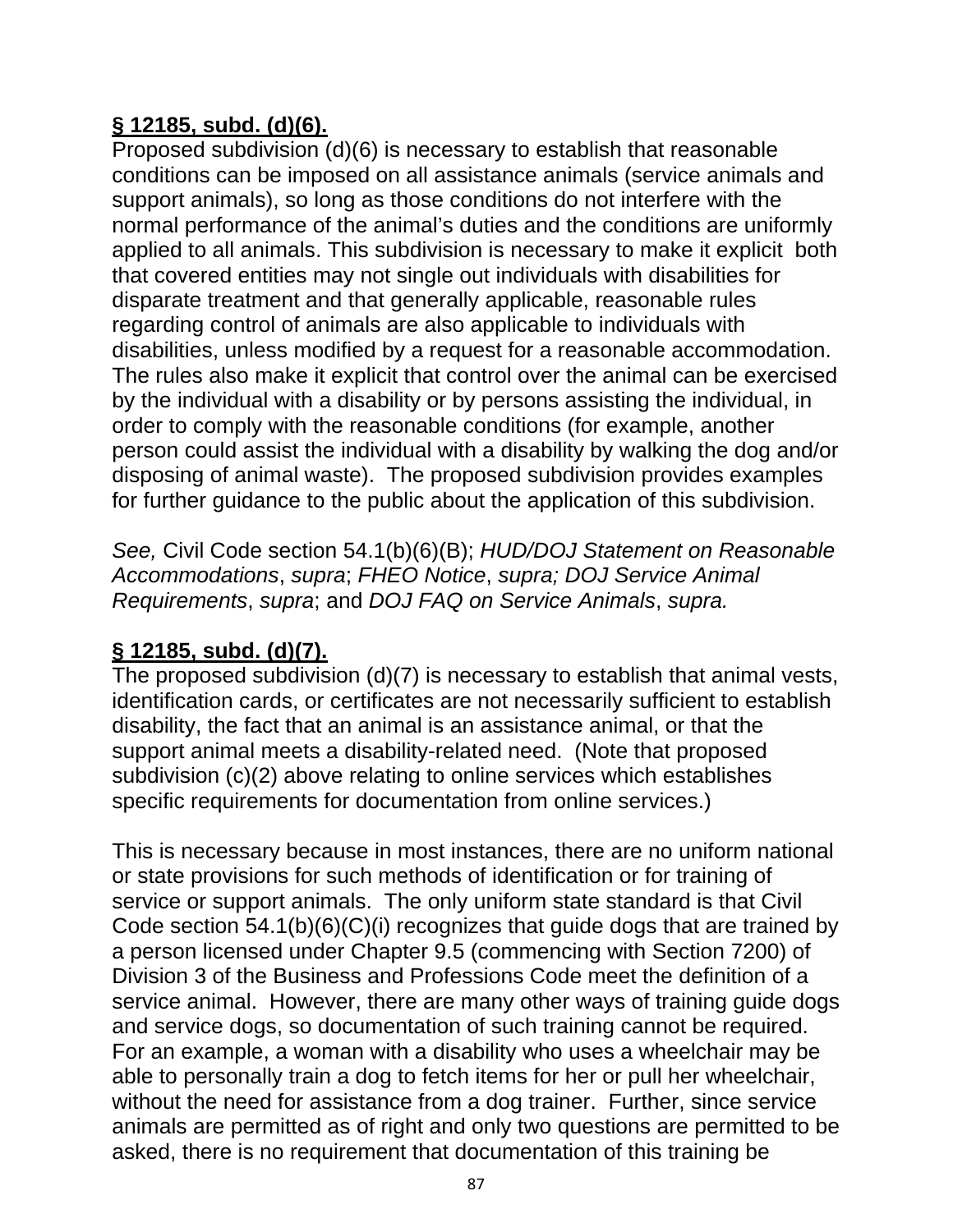provided. *See* proposed section 12185(b).

*See,* Civil Code section 54.1 and 54.2; *HUD/DOJ Statement on Reasonable Accommodations*, *supra*; *FHEO Notice*, *supra,* at Questions 9 and 11*; DOJ Service Animal Requirements*, *supra*; and *DOJ FAQ on Service Animals*, *supra.*

### **§ 12185, subd. (d)(8).**

The proposed subdivision (d)(8) is necessary to establish that denial of permission for an assistance animal is not grounds for eviction of the individual with a disability or for denial of any housing opportunity. The individual with the disability has the option of removing the animal from the premises after receipt of appropriate notice. Furthermore, as set forth in proposed sections 12176(c)(4) and 12177(f), the individual can renew the request for an animal at any time.

*See,* Civil Code section 54.1(b)(6)(B); *HUD/DOJ Statement on Reasonable Accommodations*, *supra*; *FHEO Notice*, *supra* at Questions 9 and 11*; DOJ Service Animal Requirements*, *supra*; and *DOJ FAQ on Service Animals*, *supra.*

## **§ 12185, subd. (d)(9)(A)-(D).**

Proposed subdivision (d)(9) is necessary to establish the grounds for denial of an assistance animal that apply to both service animals and support animals. The proposed subdivision establishes that both service animals and support animals can be excluded if the animal constitutes a direct threat to the health or safety of others (i.e. a significant risk of bodily harm) or would cause substantial physical damage to the property of others, and that harm cannot be sufficiently mitigated or eliminated by another reasonable accommodation. In order to provide necessary guidance to the public, these concepts and their application to assistance animals are explained in more detail in subdivisions (d)(9)(A) through (d)(9)(D). For support animals, subdivision (d)(9)(A) establishes that these provisions apply in addition to the possible grounds for denial of a request for reasonable accommodation established in proposed section 12179. For all assistance animals, subdivision (d)(9)(B) establishes that the determination of potential ham must be based on an individualized assessment that relies on objective evidence. This is consistent with proposed section 12179(d) prohibiting denials based on fears, prejudices, or possible perceptions of others. For all assistance animals, subdivision (d)(9)(C) implements criteria that must be considered in determining whether there is a direct threat to others or a risk of substantial physical damage to the property of others,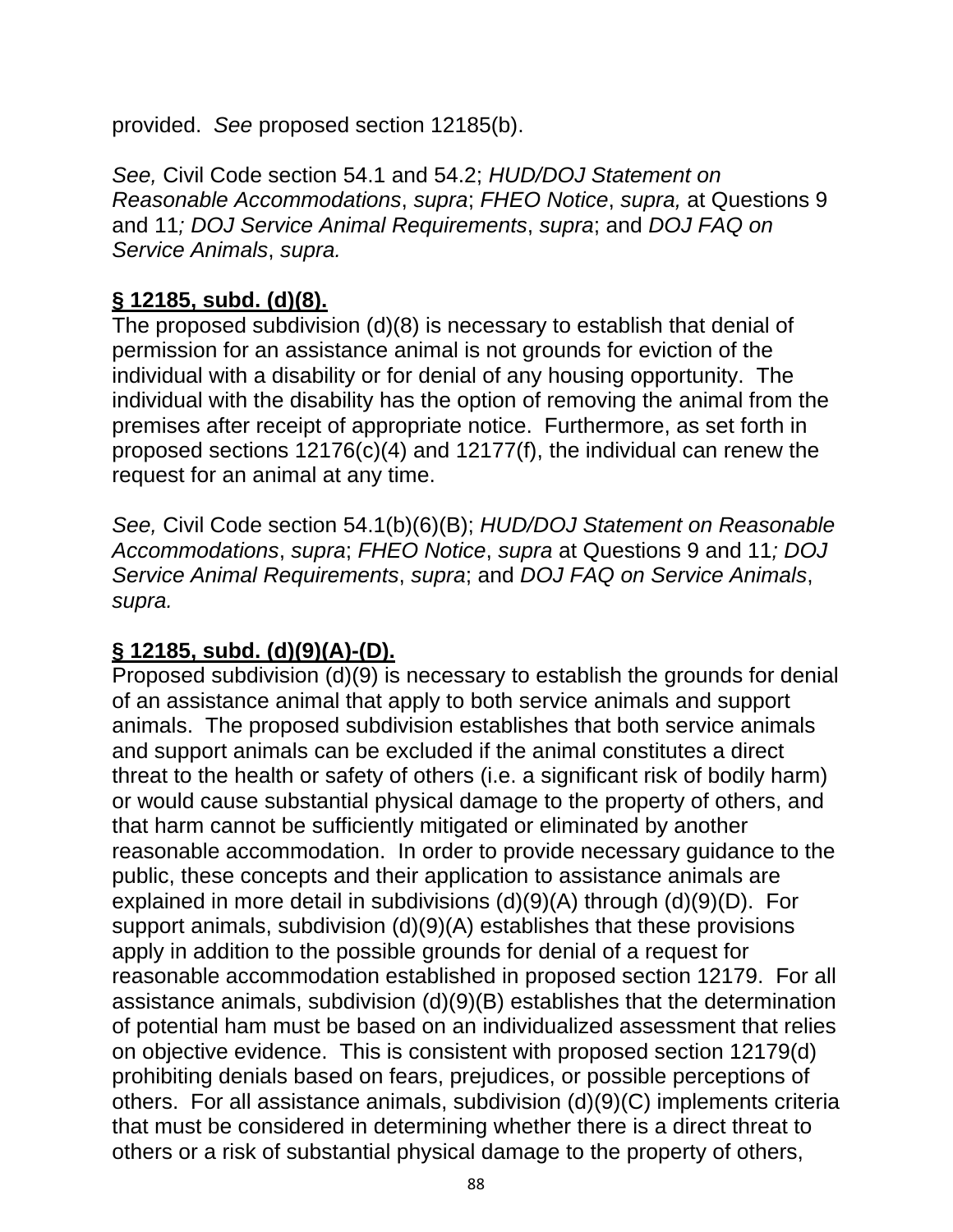including an obligation to consider potential reasonable accommodations that would sufficiently mitigate or eliminate the problem. For all assistance animals, subdivision (d)(9)(C) discusses specific evidence regarding potentially dangerous dogs that can be considered in making the necessary determination.

*See,* Civil Code section 54.1(b)(6)(B); *HUD/DOJ Statement on Reasonable Accommodations*, *supra*; *FHEO Notice*, *supra* at Questions 9 and 11*; DOJ Service Animal Requirements*, *supra*; and *DOJ FAQ on Service Animals*, *supra.*

### **Article 24. Consideration of Criminal History Information in Housing.**

The purpose of this Article is to clarify how a practice that includes seeking information about, consideration of, or use of criminal history information may violate FEHA. Further clarity is necessary to ensure compliance with the law and to prevent misconstruction of provisions in the statute and proposed regulations.

Unlawful housing discrimination under FEHA, when based on criminal history information, runs contrary to significant public policies which support the facilitation of re-entry of former prisoners, and the importance of housing in that regard. U.S. Dept. of Housing and Urban Development, Office of General Counsel Guidance on Application of Fair Housing Standards to the Use of Criminal Records by Providers of Housing and Real Estate-Related Transactions (Apr. 2016) (*HUD Guidance on FHA and Use of Criminal Records*); *The Fortune Society, Inc. v. Sandcastle Towers Housing Development Fund Corp., et al.*, Civil Action No. CV-14-6410 (VMS), U.S. District Court, Eastern District of New York (Filed 10/18/2016) (*DOJ Statement of Interest in Fortune Society*). However, many housing providers and others subject to FEHA currently have policies or practices that use criminal history information in order to make housing decisions. While providers and others have legitimate interests in screening potential tenants or borrowers to determine if they can fulfill a tenant's or borrower's obligations, individuals who have been arrested or who have criminal records often face difficult barriers in obtaining housing because of their criminal records, even if their criminal history bears no relationship to their ability to be a responsible tenant, housing consumer or borrower. Consequently, they have a high risk of becoming homeless, which is in turn linked to a greater propensity to reoffend.

Furthermore, nationally and in California, arrest, conviction and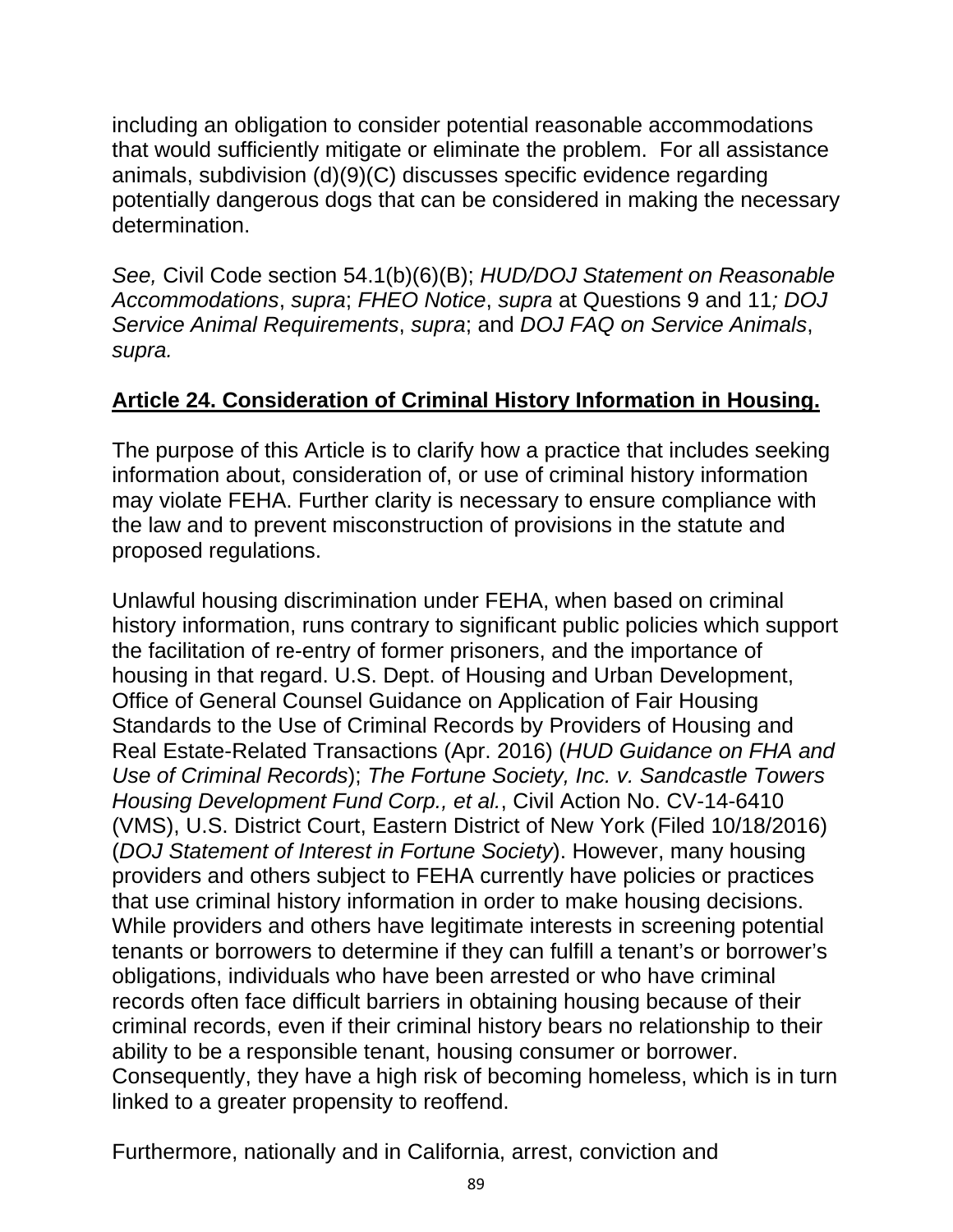incarceration rates of African Americans and Hispanics (or Latinos), and possibly other protected classes, are disproportionate to their numbers in the general population. HUD Guidance on FHA and Use of Criminal Records, *supra.* Hence, the use of criminal history information in housing decisions is likely to disproportionately negatively affect African Americans and Latino populations. *Id.* While having a criminal record is not a protected characteristic under FEHA, restrictions on housing opportunities based upon policies or practices that use criminal history violate the Act if, without sufficient legal justification: (1) they have a discriminatory effect on members of protected lasses; (2) they constitute intentional discrimination based on membership in protected classes; or, (3) the include statements about the use of criminal history information that are discriminatory.

The primary benefits of these regulations will be to prevent discrimination, to reduce instances of discrimination, and to provide a clear basis for the department and courts to apply FEHA to cases where such discrimination is alleged. A secondary benefit will be to assist in enabling formerly incarcerated persons to successfully reenter society and to reduce recidivism.

All of the proposed subsections of this subdivision are consistent with Government Code sections 12955 and 12955.8. As required by Government Code section 12955.6, the proposed section is based on California statutes and common law, but also provides rights and remedies that are equal to or greater than those provided in the FHA, specifically, DOJ's enforcement activity. *HUD Guidance on FHA and Use of Criminal Records*, *supra*; *DOJ Statement of Interest in Fortune Society, supra*.

## **§ 12265. Prohibited Uses of Criminal History Information.**

The purpose of this section is to outline the prohibited uses of criminal history information and to identify three potentially lawful types of practices, subject to the requirements of Article 24. This section is necessary to provide guidance regarding the lawful and unlawful use of criminal history information in housing. It applies to criminal history information, and criminal convictions, and directly related convictions, as those terms are defined in proposed section 12005(i), (j) and (l), respectively. Further clarity is necessary to ensure compliance with the law and to prevent misconstruction of provisions in the statute and proposed regulations.

### **§ 12265, subd. (a).**

The Council proposes to add this subdivision to set out the general rule that any practice of a person that includes seeking information about,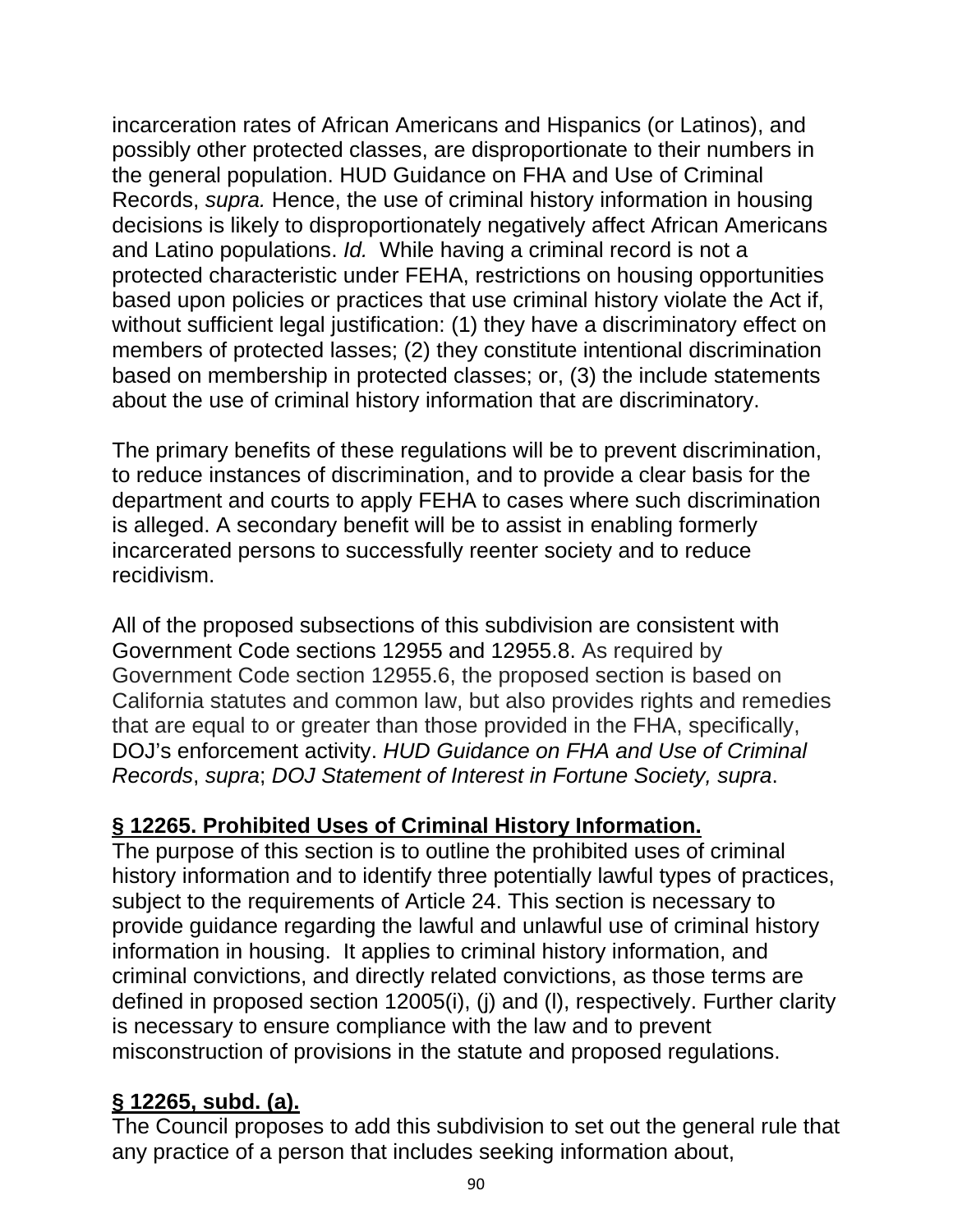consideration of, or use of criminal history information may be unlawful in four distinct circumstances: (1) if it has a discriminatory effect under Article 7, unless a legally sufficient justification applies under section 12266; (2) if it constitutes intentional discrimination under section 12267; (3) if it constitutes a discriminatory statement under section 12268; or (4) if it relates to information specifically prohibited under section 12269. This section is necessary to provide clarity and guidance regarding the circumstances in which a practice that includes seeking information about, consideration of, or use of criminal history information may be unlawful and the types of claims that can be brought against such practices. While having a criminal record is not a protected characteristic under FEHA, restrictions on housing opportunities based upon policies or practices that use criminal history violate the Act if they do not have sufficient legal justification. Further clarity is necessary to ensure compliance with the law and to prevent misconstruction of provisions in the statute and proposed regulations.

Subsection (1) clarifies that proposed Article 7, Practices with a Discriminatory Effect, is a legal standard for such liability as supplemented by section 12266. This section is necessary to clarify the standards under which a discriminatory effect claim will be decided. Proposed section 12266 provides more specificity and clarity as to the requirements for a legally sufficient justification in criminal history information cases.

As required by Government Code section 12955.6, the proposed section is based on California statutes and common law, but also provides rights and remedies that are equal to or greater than those provided in the FHA, specifically, *HUD Guidance on FHA and Use of Criminal Records*, *supra*; *DOJ Statement of Interest in Fortune Society, supra*.

Subsection (2) cross-references section 1227, the section articulating the liability standard for when a practice that includes seeking information about, consideration of, or use of criminal history information may constitute intentional discrimination. This subsection is necessary to clarify the standards under which an intentional discrimination claim will be decided.

As required by Government Code section 12955.6, the proposed section is based on California statutes and common law, but also provides rights and remedies that are equal to or greater than those provided in the FHA, specifically, *HUD Guidance on FHA and Use of Criminal Records*, *supra.*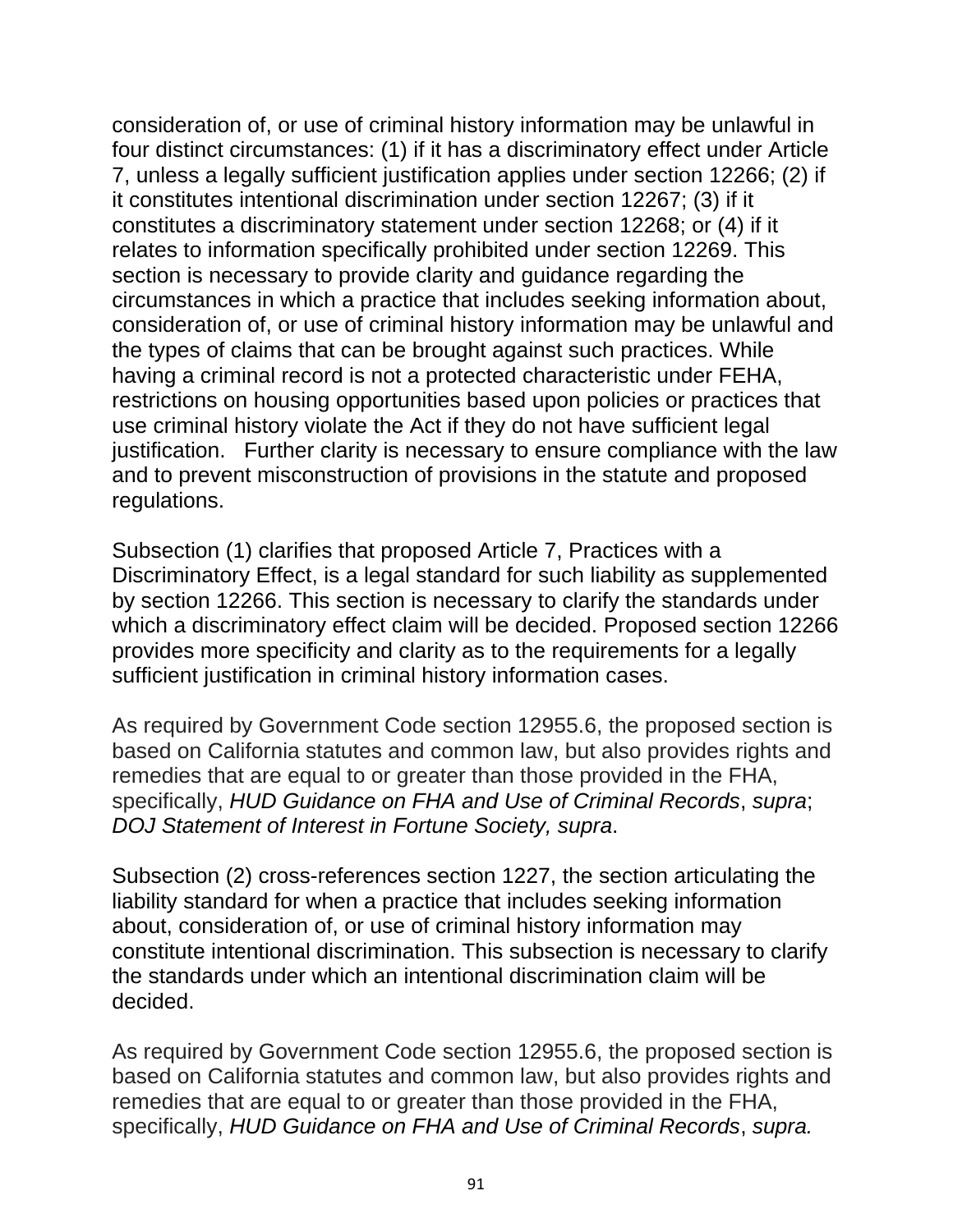Subsection (3) cross-references section 12268, the section articulating the liability standard for when a practice that includes seeking information about, consideration of, or use of criminal history information may constitute a discriminatory statement. This subsection is necessary to clarify the standards under which a discriminatory statement claim will be decided.

As required by Government Code section 12955.6, the proposed section is based on California statutes and common law, but also provides rights and remedies that are equal to or greater than those provided in the FHA, specifically, *HUD Guidance on FHA and Use of Criminal Records*, *supra.*

Subsection (4) cross-references section 12269, the section articulating specific practices related to criminal history information that are unlawful. This subsection is necessary to provide guidance to the section that articulates some specific unlawful practices.

As required by Government Code section 12955.6, the proposed section is based on California statutes and common law, but also provides rights and remedies that are equal to or greater than those provided in the FHA, specifically, *HUD Guidance on FHA and Use of Criminal Records*, *supra.* 

### **§ 12265, subd. (b).**

The Council proposes to add this subdivision to identify three potentially lawful types of criminal history information practices, subject to the requirements of Article 24. This subdivision is necessary to clarify that not all inquiries or use of criminal history information in housing are prohibited, but only those that are discriminatory. Further clarity is necessary to ensure compliance with the law and to prevent misconstruction of provisions in the statute and proposed regulations. The subdivision lists three potentially lawful types of criminal history information practices. First, a practice that uses a "bright line" policy (that is, categorical exclusions that do not consider individualized circumstances) may be lawful, subject to the requirements of Article 24. Second, a practice that conducts an individualized assessment of an individual's circumstances may be lawful, subject to the requirements of Article 24. Third, a practice that combines a "bright line" policy with an individualized assessment of an individual's circumstances may be lawful, subject to the requirements of Article 24. For example, a policy that combines a bright line rule for certain types of criminal convictions with an individualized assessment for other types of convictions under circumstances specified in the policy (either discretionary or required) may be lawful.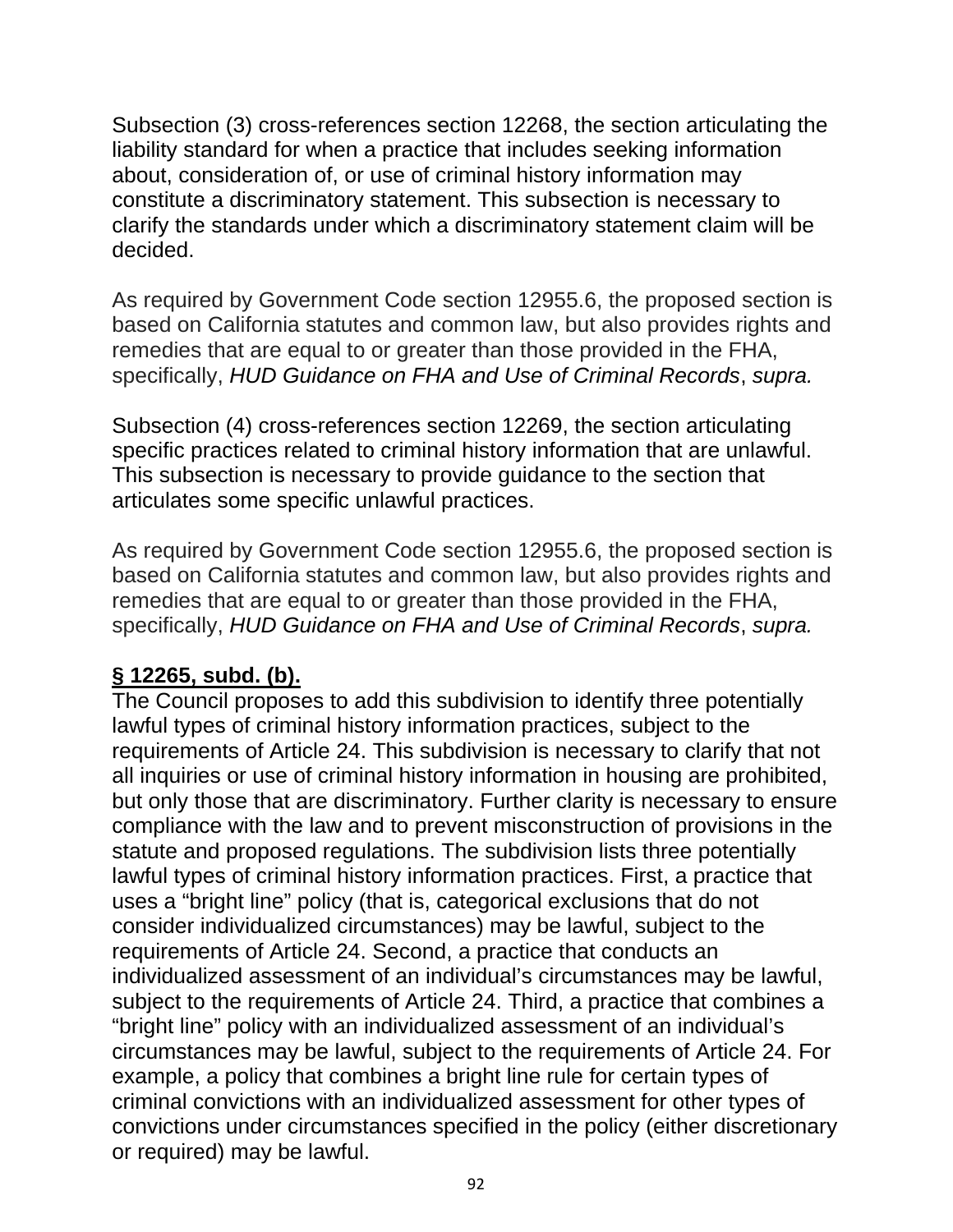As required by Government Code section 12955.6, the proposed section is based on California statutes and common law, but also provides rights and remedies that are equal to or greater than those provided in the FHA, specifically, *HUD Guidance on FHA and Use of Criminal Records*, *supra* at 4 – 7 (discussing various kinds of criminal conviction information practices). This subdivision is also consistent with principles identified in other federal laws regarding criminal conviction information practices in employment context. *El v. SEPTA*, 479 F.3d 232, 245 (3d Cir. 2007).

#### **§ 12266. Establishing a Legally Sufficient Justification Relating to Criminal History Information.**

The purpose of this section is to provide more specificity and clarity to the application of the discriminatory effect standard in criminal history information cases by setting out what constitutes a legally sufficient justification when a discriminatory effect has been shown in criminal history information cases. The complainant's burden of proof in criminal history information cases is provided in sections 12060 and 12061. This section is necessary to clarify a potential respondent's burden of proof in these cases. Further clarity is necessary to ensure compliance with the law and to prevent misconstruction of provisions in the statute and proposed regulations.

FEHA recognizes that business establishments may have different interests or purposes than non-business establishments (e.g. public entities), and that their burden for establishing a legally sufficient justification should reflect that difference. Those differences are reflected in proposed subdivisions (b) and (c), applied to the consideration of criminal history records. Government Code section 12955.8, subd. (b) sets out distinct and specific standards for business establishments and for nonbusiness establishments. Accordingly, the proposed subdivision identifies distinct and specific standards for business establishments in subsection 12266, subd. (b) and for non-business establishments in subsection 12266, subd. (c). Proposed subsections 12266, subd. (d) and (e) apply to both kinds of respondents.

As required by Government Code section 12955.6, the proposed section is based on California statutes and common law, but also provides rights and remedies that are equal to or greater than those provided in the FHA, specifically, *HUD's Final Rule on Implementation of the Fair Housing Act's Discriminatory Effects Standard* (*HUD Discriminatory Effects Standard Final Rule*), 78 Fed. Register 11460, 11470 - 11471 (Feb. 15, 2013). FEHA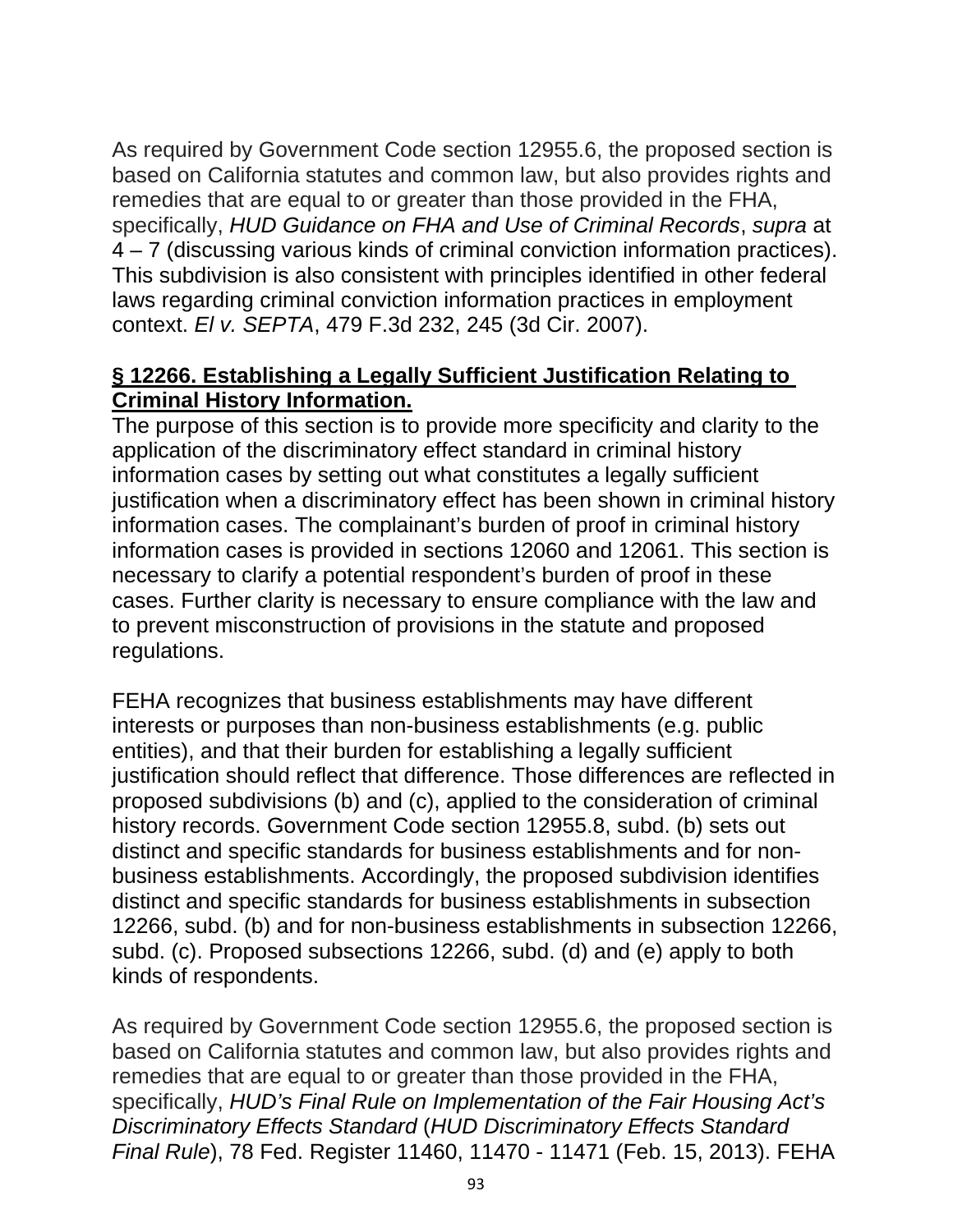creates a similar test for establishing a legally sufficient justification but one that takes into account the different purposes. The proposed subdivision is necessary to provide guidance to the public because section 12955.8, subd. (b) sets out different criteria for businesses that are not explicitly addressed under federal law, and because those criteria and 12955.8, subd. (b)(1) provide greater protection for members of protected classes than under parallel FHA provisions.

### **§ 12266, subd. (a)**

The Council proposes to add this subdivision to set forth the general rule that a respondent must meet all of the elements specified in section 12266 and in sections 12062, subds. (c) and (d) in order to establish a defense under the applicable law. This subdivision is necessary to provide clarity to parties, factfinders and the public as to what is required for a defense.

### **§ 12266, subd. (b)**

The Council proposes to add this subdivision to specify each of the elements a business establishment, as defined in 12005, subd. (f), whose criminal history information practice has a discriminatory effect must meet in order to establish a defense, and to explain how to determine when such a defense is properly asserted. This subdivision is necessary because it clarifies potential respondents' rights and obligations by clarifying that a person may employ a criminal history information practice that has a discriminatory effect only if all of the elements for a legally sufficient justification are met. Further clarity is necessary to ensure compliance with the law and to prevent misconstruction of provisions in the statute and proposed regulations.

In this context of criminal history information practices, it is likely that the reason for a business establishment's adoption of a practice that includes seeking information about, consideration of, or use of criminal history information would be to prevent harm to a business interest. For example, if the business interest is health and safety of tenants and employees, then a person may want to adopt a criminal history information practice to preventing them being injured. Or if the interest is collecting rents regularly, then a person may want to adopt a criminal history information practice to prevent failures to pay rent. Accordingly, subsection (b)(1) requires that persons identify the interest(s) they want to protect. To prevent a harm requires identifying actual threats to the interest that could cause that harm, and then taking action to stop or avoid those threats in order to reduce the actual risk of that harm occurring. Accordingly, subsection (b)(2) requires that the practice effectively carries out the identified business interest.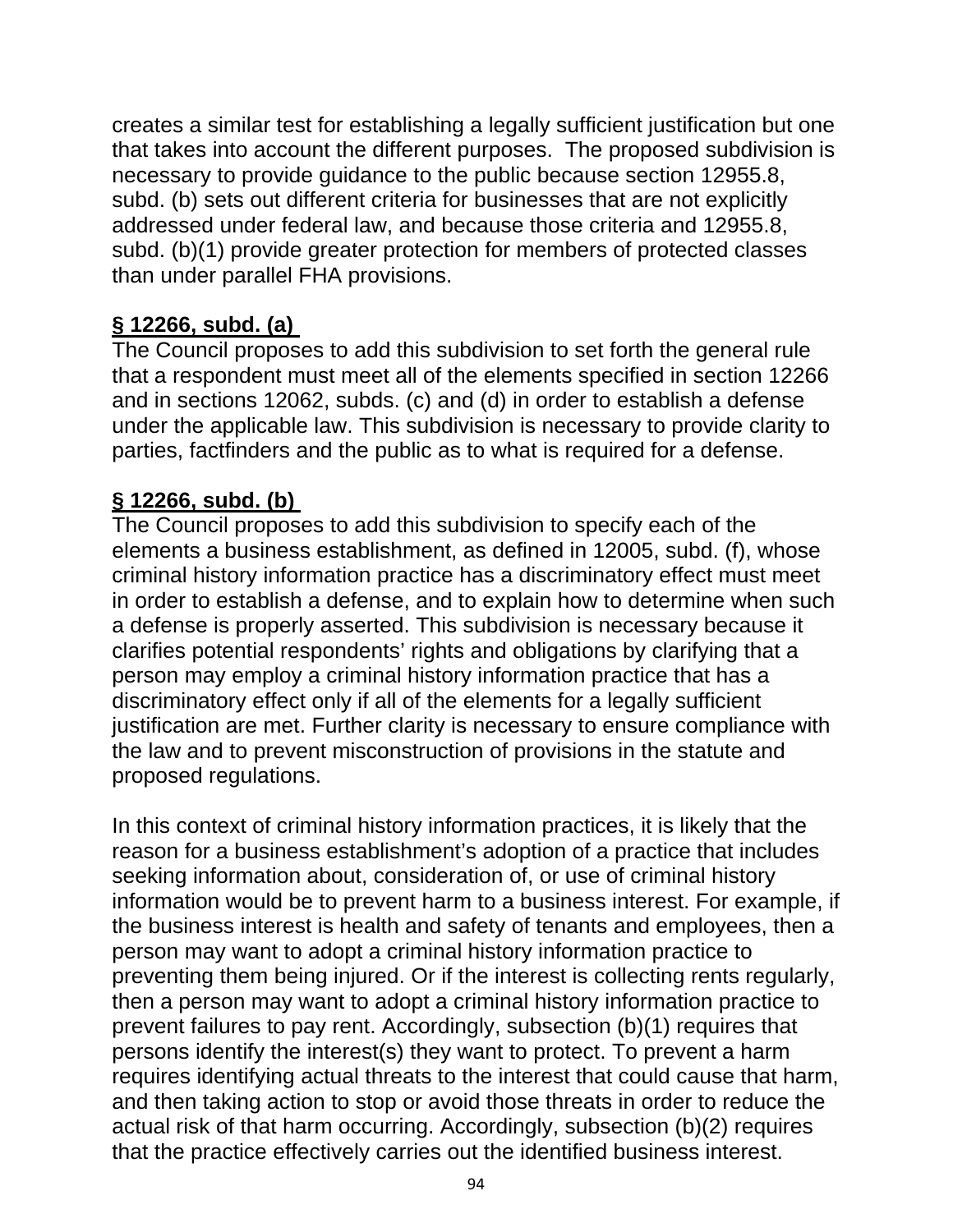However, if a practice has been found to have a discriminatory effect, under subsection (b)(3) the person must prove that there is no feasible alternative practice that would equally or better accomplish the identified business interest with a less discriminatory effect.

There are three elements. First, under subsection (b)(1), the person must establish that the practice is intended to serve a substantial, legitimate, nondiscriminatory interest that is necessary to the operation of the business. "Substantial" is defined in section 12005, subd. (ff). "Legitimate" is defined in section 12005, subd. (s). "Nondiscriminatory" is defined in section 12005(t). The interests named in in paragraph (b)(1) of the subdivision (the safety of its residents, employees, or property) are examples of the types of interests which landlords might offer to support their practice of using criminal background information to screen prospective tenants. Other persons may proffer other or additional interests. The phrase "necessary to the operation of the business" limits the nature of business interests that qualify to meet the requirements of this element.

Second, under subsection (b)(2), the person must establish that the practice effectively carries out the identified business interest. This element includes several requirements or prongs.

First, the practice must seek, consider, and use only criminal history information regarding directly related convictions as defined in section 12005, subd. (l). Directly related means a criminal conviction has a direct and specific negative bearing on the identified interest supporting the practice, e.g. the conviction is directly related to an individual's likelihood of paying rent. If a practice included a criminal conviction that is not directly related to protecting its identified interest, then that practice would not be effective in carrying out the identified interest, e.g. a practice that banned prospective tenants who had committed jaywalking would not be effective in carrying out the interest of ensuring that tenants pay rent because jaywalking bears no direct and specific negative bearing on paying rent. This requirement for directly related criminal convictions is supported by *Green v. Missouri Pacific R.R.*, 523 F.2d 1290, 1298 (8<sup>th</sup> Cir. 1975) from the Title VII context.

Third, demonstrating that the practice effectively carries out the identified business interest requires showing that taking adverse action on the basis of the criminal conviction is necessary to prevent a demonstrable risk to accomplishing the identified interest. A demonstrable risk is a risk that is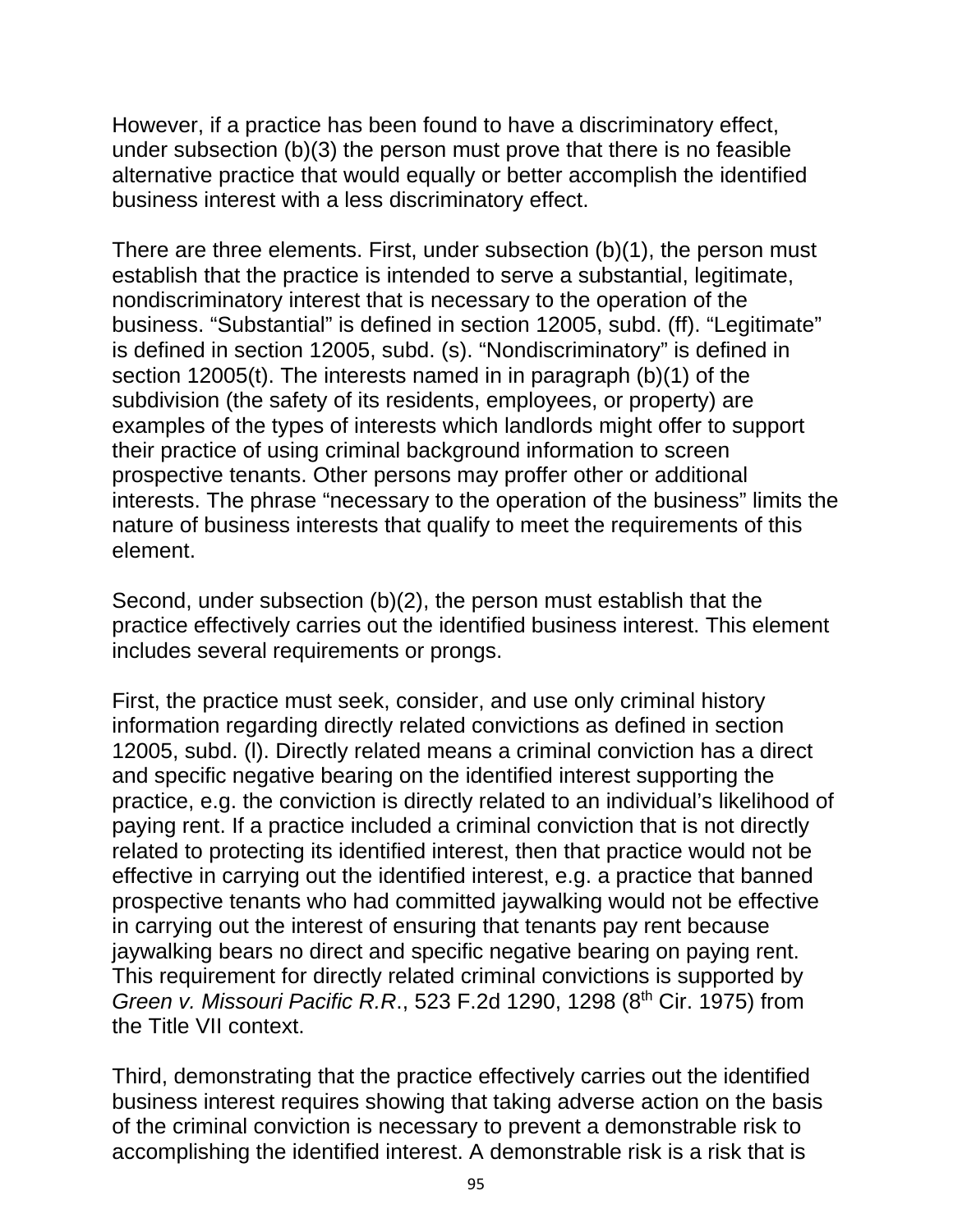more than speculative and is based on objective evidence. Even if a criminal conviction is directly related, if the risk that such a conviction will pose a direct and specific negative bearing on the identified interest supporting the practice is speculative or negligible, then the practice will not effectively carry out the identified business interest. Accordingly, this requirement requires the person defending the practice to provide objective evidence that the risk posed is demonstrable. For example, even if a criminal conviction is directly related, if the rate of recidivism for that crime is negligible, then that criminal conviction would not pose a demonstrable risk. This requirement is consistent with *El v. SEPTA*, 479 F.3d 232, 245 - 46 (3d Cir. 2007)(stating that "Title VII…require[s] that the [criminal conviction] policy under review accurately distinguish[es] between applicants that pose an unacceptable level of risk and those that do not"). The last two sentences of subdivision (b)(2) offer two examples that might, under some circumstances, constitute a basis for a particular practice.

Under subsection (b)(3), the person must establish that there is no feasible alternative practice that would equally or better accomplish the identified business interest with a less discriminatory effect. This subsection is necessary to incorporate this element of a legally sufficient justification to a discriminatory effect from Article 7. Its specific requirements are articulated in section 12266, subd. (d).

### **§ 12266, subd. (c)**

The Council proposes to add this subdivision to specify each of the elements a person that is not a business establishment, as defined in 12005(f), whose practice has a discriminatory effect must meet in order to establish a defense, and to explain how to determine when such a defense is properly asserted. This subdivision is necessary to provide guidance to entities that are not business establishment, as defined in 12005(f). The requirements in subds. (c)(1), (2) and (4) are the same as for business establishments except for the use of the term "purpose" instead of "business interest." The requirement in subd. (c)(3), "The identified purpose is sufficiently compelling to override the discriminatory effect," is directly derived from Government Code section 12955.8, subd. (b)(1), and only applies to a person other than a business establishment. The proposed subdivision is necessary to provide guidance to the public because section 12955.8, subd. (b) sets out a distinct additional criteria for non-business establishments to establish that its actions had a legally sufficient justification, because non-business entities, particularly government entities, operate for reasons other than business profit.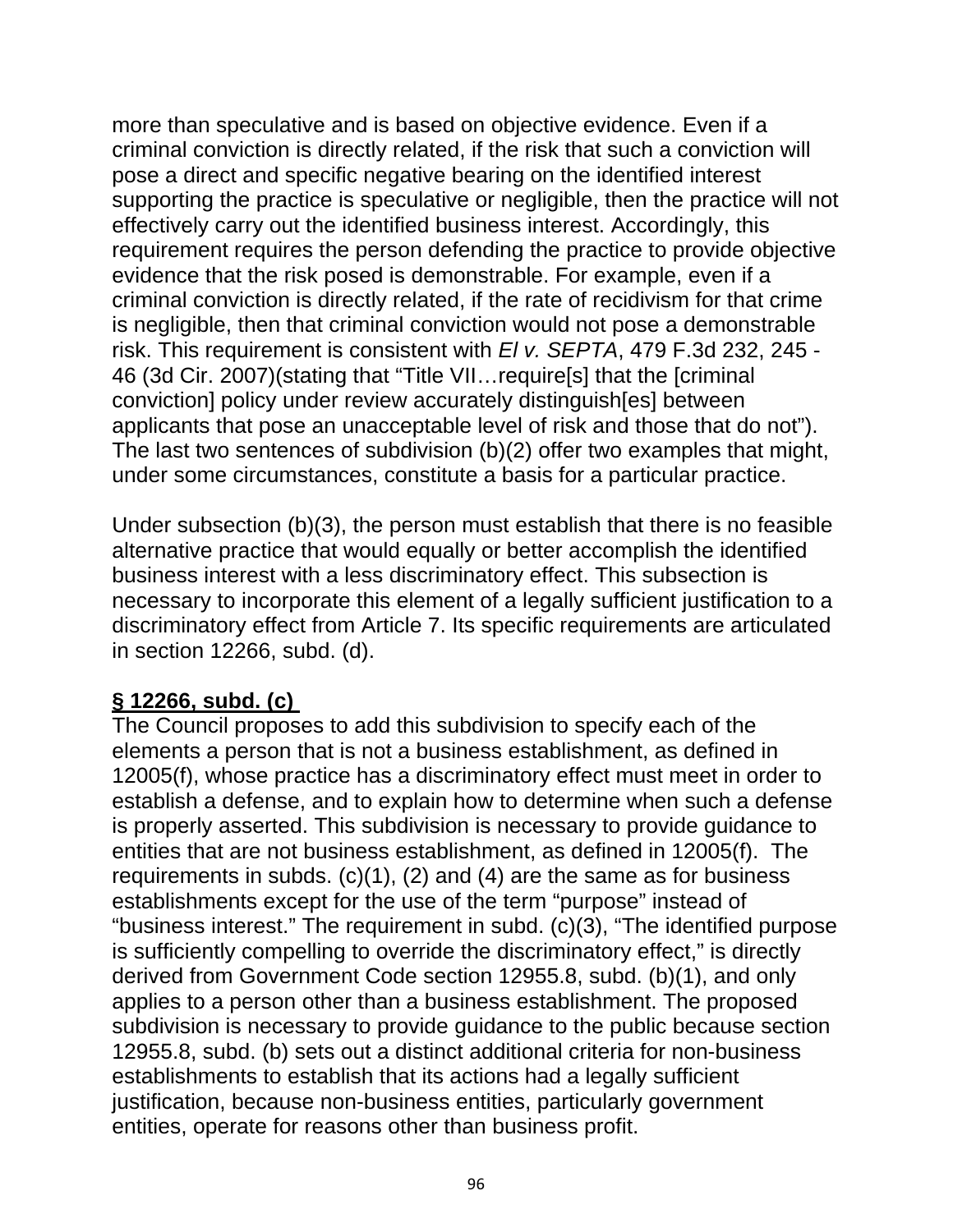### **§ 12266, subd. (d).**

The Council proposes to add this subdivision to clarify that a person whose criminal history information practice has a discriminatory effect has the burden of proof to establish that there is no feasible alternative practice that would equally or better accomplish the identified business interest with a less discriminatory effect in order to establish a legally sufficient justification for the practice. This subdivision is necessary to provide additional guidance as to how to evaluate the "less discriminatory alternative" element in criminal history information cases.

This subdivision is directly derived from Government Code 12955.8, subd. (b)(1).This requirement is generally stated in proposed sections 12062, subds. (a)(3) and (b)(4). This subdivision offers further guidance on how to apply this requirement in the context of criminal history information practices. Further clarity is necessary to ensure compliance with the law and to prevent misconstruction of provisions in the statute and proposed regulations.

The subdivision clarifies that a court's determination of whether there is a feasible alternative practice that would equally or better accomplish the identified purpose with a less discriminatory effect is a fact-specific and case-specific inquiry and will depend on the particulars of the criminal history information practice under challenge. The subdivision provides five factors that a court must consider in determining whether there is feasible alternative practice that would equally or better accomplish the identified business interest with a less discriminatory effect than the challenged criminal history information practice. The subdivision also allows a court to consider any other factor that it deems relevant to the determination.

As required by Government Code section 12955.6, the proposed section is based on California statutes and common law, but also provides rights and remedies that are equal to or greater than those provided in the FHA, specifically, *HUD Guidance on FHA and Use of Criminal Records*, *supra*. The factors in the subdivision were taken from this federal guidance, because it accurately reflects California law. This subdivision is also consistent with the principles in other federal law regarding criminal conviction information practices in employment context. See, e.g. *El v. SEPTA*, 479 F.3d 232, 245 (3d Cir. 2007) and *Waldon v. Cincinnati Pub. Sch*., 941 F.Supp. 2d 884 (S.D. Ohio 2013).

As provided in subd. (d)(1), whether the practice provides the individual: (A) an opportunity to present individualized, mitigating information either in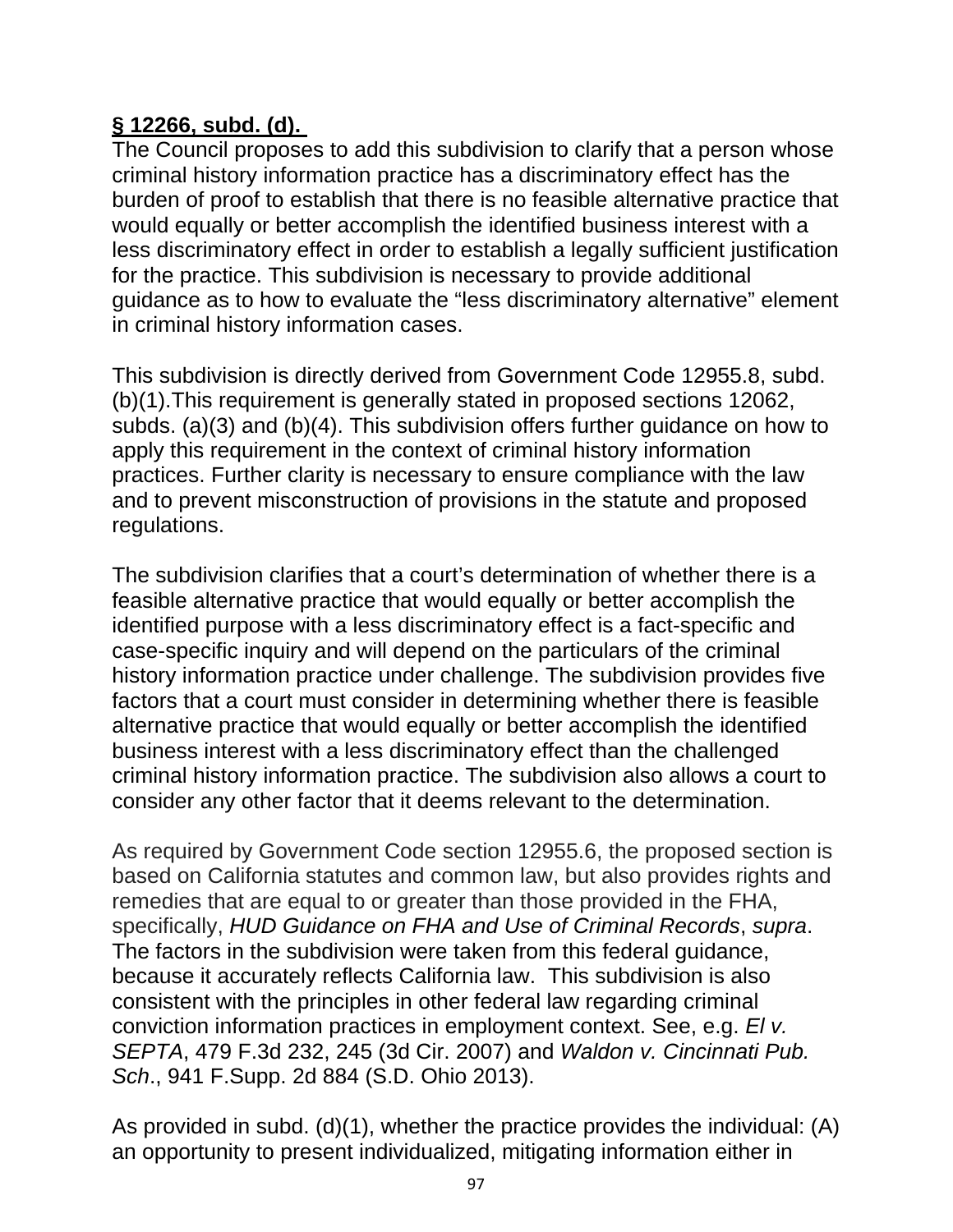writing or in person; and (B) written notice of the opportunity to present mitigating information is relevant to this determination. Without providing such an opportunity and notice of it, the person may not learn about inaccuracies in the criminal history information it is considering or about possible mitigating information which may lead it to not take adverse action against an individual with a criminal conviction. Individualized assessments allow individuals to provide information to correct errors in criminal history information and so prevent an adverse housing decision from being made based on inaccurate information. If so, individualized assessments will assist in reducing discrimination. Individualized assessments allow individuals an opportunity to provide mitigation information. Persons utilizing criminal history information practices may be inclined to not take adverse action against an individual with a criminal conviction if they receive mitigation information. If so, this practice would be likely to equally or better accomplish the identified business interest with a less discriminatory effect.

As provided in subd. (d)(2), whether the practice requires consideration of the factual accuracy of the criminal history information is relevant to this determination because of the documented errors in criminal history information. A practice that requires consideration of the factual accuracy of the criminal history information allows the person to correct errors in criminal history information and therefore avoid an adverse housing decision from being made based on inaccurate information. If so, this practice would be likely to equally or better accomplish the identified business interest with a less discriminatory effect.

As provided in subd. (d)(3), whether the practice requires consideration of mitigating information in determining whether to take an adverse action is relevant to this determination because individualized assessments allow individuals to provide information to correct errors in criminal history information and so prevent a person from taking adverse action based on inaccurate information. If so, individualized assessments will assist in reducing discrimination. Individualized assessments allow individuals an opportunity to provide mitigation information. Persons utilizing criminal history information practices may be inclined to not take adverse action against an individual with a criminal conviction if they receive mitigation information. If so, this practice would be likely to equally or better accomplish the identified business interest with a less discriminatory effect.

As provided in subd. (d)(4), whether the practice delays seeking, considering, or using a third party report of criminal history information until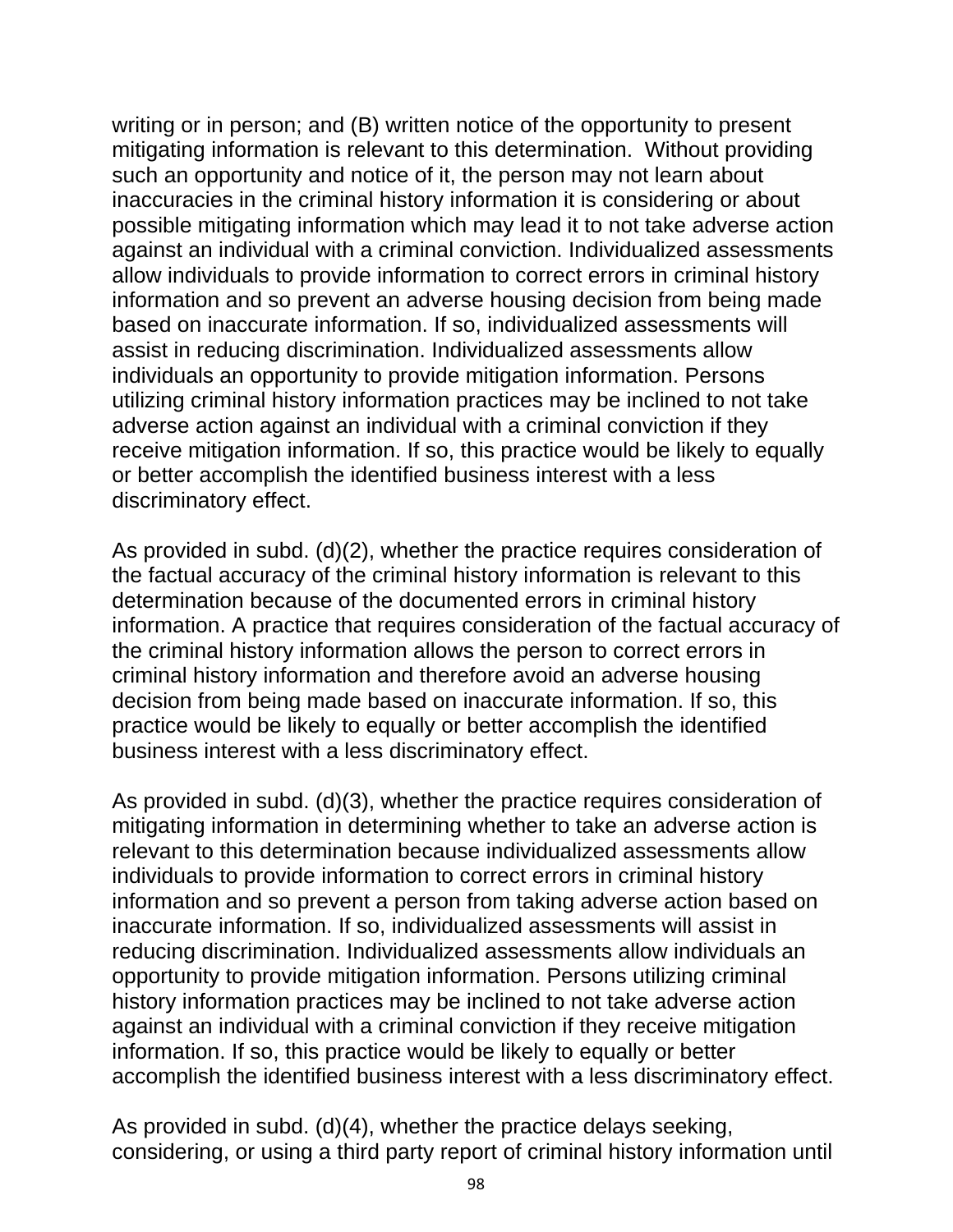after an individual's financial and other qualifications are verified is relevant to this determination because determining that an individual is otherwise qualified before seeking, considering, or using criminal history information about the individual might make the person more likely to continue to consider an application. If so, this practice would be likely to equally or better accomplish the identified business interest with a less discriminatory effect. In contrast, a practice that seeks, considers, or uses criminal history information before an individual's financial and other qualifications are verified may lead to adverse action being taken against individuals based upon the criminal history information alone without consideration of their financial and other qualifications. See, e.g. *HUD Guidance on FHA and Use of Criminal Records*, *supra.*

As provided in subd. (d)(5), whether the practice includes providing a copy or description of a person's policy on the use of criminal history information to an individual upon request is relevant to this determination because individuals with a criminal history will be able to select dwellings for which they meet all qualifications and, if the practice includes an individualized assessment opportunity, individuals can prepare relevant information to correct any inaccuracies in criminal history information about them and mitigating information responsive to the person's policy. If so, this practice would be likely to equally or better accomplish the identified business interest with a less discriminatory effect.

Subd. (d)(6) is included because a court may deem other factors not identified in this subsection to be relevant to the determination that there is no feasible alternative practice that would equally or better accomplish the identified business interest with a less discriminatory effect in order to establish a legally sufficient justification for the practice.

## **§ 12266, subd. (e).**

The Council proposes to add this subdivision to define mitigating information as it is used in this Article and to provide several nonexhaustive examples in order to clarify what types of information may suggest that an individual with a directly related criminal conviction is not likely to pose a demonstrable risk to the achievement of the identified interest or purpose. This subdivision is necessary to provide specificity and clarity for persons to design criminal history information practices and for courts to determine whether there is no feasible alternative practice that would equally or better accomplish the identified business interest with a less discriminatory effect under section 12266, subd. (d). Further clarity is necessary to ensure compliance with the law and to prevent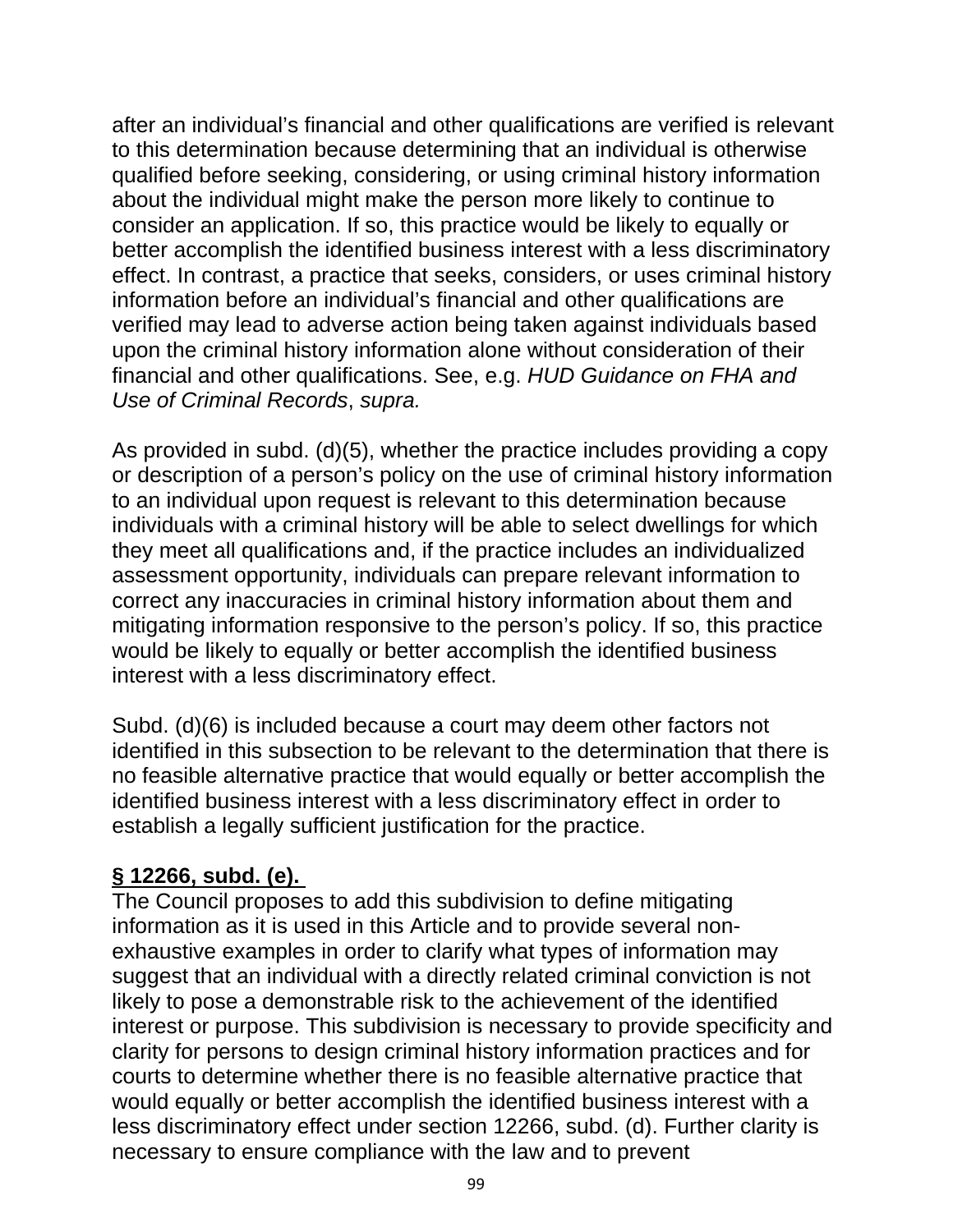misconstruction of provisions in the statute and proposed regulations.

The subdivision defines "mitigating information" as credible information about the individual that suggests that the individual is not likely to pose a demonstrable risk to the achievement of the identified interest. It further defines "credible information" as information that a reasonable person would believe is true based on the source and content of the information. The subdivision then provides six specific examples of possibly mitigating information. The subdivision also allows a court to consider any other relevant facts or circumstances surrounding the criminal conduct and/or conduct after the conviction as possibly mitigating information.

As provided in subd. (e)(1), whether the individual was a juvenile at the time of the conduct upon which the conviction is based may be relevant as mitigating information because the individual may be able to demonstrate that they have matured and so a crime committed while a juvenile does not accurately reflect on their likelihood of posing a demonstrable risk to the achievement of the identified interest.

As provided in subd. (e)(2), the amount of time that has passed since the date of conviction may be relevant as mitigating information because the longer the individual has spent without another conviction may suggest that they are unlikely to commit another crime in the future, and so a crime committed in the past may not accurately reflect on their likelihood of posing a demonstrable risk to the achievement of the identified interest.

As provided in subd. (e)(3), evidence that the individual has maintained a good tenant history before and/or after the conviction may be relevant as mitigating information because (at least in the landlord-tenant context) such information may suggest that their criminal history may not accurately reflect on their likelihood of posing a demonstrable risk to the achievement of the identified interest.

As provided in subd. (e)(4), evidence of rehabilitation efforts (as exemplified in the subsection) or other conduct demonstrating rehabilitation, such as maintenance of steady employment, may be relevant as mitigating information because such information may suggest that the individual is not likely to commit any crime in the future and so their criminal history may not accurately reflect on their likelihood of posing a demonstrable risk to the achievement of the identified interest.

As provided in subd. (e)(5), whether the conduct arose from the individual's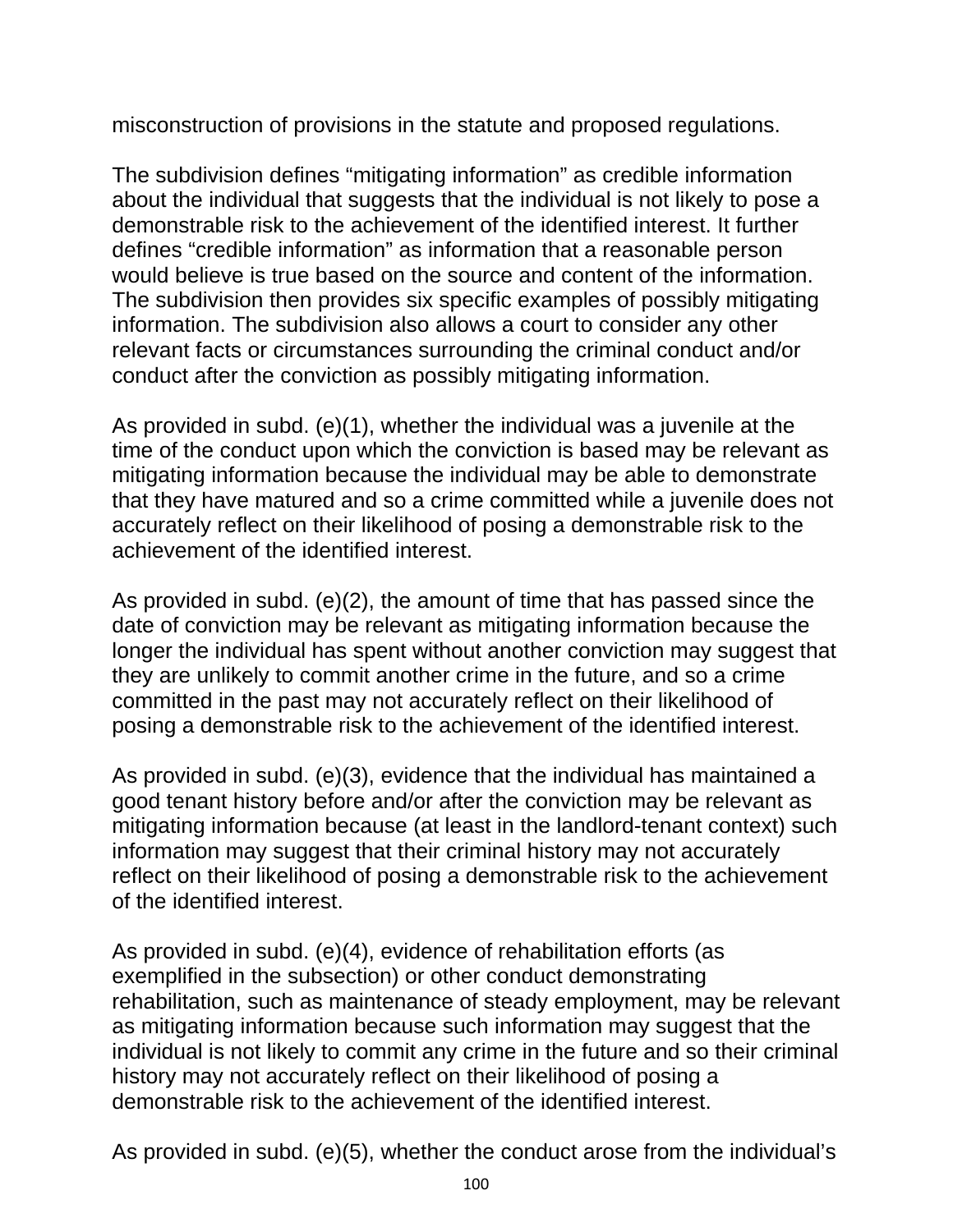status as a survivor of domestic violence, sexual assault, dating violence, stalking, or comparable offenses against the individual may be relevant as mitigating information because such information may suggest that the individual is not a threat to others and so their criminal history may not accurately reflect on their likelihood of posing a demonstrable risk to the achievement of the identified interest.

As provided in subd. (e)(6), whether the conduct arose from the individual's disability, or any risks related to such conduct, which could be sufficiently mitigated or eliminated by a reasonable accommodation may be relevant as mitigating information because such information may suggest that the individual is capable of fulfilling any obligations if provided with appropriate reasonable accommodation and so their criminal history may not accurately reflect on their likelihood of posing a demonstrable risk to the achievement of the identified interest. It is also relevant because intervening treatment for the disability may have eliminated the risk.

Subd. (e)(7) is included because a court may deem other facts or circumstances surrounding the criminal conduct and/or conduct after the conviction not identified in this subsection to be relevant mitigating information.

#### **§ 12267. Intentional Discrimination and the Use of Criminal History Information.**

The purpose of this section is to set out the general rule that a practice using criminal history information may violate Government Code section 12955.8, subd. (a) and any implementing regulations, if it is implemented in an intentionally discriminatory manner. This section is necessary to provide guidance to the public and to alert persons that if they employ an individualized assessment policy that is implemented in a discriminatory manner, it could violate Government Code section 12955.8, subd. (a). Further clarity is necessary to ensure compliance with the law and to prevent misconstruction of provisions in the statute and proposed regulations.

## **§ 12267, subd. (a).**

The Council proposes to add this subdivision specifying when criminal history information practices may violate Government Code section 12955.8(a) and any implementing regulations by intentionally discriminating on the basis of membership in a protected class. This subdivision is necessary to clarify FEHA's legal standard for such liability in the criminal history information practice context. Subdivisions (a)(1) and (a)(2) provide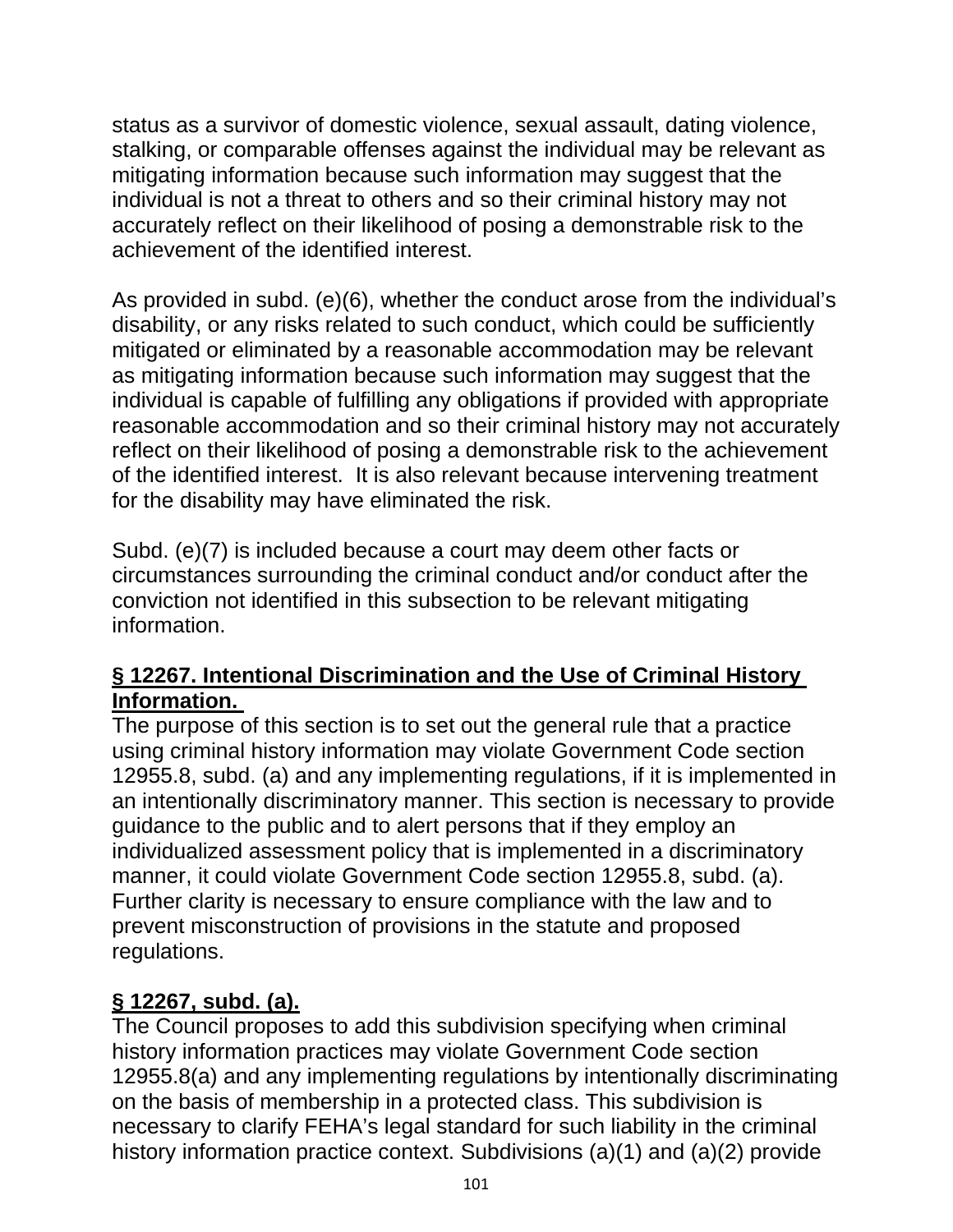specific examples of potential violations. These examples are necessary to provide additional guidance to ensure compliance with the law and to prevent misconstruction of provisions in the statute and proposed regulations.

As required by Government Code section 12955.6, the proposed section is based on California statutes and common law, but also provides rights and remedies that are equal to or greater than those provided in the FHA. Specifically, the examples in subds. (a)(1) - (2) are taken from the *HUD Guidance on FHA and Use of Criminal Records*, *supra.*

# **§ 12267, subd. (b).**

The Council proposes to add this subdivision to further explain the first example in section 12267, subd. (a)(1). The subsection is necessary to clarify that under certain circumstances the action would not be, in and of itself, unlawful. This subsection is necessary to account for the possibility that a change in practice may be due to a person bringing a prior practice into compliance with this regulation. Specifically, if a person has acted upon criminal history information differently for a member of a protected class than the person has acted upon comparable information for another individual, this difference in treatment may demonstrate pretext. However, if the different action is the result of an intervening change in policy pursuant to complying with newly adopted regulations, and the later enacted policy is applied uniformly, the different action shall not, in and of itself, be considered unlawful.

### **§ 12268. Discriminatory Statements Regarding Criminal History.**

The purpose of this section is to set out the general rule that a person's notice, advertisement, application, or other written or oral statement regarding criminal history information may violate Government Code section 12955(c) or its implementing regulations or violate Article 7. This section is necessary because it makes explicit and clarifies the rule that a discriminatory statement based upon the use of criminal history information may give rise to a valid (though pre-existing) cause of action. The problem it addresses is that if a housing provider makes certain statements about the use of criminal information in its screening policy (e.g. "We don't allow criminals here."), members of protected classes may be illegally dissuaded from applying for housing or such statements may have a disparate impact on members of protected classes. The benefit of this section will be to prevent or reduce such instances of discrimination.

## **§ 12268, subd. (a).**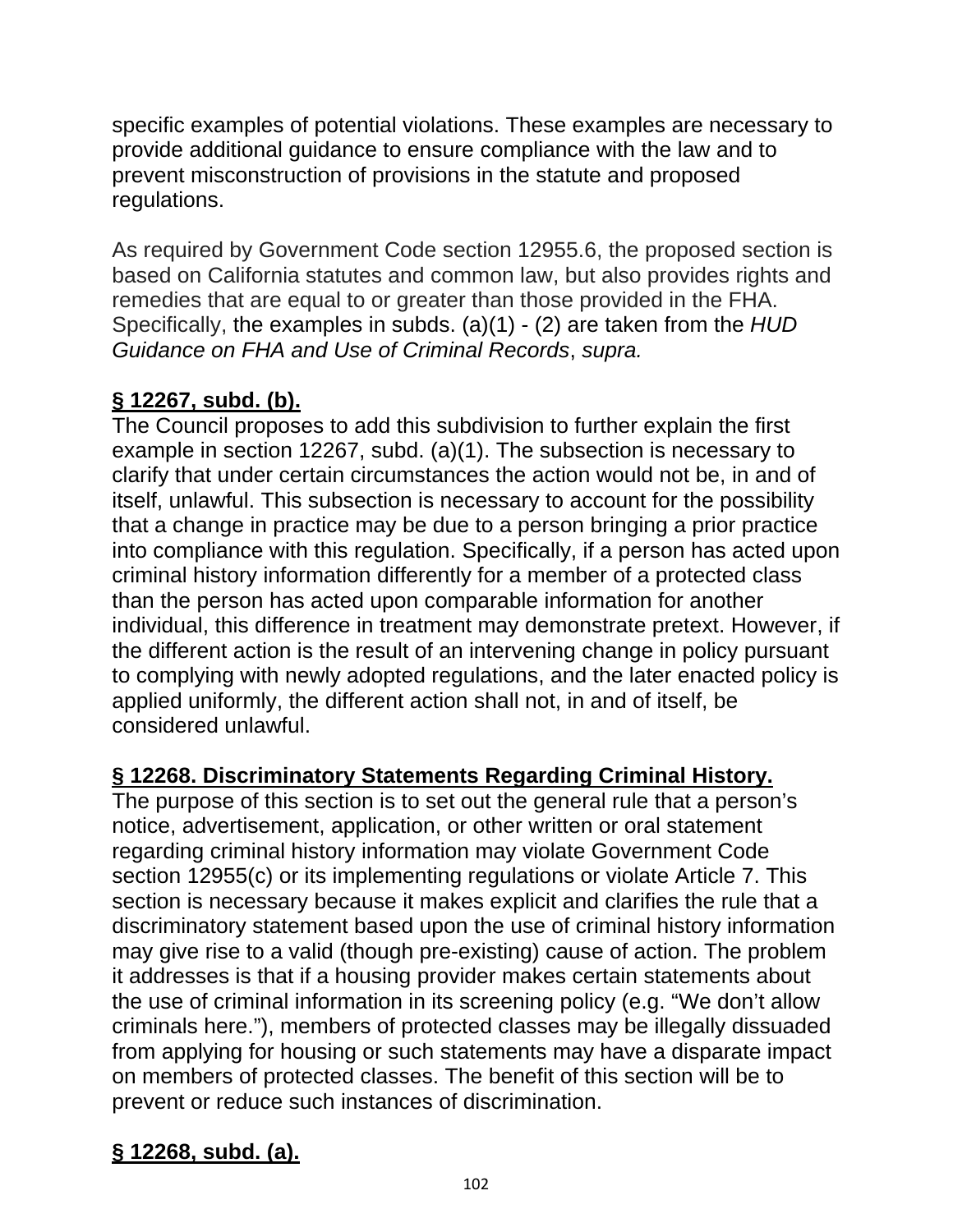The Council proposes to add this subdivision to set out the general rule that liability could be based either on the legal standard for discriminatory statement liability or on Article 7 (if the discriminatory statement has a discriminatory effect that is not supported by a legally sufficient justification). This section is necessary to clarify the legal bases for upon which a discriminatory statement based upon the use of criminal history information may give rise to a valid cause of action.

## **§ 12268, subd. (b).**

The Council proposes to add this subdivision to articulate two explicit exceptions to the potential liability identified in section 12268, subd. (a). This subsection is necessary to provide guidance regarding lawful statements based upon the use of criminal history information. In particular, advertising a lawful screening policy or providing individuals a copy of a lawful screening policy pursuant to section 12266, subd. (d)(5) is not unlawful. Also, offering an individual an opportunity to present individualized, mitigating information pursuant to sections 12266(d) or (e) is not unlawful.

### **§ 12269. Specific Practices Related to Criminal History Information.**

The purpose of this section is to set out some specific practices related to criminal history information that are unlawful, to clarify the relationship between investigative consumer reports and look-back periods, and to enumerate related provisions in federal and state law. This section is necessary to clarify potential complainants' and respondents' rights and obligations in the context of criminal history information practices. Further clarity is necessary to ensure compliance with the law and to prevent misconstruction of provisions in the statute and proposed regulations.

## **§ 12269, subd. (a).**

The Council proposes to add this subdivision to enumerate further limitations on certain uses of particular kinds of criminal history information and to clarify when such information or policy is permissible. This subdivision is necessary to provide additional guidance to potential complainants and respondents regarding their legal rights and duties in the context of criminal history information practices. Further clarity is necessary to ensure compliance with the law and to prevent misconstruction of provisions in the statute and proposed regulations.

Subdivision (a)(1) makes it unlawful to seek, consider, use, or take an adverse action based on criminal history information about any arrest that has not resulted in a criminal conviction. This subdivision is necessary to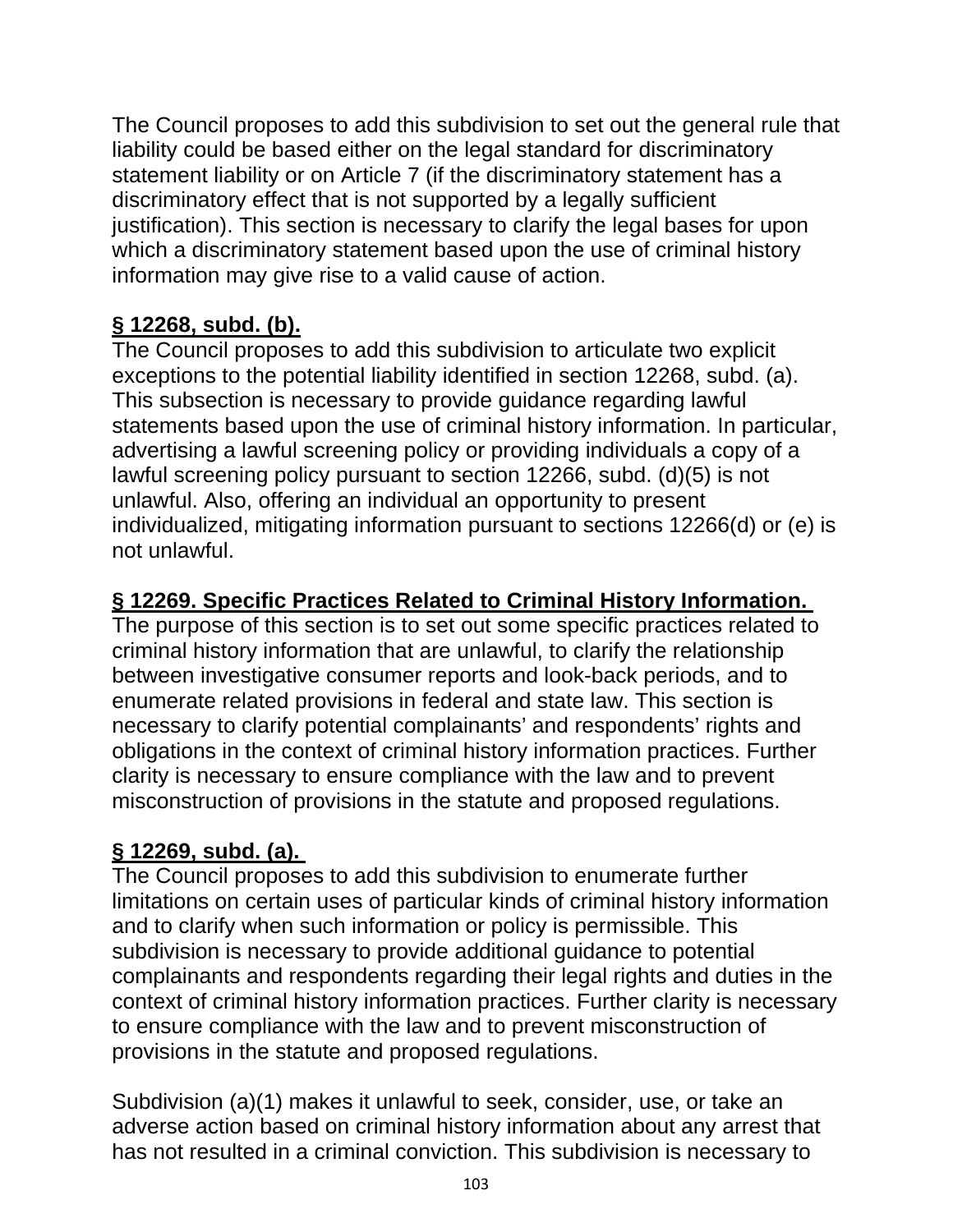provide additional guidance to potential complainants and respondents regarding their legal rights and duties in the context of criminal history information practices. The prohibition on use of criminal history information other than convictions is supported by *Schware v. Bd. of Bar Examiners*, 353 U.S. 2323, 241 (1957); *U.S. v. Berry*, 553 F.3d 272, 282 (3d Cir. 2009); and *U.S. v. Zapete-Barcia*, 447 F.3d 57, 60 (1<sup>st</sup> Cir. 2006)) and certain California statutes (e.g. Labor Code section 432.7).

As required by Government Code section 12955.6, the proposed subdivision is based on California statutes and common law, but also provides rights and remedies that are equal to or greater than those provided in the FHA, specifically, *HUD Guidance on FHA and Use of Criminal Records, supra.*

Subdivision (a)(2) makes it unlawful to seek, consider, use, or take an adverse action based on information about any referral to or participation in a pre-trial or post-trial diversion program or a deferred entry of judgment program. This prohibition does not apply if this information was provided by an individual for purposes of offering mitigating information. This subdivision is necessary to provide additional guidance to potential complainants and respondents regarding their legal rights and duties in the context of criminal history information practices.

Subdivision (a)(3) makes it unlawful to seek, consider, use, or take an adverse action based on information about any criminal conviction that have been sealed, dismissed, vacated, expunged, sealed, voided, invalidated, or otherwise rendered inoperative by judicial action or by statute (for example, under California Penal Code sections 1203.1 or 1203.4). This prohibition does not apply if this information was provided by an individual for purposes of offering mitigating information. This subdivision is necessary to provide additional guidance to potential complainants and respondents regarding their legal rights and duties in the context of criminal history information practices. It takes into account state policies that protect privacy of rehabilitated individuals, and that reduce barriers to re-integration.

Subdivision (a)(4) makes it unlawful to seek, consider, use or take an adverse action based on any adjudication in the juvenile justice system, or information regarding a matter considered in or processed through the juvenile justice system unless pursuant to an applicable court order. This subdivision is necessary to provide additional guidance to potential complainants and respondents regarding their legal rights and duties in the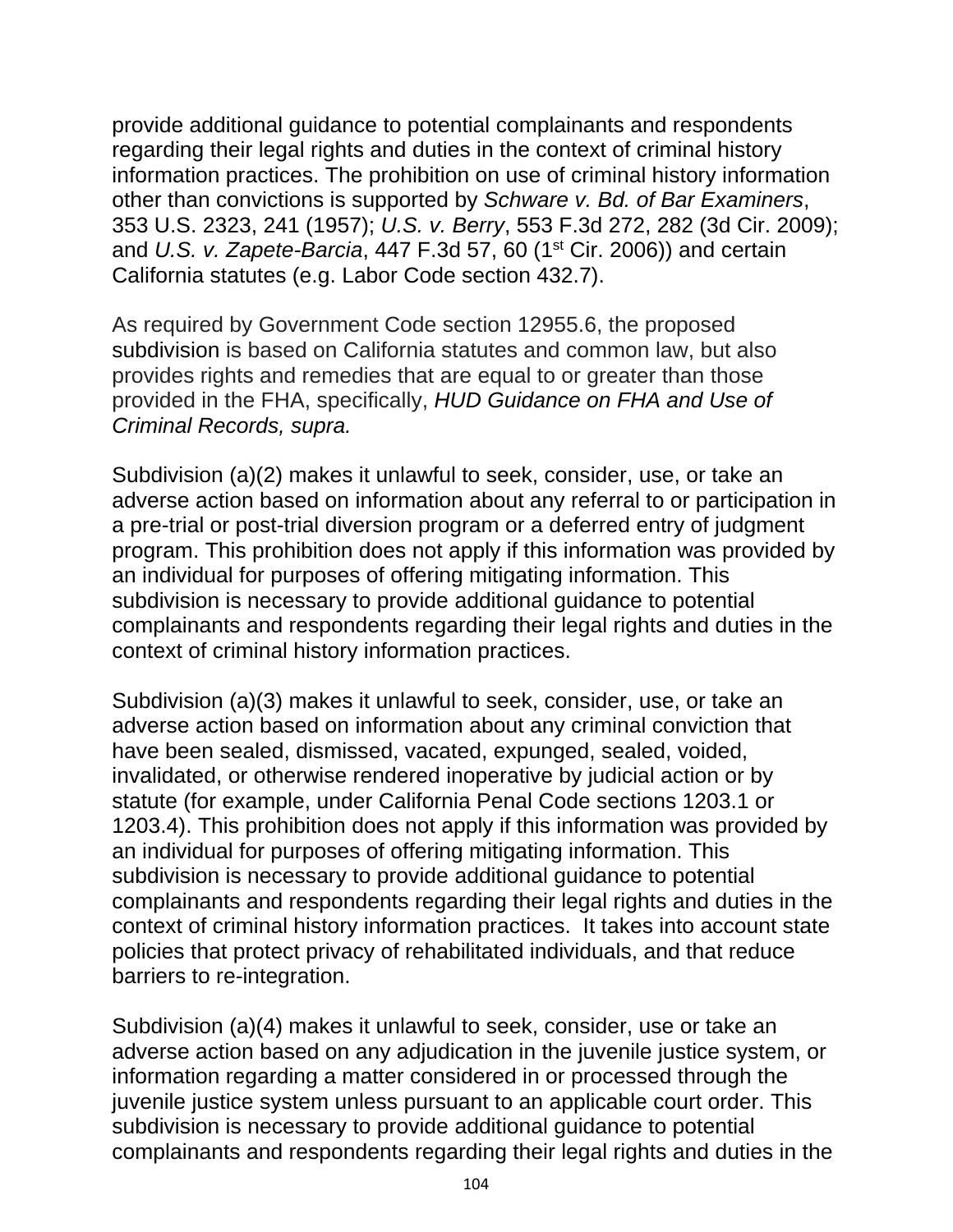context of criminal history information practices. This prohibition is supported by the fact that in general California does not permit the general public to access juvenile case files. See, e.g. Cal. Rules of Court, Rule 5.552. Given the confidentiality of juvenile records, persons should not seek, consider, use or take an adverse action based on them unless pursuant to an applicable court order. This prohibition does not apply if this information was provided by an individual for purposes of offering mitigating information.

Subdivision (a)(5) makes it unlawful to implement a "blanket ban" or categorical exclusion practice that takes adverse action against all individuals with a criminal record regardless of whether the criminal conviction is directly related to a demonstrable risk to the identified substantial, legitimate, nondiscriminatory interest or purpose. Examples of such prohibited practices include bans against all individuals with a criminal record, bans against all individuals with prior convictions, bans against all individuals with prior misdemeanors, and bans against all individuals with prior felonies. This subdivision is necessary to provide additional guidance to potential complainants and respondents regarding their legal rights and duties in the context of criminal history information practices. Such bans are likely to have a discriminatory effect that cannot be justified. See, e.g. *HUD Guidance on FHA and Use of Criminal Records*, *supra,* at 6: ("A housing provider that imposes a blanket prohibition on any person with any conviction record – no matter when the conviction occurred, what the underlying conduct entailed, or what the convicted person has done since then – will be unable to meet this burden [of proving that such policy or practice is necessary to achieve a substantial, legitimate, nondiscriminatory interest].")

As required by Government Code section 12955.6, the proposed subdivision is based on California statutes and common law, but also provides rights and remedies that are equal to or greater than those provided in the FHA, specifically, *HUD Guidance on FHA and Use of Criminal Records*, *supra* and *DOJ Statement of Interest in Fortune Society, supra.* This subdivision is also consistent with the principles in other federal law regarding criminal conviction information practices in employment context, specifically, *Green v. Missouri* Pacific R.R., 523 F.2d 1290, 1298 (8th Cir. 1975); *Field v. Orkin Extermination Co*., No. 00-5913, 2002 WL 32345739, at \*1 (E.D. Pa. Feb 21, 2002).

## **§ 12269, subd. (b).**

The Council proposes to add this subdivision to clarify the relationship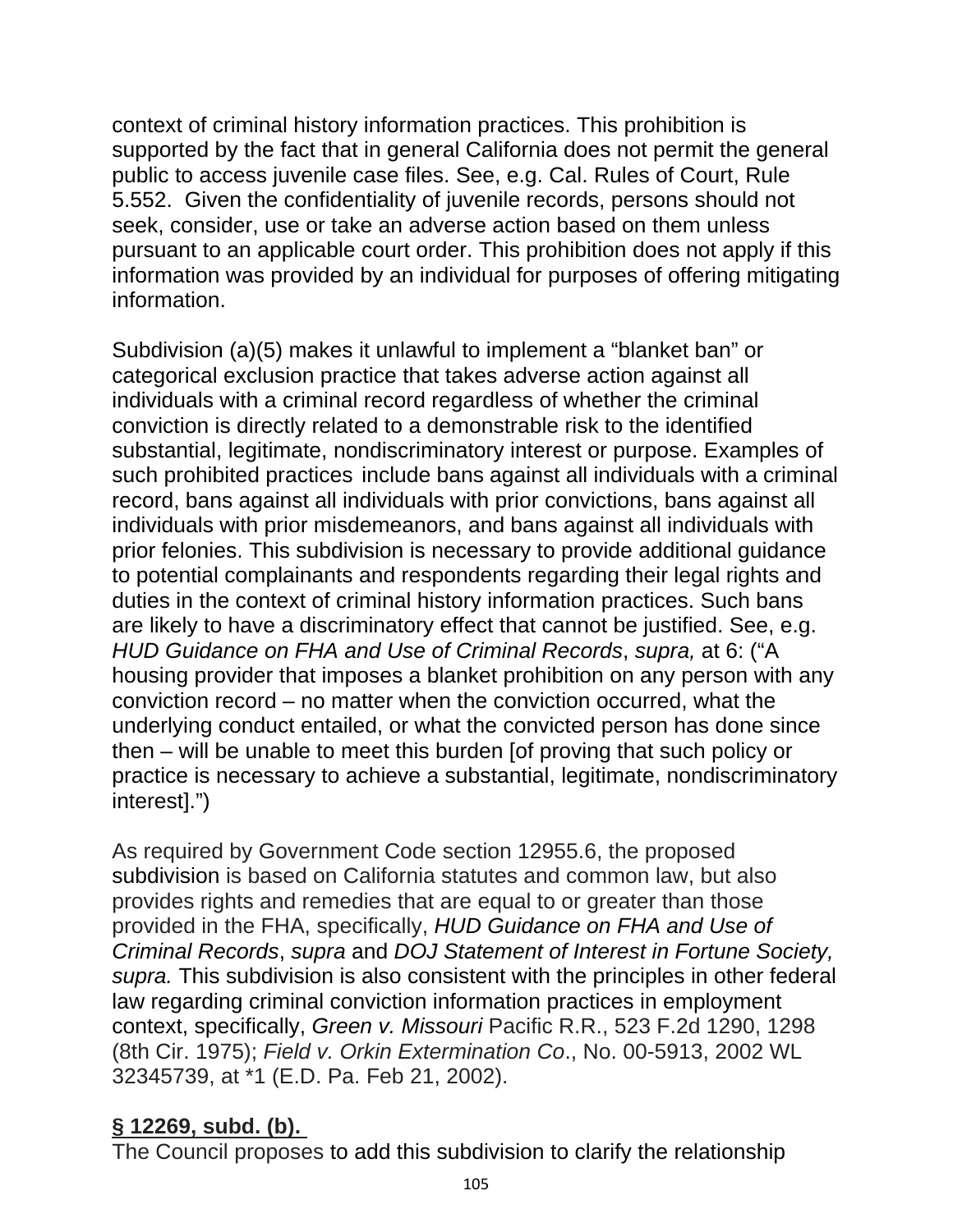between laws regulating investigative consumer reports and criminal history information practices with regard to look-back periods, to clarify that a court may consider shorter look-back periods in its determination of whether there is a feasible alternative practice under subsection 12266(d), and to define look-back periods and their role in the use of criminal history information. This subdivision is necessary to provide additional guidance to potential complainants and respondents regarding their legal rights and duties in the context of criminal history information practices.

A look-back period limits the inquiry to criminal activity that occurred during a certain amount of time prior to the present. Look-back periods are intended to ensure that the criminal history information considered is relevant to the decision being made. Certain laws regulating investigative consumer reports allow the reporting of certain criminal history information up to seven years from the date of disposition, release or parole. In other words, these reports may use a look-back period of seven years. (While the issue of whether criminal background checks constitute "investigative consumer reports" subject to federal and state laws is currently being litigated, see e.g. in *Moran v. Screening Pros* (9<sup>th</sup> Cir, Case No. 12-57246), this regulation is drafted to reflect current law.) If a court finds that a criminal history information practice has a discriminatory effect under sections 12060 and 12061, as part of its demonstration of a legally sufficient justification under section 12266, the respondent must demonstrate that there is no feasible alternative practice that would equally or better accomplish the identified business interest or purpose with a less discriminatory effect. Look-back periods are relevant to this determination because shorter look-back periods that exclude old convictions may be likely to equally or better accomplish the identified business interest with a less discriminatory effect. Therefore, this subdivision clarifies that as part of its determination under section 12266, the court may consider the lookback period employed by the practice.

## **§ 12269, subd. (c).**

The Council proposes to add this subdivision to provide an explicit reference to related federal and state laws to which persons who obtain investigative consumer reports or criminal history information from third parties may also be subject. This subdivision is necessary to provide additional guidance to potential complainants and respondents regarding their legal rights and duties in the context of criminal history information practices to facilitate compliance with the related federal and state laws.

## **§ 12270. Compliance with Federal or State Laws, Regulations, or**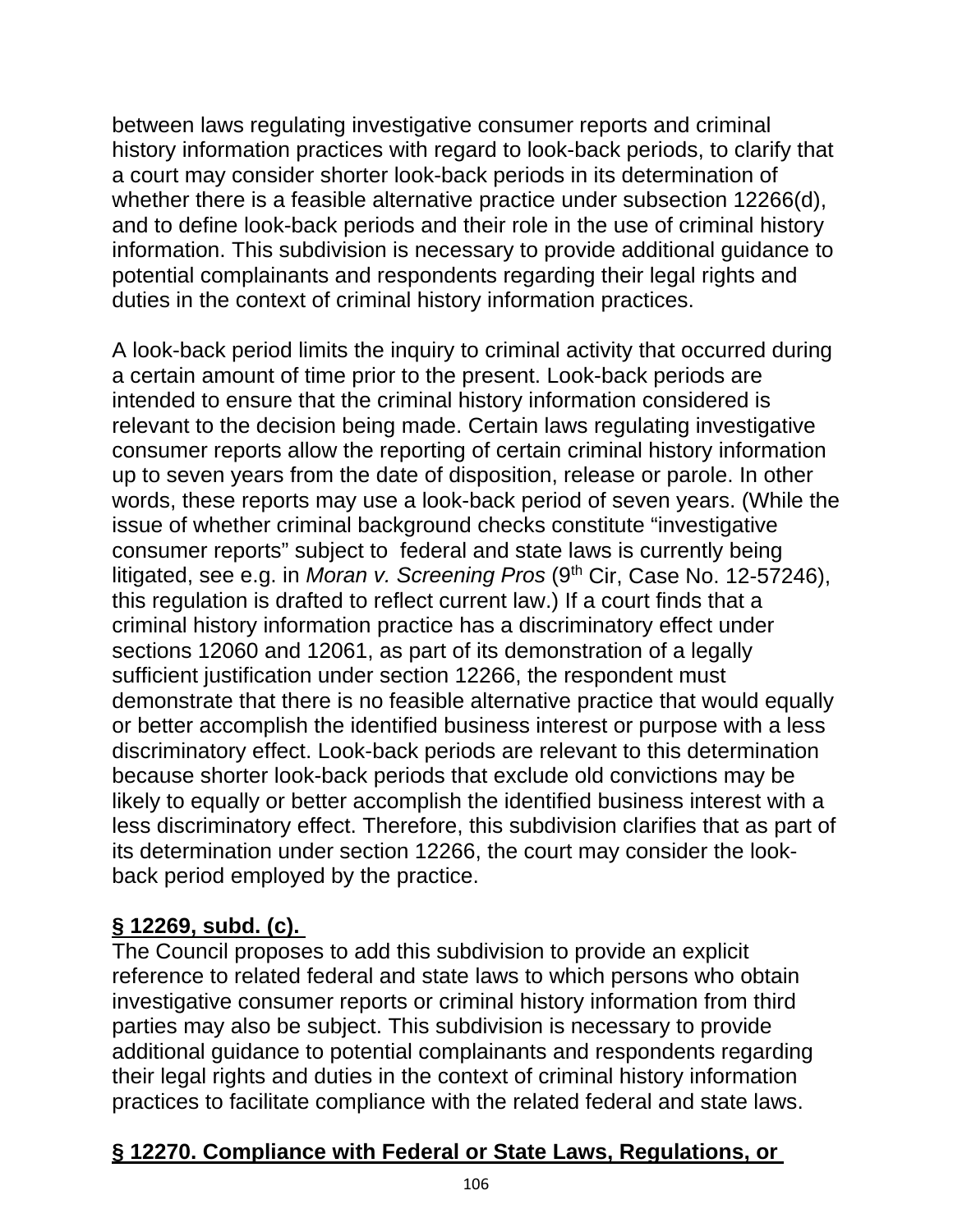### **Licensing Requirements Permitting or Requiring Consideration of Criminal History.**

The purpose of this section is to alert potential respondents of their legal duties and rights under other federal or state laws that may permit or require consideration of criminal history in particular housing decisions. This section is necessary to clarify the relationships between FEHA's requirements and those of other federal or state laws, to maintain consistency between the laws, and to clarify that this section does not change potential respondents' legal duties and rights under other federal or state laws, except where FEHA provides greater rights and remedies than FHA. Further clarity is necessary to ensure compliance with the law and to prevent misconstruction of provisions in the statute and proposed regulations.

# **§ 12270, subd. (a).**

The Council proposes to add this subdivision to clarify the effect that compliance with other federal or state laws that obligate consideration of specific criminal history information has on a potential respondent's liability under Article 24. Some federal or state provisions are less protective of persons with criminal history in that they may require consideration of criminal history information that FEHA would not otherwise allow. Some of these federal and state laws only apply to certain types of public or subsidized housing, such as the examples provided in the subdivision. This subdivision is necessary to clarify that compliance with those other federal or state laws that also apply to particular situations may constitute an affirmative defense to conduct that might otherwise be prohibited under FEHA. Further clarity is necessary to ensure compliance with the law and to prevent misconstruction of provisions in the statute and proposed regulations.

As required by Government Code section 12955.6, the proposed subdivision is based on California statutes and common law, but also provides rights and remedies that are equal to or greater than those provided in the FHA, specifically, *HUD Guidance on FHA and Use of Criminal Records, supra*; HUD Memorandum re: Use of Arrest Records in Screening Program Applicants or Evicting or Terminating Assistance of Tenants of Public and Other HUD-Assisted Housing (April 8, 2015); HUD Notice PIH, November 2, 2015, re: Guidance for Public Housing Agencies (PHAs) and Owners of Federally-Assisted Housing on Excluding the Use of Arrest Records in Housing Decisions.

# **§ 12270, subd. (b).**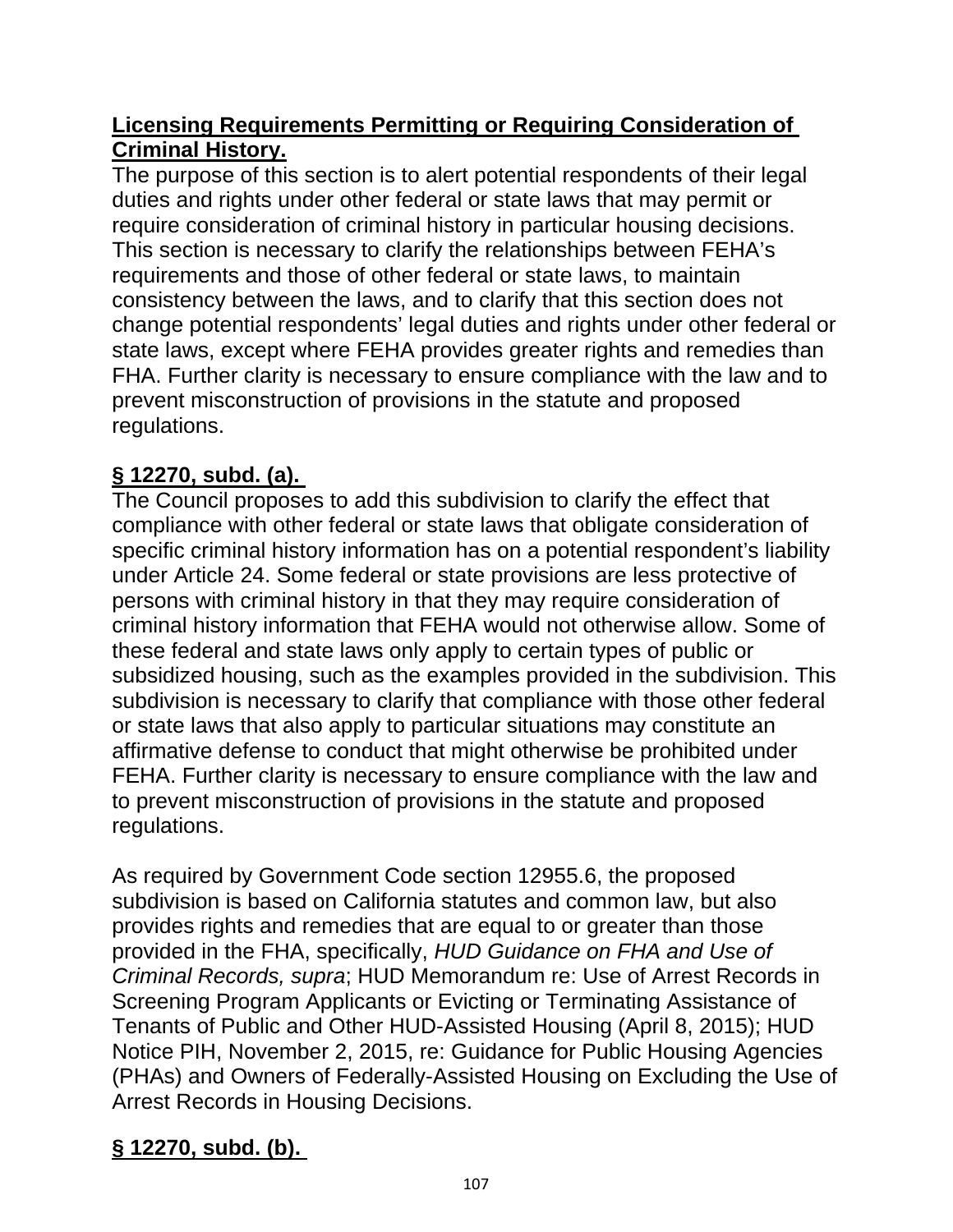The Council proposes to add this subdivision to clarify that if specific federal or state laws prohibit consideration of specific criminal history information in particular transactions that the FEHA would otherwise allow, a person who fails to comply with these federal or state laws that are more protective of persons with criminal histories may also violate the FEHA. This subdivision is necessary to provide additional guidance to potential complainants and respondents regarding their legal rights and duties in the context of criminal history information practices to facilitate compliance with the related federal and state laws. Further clarity is necessary to ensure compliance with the law and to prevent misconstruction of provisions in the statute and proposed regulations.

Some of these federal and state laws only apply to certain types of public or subsidized housing. This subdivision is necessary to clarify that persons subject to those federal and state laws are obligated to comply with those prohibitions in addition to the FEHA's requirements. For example, federal law *requires* that Public Housing Authorities provide public housing, projectbased Section 8, and Section 8 HCV applicants with notification and the opportunity to dispute the accuracy and relevance of a criminal record *before* admission or assistance is denied on the basis of such record.

As required by Government Code section 12955.6, the proposed subdivision is based on California statutes and common law, but also provides rights and remedies that are equal to or greater than those provided in the FHA, specifically, HUD Notice PIH 2015-19, Guidance for Public Housing Agencies (PHAs) and Owners of Federally-Assisted Housing on Excluding the Use of Arrest Records in Housing Decisions; HUD Guidance on FHA and Use of Criminal Records, *supra*; HUD Memorandum re: Use of Arrest Records in Screening Program Applicants or Evicting or Terminating Assistance of Tenants of Public and Other HUD-Assisted Housing (April 8, 2015).

### **§ 12271. Local Laws or Ordinances**

The purpose of this section is to alert potential respondents of their legal duties and rights under local laws or ordinances that may be more protective of members of protected classes and further limit consideration of criminal history in housing decisions and to clarify that this section does not change potential respondents' legal duties and rights under those local laws or ordinances. This section is necessary to clarify that municipalities can legislate beyond FEHA because FEHA is a floor, not a ceiling, on an individual's right to be free from discrimination. Further clarity is necessary to ensure compliance with the law and to prevent misconstruction of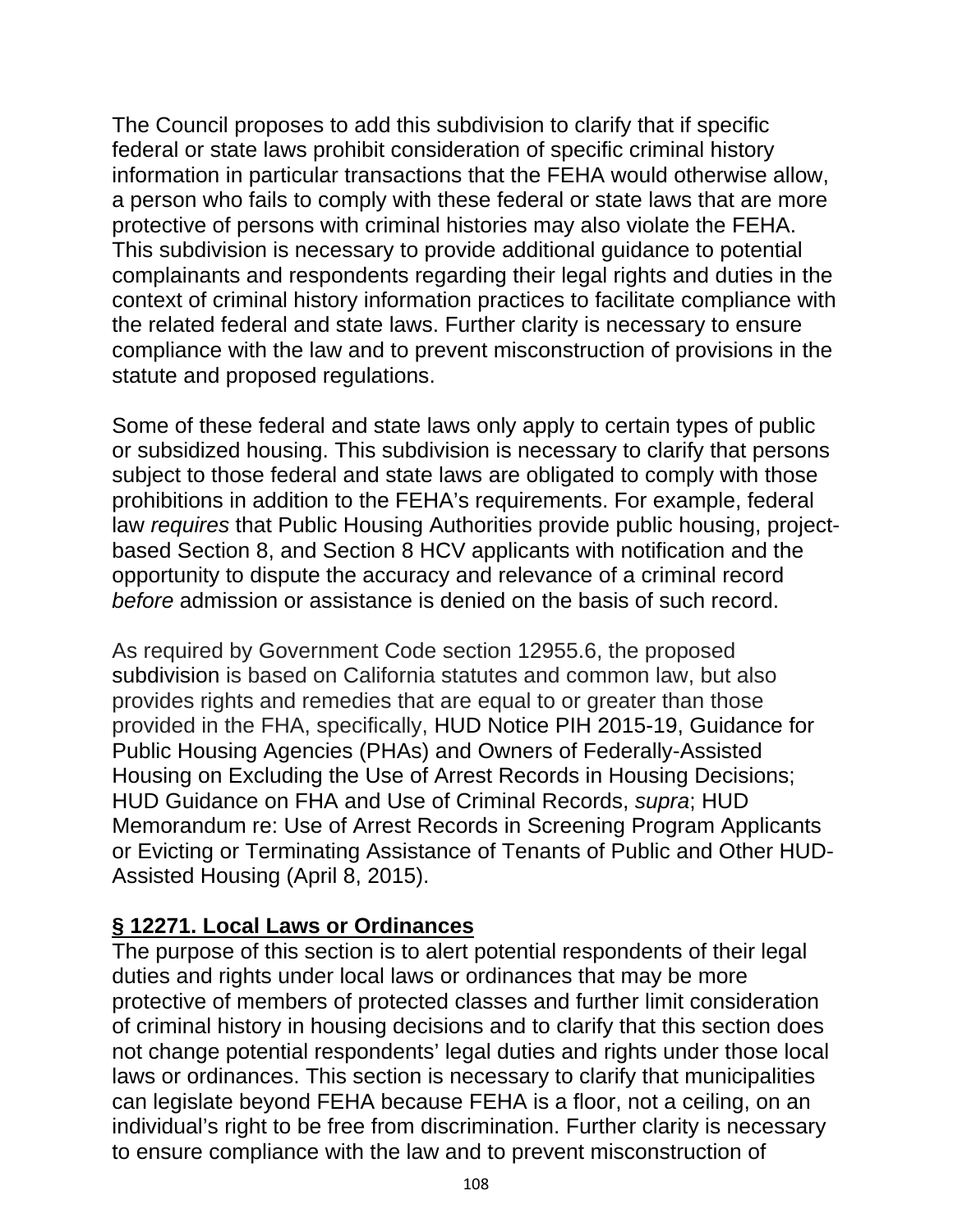provisions in the statute and proposed regulations. The subdivision offers one example: Article 49, San Francisco Police Code.

# **TECHNICAL, THEORETICAL, OR EMPIRICAL STUDIES, REPORTS, OR DOCUMENTS**

The Council did not rely upon any technical, theoretical or empirical studies, reports, or documents in proposing the adoption of these regulations.

## **REASONABLE ALTERNATIVES TO THE REGULATION AND THE AGENCY'S REASONS FOR REJECTING THOSE ALTERNATIVES**

The Council has determined that no reasonable alternative it considered, or that was otherwise brought to its attention, would be as effective and less burdensome to affected private persons than the proposed action, or would be more cost-effective to affected private persons and equally effective in implementing the statutory policy or other provision of law. The Council invites comments from the public regarding suggested alternatives, where greater clarity or guidance is needed.

### **REASONABLE ALTERNATIVES TO THE PROPOSED REGULATORY ACTION THAT WOULD LESSEN ANY ADVERSE IMPACT ON SMALL BUSINESS**

The proposed amendments, which clarify existing law without imposing any new burdens, will not adversely affect small businesses.

## **EVIDENCE SUPPORTING FINDING OF NO SIGNIFICANT STATEWIDE ADVERSE ECONOMIC IMPACT DIRECTLY AFFECTING BUSINESS**

The proposed amendments clarify existing law without imposing any new burdens. Their adoption is anticipated to benefit California businesses, workers, tenants, housing providers, and the state's judiciary by clarifying and streamlining the operation of the law, making it easier for housing providers, owners, and tenants to understand their rights and obligations, and reducing litigation costs.

## **ECONOMIC IMPACT ANALYSIS/ASSESSMENT**

Because the proposed regulations provide detail about compliance with existing obligations but do not create any new liabilities or obligations, the